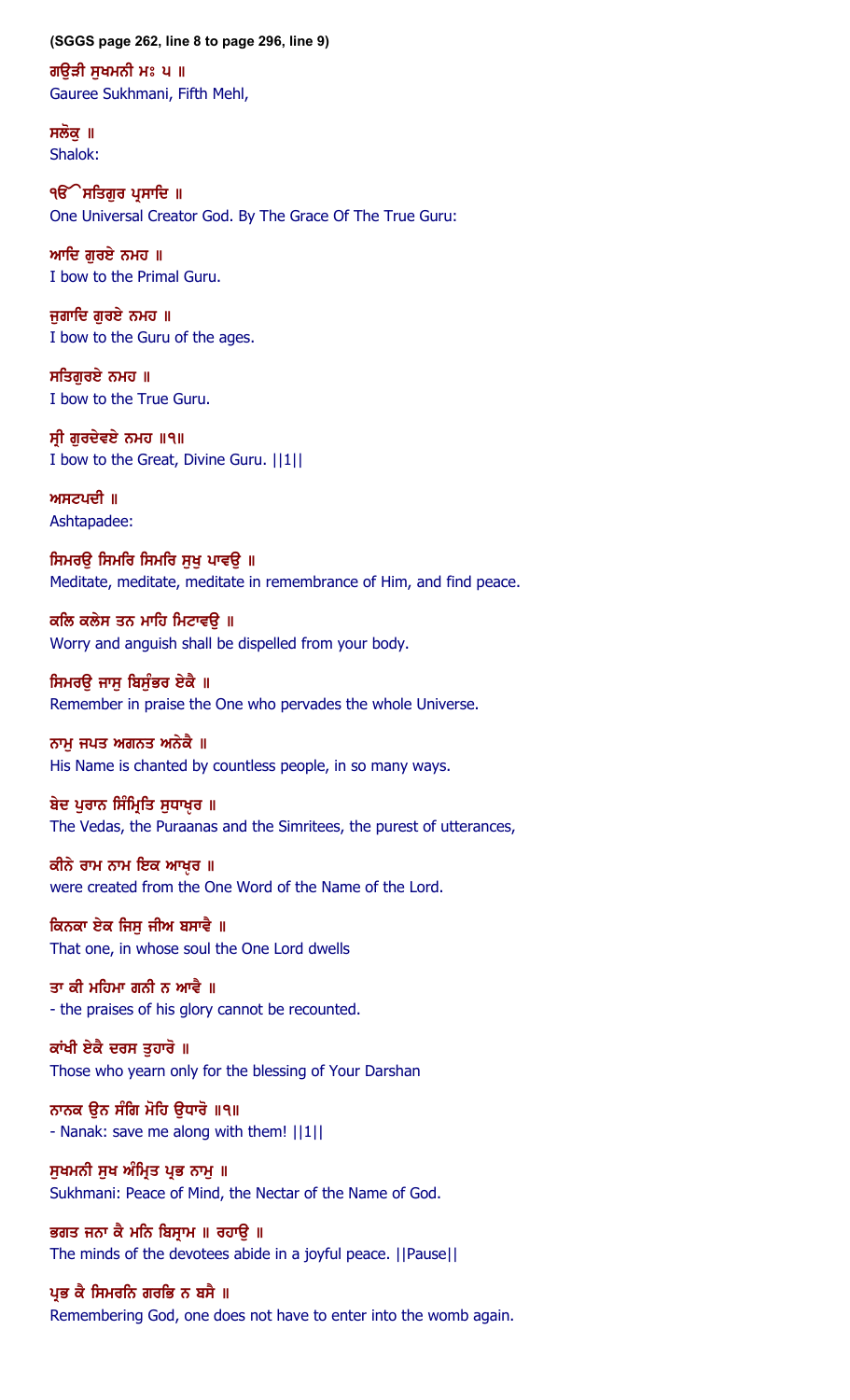ਪ੍ਰਭ ਕੈ ਸਿਮਰਨਿ ਦੁਖੁ ਜਮੁ ਨਸੈ ॥ Remembering God, the pain of death is dispelled.

ਪ੍ਰਭ ਕੈ ਸਿਮਰਨਿ ਕਾਲੂ ਪਰਹਰੈ ॥ Remembering God, death is eliminated.

ਪ੍ਰਭ ਕੈ ਸਿਮਰਨਿ ਦੁਸਮਨੁ ਟਰੈ ॥ Remembering God, one's enemies are repelled.

ਪ੍ਰਭ ਸਿਮਰਤ ਕਛੂ ਬਿਘਨੂ ਨ ਲਾਗੈ ॥ Remembering God, no obstacles are met.

ਪ੍ਰਭ ਕੈ ਸਿਮਰਨਿ ਅਨਦਿਨੁ ਜਾਗੈ ॥ Remembering God, one remains awake and aware, night and day.

ਪ੍ਰਭ ਕੈ ਸਿਮਰਨਿ ਭਉ ਨ ਬਿਆਪੈ ॥ Remembering God, one is not touched by fear.

ਪ੍ਰਭ ਕੈ ਸਿਮਰਨਿ ਦਖ ਨ ਸੰਤਾਪੈ ॥ Remembering God, one does not suffer sorrow.

ਪ੍ਰਭ ਕਾ ਸਿਮਰਨੂ ਸਾਧ ਕੈ ਸੰਗਿ ॥ The meditative remembrance of God is in the Company of the Holy.

ਸਰਬ ਨਿਧਾਨ ਨਾਨਕ ਹਰਿ ਰੰਗਿ ॥੨॥ All treasures, O Nanak, are in the Love of the Lord. ||2||

ਪ੍ਰਭ ਕੈ ਸਿਮਰਨਿ ਰਿਧਿ ਸਿਧਿ ਨੳ ਨਿਧਿ ॥ In the remembrance of God are wealth, miraculous spiritual powers and the nine treasures.

ਪ੍ਰਭ ਕੈ ਸਿਮਰਨਿ ਗਿਆਨੂ ਧਿਆਨੂ ਤਤੂ ਬੁਧਿ ॥ In the remembrance of God are knowledge, meditation and the essence of wisdom.

ਪ੍ਰਭ ਕੈ ਸਿਮਰਨਿ ਜਪ ਤਪ ਪੂਜਾ ॥ In the remembrance of God are chanting, intense meditation and devotional worship.

ਪ੍ਰਭ ਕੈ ਸਿਮਰਨਿ ਬਿਨਸੈ ਦੂਜਾ ॥ In the remembrance of God, duality is removed.

ਪ੍ਰਭ ਕੈ ਸਿਮਰਨਿ ਤੀਰਥ ਇਸਨਾਨੀ ॥ In the remembrance of God are purifying baths at sacred shrines of pilgrimage.

ਪ੍ਰਭ ਕੈ ਸਿਮਰਨਿ ਦਰਗਹ ਮਾਨੀ ॥ In the remembrance of God, one attains honor in the Court of the Lord.

ਪ੍ਰਭ ਕੈ ਸਿਮਰਨਿ ਹੋਇ ਸੁ ਭਲਾ ॥ In the remembrance of God, one becomes good.

ਪ੍ਰਭ ਕੈ ਸਿਮਰਨਿ ਸੁਫਲ ਫਲਾ ॥ In the remembrance of God, one flowers in fruition.

ਸੇ ਸਿਮਰਹਿ ਜਿਨ ਆਪਿ ਸਿਮਰਾਏ ॥ They alone remember Him in meditation, whom He inspires to meditate.

ਨਾਨਕ ਤਾ ਕੈ ਲਾਗਉ ਪਾਏ ॥੩॥ Nanak grasps the feet of those humble beings. ||3||

ਪ੍ਰਭ ਕਾ ਸਿਮਰਨ ਸਭ ਤੇ ਉਚਾ ॥ The remembrance of God is the highest and most exalted of all.

ਪ੍ਰਭ ਕੈ ਸਿਮਰਨਿ ਉਧਰੇ ਮੁਚਾ ॥ In the remembrance of God, many are saved.

ਪ੍ਰਭ ਕੈ ਸਿਮਰਨਿ ਤ੍ਰਿਸਨਾ ਬੁਝੈ ॥ In the remembrance of God, thirst is quenched.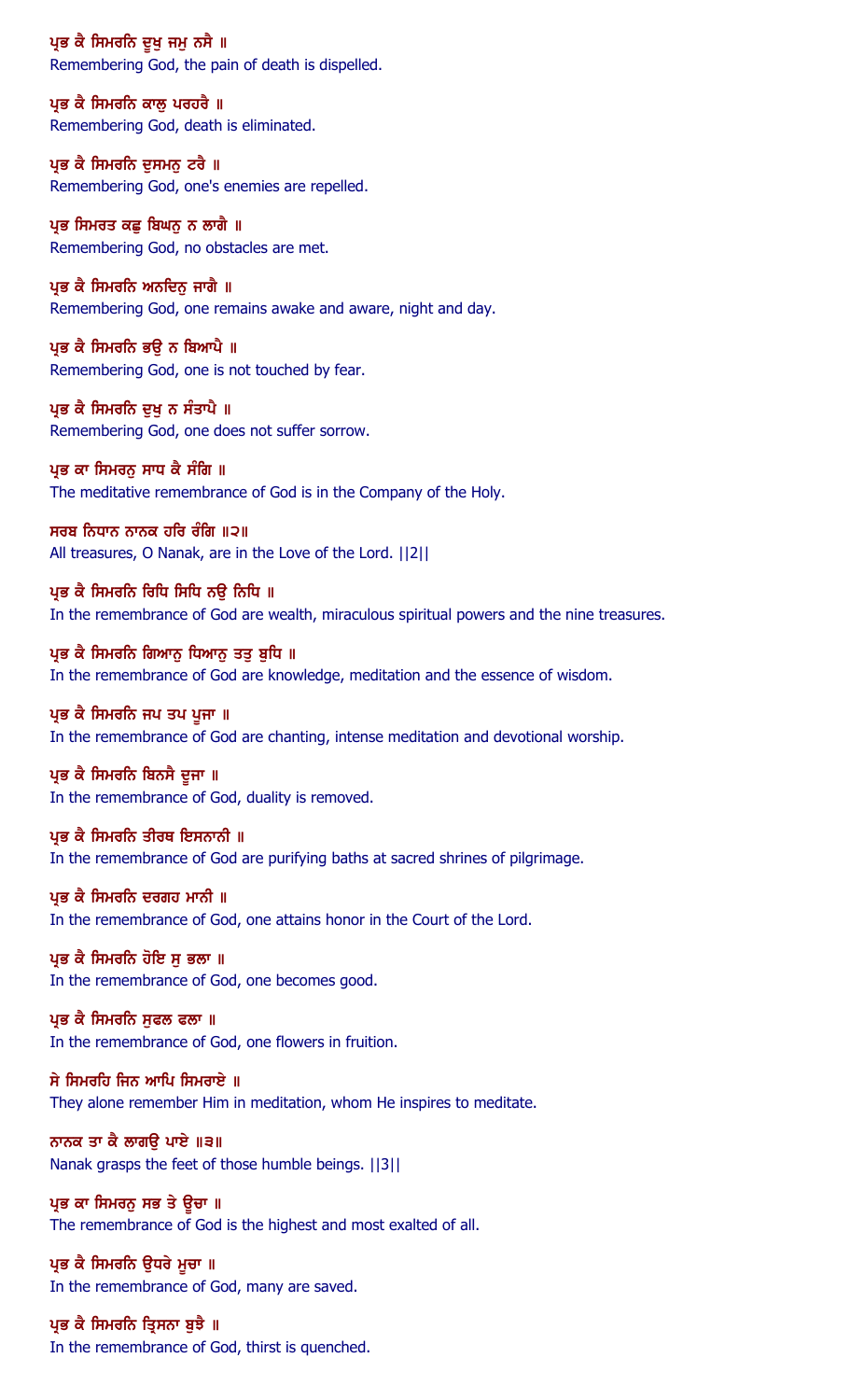ਪ੍ਰਭ ਕੈ ਸਿਮਰਨਿ ਸਭੂ ਕਿਛੂ ਸੂਝੈ ॥ In the remembrance of God, all things are known.

ਪ੍ਰਭ ਕੈ ਸਿਮਰਨਿ ਨਾਹੀ ਜਮ ਤ੍ਰਾਸਾ ॥ In the remembrance of God, there is no fear of death.

ਪ੍ਰਭ ਕੈ ਸਿਮਰਨਿ ਪੁਰਨ ਆਸਾ ॥ In the remembrance of God, hopes are fulfilled.

ਪ੍ਰਭ ਕੈ ਸਿਮਰਨਿ ਮਨ ਕੀ ਮਲੁ ਜਾਇ ॥ In the remembrance of God, the filth of the mind is removed.

ਅੰਮ੍ਰਿਤ ਨਾਮੂ ਰਿਦ ਮਾਹਿ ਸਮਾਇ ॥ The Ambrosial Naam, the Name of the Lord, is absorbed into the heart.

ਪ੍ਰਭ ਜੀ ਬਸਹਿ ਸਾਧ ਕੀ ਰਸਨਾ ॥ God abides upon the tongues of His Saints.

ਨਾਨਕ ਜਨ ਕਾ ਦਾਸਨਿ ਦਸਨਾ ॥੪॥ Nanak is the servant of the slave of His slaves. ||4||

ਪ੍ਰਭ ਕਉ ਸਿਮਰਹਿ ਸੇ ਧਨਵੰਤੇ ॥ Those who remember God are wealthy.

ਪ੍ਰਭ ਕਉ ਸਿਮਰਹਿ ਸੇ ਪਤਿਵੰਤੇ ॥ Those who remember God are honorable.

ਪ੍ਰਭ ਕੳ ਸਿਮਰਹਿ ਸੇ ਜਨ ਪਰਵਾਨ ॥ Those who remember God are approved.

ਪ੍ਰਭ ਕਉ ਸਿਮਰਹਿ ਸੇ ਪੁਰਖ ਪ੍ਰਧਾਨ ॥ Those who remember God are the most distinguished persons.

ਪ੍ਰਭ ਕਉ ਸਿਮਰਹਿ ਸਿ ਬੇਮੁਹਤਾਜੇ ॥ Those who remember God are not lacking.

ਪ੍ਰਭ ਕੳ ਸਿਮਰਹਿ ਸਿ ਸਰਬ ਕੇ ਰਾਜੇ ॥ Those who remember God are the rulers of all.

ਪ੍ਰਭ ਕਉ ਸਿਮਰਹਿ ਸੇ ਸੁਖਵਾਸੀ ॥ Those who remember God dwell in peace.

ਪ੍ਰਭ ਕਉ ਸਿਮਰਹਿ ਸਦਾ ਅਬਿਨਾਸੀ ॥ Those who remember God are immortal and eternal.

ਸਿਮਰਨ ਤੇ ਲਾਗੇ ਜਿਨ ਆਪਿ ਦਇਆਲਾ ॥ They alone hold to the remembrance of Him, unto whom He Himself shows His Mercy.

ਨਾਨਕ ਜਨ ਕੀ ਮੰਗੈ ਰਵਾਲਾ ॥੫॥ Nanak begs for the dust of their feet. ||5||

ਪ੍ਰਭ ਕੳ ਸਿਮਰਹਿ ਸੇ ਪਰੳਪਕਾਰੀ ॥ Those who remember God generously help others.

ਪ੍ਰਭ ਕਉ ਸਿਮਰਹਿ ਤਿਨ ਸਦ ਬਲਿਹਾਰੀ ॥ Those who remember God - to them, I am forever a sacrifice.

ਪ੍ਰਭ ਕਉ ਸਿਮਰਹਿ ਸੇ ਮੁਖ ਸੁਹਾਵੇ ॥ Those who remember God - their faces are beautiful.

ਪ੍ਰਭ ਕਉ ਸਿਮਰਹਿ ਤਿਨ ਸੁਖਿ ਬਿਹਾਵੈ ॥ Those who remember God abide in peace.

ਪ੍ਰਭ ਕਉ ਸਿਮਰਹਿ ਤਿਨ ਆਤਮੁ ਜੀਤਾ ॥ Those who remember God conquer their souls.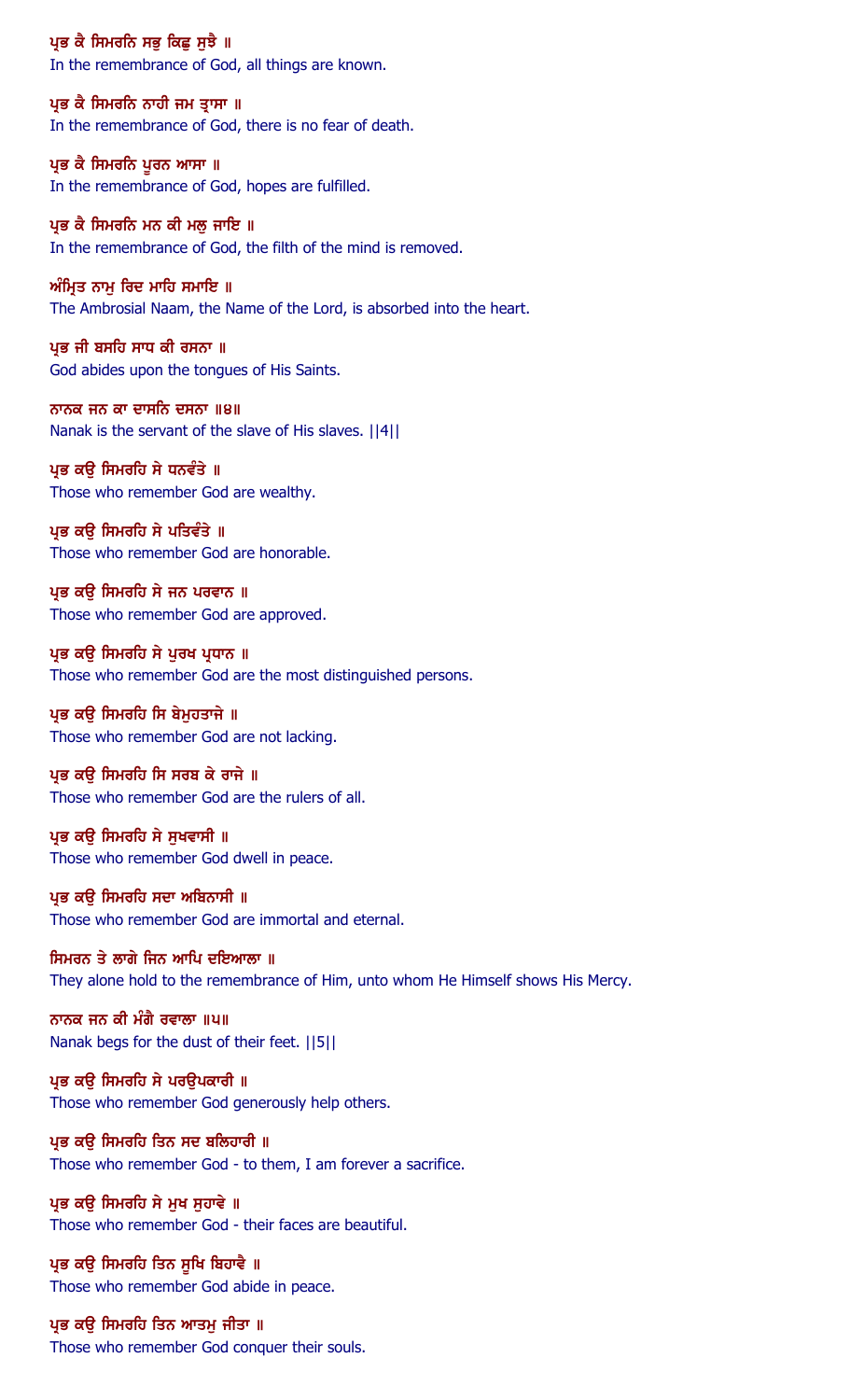#### ਪ੍ਰਭ ਕਉ ਸਿਮਰਹਿ ਤਿਨ ਨਿਰਮਲ ਰੀਤਾ ॥

Those who remember God have a pure and spotless lifestyle.

ਪ੍ਰਭ ਕਉ ਸਿਮਰਹਿ ਤਿਨ ਅਨਦ ਘਨੇਰੇ ॥ Those who remember God experience all sorts of joys.

ਪ੍ਰਭ ਕਉ ਸਿਮਰਹਿ ਬਸਹਿ ਹਰਿ ਨੇਰੇ ॥ Those who remember God abide near the Lord.

ਸੰਤ ਕਿ੍ਪਾ ਤੇ ਅਨਦਿਨ ਜਾਗਿ ॥ By the Grace of the Saints, one remains awake and aware, night and day.

ਨਾਨਕ ਸਿਮਰਨੂ ਪੂਰੈ ਭਾਗਿ ॥੬॥ O Nanak, this meditative remembrance comes only by perfect destiny. ||6||

ਪ੍ਰਭ ਕੈ ਸਿਮਰਨਿ ਕਾਰਜ ਪੂਰੇ ॥ Remembering God, one's works are accomplished.

ਪ੍ਰਭ ਕੈ ਸਿਮਰਨਿ ਕਬਹੁ ਨ ਝੁਰੇ ॥ Remembering God, one never grieves.

ਪ੍ਰਭ ਕੈ ਸਿਮਰਨਿ ਹਰਿ ਗੁਨ ਬਾਨੀ ॥ Remembering God, one speaks the Glorious Praises of the Lord.

## ਪ੍ਰਭ ਕੈ ਸਿਮਰਨਿ ਸਹਜਿ ਸਮਾਨੀ ॥

Remembering God, one is absorbed into the state of intuitive ease.

ਪ੍ਰਭ ਕੈ ਸਿਮਰਨਿ ਨਿਹਚਲ ਆਸਨ ॥ Remembering God, one attains the unchanging position.

ਪ੍ਰਭ ਕੈ ਸਿਮਰਨਿ ਕਮਲ ਬਿਗਾਸਨੂ ॥ Remembering God, the heart-lotus blossoms forth.

### ਪ੍ਰਭ ਕੈ ਸਿਮਰਨਿ ਅਨਹਦ ਝੁਨਕਾਰ ॥ Remembering God, the unstruck melody vibrates.

ਸੁਖੁ ਪ੍ਰਭ ਸਿਮਰਨ ਕਾ ਅੰਤੁ ਨ ਪਾਰ ॥ The peace of the meditative remembrance of God has no end or limitation.

### ਸਿਮਰਹਿ ਸੇ ਜਨ ਜਿਨ ਕਉ ਪ੍ਰਭ ਮਇਆ ॥

They alone remember Him, upon whom God bestows His Grace.

## ਨਾਨਕ ਤਿਨ ਜਨ ਸਰਨੀ ਪਇਆ ॥੭॥

Nanak seeks the Sanctuary of those humble beings. ||7||

#### ਹਰਿ ਸਿਮਰਨੂ ਕਰਿ ਭਗਤ ਪ੍ਰਗਟਾਏ ॥ Remembering the Lord, His devotees are famous and radiant.

ਹਰਿ ਸਿਮਰਨਿ ਲਗਿ ਬੇਦ ਉਪਾਏ ॥ Remembering the Lord, the Vedas were composed.

ਹਰਿ ਸਿਮਰਨਿ ਭਏ ਸਿਧ ਜਤੀ ਦਾਤੇ ॥ Remembering the Lord, we become Siddhas, celibates and givers.

ਹਰਿ ਸਿਮਰਨਿ ਨੀਚ ਚਹੁ ਕੁੰਟ ਜਾਤੇ ॥ Remembering the Lord, the lowly become known in all four directions.

ਹਰਿ ਸਿਮਰਨਿ ਧਾਰੀ ਸਭ ਧਰਨਾ ॥ For the remembrance of the Lord, the whole world was established.

## ਸਿਮਰਿ ਸਿਮਰਿ ਹਰਿ ਕਾਰਨ ਕਰਨਾ ॥

Remember, remember in meditation the Lord, the Creator, the Cause of causes.

#### ਹਰਿ ਸਿਮਰਨਿ ਕੀਓ ਸਗਲ ਅਕਾਰਾ ॥

For the remembrance of the Lord, He created the whole creation.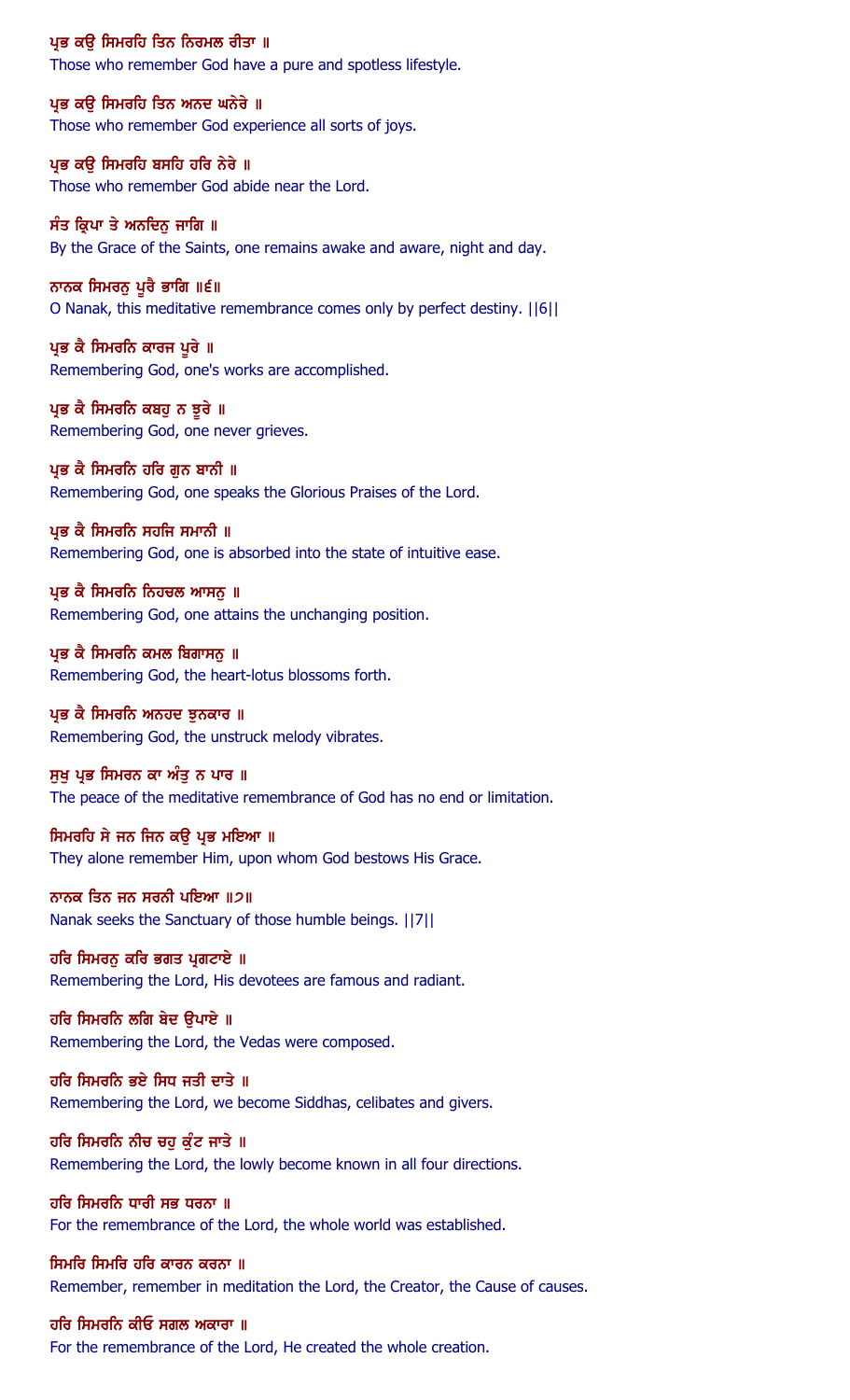ਹਰਿ ਸਿਮਰਨ ਮਹਿ ਆਪਿ ਨਿਰੰਕਾਰਾ ॥ In the remembrance of the Lord, He Himself is Formless.

ਕਰਿ ਕਿਰਪਾ ਜਿਸੁ ਆਪਿ ਬੁਝਾਇਆ ॥ By His Grace, He Himself bestows understanding.

ਨਾਨਕ ਗੁਰਮੁਖਿ ਹਰਿ ਸਿਮਰਨੂ ਤਿਨਿ ਪਾਇਆ ॥੮॥੧॥ O Nanak, the Gurmukh attains the remembrance of the Lord. ||8||1||

ਸਲੋਕੁ ॥ Shalok:

ਦੀਨ ਦਰਦ ਦੁਖ ਭੰਜਨਾ ਘਟਿ ਘਟਿ ਨਾਥ ਅਨਾਥ ॥ O Destroyer of the pains and the suffering of the poor, O Master of each and every heart, O Masterless One:

ਸਰਣਿ ਤੁਮਾਰੀ ਆਇਓ ਨਾਨਕ ਕੇ ਪ੍ਰਭ ਸਾਥ ॥੧॥ I have come seeking Your Sanctuary. O God, please be with Nanak! ||1||

ਅਸਟਪਦੀ ॥ Ashtapadee:

ਜਹ ਮਾਤ ਪਿਤਾ ਸੁਤ ਮੀਤ ਨ ਭਾਈ ॥ Where there is no mother, father, children, friends or siblings

ਮਨ ਉਹਾ ਨਾਮੂ ਤੇਰੈ ਸੰਗਿ ਸਹਾਈ ॥

- O my mind, there, only the Naam, the Name of the Lord, shall be with you as your help and support.

ਜਹ ਮਹਾ ਭਇਆਨ ਦੂਤ ਜਮ ਦਲੈ ॥ Where the great and terrible Messenger of Death shall try to crush you,

ਤਹ ਕੇਵਲ ਨਾਮੂ ਸੰਗਿ ਤੇਰੈ ਚਲੈ ॥ there, only the Naam shall go along with you.

ਜਹ ਮਸਕਲ ਹੋਵੈ ਅਤਿ ਭਾਰੀ ॥ Where the obstacles are so very heavy,

ਹਰਿ ਕੋ ਨਾਮ ਖਿਨ ਮਾਹਿ ੳਧਾਰੀ ॥ the Name of the Lord shall rescue you in an instant.

ਅਨਿਕ ਪੁਨਹਚਰਨ ਕਰਤ ਨਹੀ ਤਰੈ ॥ By performing countless religious rituals, you shall not be saved.

ਹਰਿ ਕੋ ਨਾਮੁ ਕੋਟਿ ਪਾਪ ਪਰਹਰੈ ॥ The Name of the Lord washes off millions of sins.

ਗੁਰਮੁਖਿ ਨਾਮੁ ਜਪਹੁ ਮਨ ਮੇਰੇ ॥ As Gurmukh, chant the Naam, O my mind.

ਨਾਨਕ ਪਾਵਹੁ ਸੁਖ ਘਨੇਰੇ ॥੧॥ O Nanak, you shall obtain countless joys. ||1||

ਸਗਲ ਸਿਸਟਿ ਕੋ ਰਾਜਾ ਦਖੀਆ ॥ The rulers of the all the world are unhappy;

ਹਰਿ ਕਾ ਨਾਮੂ ਜਪਤ ਹੋਇ ਸੁਖੀਆ ॥ one who chants the Name of the Lord becomes happy.

ਲਾਖ ਕਰੋਰੀ ਬੰਧ ਨ ਪਰੈ ॥ Acquiring hundreds of thousands and millions, your desires shall not be contained.

ਹਰਿ ਕਾ ਨਾਮ ਜਪਤ ਨਿਸਤਰੈ ॥ Chanting the Name of the Lord, you shall find release.

ਅਨਿਕ ਮਾਇਆ ਰੰਗ ਤਿਖ ਨ ਬੁਝਾਵੈ ॥ By the countless pleasures of Maya, your thirst shall not be quenched.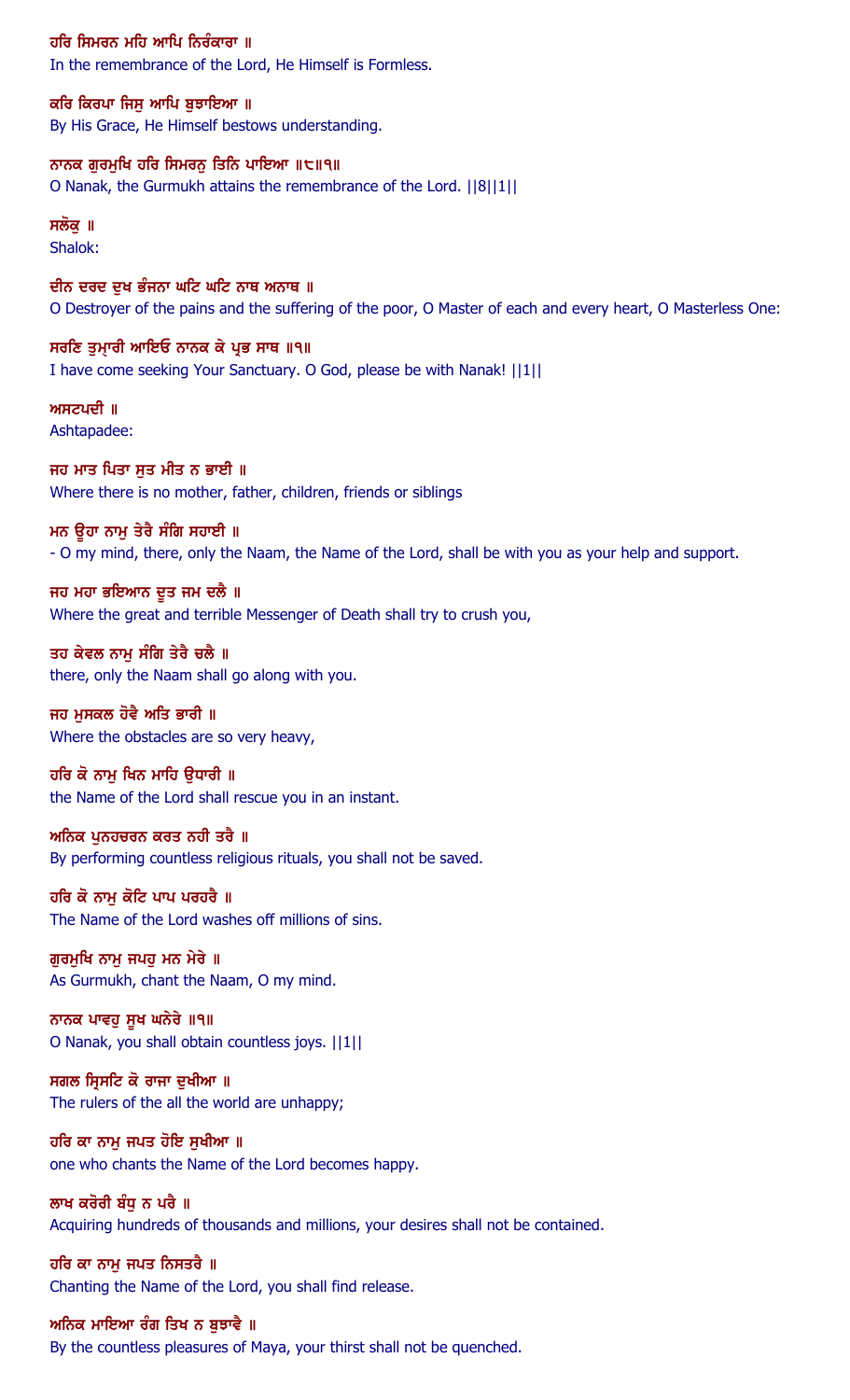ਹਰਿ ਕਾ ਨਾਮ ਜਪਤ ਆਘਾਵੈ ॥ Chanting the Name of the Lord, you shall be satisfied.

ਜਿਹ ਮਾਰਗਿ ਇਹ ਜਾਤ ਇਕੇਲਾ ॥ Upon that path where you must go all alone,

ਤਹ ਹਰਿ ਨਾਮੂ ਸੰਗਿ ਹੋਤ ਸੁਹੇਲਾ ॥ there, only the Lord's Name shall go with you to sustain you.

ਐਸਾ ਨਾਮੂ ਮਨ ਸਦਾ ਧਿਆਈਐ ॥ On such a Name, O my mind, meditate forever.

ਨਾਨਕ ਗੁਰਮੁਖਿ ਪਰਮ ਗਤਿ ਪਾਈਐ ॥੨॥ O Nanak, as Gurmukh, you shall obtain the state of supreme dignity. ||2||

ਛੁਟਤ ਨਹੀ ਕੋਟਿ ਲਖ ਬਾਹੀ ॥ You shall not be saved by hundreds of thousands and millions of helping hands.

ਨਾਮ ਜਪਤ ਤਹ ਪਾਰਿ ਪਰਾਹੀ ॥ Chanting the Naam, you shall be lifted up and carried across.

ਅਨਿਕ ਬਿਘਨ ਜਹ ਆਇ ਸੰਘਾਰੈ ॥ Where countless misfortunes threaten to destroy you,

ਹਰਿ ਕਾ ਨਾਮੂ ਤਤਕਾਲ ਉਧਾਰੈ ॥ the Name of the Lord shall rescue you in an instant.

ਅਨਿਕ ਜੋਨਿ ਜਨਮੈ ਮਰਿ ਜਾਮ ॥ Through countless incarnations, people are born and die.

ਨਾਮੁ ਜਪਤ ਪਾਵੈ ਬਿਸ੍ਰਾਮ ॥ Chanting the Name of the Lord, you shall come to rest in peace.

ਹੳ ਮੈਲਾ ਮਲ ਕਬਹ ਨ ਧੋਵੈ ॥ The ego is polluted by a filth which can never be washed off.

ਹਰਿ ਕਾ ਨਾਮ ਕੋਟਿ ਪਾਪ ਖੋਵੈ ॥ The Name of the Lord erases millions of sins.

ਐਸਾ ਨਾਮੂ ਜਪਹੂ ਮਨ ਰੰਗਿ ॥ Chant such a Name with love, O my mind.

ਨਾਨਕ ਪਾਈਐ ਸਾਧ ਕੈ ਸੰਗਿ ॥੩॥ O Nanak, it is obtained in the Company of the Holy. ||3||

ਜਿਹ ਮਾਰਗ ਕੇ ਗਨੇ ਜਾਹਿ ਨ ਕੋਸਾ ॥ On that path where the miles cannot be counted,

ਹਰਿ ਕਾ ਨਾਮੂ ਉਹਾ ਸੰਗਿ ਤੋਸਾ ॥ there, the Name of the Lord shall be your sustenance.

ਜਿਹ ਪੈਡੈ ਮਹਾ ਅੰਧ ਗਬਾਰਾ ॥ On that journey of total, pitch-black darkness,

ਹਰਿ ਕਾ ਨਾਮੂ ਸੰਗਿ ਉਜੀਆਰਾ ॥ the Name of the Lord shall be the Light with you.

ਜਹਾ ਪੰਥਿ ਤੇਰਾ ਕੋ ਨ ਸਿਞਾਨੂ ॥ On that journey where no one knows you,

ਹਰਿ ਕਾ ਨਾਮੂ ਤਹ ਨਾਲਿ ਪਛਾਨੂ ॥ with the Name of the Lord, you shall be recognized.

ਜਹ ਮਹਾ ਭਇਆਨ ਤਪਤਿ ਬਹੁ ਘਾਮ ॥ Where there is awesome and terrible heat and blazing sunshine,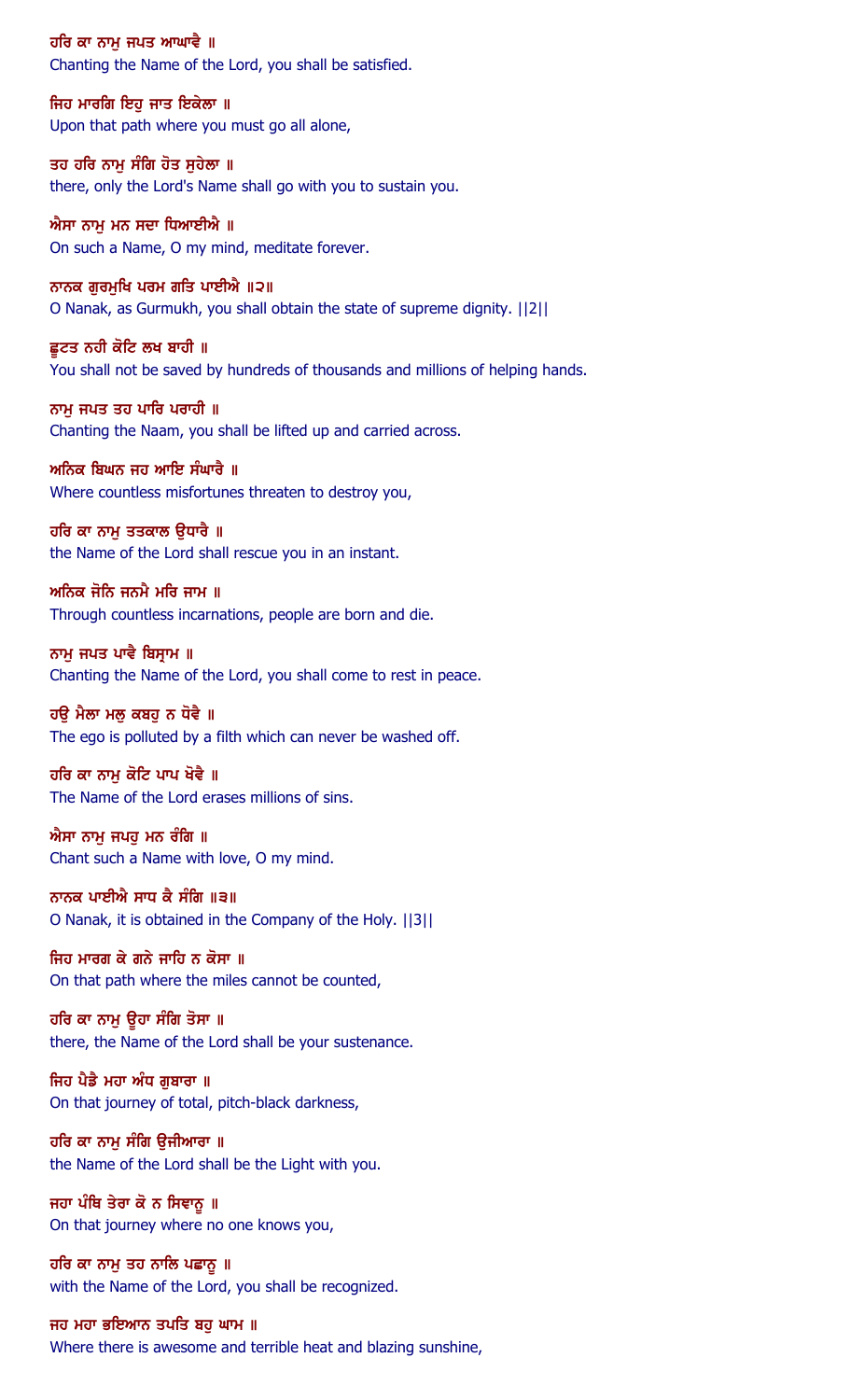ਤਹ ਹਰਿ ਕੇ ਨਾਮ ਕੀ ਤੁਮ ਉਪਰਿ ਛਾਮ ॥ there, the Name of the Lord will give you shade.

ਜਹਾ ਤ੍ਰਿਖਾ ਮਨ ਤੁਝੁ ਆਕਰਖੈ ॥ Where thirst, O my mind, torments you to cry out,

ਤਹ ਨਾਨਕ ਹਰਿ ਹਰਿ ਅੰਮ੍ਰਿਤੁ ਬਰਖੈ ॥੪॥ there, O Nanak, the Ambrosial Name, Har, Har, shall rain down upon you. ||4||

ਭਗਤ ਜਨਾ ਕੀ ਬਰਤਨਿ ਨਾਮੁ ॥ Unto the devotee, the Naam is an article of daily use.

ਸੰਤ ਜਨਾ ਕੈ ਮਨਿ ਬਿਸ੍ਰਾਮੁ ॥ The minds of the humble Saints are at peace.

ਹਰਿ ਕਾ ਨਾਮੂ ਦਾਸ ਕੀ ਓਟ ॥ The Name of the Lord is the Support of His servants.

ਹਰਿ ਕੈ ਨਾਮਿ ੳਧਰੇ ਜਨ ਕੋਟਿ ॥ By the Name of the Lord, millions have been saved.

ਹਰਿ ਜਸੁ ਕਰਤ ਸੰਤ ਦਿਨੁ ਰਾਤਿ ॥ The Saints chant the Praises of the Lord, day and night.

ਹਰਿ ਹਰਿ ਅੳਖਧ ਸਾਧ ਕਮਾਤਿ ॥ Har, Har - the Lord's Name - the Holy use it as their healing medicine.

ਹਰਿ ਜਨ ਕੈ ਹਰਿ ਨਾਮ ਨਿਧਾਨ ॥ The Lord's Name is the treasure of the Lord's servant.

ਪਾਰਬ੍ਰਹਮਿ ਜਨ ਕੀਨੋ ਦਾਨ ॥ The Supreme Lord God has blessed His humble servant with this gift.

ਮਨ ਤਨ ਰੰਗਿ ਰਤੇ ਰੰਗ ਏਕੈ ॥ Mind and body are imbued with ecstasy in the Love of the One Lord.

ਨਾਨਕ ਜਨ ਕੈ ਬਿਰਤਿ ਬਿਬੇਕੈ ॥੫॥ O Nanak, careful and discerning understanding is the way of the Lord's humble servant. ||5||

ਹਰਿ ਕਾ ਨਾਮੁ ਜਨ ਕਉ ਮੁਕਤਿ ਜੁਗਤਿ ॥ The Name of the Lord is the path of liberation for His humble servants.

ਹਰਿ ਕੈ ਨਾਮਿ ਜਨ ਕਉ ਤ੍ਰਿਪਤਿ ਭੁਗਤਿ ॥ With the food of the Name of the Lord, His servants are satisfied.

ਹਰਿ ਕਾ ਨਾਮੂ ਜਨ ਕਾ ਰੂਪ ਰੰਗੂ ॥ The Name of the Lord is the beauty and delight of His servants.

ਹਰਿ ਨਾਮੂ ਜਪਤ ਕਬ ਪਰੈ ਨ ਭੰਗੂ ॥ Chanting the Lord's Name, one is never blocked by obstacles.

ਹਰਿ ਕਾ ਨਾਮ ਜਨ ਕੀ ਵਡਿਆਈ ॥ The Name of the Lord is the glorious greatness of His servants.

ਹਰਿ ਕੈ ਨਾਮਿ ਜਨ ਸੋਭਾ ਪਾਈ ॥ Through the Name of the Lord, His servants obtain honor.

ਹਰਿ ਕਾ ਨਾਮੂ ਜਨ ਕਉ ਭੋਗ ਜੋਗ ॥ The Name of the Lord is the enjoyment and Yoga of His servants.

ਹਰਿ ਨਾਮ ਜਪਤ ਕਛ ਨਾਹਿ ਬਿਓਗ ॥ Chanting the Lord's Name, there is no separation from Him.

ਜਨੂ ਰਾਤਾ ਹਰਿ ਨਾਮ ਕੀ ਸੇਵਾ ॥ His servants are imbued with the service of the Lord's Name.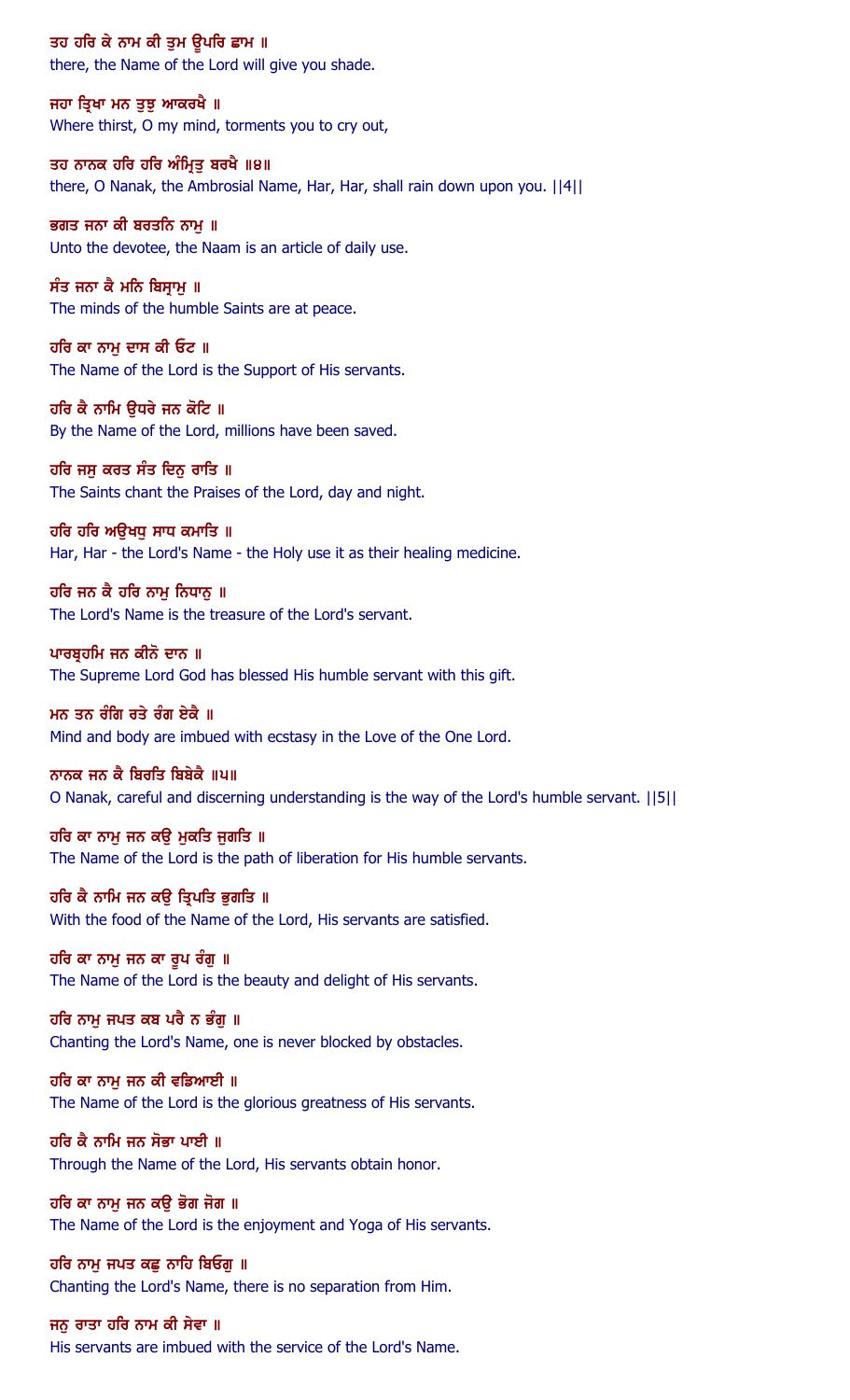ਨਾਨਕ ਪੂਜੈ ਹਰਿ ਹਰਿ ਦੇਵਾ ॥੬॥ O Nanak, worship the Lord, the Lord Divine, Har, Har. ||6||

ਹਰਿ ਹਰਿ ਜਨ ਕੈ ਮਾਲ ਖਜੀਨਾ ॥ The Lord's Name, Har, Har, is the treasure of wealth of His servants.

ਹਰਿ ਧਨੁ ਜਨ ਕਉ ਆਪਿ ਪ੍ਰਭਿ ਦੀਨਾ ॥ The treasure of the Lord has been bestowed on His servants by God Himself.

ਹਰਿ ਹਰਿ ਜਨ ਕੈ ਓਟ ਸਤਾਣੀ ॥ The Lord, Har, Har is the All-powerful Protection of His servants.

ਹਰਿ ਪ੍ਰਤਾਪਿ ਜਨ ਅਵਰ ਨ ਜਾਣੀ ॥ His servants know no other than the Lord's Magnificence.

ਓਂਤਿ ਪੋਤਿ ਜਨ ਹਰਿ ਰਸਿ ਰਾਤੇ ॥ Through and through, His servants are imbued with the Lord's Love.

ਸੰਨ ਸਮਾਧਿ ਨਾਮ ਰਸ ਮਾਤੇ ॥ In deepest Samaadhi, they are intoxicated with the essence of the Naam.

ਆਠ ਪਹਰ ਜਨੁ ਹਰਿ ਹਰਿ ਜਪੈ ॥ Twenty-four hours a day, His servants chant Har, Har.

ਹਰਿ ਕਾ ਭਗਤੂ ਪ੍ਰਗਟ ਨਹੀ ਛਪੈ ॥

The devotees of the Lord are known and respected; they do not hide in secrecy.

ਹਰਿ ਕੀ ਭਗਤਿ ਮਕਤਿ ਬਹ ਕਰੇ ॥ Through devotion to the Lord, many have been liberated.

ਨਾਨਕ ਜਨ ਸੰਗਿ ਕੇਤੇ ਤਰੇ ॥੭॥ O Nanak, along with His servants, many others are saved. ||7||

ਪਾਰਜਾਤ ਇਹ ਹਰਿ ਕੋ ਨਾਮ ॥ This Elysian Tree of miraculous powers is the Name of the Lord.

ਕਾਮਧੇਨ ਹਰਿ ਹਰਿ ਗਣ ਗਾਮ ॥

The Khaamadhayn, the cow of miraculous powers, is the singing of the Glory of the Lord's Name, Har, Har.

ਸਭ ਤੇ ਉਤਮ ਹਰਿ ਕੀ ਕਥਾ ॥ Highest of all is the Lord's Speech.

ਨਾਮੁ ਸੁਨਤ ਦਰਦ ਦੁਖ ਲਥਾ ॥ Hearing the Naam, pain and sorrow are removed.

ਨਾਮ ਕੀ ਮਹਿਮਾ ਸੰਤ ਰਿਦ ਵਸੈ ॥ The Glory of the Naam abides in the hearts of His Saints.

ਸੰਤ ਪ੍ਰਤਾਪਿ ਦੁਰਤੂ ਸਭੂ ਨਸੈ ॥ By the Saint's kind intervention, all guilt is dispelled.

ਸੰਤ ਕਾ ਸੰਗ ਵਡਭਾਗੀ ਪਾਈਐ ॥ The Society of the Saints is obtained by great good fortune.

ਸੰਤ ਕੀ ਸੇਵਾ ਨਾਮੂ ਧਿਆਈਐ ॥ Serving the Saint, one meditates on the Naam.

ਨਾਮ ਤੁਲਿ ਕਛ ਅਵਰੁ ਨ ਹੋਇ ॥ There is nothing equal to the Naam.

ਨਾਨਕ ਗਰਮਖਿ ਨਾਮ ਪਾਵੈ ਜਨ ਕੋਇ ॥੮॥੨॥ O Nanak, rare are those, who, as Gurmukh, obtain the Naam. ||8||2||

ਸਲੋਕ ॥ Shalok: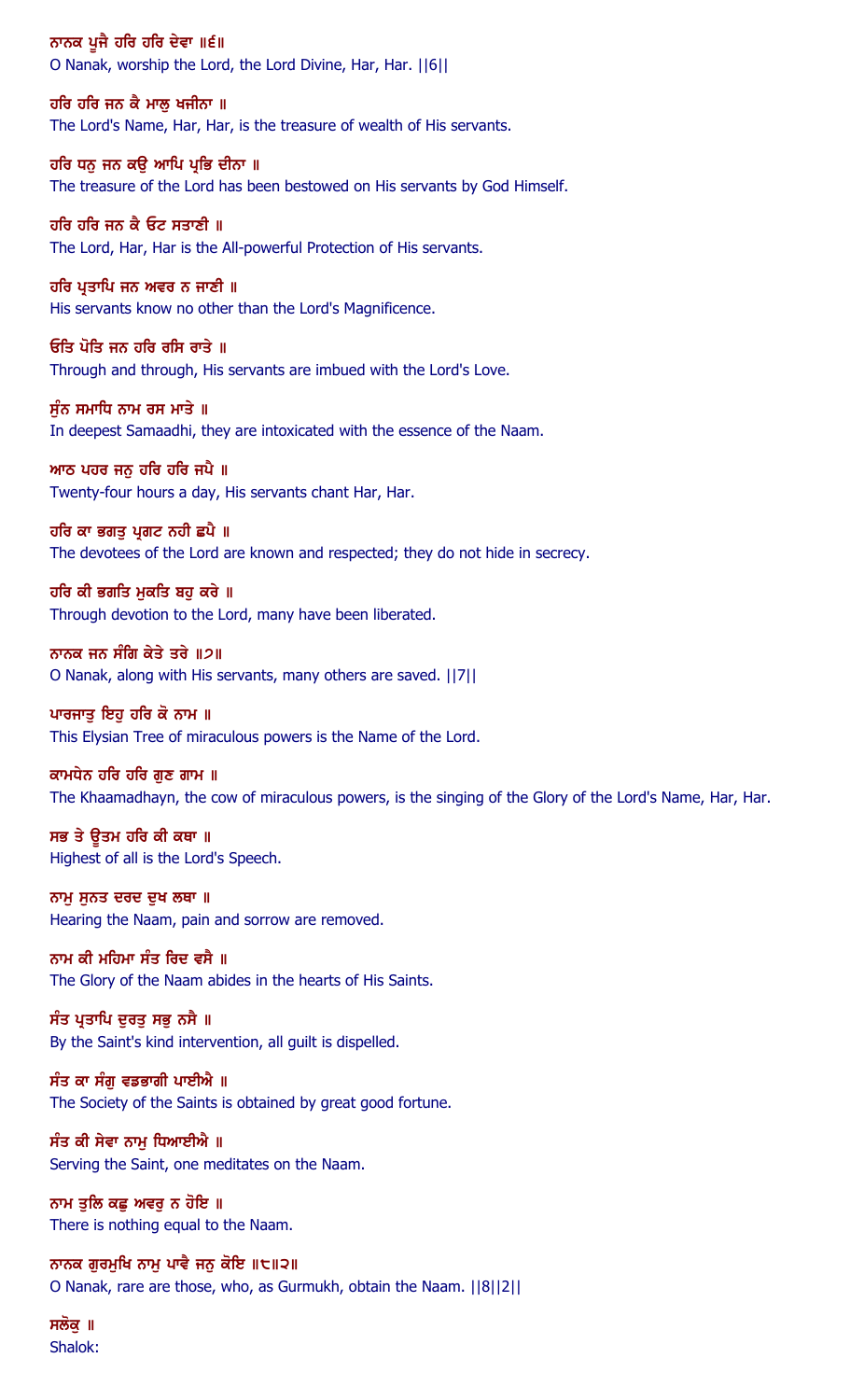ਬਹੁ ਸਾਸਤ੍ਰ ਬਹੁ ਸਿਮ੍ਰਿਤੀ ਪੇਖੇ ਸਰਬ ਢਢੋਲਿ ॥ The many Shaastras and the many Simritees - I have seen and searched through them all.

ਪੁਜਸਿ ਨਾਹੀ ਹਰਿ ਹਰੇ ਨਾਨਕ ਨਾਮ ਅਮੋਲ ॥੧॥ They are not equal to Har, Haray - O Nanak, the Lord's Invaluable Name. ||1||

ਅਸਟਪਦੀ ॥ Ashtapadee:

ਜਾਪ ਤਾਪ ਗਿਆਨ ਸਭਿ ਧਿਆਨ ॥ Chanting, intense meditation, spiritual wisdom and all meditations;

ਖਟ ਸਾਸਤ੍ਰ ਸਿਮ੍ਰਿਤਿ ਵਖਿਆਨ ॥ the six schools of philosophy and sermons on the scriptures;

ਜੋਗ ਅਭਿਆਸ ਕਰਮ ਧੁਮ ਕਿਰਿਆ ॥ the practice of Yoga and righteous conduct;

ਸਗਲ ਤਿਆਗਿ ਬਨ ਮਧੇ ਫਿਰਿਆ ॥ the renunciation of everything and wandering around in the wilderness;

ਅਨਿਕ ਪ੍ਰਕਾਰ ਕੀਏ ਬਹੁ ਜਤਨਾ ॥ the performance of all sorts of works;

ਪੁੰਨ ਦਾਨ ਹੋਮੇ ਬਹੁ ਰਤਨਾ ॥ donations to charities and offerings of jewels to fire;

ਸਰੀਰ ਕਟਾਇ ਹੋਮੈ ਕਰਿ ਰਾਤੀ ॥ cutting the body apart and making the pieces into ceremonial fire offerings;

ਵਰਤ ਨੇਮ ਕਰੈ ਬਹ ਭਾਤੀ ॥ keeping fasts and making vows of all sorts

ਨਹੀ ਤਲਿ ਰਾਮ ਨਾਮ ਬੀਚਾਰ ॥ - none of these are equal to the contemplation of the Name of the Lord,

ਨਾਨਕ ਗਰਮਖਿ ਨਾਮ ਜਪੀਐ ਇਕ ਬਾਰ ॥੧॥ O Nanak, if, as Gurmukh, one chants the Naam, even once. ||1||

ਨਉ ਖੰਡ ਪ੍ਰਿਥਮੀ ਫਿਰੈ ਚਿਰੁ ਜੀਵੈ ॥ You may roam over the nine continents of the world and live a very long life;

ਮਹਾ ਉਦਾਸੁ ਤਪੀਸਰੁ ਥੀਵੈ ॥ you may become a great ascetic and a master of disciplined meditation

ਅਗਨਿ ਮਾਹਿ ਹੋਮਤ ਪਰਾਨ ॥ and burn yourself in fire;

ਕਨਿਕ ਅਸੁ ਹੈਵਰ ਭੂਮਿ ਦਾਨ ॥ you may give away gold, horses, elephants and land;

ਨਿੳਲੀ ਕਰਮ ਕਰੈ ਬਹ ਆਸਨ ॥ you may practice techniques of inner cleansing and all sorts of Yogic postures;

ਜੈਨ ਮਾਰਗ ਸੰਜਮ ਅਤਿ ਸਾਧਨ ॥ you may adopt the self-mortifying ways of the Jains and great spiritual disciplines;

ਨਿਮਖ ਨਿਮਖ ਕਰਿ ਸਰੀਰ ਕਟਾਵੈ ॥ piece by piece, you may cut your body apart;

ਤੳ ਭੀ ਹੳਮੈ ਮੈਲ ਨ ਜਾਵੈ ॥ but even so, the filth of your ego shall not depart.

ਹਰਿ ਕੇ ਨਾਮ ਸਮਸਰਿ ਕਛੂ ਨਾਹਿ ॥ There is nothing equal to the Name of the Lord.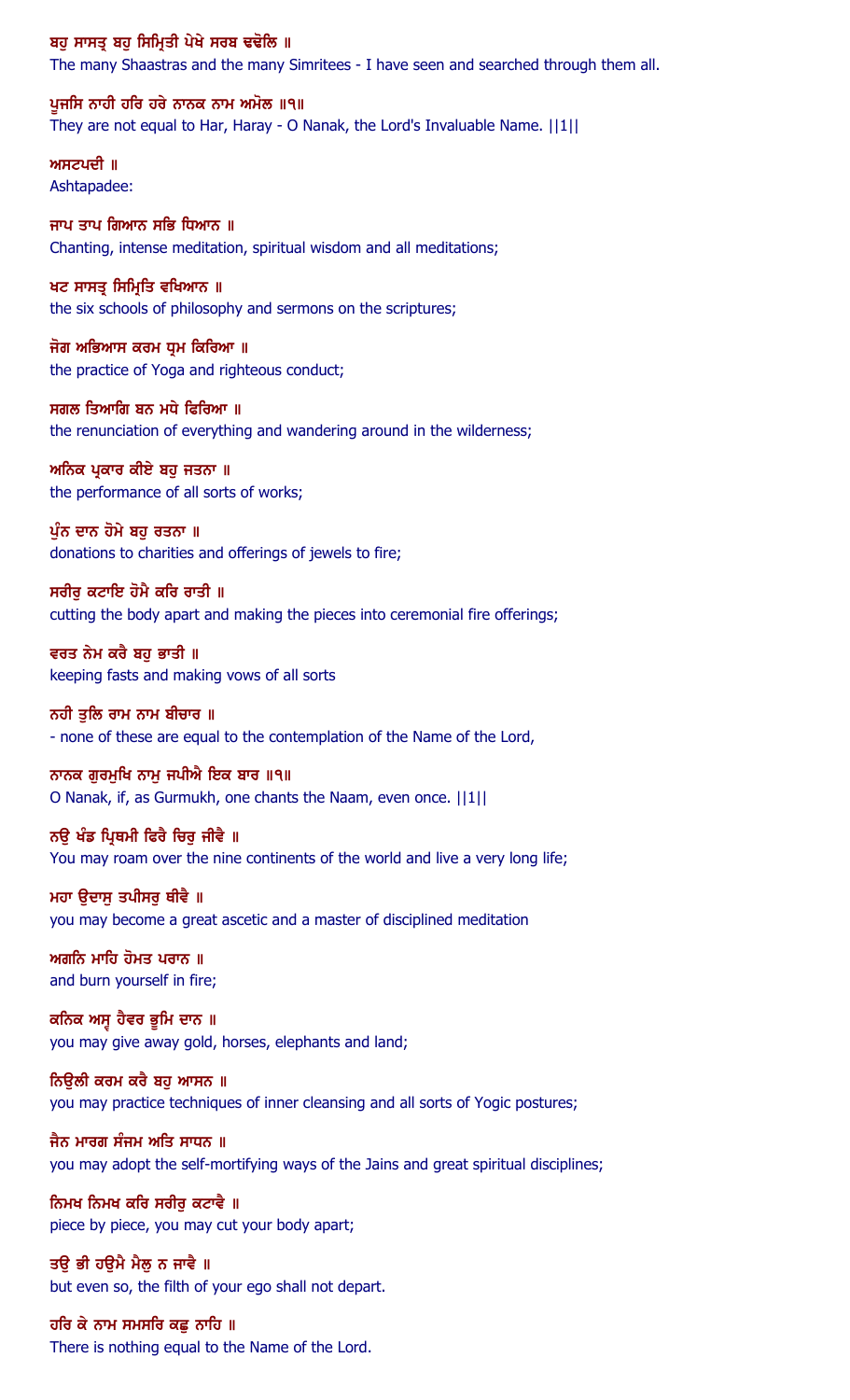ਨਾਨਕ ਗੁਰਮੁਖਿ ਨਾਮੂ ਜਪਤ ਗਤਿ ਪਾਹਿ ॥੨॥ O Nanak, as Gurmukh, chant the Naam, and obtain salvation. ||2||

ਮਨ ਕਾਮਨਾ ਤੀਰਥ ਦੇਹ ਛਟੈ ॥ With your mind filled with desire, you may give up your body at a sacred shrine of pilgrimage;

ਗਰਬੂ ਗੁਮਾਨੂ ਨ ਮਨ ਤੇ ਹੁਟੈ ॥ but even so, egotistical pride shall not be removed from your mind.

ਸੋਚ ਕਰੈ ਦਿਨਸੁ ਅਰੁ ਰਾਤਿ ॥ You may practice cleansing day and night,

ਮਨ ਕੀ ਮੈਲੂ ਨ ਤਨ ਤੇ ਜਾਤਿ ॥ but the filth of your mind shall not leave your body.

ਇਸੂ ਦੇਹੀ ਕਉ ਬਹੁ ਸਾਧਨਾ ਕਰੈ ॥ You may subject your body to all sorts of disciplines,

ਮਨ ਤੇ ਕਬਹੁ ਨ ਬਿਖਿਆ ਟਰੈ ॥ but your mind will never be rid of its corruption.

ਜਲਿ ਧੋਵੈ ਬਹੁ ਦੇਹ ਅਨੀਤਿ ॥ You may wash this transitory body with loads of water,

ਸੁਧ ਕਹਾ ਹੋਇ ਕਾਚੀ ਭੀਤਿ ॥ but how can a wall of mud be washed clean?

ਮਨ ਹਰਿ ਕੇ ਨਾਮ ਕੀ ਮਹਿਮਾ ਉਚ ॥ O my mind, the Glorious Praise of the Name of the Lord is the highest;

ਨਾਨਕ ਨਾਮਿ ਉਧਰੇ ਪਤਿਤ ਬਹੁ ਮੂਚ ॥੩॥ O Nanak, the Naam has saved so many of the worst sinners. ||3||

ਬਹਤ ਸਿਆਣਪ ਜਮ ਕਾ ਭੳ ਬਿਆਪੈ ॥ Even with great cleverness, the fear of death clings to you.

ਅਨਿਕ ਜਤਨ ਕਰਿ ਤ੍ਰਿਸਨ ਨਾ ਧ੍ਰਾਪੈ ॥ You try all sorts of things, but your thirst is still not satisfied.

ਭੇਖ ਅਨੇਕ ਅਗਨਿ ਨਹੀ ਬੁਝੈ ॥ Wearing various religious robes, the fire is not extinguished.

ਕੋਟਿ ਉਪਾਵ ਦਰਗਹ ਨਹੀ ਸਿਝੈ ॥ Even making millions of efforts, you shall not be accepted in the Court of the Lord.

ਛੁਟਸਿ ਨਾਹੀ ਉਭ ਪਇਆਲਿ ॥ You cannot escape to the heavens, or to the nether regions,

ਮੋਹਿ ਬਿਆਪਹਿ ਮਾਇਆ ਜਾਲਿ ॥ if you are entangled in emotional attachment and the net of Maya.

ਅਵਰ ਕਰਤੁਤਿ ਸਗਲੀ ਜਮ ਡਾਨੈ ॥ All other efforts are punished by the Messenger of Death,

ਗੋਵਿੰਦ ਭਜਨ ਬਿਨੂ ਤਿਲੂ ਨਹੀ ਮਾਨੈ ॥ which accepts nothing at all, except meditation on the Lord of the Universe.

ਹਰਿ ਕਾ ਨਾਮੂ ਜਪਤ ਦੁਖੂ ਜਾਇ ॥ Chanting the Name of the Lord, sorrow is dispelled.

ਨਾਨਕ ਬੋਲੈ ਸਹਜਿ ਸਭਾਇ ॥੪॥ O Nanak, chant it with intuitive ease. ||4||

ਚਾਰਿ ਪਦਾਰਥ ਜੇ ਕੋ ਮਾਗੈ ॥ One who prays for the four cardinal blessings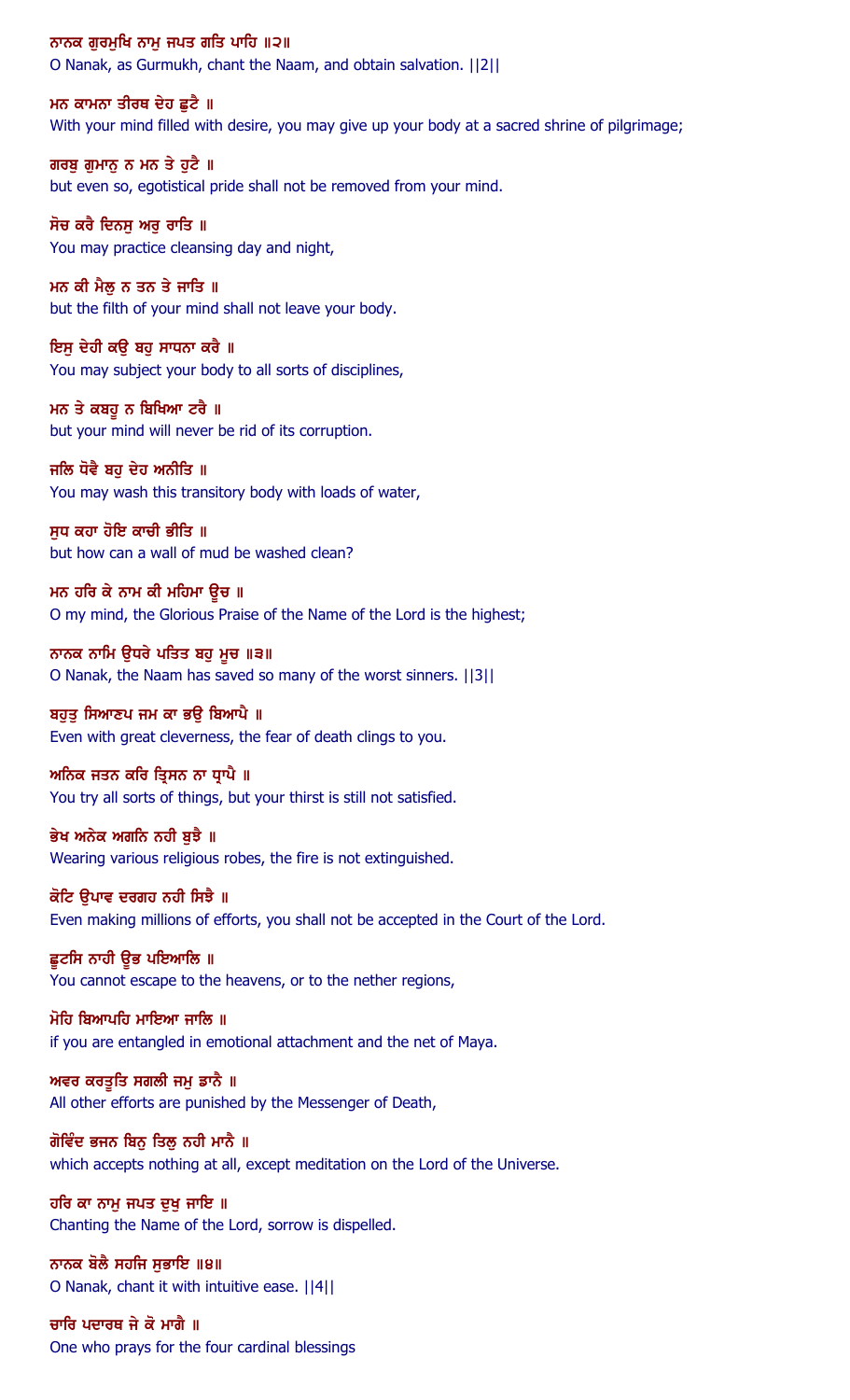ਸਾਧ ਜਨਾ ਕੀ ਸੇਵਾ ਲਾਗੈ ॥ should commit himself to the service of the Saints.

ਜੇ ਕੋ ਆਪੁਨਾ ਦੁਖੁ ਮਿਟਾਵੈ ॥ If you wish to erase your sorrows,

ਹਰਿ ਹਰਿ ਨਾਮੂ ਰਿਦੈ ਸਦ ਗਾਵੈ ॥ sing the Name of the Lord, Har, Har, within your heart.

ਜੇ ਕੋ ਅਪਨੀ ਸੋਭਾ ਲੋਰੈ ॥ If you long for honor for yourself,

ਸਾਧਸੰਗਿ ਇਹ ਹਉਮੈ ਛੋਰੈ ॥ then renounce your ego in the Saadh Sangat, the Company of the Holy.

ਜੇ ਕੋ ਜਨਮ ਮਰਣ ਤੇ ਡਰੈ ॥ If you fear the cycle of birth and death,

ਸਾਧ ਜਨਾ ਕੀ ਸਰਨੀ ਪਰੈ $\,$  ॥ then seek the Sanctuary of the Holy.

ਜਿਸੂ ਜਨ ਕਉ ਪ੍ਰਭ ਦਰਸ ਪਿਆਸਾ ॥ Those who thirst for the Blessed Vision of God's Darshan

ਨਾਨਕ ਤਾ ਕੈ ਬਲਿ ਬਲਿ ਜਾਸਾ ॥੫॥ - Nanak is a sacrifice, a sacrifice to them. ||5||

ਸਗਲ ਪਰਖ ਮਹਿ ਪਰਖ ਪ੍ਰਧਾਨ ॥ Among all persons, the supreme person is the one

ਸਾਧਸੰਗਿ ਜਾ ਕਾ ਮਿਟੈ ਅਭਿਮਾਨੂ ॥ who gives up his egotistical pride in the Company of the Holy.

ਆਪਸ ਕੳ ਜੋ ਜਾਣੈ ਨੀਚਾ ॥ One who sees himself as lowly,

ਸੋਉ ਗਨੀਐ ਸਭ ਤੇ ਉਚਾ ॥ shall be accounted as the highest of all.

ਜਾ ਕਾ ਮਨੁ ਹੋਇ ਸਗਲ ਕੀ ਰੀਨਾ ॥ One whose mind is the dust of all,

ਹਰਿ ਹਰਿ ਨਾਮੁ ਤਿਨਿ ਘਟਿ ਘਟਿ ਚੀਨਾ ॥ recognizes the Name of the Lord, Har, Har, in each and every heart.

ਮਨ ਅਪੁਨੇ ਤੇ ਬੁਰਾ ਮਿਟਾਨਾ ॥ One who eradicates cruelty from within his own mind,

ਪੇਖੈ ਸਗਲ ਸ੍ਰਿਸਟਿ ਸਾਜਨਾ ॥ looks upon all the world as his friend.

ਸੁਖ ਦੁਖ ਜਨ ਸਮ ਦ੍ਰਿਸਟੇਤਾ ॥ One who looks upon pleasure and pain as one and the same,

ਨਾਨਕ ਪਾਪ ਪੁੰਨ ਨਹੀ ਲੇਪਾ ॥੬॥ O Nanak, is not affected by sin or virtue. ||6||

ਨਿਰਧਨ ਕਉ ਧਨੂ ਤੇਰੋ ਨਾਉ ॥ To the poor, Your Name is wealth.

ਨਿਥਾਵੇ ਕੳ ਨਾੳ ਤੇਰਾ ਥਾੳ ॥ To the homeless, Your Name is home.

ਨਿਮਾਨੇ ਕਉ ਪ੍ਰਭ ਤੇਰੋ ਮਾਨੂ ॥ To the dishonored, You, O God, are honor.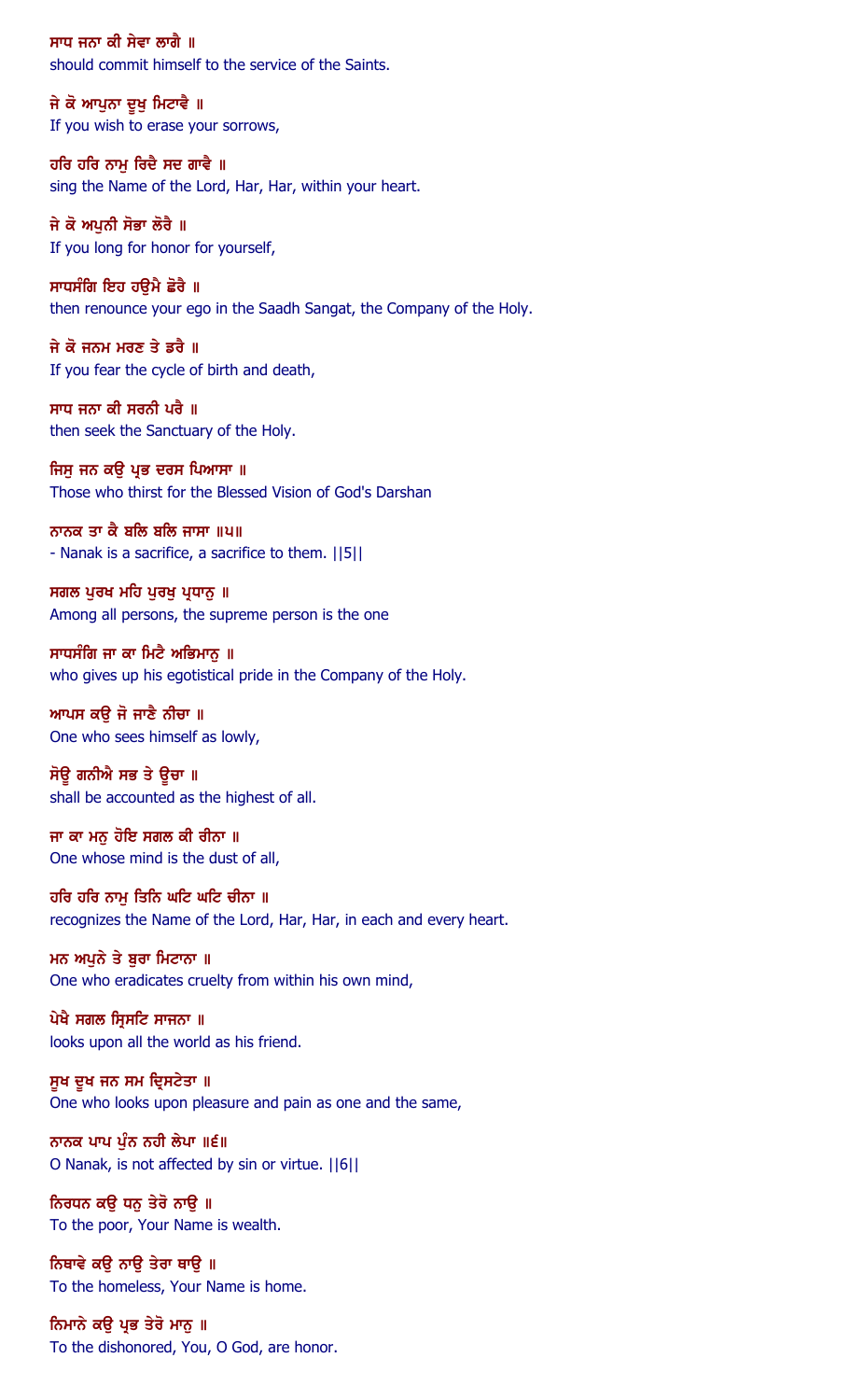ਸਗਲ ਘਟਾ ਕਉ ਦੇਵਹੁ ਦਾਨੂ ॥ To all, You are the Giver of gifts.

ਕਰਨ ਕਰਾਵਨਹਾਰ ਸਆਮੀ ॥ O Creator Lord, Cause of causes, O Lord and Master,

ਸਗਲ ਘਟਾ ਕੇ ਅੰਤਰਜਾਮੀ ॥ Inner-knower, Searcher of all hearts:

ਅਪਨੀ ਗਤਿ ਮਿਤਿ ਜਾਨਹੁ ਆਪੇ ॥ You alone know Your own condition and state.

ਆਪਨ ਸੰਗਿ ਆਪਿ ਪ੍ਰਭ ਰਾਤੇ ॥ You Yourself, God, are imbued with Yourself.

ਤੁਮਰੀ ਉਸਤਤਿ ਤੁਮ ਤੇ ਹੋਇ ॥ You alone can celebrate Your Praises.

ਨਾਨਕ ਅਵਰ ਨ ਜਾਨਸਿ ਕੋਇ ॥੭॥ O Nanak, no one else knows. ||7||

ਸਰਬ ਧਰਮ ਮਹਿ ਸ੍ਰੇਸਟ ਧਰਮੁ ॥ Of all religions, the best religion

ਹਰਿ ਕੋ ਨਾਮੂ ਜਪਿ ਨਿਰਮਲ ਕਰਮੂ ॥ is to chant the Name of the Lord and maintain pure conduct.

ਸਗਲ ਕਿਆ ਮਹਿ ਉਤਮ ਕਿਰਿਆ ॥ Of all religious rituals, the most sublime ritual

ਸਾਧਸੰਗਿ ਦੁਰਮਤਿ ਮਲੂ ਹਿਰਿਆ ॥ is to erase the filth of the dirty mind in the Company of the Holy.

ਸਗਲ ੳਦਮ ਮਹਿ ੳਦਮ ਭਲਾ ॥ Of all efforts, the best effort

ਹਰਿ ਕਾ ਨਾਮੁ ਜਪਹੁ ਜੀਅ ਸਦਾ ॥ is to chant the Name of the Lord in the heart, forever.

ਸਗਲ ਬਾਨੀ ਮਹਿ ਅੰਮ੍ਰਿਤ ਬਾਨੀ ॥ Of all speech, the most ambrosial speech

ਹਰਿ ਕੋ ਜਸੁ ਸੁਨਿ ਰਸਨ ਬਖਾਨੀ ॥ is to hear the Lord's Praise and chant it with the tongue.

ਸਗਲ ਥਾਨ ਤੇ ਓਹੁ ਊਤਮ ਥਾਨੁ ॥ Of all places, the most sublime place,

ਨਾਨਕ ਜਿਹ ਘਟਿ ਵਸੈ ਹਰਿ ਨਾਮੁ ॥੮॥੩॥ O Nanak, is that heart in which the Name of the Lord abides. ||8||3||

ਸਲੋਕ ॥ Shalok:

ਨਿਰਗੁਨੀਆਰ ਇਆਨਿਆ ਸੋ ਪ੍ਰਭੁ ਸਦਾ ਸਮਾਲਿ ॥ You worthless, ignorant fool - dwell upon God forever.

ਜਿਨਿ ਕੀਆ ਤਿਸੁ ਚੀਤਿ ਰਖੁ ਨਾਨਕ ਨਿਬਹੀ ਨਾਲਿ ॥੧॥ Cherish in your consciousness the One who created you; O Nanak, He alone shall go along with you. ||1||

ਅਸਟਪਦੀ $\parallel$   $\parallel$ Ashtapadee:

ਰਮਈਆ ਕੇ ਗੁਨ ਚੇਤਿ ਪਰਾਨੀ ॥ Think of the Glory of the All-pervading Lord, O mortal;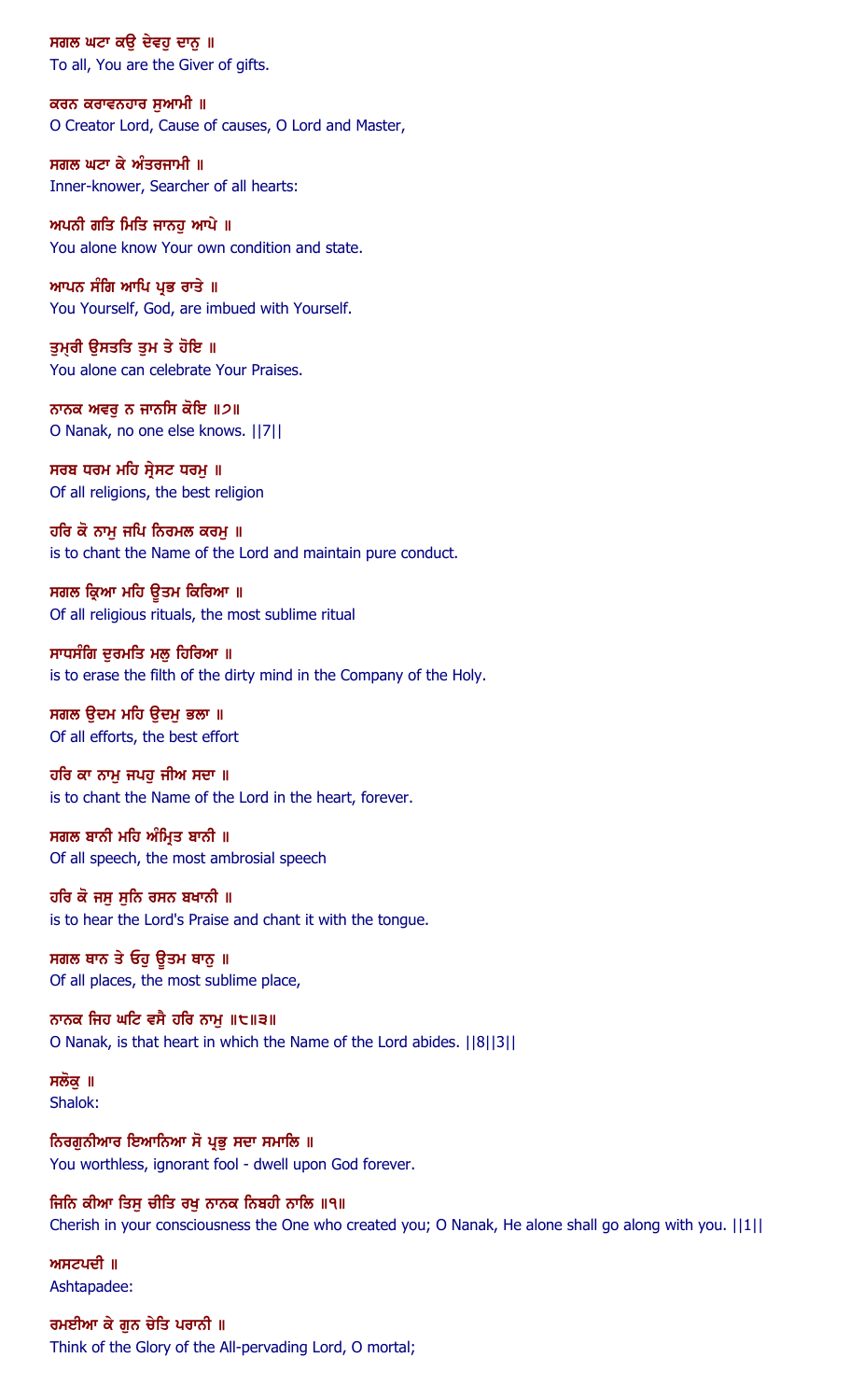ਕਵਨ ਮੁਲ ਤੇ ਕਵਨ ਦ੍ਰਿਸਟਾਨੀ ॥ what is your origin, and what is your appearance?

ਜਿਨਿ ਤੂੰ ਸਾਜਿ ਸਵਾਰਿ ਸੀਗਾਰਿਆ ॥ He who fashioned, adorned and decorated you

ਗਰਭ ਅਗਨਿ ਮਹਿ ਜਿਨਹਿ ਉਬਾਰਿਆ ॥ - in the fire of the womb, He preserved you.

ਬਾਰ ਬਿਵਸਥਾ ਤੁਝਹਿ ਪਿਆਰੈ ਦੁਧ ॥ In your infancy, He gave you milk to drink.

ਭਰਿ ਜੋਬਨ ਭੋਜਨ ਸੁਖ ਸੁਧ ॥ In the flower of your youth, He gave you food, pleasure and understanding.

ਬਿਰਧਿ ਭਇਆ ਉਪਰਿ ਸਾਕ ਸੈਨ ॥ ਮੁਖਿ ਅਪਿਆਉ ਬੈਠ ਕਉ ਦੈਨ ॥ As you grow old, family and friends are there to feed you as you rest.

ਇਹੂ ਨਿਰਗੁਨੂ ਗੁਨੂ ਕਛੂ ਨ ਬੂਝੈ ॥ This worthless person has not appreciated in the least, all the good deeds done for him.

ਬਖਸਿ ਲੇਹੂ ਤਉ ਨਾਨਕ ਸੀਝੈ ॥੧॥ If you bless him with forgiveness, O Nanak, only then will he be saved. ||1||

ਜਿਹ ਪ੍ਰਸਾਦਿ ਧਰ ਉਪਰਿ ਸੂਖਿ ਬਸਹਿ ॥ By His Grace, you abide in comfort upon the earth.

ਸਤ ਭਾਤ ਮੀਤ ਬਨਿਤਾ ਸੰਗਿ ਹਸਹਿ ॥ With your children, siblings, friends and spouse, you laugh.

ਜਿਹ ਪ੍ਰਸਾਦਿ ਪੀਵਹਿ ਸੀਤਲ ਜਲਾ ॥ By His Grace, you drink in cool water.

ਸੁਖਦਾਈ ਪਵਨੂ ਪਾਵਕੂ ਅਮੁਲਾ ॥ You have peaceful breezes and priceless fire.

ਜਿਹ ਪੁਸਾਦਿ ਭੋਗਹਿ ਸਭਿ ਰਸਾ ॥ By His Grace, you enjoy all sorts of pleasures.

ਸਗਲ ਸਮਗ੍ਰੀ ਸੰਗਿ ਸਾਥਿ ਬਸਾ ॥ You are provided with all the necessities of life.

ਦੀਨੇ ਹਸਤ ਪਾਵ ਕਰਨ ਨੇਤ੍ਰ ਰਸਨਾ ॥ He gave you hands, feet, ears, eyes and tongue,

ਤਿਸਹਿ ਤਿਆਗਿ ਅਵਰ ਸੰਗਿ ਰਚਨਾ ॥ and yet, you forsake Him and attach yourself to others.

ਐਸੇ ਦੋਖ ਮੁੜ ਅੰਧ ਬਿਆਪੇ ॥ Such sinful mistakes cling to the blind fools;

ਨਾਨਕ ਕਾਢਿ ਲੇਹ ਪ੍ਰਭ ਆਪੇ ॥੨॥ Nanak: uplift and save them, God! ||2||

ਆਦਿ ਅੰਤਿ ਜੋ ਰਾਖਨਹਾਰੁ ॥ From beginning to end, He is our Protector,

ਤਿਸ ਸਿਉ ਪ੍ਰੀਤਿ ਨ ਕਰੈ ਗਵਾਰੁ ॥ and yet, the ignorant do not give their love to Him.

ਜਾ ਕੀ ਸੇਵਾ ਨਵ ਨਿਧਿ ਪਾਵੈ ॥ Serving Him, the nine treasures are obtained,

ਤਾ ਸਿਉ ਮੁੜਾ ਮਨੁ ਨਹੀ ਲਾਵੈ ॥ and yet, the foolish do not link their minds with Him.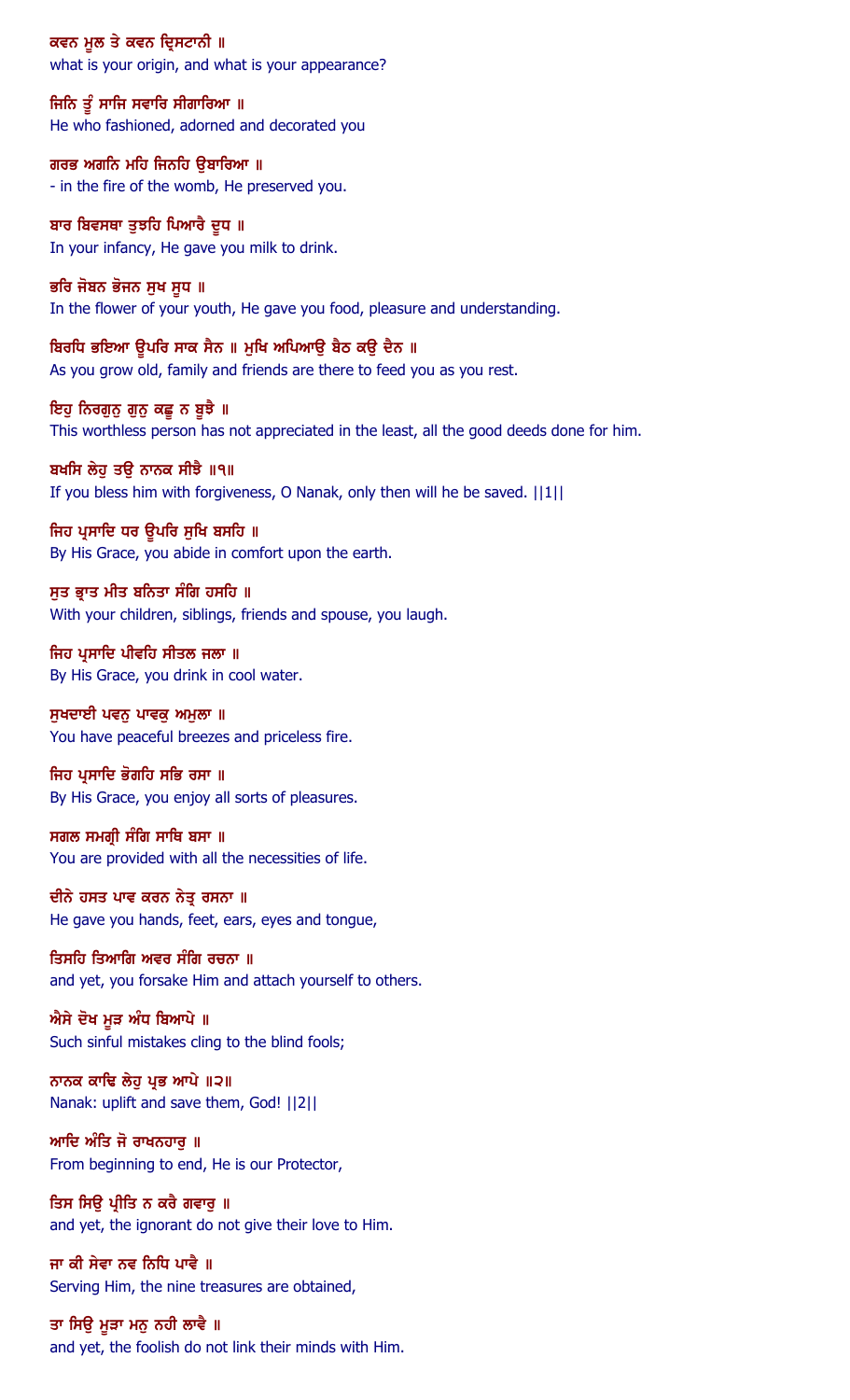ਜੋ ਠਾਕੁਰੂ ਸਦ ਸਦਾ ਹਜੁਰੇ ॥ Our Lord and Master is Ever-present, forever and ever,

ਤਾ ਕਉ ਅੰਧਾ ਜਾਨਤ ਦੁਰੇ ॥ and yet, the spiritually blind believe that He is far away.

ਜਾ ਕੀ ਟਹਲ ਪਾਵੈ ਦਰਗਹ ਮਾਨੂ ॥ In His service, one obtains honor in the Court of the Lord,

ਤਿਸਹਿ ਬਿਸਾਰੈ ਮੁਗਧੁ ਅਜਾਨੂ ॥ and yet, the ignorant fool forgets Him.

ਸਦਾ ਸਦਾ ਇਹੁ ਭੁਲਨਹਾਰੁ ॥ Forever and ever, this person makes mistakes;

ਨਾਨਕ ਰਾਖਨਹਾਰ ਅਪਾਰ  $\|$ ੩ $\|$ O Nanak, the Infinite Lord is our Saving Grace. ||3||

ਰਤਨ ਤਿਆਗਿ ਕੳਡੀ ਸੰਗਿ ਰਚੈ ॥ Forsaking the jewel, they are engrossed with a shell.

ਸਾਚੁ ਛੋਡਿ ਝੁਠ ਸੰਗਿ ਮਚੈ ॥ They renounce Truth and embrace falsehood.

ਜੋ ਛਡਨਾ ਸੁ ਅਸਥਿਰੁ ਕਰਿ ਮਾਨੈ ॥ That which passes away, they believe to be permanent.

ਜੋ ਹੋਵਨੂ ਸੋ ਦੂਰਿ ਪਰਾਨੈ ॥ That which is immanent, they believe to be far off.

ਛੋਡਿ ਜਾਇ ਤਿਸ ਕਾ ਸ੍ਰਮੂ ਕਰੈ ॥ They struggle for what they must eventually leave.

ਸੰਗਿ ਸਹਾਈ ਤਿਸ ਪਰਹਰੈ ॥ They turn away from the Lord, their Help and Support, who is always with them.

ਚੰਦਨ ਲੇਪ ੳਤਾਰੈ ਧੋਇ ॥ They wash off the sandalwood paste;

ਗਰਧਬ ਪ੍ਰੀਤਿ ਭਸਮ ਸੰਗਿ ਹੋਇ ॥ like donkeys, they are in love with the mud.

ਅੰਧ ਕੁਪ ਮਹਿ ਪਤਿਤ ਬਿਕਰਾਲ ॥ They have fallen into the deep, dark pit.

ਨਾਨਕ ਕਾਢਿ ਲੇਹੁ ਪ੍ਰਭ ਦਇਆਲ ॥੪॥ Nanak: lift them up and save them, O Merciful Lord God! ||4||

ਕਰਤੁਤਿ ਪਸੁ ਕੀ ਮਾਨਸ ਜਾਤਿ ॥ They belong to the human species, but they act like animals.

ਲੋਕ ਪਚਾਰਾ ਕਰੈ ਦਿਨ ਰਾਤਿ ॥ They curse others day and night.

ਬਾਹਰਿ ਭੇਖ ਅੰਤਰਿ ਮਲੂ ਮਾਇਆ ॥ Outwardly, they wear religious robes, but within is the filth of Maya.

ਛਪਸਿ ਨਾਹਿ ਕਛੁ ਕਰੈ ਛਪਾਇਆ ॥ They cannot conceal this, no matter how hard they try.

ਬਾਹਰਿ ਗਿਆਨ ਧਿਆਨ ਇਸਨਾਨ ॥ Outwardly, they display knowledge, meditation and purification,

ਅੰਤਰਿ ਬਿਆਪੈ ਲੋਭੂ ਸੁਆਨੂ ॥ but within clings the dog of greed.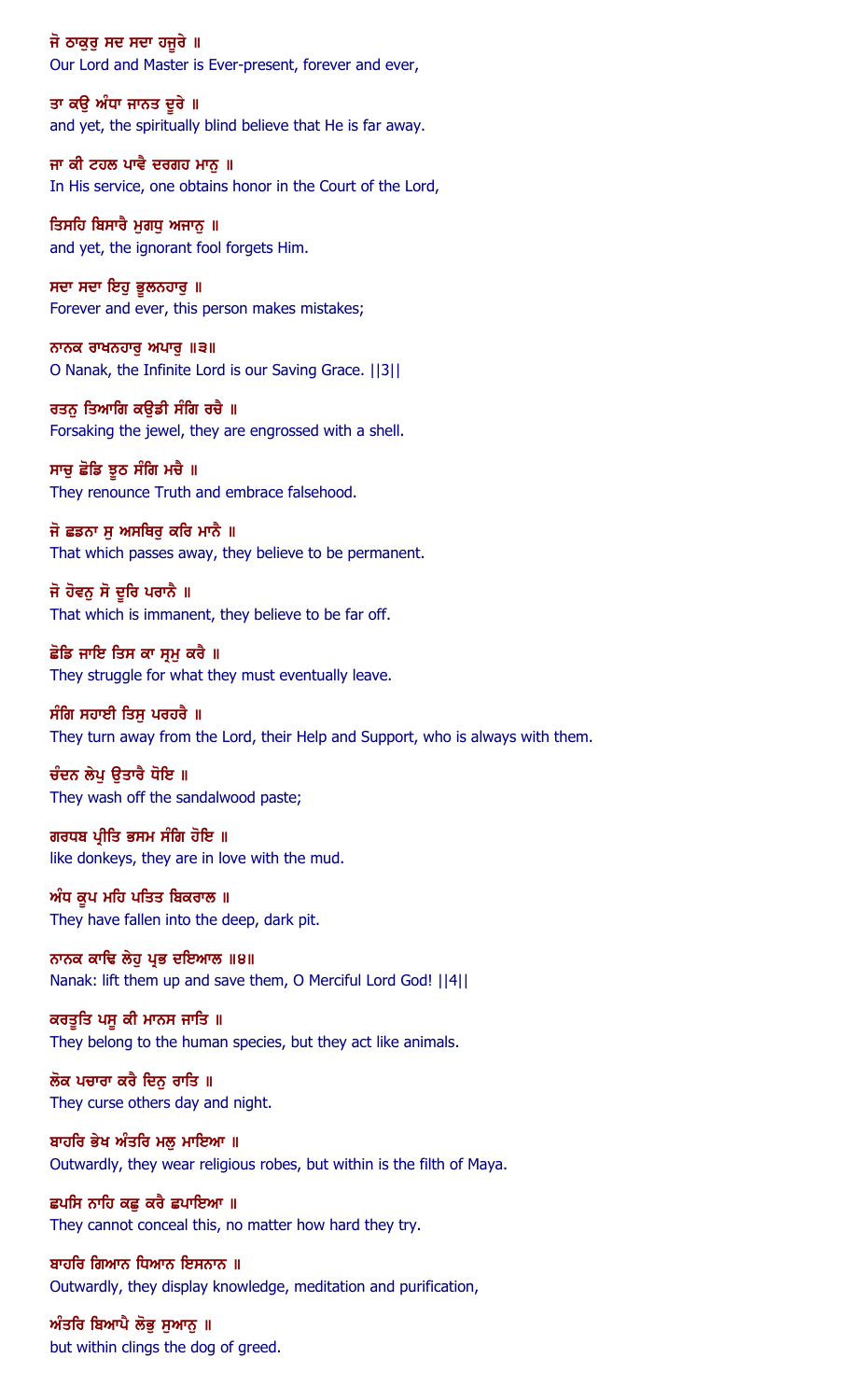ਅੰਤਰਿ ਅਗਨਿ ਬਾਹਰਿ ਤਨੁ ਸੁਆਹ ॥ The fire of desire rages within; outwardly they apply ashes to their bodies.

ਗਲਿ ਪਾਥਰ ਕੈਸੇ ਤਰੈ ਅਥਾਹ ॥ There is a stone around their neck - how can they cross the unfathomable ocean?

ਜਾ ਕੈ ਅੰਤਰਿ ਬਸੈ ਪ੍ਰਭੂ ਆਪਿ ॥ Those, within whom God Himself abides

ਨਾਨਕ ਤੇ ਜਨ ਸਹਜਿ ਸਮਾਤਿ ॥੫॥ - O Nanak, those humble beings are intuitively absorbed in the Lord. ||5||

ਸੁਨਿ ਅੰਧਾ ਕੈਸੇ ਮਾਰਗੁ ਪਾਵੈ ॥ By listening, how can the blind find the path?

ਕਰੂ ਗਹਿ ਲੇਹੂ ਓੜਿ ਨਿਬਹਾਵੈ ॥ Take hold of his hand, and then he can reach his destination.

ਕਹਾ ਬੁਝਾਰਤਿ ਬੁਝੈ ਡੋਰਾ ॥ How can a riddle be understood by the deaf?

ਨਿਸਿ ਕਹੀਐ ਤਉ ਸਮਝੈ ਭੋਰਾ ॥ Say 'night', and he thinks you said 'day'.

ਕਹਾ ਬਿਸਨਪਦ ਗਾਵੈ ਗੁੰਗ ॥ How can the mute sing the Songs of the Lord?

ਜਤਨ ਕਰੈ ਤੳ ਭੀ ਸਰ ਭੰਗ ॥ He may try, but his voice will fail him.

ਕਹ ਪਿੰਗੁਲ ਪਰਬਤ ਪਰ ਭਵਨ ॥ How can the cripple climb up the mountain?

ਨਹੀ ਹੋਤ ਉਹਾ ਉਸ ਗਵਨ ॥ He simply cannot go there.

ਕਰਤਾਰ ਕਰੁਣਾ ਮੈ ਦੀਨੂ ਬੇਨਤੀ ਕਰੈ ॥ O Creator, Lord of Mercy - Your humble servant prays;

ਨਾਨਕ ਤੁਮਰੀ ਕਿਰਪਾ ਤਰੈ ॥੬॥ Nanak: by Your Grace, please save me. ||6||

ਸੰਗਿ ਸਹਾਈ ਸੁ ਆਵੈ ਨ ਚੀਤਿ ॥ The Lord, our Help and Support, is always with us, but the mortal does not remember Him.

ਜੋ ਬੈਰਾਈ ਤਾ ਸਿਉ ਪ੍ਰੀਤਿ ॥ He shows love to his enemies.

ਬਲੂਆ ਕੇ ਗ੍ਰਿਹ ਭੀਤਰਿ ਬਸੈ ॥ He lives in a castle of sand.

ਅਨਦ ਕੇਲ ਮਾਇਆ ਰੰਗਿ ਰਸੈ $\,$  ॥ He enjoys the games of pleasure and the tastes of Maya.

ਦ੍ਰਿੜੂ ਕਰਿ ਮਾਨੈ ਮਨਹਿ ਪ੍ਰਤੀਤਿ ॥ He believes them to be permanent - this is the belief of his mind.

ਕਾਲੂ ਨ ਆਵੈ ਮੁੜੇ ਚੀਤਿ ॥ Death does not even come to mind for the fool.

ਬੈਰ ਬਿਰੋਧ ਕਾਮ ਕ੍ਰੋਧ ਮੋਹ ॥ Hate, conflict, sexual desire, anger, emotional attachment,

ਝੂਠ ਬਿਕਾਰ ਮਹਾ ਲੋਭ ਧ੍ਰੋਹ ॥ falsehood, corruption, immense greed and deceit: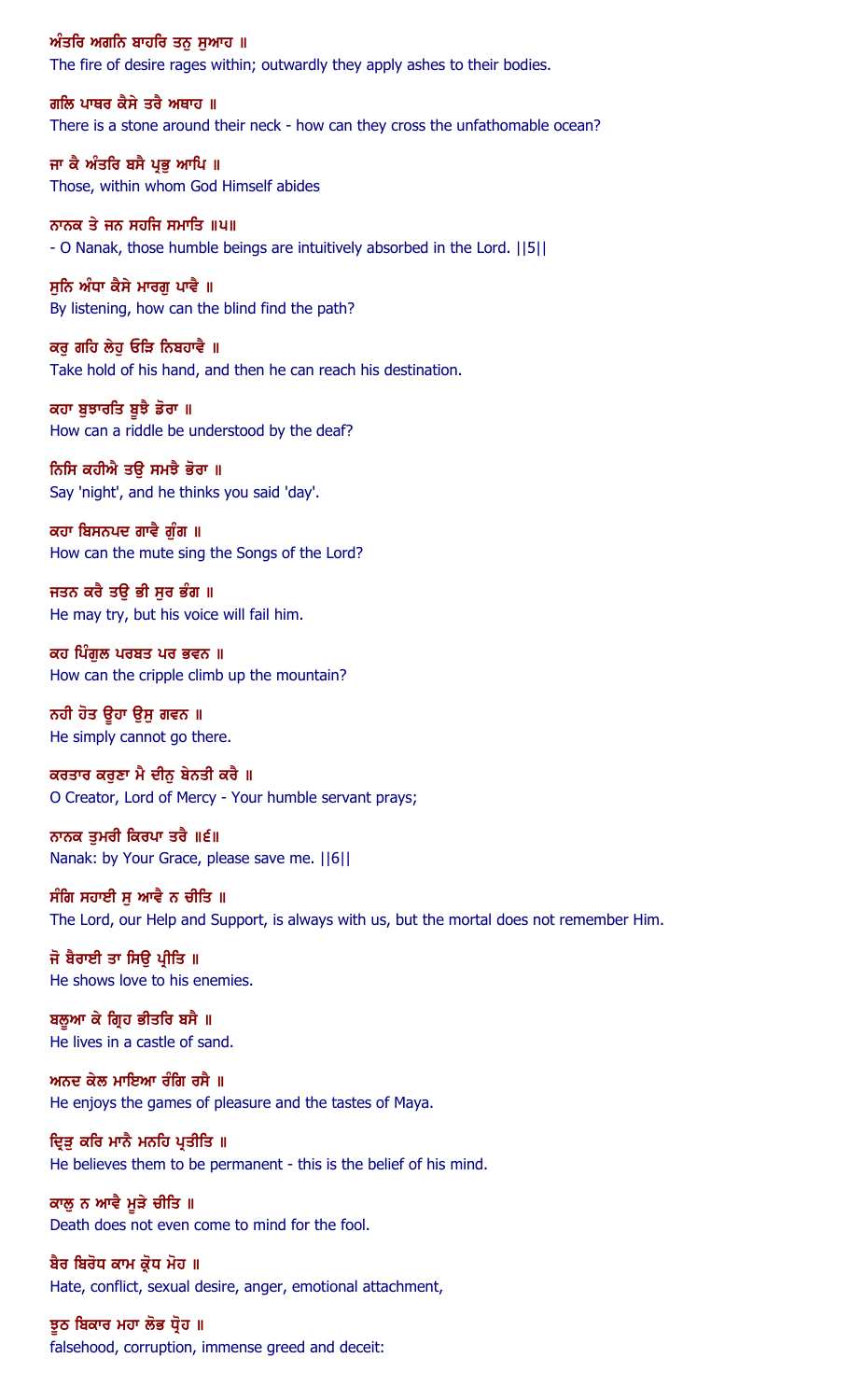ਇਆਹੂ ਜੁਗਤਿ ਬਿਹਾਨੇ ਕਈ ਜਨਮ ॥ So many lifetimes are wasted in these ways.

ਨਾਨਕ ਰਾਖਿ ਲੇਹ ਆਪਨ ਕਰਿ ਕਰਮ ॥੭॥ Nanak: uplift them, and redeem them, O Lord - show Your Mercy! ||7||

ਤੂ ਠਾਕੁਰੂ ਤੁਮ ਪਹਿ ਅਰਦਾਸਿ ॥ You are our Lord and Master; to You, I offer this prayer.

ਜੀਉ ਪਿੰਡੂ ਸਭੂ ਤੇਰੀ ਰਾਸਿ ॥ This body and soul are all Your property.

ਤੁਮ ਮਾਤ ਪਿਤਾ ਹਮ ਬਾਰਿਕ ਤੇਰੇ ॥ You are our mother and father; we are Your children.

ਤੁਮਰੀ ਕ੍ਰਿਪਾ ਮਹਿ ਸੁਖ ਘਨੇਰੇ ॥ In Your Grace, there are so many joys!

ਕੋਇ ਨ ਜਾਨੈ ਤਮਰਾ ਅੰਤ ॥ No one knows Your limits.

ਉਚੇ ਤੇ ਉਚਾ ਭਗਵੰਤ ॥ O Highest of the High, Most Generous God,

ਸਗਲ ਸਮਗ੍ਰੀ ਤੁਮਰੈ ਸੂਤ੍ਰਿ ਧਾਰੀ ॥ the whole creation is strung on Your thread.

ਤਮ ਤੇ ਹੋਇ ਸ ਆਗਿਆਕਾਰੀ ॥ That which has come from You is under Your Command.

ਤੁਮਰੀ ਗਤਿ ਮਿਤਿ ਤੁਮ ਹੀ ਜਾਨੀ ॥ You alone know Your state and extent.

ਨਾਨਕ ਦਾਸ ਸਦਾ ਕੁਰਬਾਨੀ ॥੮॥੪॥ Nanak, Your slave, is forever a sacrifice. ||8||4||

ਸਲੋਕ ॥ Shalok:

ਦੇਨਹਾਰੂ ਪ੍ਰਭ ਛੋਡਿ ਕੈ ਲਾਗਹਿ ਆਨ ਸੁਆਇ ॥ One who renounces God the Giver, and attaches himself to other affairs

ਨਾਨਕ ਕਹੁ ਨ ਸੀਝਈ ਬਿਨੁ ਨਾਵੈ ਪਤਿ ਜਾਇ ॥੧॥ - O Nanak, he shall never succeed. Without the Name, he shall lose his honor. ||1||

 $M$   $H$   $Z$  $U$   $U$   $I$ Ashtapadee:

ਦਸ ਬਸਤੂ ਲੇ ਪਾਛੈ ਪਾਵੈ ॥ He obtains ten things, and puts them behind him;

ਏਕ ਬਸਤ ਕਾਰਨਿ ਬਿਖੋਟਿ ਗਵਾਵੈ ॥ for the sake of one thing withheld, he forfeits his faith.

ਏਕ ਭੀ ਨ ਦੇਇ ਦਸ ਭੀ ਹਿਰਿ ਲੇਇ ॥ But what if that one thing were not given, and the ten were taken away?

ਤਉ ਮੁੜਾ ਕਹੁ ਕਹਾ ਕਰੇਇ ॥ Then, what could the fool say or do?

ਜਿਸ ਠਾਕਰ ਸਿੳ ਨਾਹੀ ਚਾਰਾ ॥ Our Lord and Master cannot be moved by force.

ਤਾ ਕਉ ਕੀਜੈ ਸਦ ਨਮਸਕਾਰਾ ॥ Unto Him, bow forever in adoration.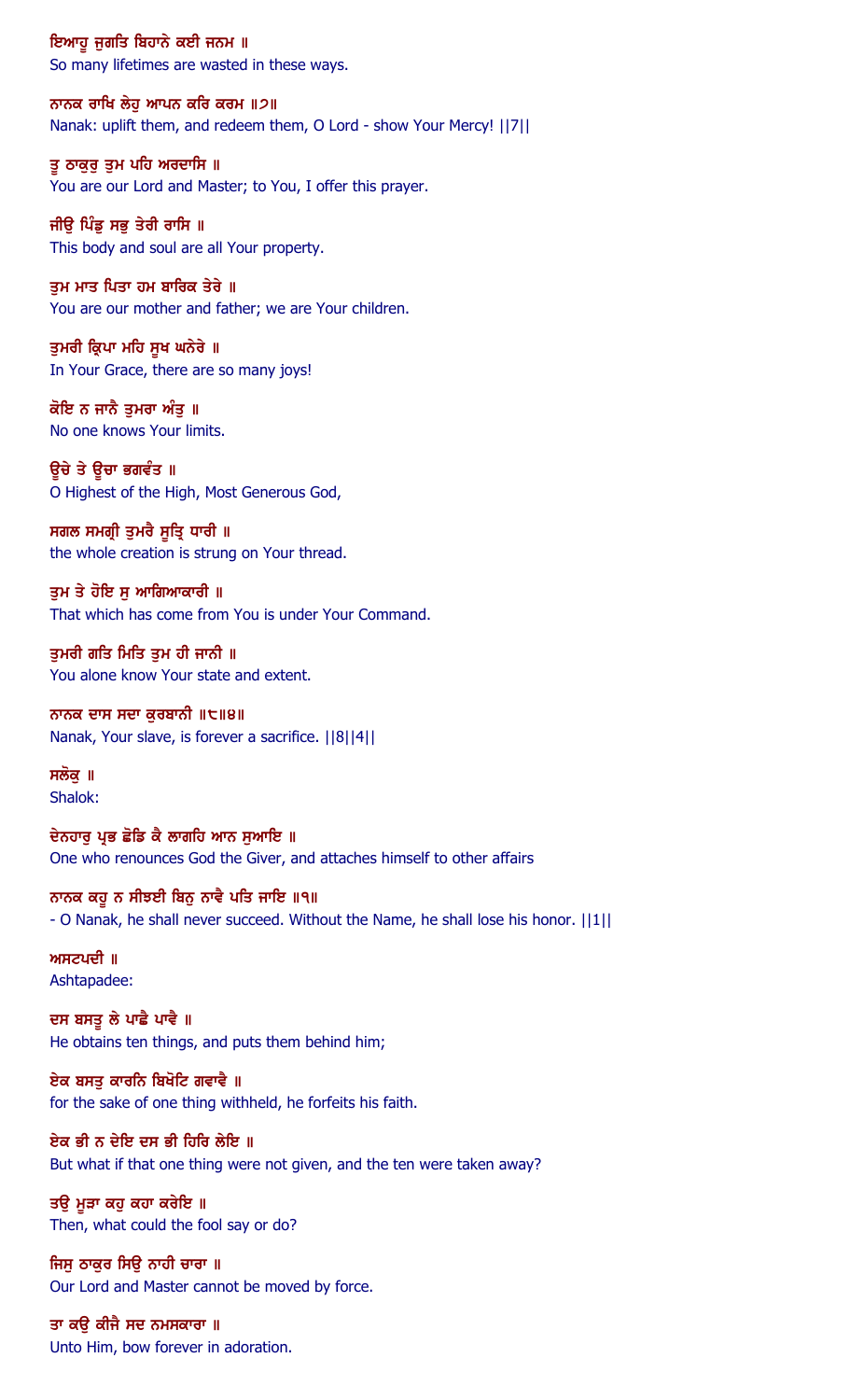ਜਾ ਕੈ ਮਨਿ ਲਾਗਾ ਪ੍ਰਭੂ ਮੀਠਾ ॥ That one, unto whose mind God seems sweet

ਸਰਬ ਸੁਖ ਤਾਹੁ ਮਨਿ ਵੁਠਾ ॥ - all pleasures come to abide in his mind.

ਜਿਸੂ ਜਨ ਅਪਨਾ ਹੁਕਮੂ ਮਨਾਇਆ ॥ One who abides by the Lord's Will,

ਸਰਬ ਥੋਕ ਨਾਨਕ ਤਿਨਿ ਪਾਇਆ ॥੧॥ O Nanak, obtains all things. ||1||

ਅਗਨਤ ਸਾਹੁ ਅਪਨੀ ਦੇ ਰਾਸਿ ॥ God the Banker gives endless capital to the mortal,

ਖਾਤ ਪੀਤ ਬਰਤੈ ਅਨਦ ਉਲਾਸਿ ॥ who eats, drinks and expends it with pleasure and joy.

ਅਪਨੀ ਅਮਾਨ ਕਛ ਬਹਰਿ ਸਾਹ ਲੇਇ ॥ If some of this capital is later taken back by the Banker,

ਅਗਿਆਨੀ ਮਨਿ ਰੋਸੁ ਕਰੇਇ ॥ the ignorant person shows his anger.

ਅਪਨੀ ਪਰਤੀਤਿ ਆਪ ਹੀ ਖੋਵੈ ॥ He himself destroys his own credibility,

ਬਹੁਰਿ ਉਸ ਕਾ ਬਿਸ੍ਰਾਸੁ ਨ ਹੋਵੈ ॥ and he shall not again be trusted.

ਜਿਸ ਕੀ ਬਸਤੂ ਤਿਸੂ ਆਗੈ ਰਾਖੈ ॥ When one offers to the Lord, that which belongs to the Lord,

ਪਭ ਕੀ ਆਗਿਆ ਮਾਨੈ ਮਾਥੈ ॥ and willingly abides by the Will of God's Order,

ਉਸ ਤੇ ਚਉਗੂਨ ਕਰੈ ਨਿਹਾਲੂ ॥ the Lord will make him happy four times over.

ਨਾਨਕ ਸਾਹਿਬੁ ਸਦਾ ਦਇਆਲੁ ॥੨॥ O Nanak, our Lord and Master is merciful forever. ||2||

ਅਨਿਕ ਭਾਤਿ ਮਾਇਆ ਕੇ ਹੇਤ ॥ ਸਰਪਰ ਹੋਵਤ ਜਾਨੂ ਅਨੇਤ ॥ The many forms of attachment to Maya shall surely pass away - know that they are transitory.

ਬਿਰਖ ਕੀ ਛਾਇਆ ਸਿਊ ਰੰਗੁ ਲਾਵੈ ॥ People fall in love with the shade of the tree,

ਓਹ ਬਿਨਸੈ ਉਹ ਮਨਿ ਪਛੁਤਾਵੈ ॥ and when it passes away, they feel regret in their minds.

ਜੋ ਦੀਸੈ ਸੋ ਚਾਲਨਹਾਰ ॥ Whatever is seen, shall pass away;

ਲਪਟਿ ਰਹਿਓ ਤਹ ਅੰਧ ਅੰਧਾਰੂ ॥ and yet, the blindest of the blind cling to it.

ਬਟਾਊ ਸਿਊ ਜੋ ਲਾਵੈ ਨੇਹ ॥ One who gives her love to a passing traveler

ਤਾ ਕੳ ਹਾਥਿ ਨ ਆਵੈ ਕੇਹ ॥ - nothing shall come into her hands in this way.

ਮਨ ਹਰਿ ਕੇ ਨਾਮ ਕੀ ਪ੍ਰੀਤਿ ਸੁਖਦਾਈ ॥ O mind, the love of the Name of the Lord bestows peace.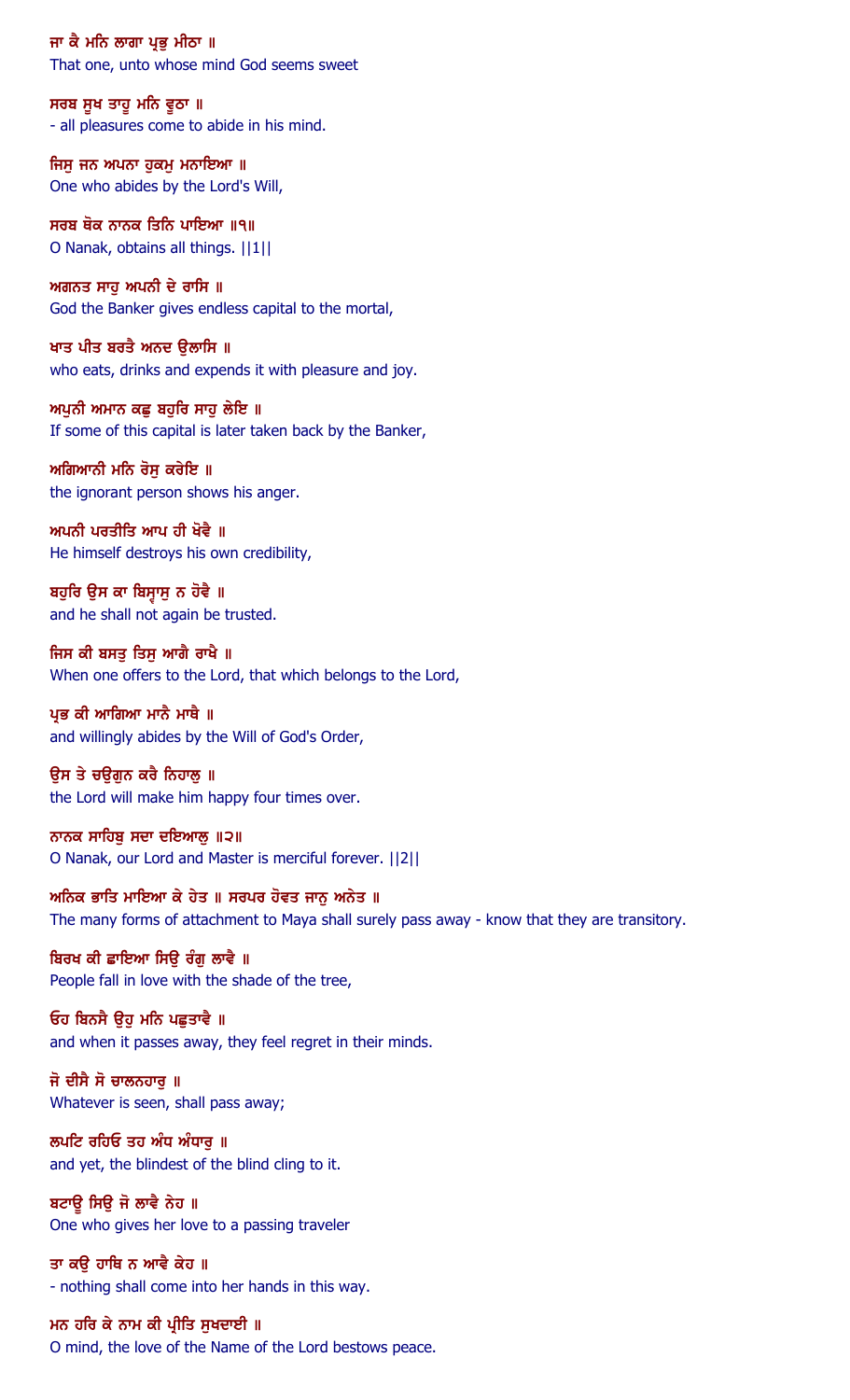ਕਰਿ ਕਿਰਪਾ ਨਾਨਕ ਆਪਿ ਲਏ ਲਾਈ ॥੩॥ O Nanak, the Lord, in His Mercy, unites us with Himself. ||3||

ਮਿਥਿਆ ਤਨੁ ਧਨੁ ਕੁਟੰਬੁ ਸਬਾਇਆ ॥ False are body, wealth, and all relations.

ਮਿਥਿਆ ਹਉਮੈ ਮਮਤਾ ਮਾਇਆ ॥ False are ego, possessiveness and Maya.

ਮਿਥਿਆ ਰਾਜ ਜੋਬਨ ਧਨ ਮਾਲ ॥ False are power, youth, wealth and property.

ਮਿਥਿਆ ਕਾਮ ਕ੍ਰੋਧ ਬਿਕਰਾਲ ॥ False are sexual desire and wild anger.

ਮਿਥਿਆ ਰਥ ਹਸਤੀ ਅਸੁ ਬਸਤ੍ਰਾ ॥ False are chariots, elephants, horses and expensive clothes.

ਮਿਥਿਆ ਰੰਗ ਸੰਗਿ ਮਾਇਆ ਪੇਖਿ ਹਸਤਾ ॥ False is the love of gathering wealth, and reveling in the sight of it.

ਮਿਥਿਆ ਧ੍ਰੋਹ ਮੋਹ ਅਭਿਮਾਨੂ ॥ False are deception, emotional attachment and egotistical pride.

ਮਿਥਿਆ ਆਪਸ ਉਪਰਿ ਕਰਤ ਗੁਮਾਨੂ ॥ False are pride and self-conceit.

ਅਸਥਿਰ ਭਗਤਿ ਸਾਧ ਕੀ ਸਰਨ ॥ Only devotional worship is permanent, and the Sanctuary of the Holy.

ਨਾਨਕ ਜਪਿ ਜਪਿ ਜੀਵੈ ਹਰਿ ਕੇ ਚਰਨ ॥੪॥ Nanak lives by meditating, meditating on the Lotus Feet of the Lord. ||4||

ਮਿਥਿਆ ਸਵਨ ਪਰ ਨਿੰਦਾ ਸਨਹਿ ॥ False are the ears which listen to the slander of others.

ਮਿਥਿਆ ਹਸਤ ਪਰ ਦਰਬ ਕੳ ਹਿਰਹਿ ॥ False are the hands which steal the wealth of others.

ਮਿਥਿਆ ਨੇਤ੍ਰ ਪੇਖਤ ਪਰ ਤ੍ਰਿਅ ਰੁਪਾਦ ॥ False are the eyes which gaze upon the beauty of another's wife.

ਮਿਥਿਆ ਰਸਨਾ ਭੋਜਨ ਅਨ ਸ੍ਰਾਦ ॥ False is the tongue which enjoys delicacies and external tastes.

ਮਿਥਿਆ ਚਰਨ ਪਰ ਬਿਕਾਰ ਕਉ ਧਾਵਹਿ ॥ False are the feet which run to do evil to others.

ਮਿਥਿਆ ਮਨ ਪਰ ਲੋਭ ਲਭਾਵਹਿ ॥ False is the mind which covets the wealth of others.

ਮਿਥਿਆ ਤਨ ਨਹੀ ਪਰੳਪਕਾਰਾ ॥ False is the body which does not do good to others.

ਮਿਥਿਆ ਬਾਸੁ ਲੇਤ ਬਿਕਾਰਾ ॥ False is the nose which inhales corruption.

ਬਿਨ ਬੁਝੇ ਮਿਥਿਆ ਸਭ ਭਏ ॥ Without understanding, everything is false.

ਸਫਲ ਦੇਹ ਨਾਨਕ ਹਰਿ ਹਰਿ ਨਾਮ ਲਏ ॥੫॥ Fruitful is the body, O Nanak, which takes to the Lord's Name. ||5||

ਬਿਰਥੀ ਸਾਕਤ ਕੀ ਆਰਜਾ ॥ The life of the faithless cynic is totally useless.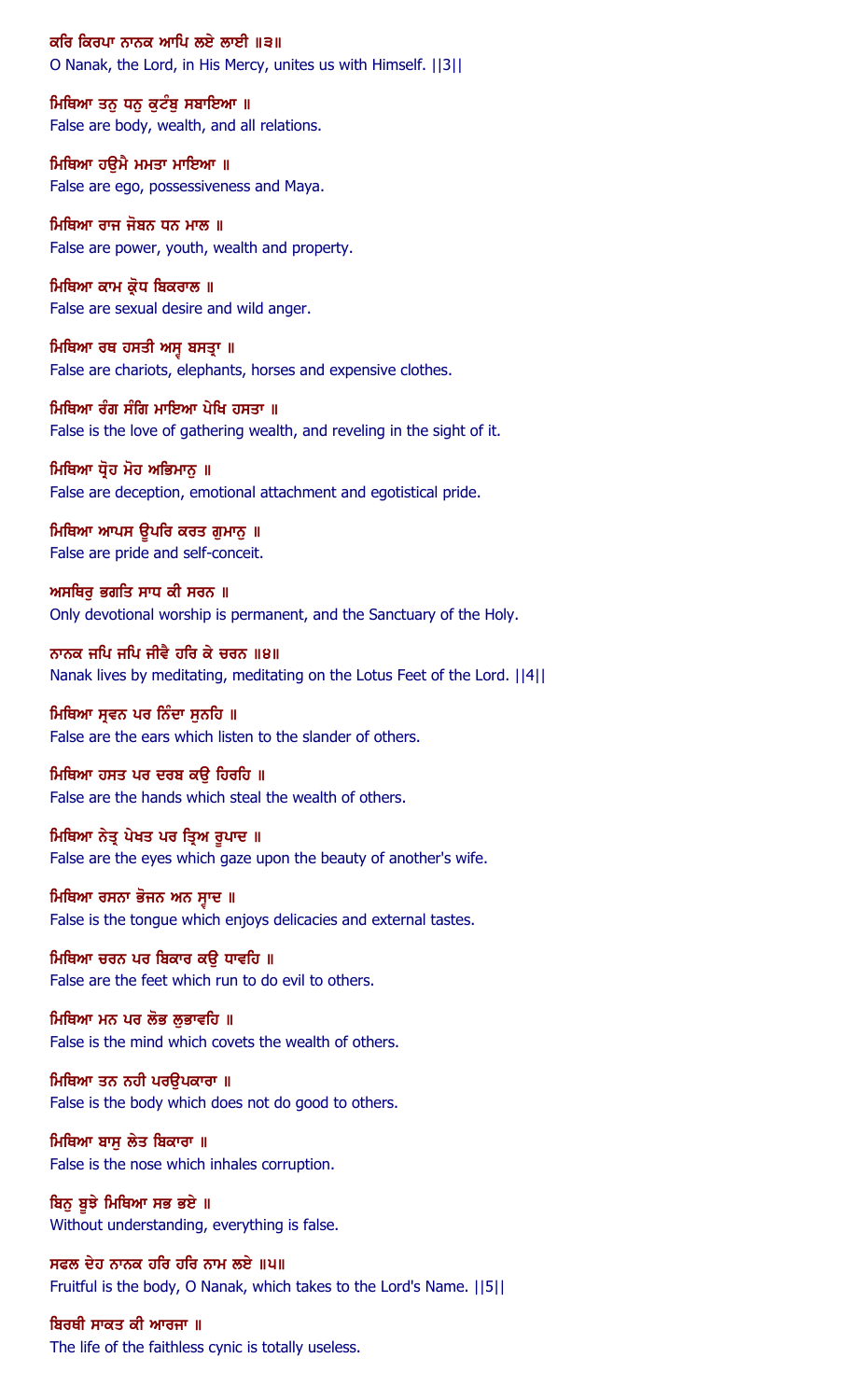ਸਾਚ ਬਿਨਾ ਕਹ ਹੋਵਤ ਸੂਚਾ ॥ Without the Truth, how can anyone be pure?

ਬਿਰਥਾ ਨਾਮ ਬਿਨਾ ਤਨ ਅੰਧ ॥ Useless is the body of the spiritually blind, without the Name of the Lord.

ਮੁਖਿ ਆਵਤ ਤਾ ਕੈ ਦੁਰਗੰਧ ॥ From his mouth, a foul smell issues forth.

ਬਿਨ ਸਿਮਰਨ ਦਿਨ ਰੈਨਿ ਬ੍ਰਿਥਾ ਬਿਹਾਇ ॥ Without the remembrance of the Lord, day and night pass in vain,

ਮੇਘ ਬਿਨਾ ਜਿਉ ਖੇਤੀ ਜਾਇ ॥ like the crop which withers without rain.

ਗੋਬਿਦ ਭਜਨ ਬਿਨੁ ਬ੍ਰਿਥੇ ਸਭ ਕਾਮ ॥ Without meditation on the Lord of the Universe, all works are in vain,

ਜਿੳ ਕਿਰਪਨ ਕੇ ਨਿਰਾਰਥ ਦਾਮ ॥ like the wealth of a miser, which lies useless.

ਧੰਨਿ ਧੰਨਿ ਤੇ ਜਨ ਜਿਹ ਘਟਿ ਬਸਿਓ ਹਰਿ ਨਾਉ ॥ Blessed, blessed are those, whose hearts are filled with the Name of the Lord.

ਨਾਨਕ ਤਾ ਕੈ ਬਲਿ ਬਲਿ ਜਾਉ ॥੬॥ Nanak is a sacrifice, a sacrifice to them. ||6||

ਰਹਤ ਅਵਰ ਕਛ ਅਵਰ ਕਮਾਵਤ ॥ He says one thing, and does something else.

ਮਨਿ ਨਹੀ ਪ੍ਰੀਤਿ ਮੁਖਹੁ ਗੰਢ ਲਾਵਤ ॥ There is no love in his heart, and yet with his mouth he talks tall.

ਜਾਨਨਹਾਰ ਪ੍ਰਭੂ ਪਰਬੀਨ ॥ The Omniscient Lord God is the Knower of all.

ਬਾਹਰਿ ਭੇਖ ਨ ਕਾਹੁ ਭੀਨ ॥ He is not impressed by outward display.

ਅਵਰ ਉਪਦੇਸੈ ਆਪਿ ਨ ਕਰੈ ॥ One who does not practice what he preaches to others,

ਆਵਤ ਜਾਵਤ ਜਨਮੈ ਮਰੈ ॥ shall come and go in reincarnation, through birth and death.

ਜਿਸ ਕੈ ਅੰਤਰਿ ਬਸੈ ਨਿਰੰਕਾਰੂ ॥ One whose inner being is filled with the Formless Lord

ਤਿਸ ਕੀ ਸੀਖ ਤਰੈ ਸੰਸਾਰੂ ॥ - by his teachings, the world is saved.

ਜੋ ਤਮ ਭਾਨੇ ਤਿਨ ਪ੍ਰਭ ਜਾਤਾ ॥ Those who are pleasing to You, God, know You.

ਨਾਨਕ ਉਨ ਜਨ ਚਰਨ ਪਰਾਤਾ ॥੭॥ Nanak falls at their feet. ||7||

ਕਰਉ ਬੇਨਤੀ ਪਾਰਬੁਹਮ ਸਭੁ ਜਾਨੈ ॥ Offer your prayers to the Supreme Lord God, who knows everything.

ਅਪਨਾ ਕੀਆ ਆਪਹਿ ਮਾਨੈ ॥ He Himself values His own creatures.

ਆਪਹਿ ਆਪ ਆਪਿ ਕਰਤ ਨਿਬੇਰਾ ॥ He Himself, by Himself, makes the decisions.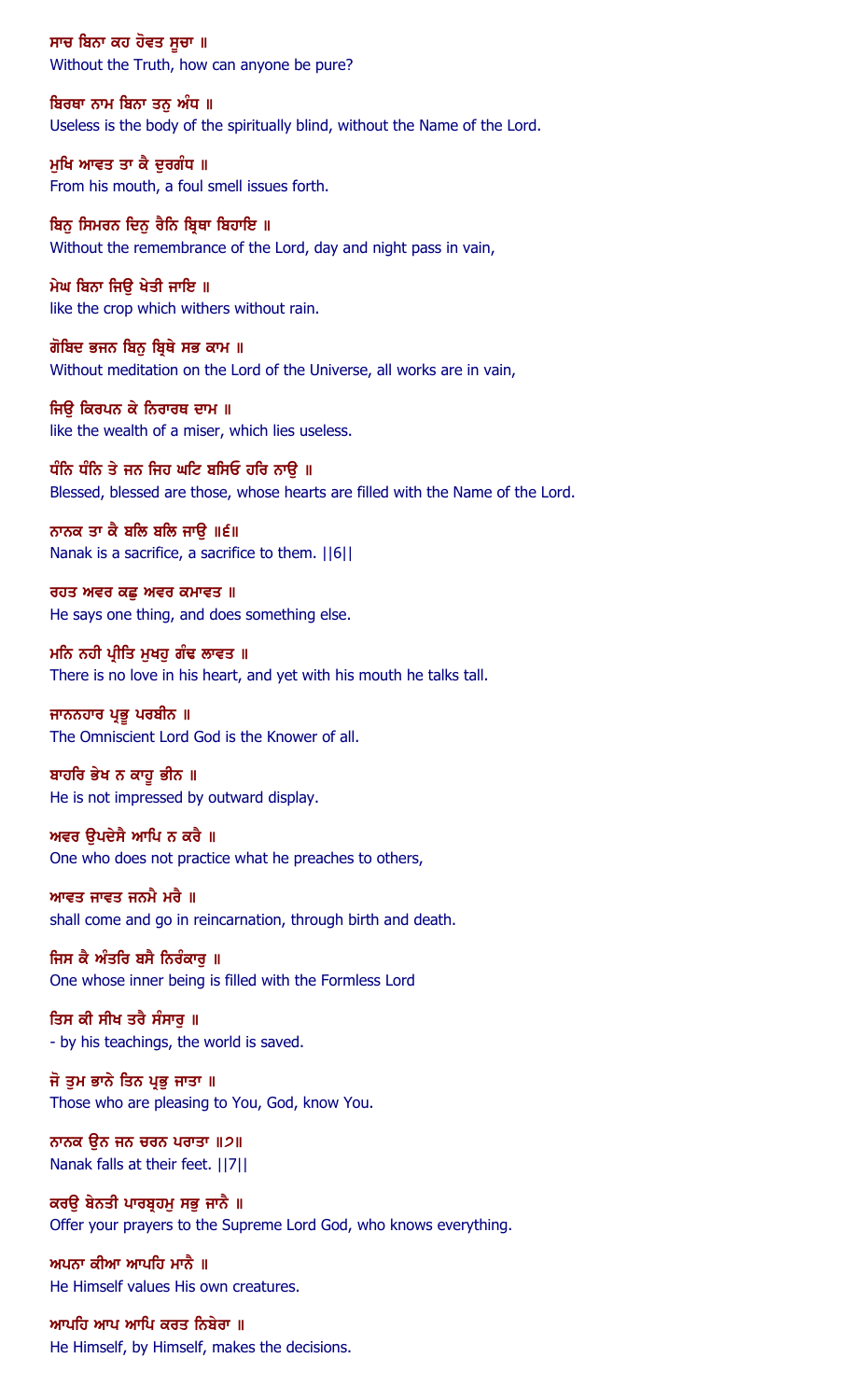ਕਿਸੈ ਦੁਰਿ ਜਨਾਵਤ ਕਿਸੈ ਬੁਝਾਵਤ ਨੇਰਾ ॥

To some, He appears far away, while others perceive Him near at hand.

ੳਪਾਵ ਸਿਆਨਪ ਸਗਲ ਤੇ ਰਹਤ ॥ He is beyond all efforts and clever tricks.

ਸਭੂ ਕਛੂ ਜਾਨੈ ਆਤਮ ਕੀ ਰਹਤ ॥ He knows all the ways and means of the soul.

ਜਿਸੂ ਭਾਵੈ ਤਿਸੂ ਲਏ ਲੜਿ ਲਾਇ ॥ Those with whom He is pleased are attached to the hem of His robe.

ਥਾਨ ਥਨੰਤਰਿ ਰਹਿਆ ਸਮਾ**ਇ** ॥ He is pervading all places and interspaces.

ਸੋ ਸੇਵਕ ਜਿਸ ਕਿਰਪਾ ਕਰੀ ॥ Those upon whom He bestows His favor, become His servants.

ਨਿਮਖ ਨਿਮਖ ਜਪਿ ਨਾਨਕ ਹਰੀ ॥੮॥੫॥ Each and every moment, O Nanak, meditate on the Lord. ||8||5||

ਸਲੋਕੁ ॥ Shalok:

ਕਾਮ ਕ੍ਰੋਧ ਅਰੁ ਲੋਭ ਮੋਹ ਬਿਨਸਿ ਜਾਇ ਅਹੰਮੇਵ ॥ Sexual desire, anger, greed and emotional attachment - may these be gone, and egotism as well.

ਨਾਨਕ ਪ੍ਰਭ ਸਰਣਾਗਤੀ ਕਰਿ ਪ੍ਰਸਾਦ ਗਰਦੇਵ ॥੧॥ Nanak seeks the Sanctuary of God; please bless me with Your Grace, O Divine Guru. ||1||

ਅਸਟਪਦੀ ॥ Ashtapadee:

ਜਿਹ ਪਸਾਦਿ ਛਤੀਹ ਅੰਮਿਤ ਖਾਹਿ ॥ By His Grace, you partake of the thirty-six delicacies;

ਤਿਸੁ ਠਾਕੁਰ ਕਉ ਰਖੁ ਮਨ ਮਾਹਿ ॥ enshrine that Lord and Master within your mind.

ਜਿਹ ਪ੍ਰਸਾਦਿ ਸੁਗੰਧਤ ਤਨਿ ਲਾਵਹਿ ॥ By His Grace, you apply scented oils to your body;

ਤਿਸ ਕਉ ਸਿਮਰਤ ਪਰਮ ਗਤਿ ਪਾਵਹਿ ॥ remembering Him, the supreme status is obtained.

ਜਿਹ ਪ੍ਰਸਾਦਿ ਬਸਹਿ ਸੁਖ ਮੰਦਰਿ ॥ By His Grace, you dwell in the palace of peace;

ਤਿਸਹਿ ਧਿਆਇ ਸਦਾ ਮਨ ਅੰਦਰਿ ॥ meditate forever on Him within your mind.

ਜਿਹ ਪੁਸਾਦਿ ਗ੍ਰਿਹ ਸੰਗਿ ਸਖ ਬਸਨਾ ॥ By His Grace, you abide with your family in peace;

ਆਠ ਪਹਰ ਸਿਮਰਹੂ ਤਿਸੁ ਰਸਨਾ ॥ keep His remembrance upon your tongue, twenty-four hours a day.

ਜਿਹ ਪ੍ਰਸਾਦਿ ਰੰਗ ਰਸ ਭੋਗ ॥ By His Grace, you enjoy tastes and pleasures;

ਨਾਨਕ ਸਦਾ ਧਿਆਈਐ ਧਿਆਵਨ ਜੋਗ ॥੧॥ O Nanak, meditate forever on the One, who is worthy of meditation. ||1||

ਜਿਹ ਪ੍ਰਸਾਦਿ ਪਾਟ ਪਟੰਬਰ ਹਢਾਵਹਿ ॥ By His Grace, you wear silks and satins;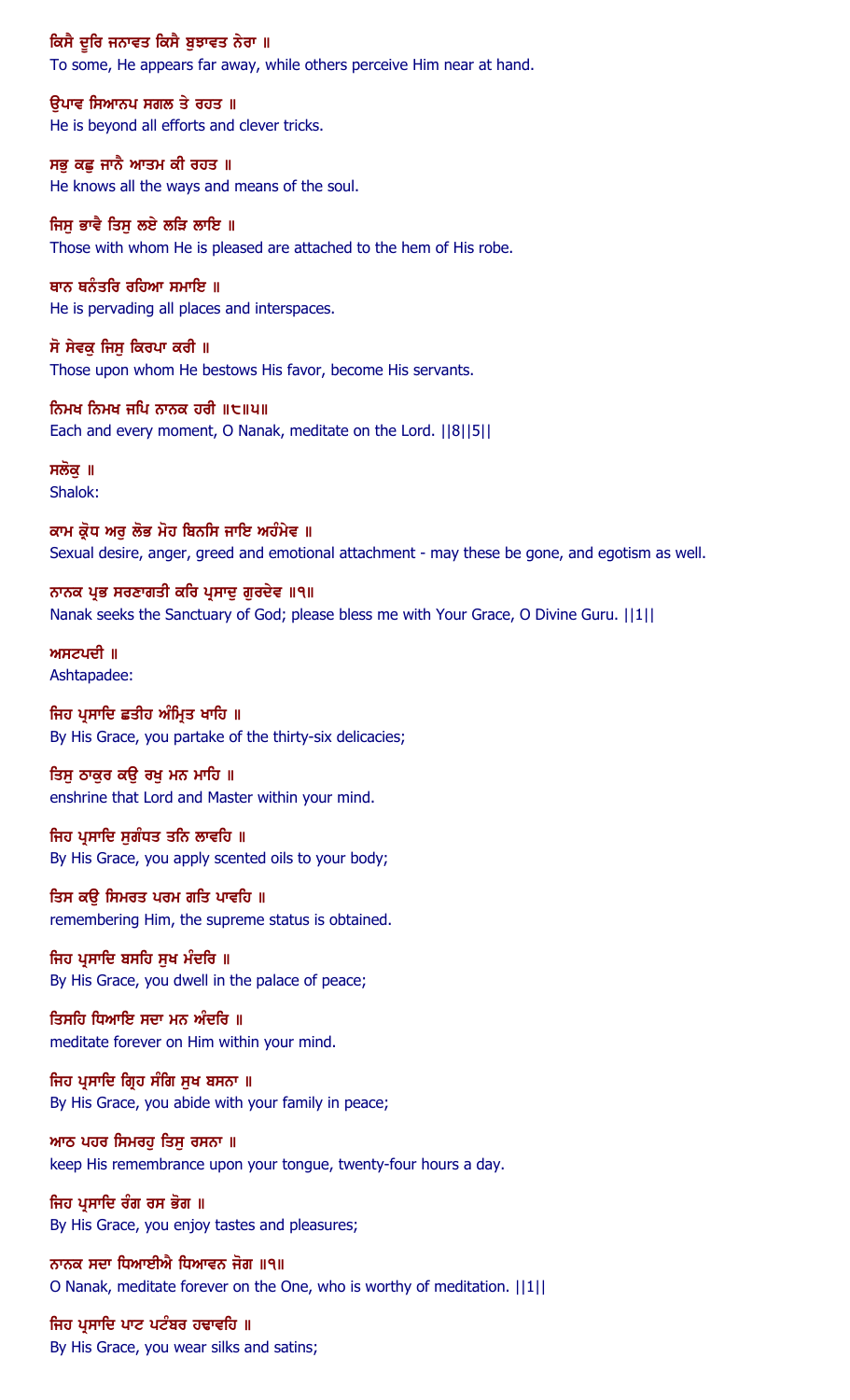ਤਿਸਹਿ ਤਿਆਗਿ ਕਤ ਅਵਰ ਲਭਾਵਹਿ ॥ why abandon Him, to attach yourself to another?

ਜਿਹ ਪ੍ਰਸਾਦਿ ਸੁਖਿ ਸੇਜ ਸੋਈਜੈ ॥ By His Grace, you sleep in a cozy bed;

ਮਨ ਆਠ ਪਹਰ ਤਾ ਕਾ ਜਸੁ ਗਾਵੀਜੈ ॥ O my mind, sing His Praises, twenty-four hours a day.

ਜਿਹ ਪ੍ਰਸਾਦਿ ਤੁਝੁ ਸਭੁ ਕੋਉ ਮਾਨੈ ॥ By His Grace, you are honored by everyone;

ਮੁਖਿ ਤਾ ਕੋ ਜਸੁ ਰਸਨ ਬਖਾਨੈ ॥ with your mouth and with your tongue, chant His Praises.

ਜਿਹ ਪੁਸਾਦਿ ਤੇਰੋ ਰਹਤਾ ਧਰਮੁ ॥ By His Grace, you remain in the Dharma;

ਮਨ ਸਦਾ ਧਿਆਇ ਕੇਵਲ ਪਾਰਬੁਹਮ ॥ O mind, meditate continually on the Supreme Lord God.

ਪ੍ਰਭ ਜੀ ਜਪਤ ਦਰਗਹ ਮਾਨੂ ਪਾਵਹਿ ॥ Meditating on God, you shall be honored in His Court;

ਨਾਨਕ ਪਤਿ ਸੇਤੀ ਘਰਿ ਜਾਵਹਿ ॥੨॥ O Nanak, you shall return to your true home with honor. ||2||

ਜਿਹ ਪੁਸਾਦਿ ਆਰੋਗ ਕੰਚਨ ਦੇਹੀ ॥ By His Grace, you have a healthy, golden body;

ਲਿਵ ਲਾਵਹੁ ਤਿਸੁ ਰਾਮ ਸਨੇਹੀ ॥ attune yourself to that Loving Lord.

ਜਿਹ ਪਸਾਦਿ ਤੇਰਾ ਓਲਾ ਰਹਤ ॥ By His Grace, your honor is preserved;

ਮਨ ਸੁਖੁ ਪਾਵਹਿ ਹਰਿ ਹਰਿ ਜਸੁ ਕਹਤ ॥ O mind, chant the Praises of the Lord, Har, Har, and find peace.

ਜਿਹ ਪ੍ਰਸਾਦਿ ਤੇਰੇ ਸਗਲ ਛਿਦ੍ਹ ਢਾਕੇ ॥ By His Grace, all your deficits are covered;

ਮਨ ਸਰਨੀ ਪਰੁ ਠਾਕੁਰ ਪ੍ਰਭ ਤਾ ਕੈ ॥ O mind, seek the Sanctuary of God, our Lord and Master.

ਜਿਹ ਪ੍ਰਸਾਦਿ ਤੁਝੁ ਕੋ ਨ ਪਹੁਚੈ ॥ By His Grace, no one can rival you;

ਮਨ ਸਾਸਿ ਸਾਸਿ ਸਿਮਰਹੁ ਪ੍ਰਭ ਉਚੇ ॥ O mind, with each and every breath, remember God on High.

ਜਿਹ ਪ੍ਰਸਾਦਿ ਪਾਈ ਦ੍ਰਲਭ ਦੇਹ ॥ By His Grace, you obtained this precious human body;

ਨਾਨਕ ਤਾ ਕੀ ਭਗਤਿ ਕਰੇਹ ॥੩॥ O Nanak, worship Him with devotion. ||3||

ਜਿਹ ਪ੍ਰਸਾਦਿ ਆਭੂਖਨ ਪਹਿਰੀਜੈ ॥ By His Grace, you wear decorations;

ਮਨ ਤਿਸ ਸਿਮਰਤ ਕਿੳ ਆਲਸ ਕੀਜੈ ॥ O mind, why are you so lazy? Why don't you remember Him in meditation?

ਜਿਹ ਪ੍ਰਸਾਦਿ ਅਸ੍ਵ ਹਸਤਿ ਅਸਵਾਰੀ ॥ By His Grace, you have horses and elephants to ride;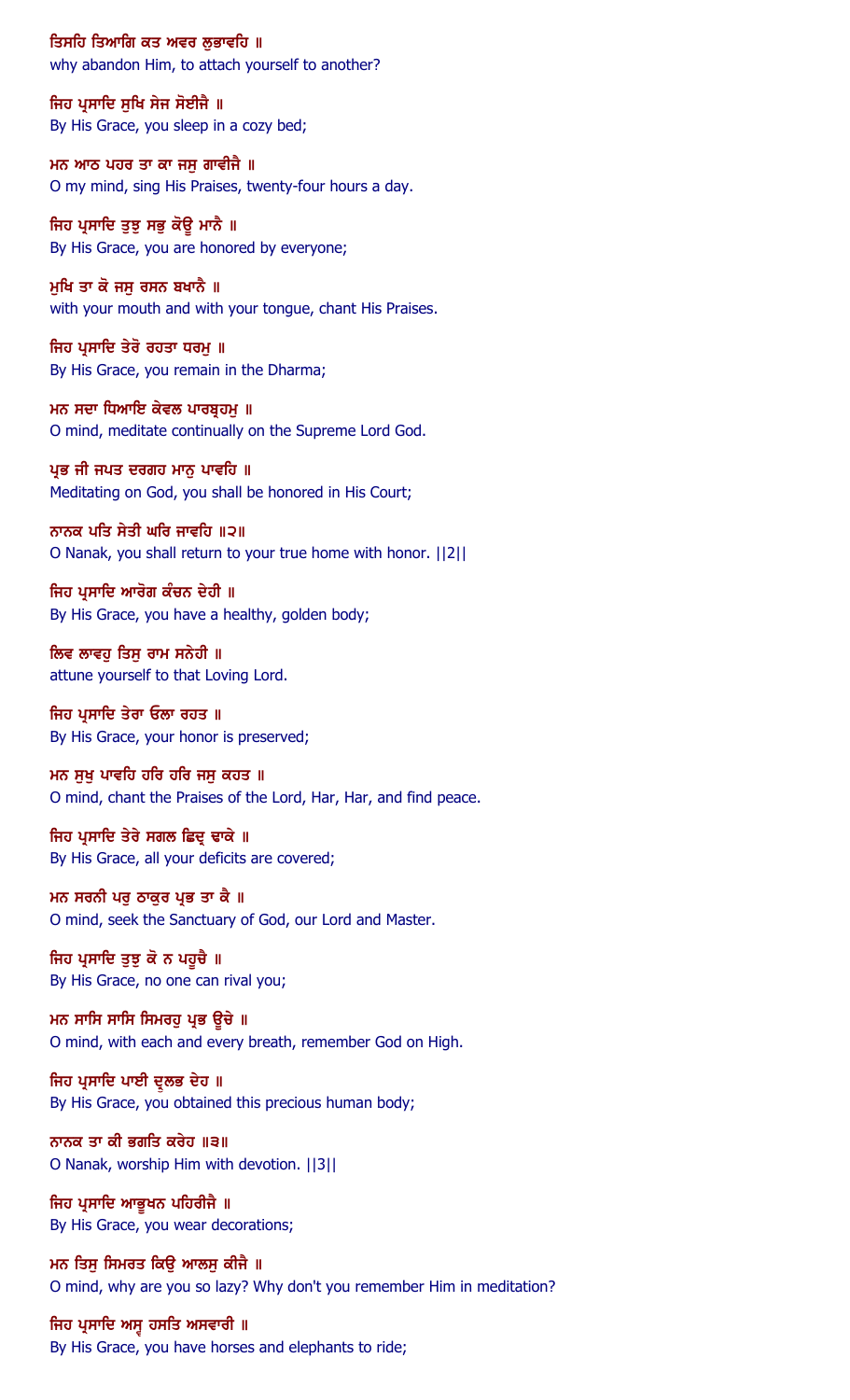ਮਨ ਤਿਸੁ ਪ੍ਰਭ ਕਉ ਕਬਹੁ ਨ ਬਿਸਾਰੀ ॥ O mind, never forget that God.

ਜਿਹ ਪੁਸਾਦਿ ਬਾਗ ਮਿਲਖ ਧਨਾ ॥ By His Grace, you have land, gardens and wealth;

ਰਾਖੂ ਪਰੋਇ ਪ੍ਰਭੂ ਅਪੁਨੇ ਮਨਾ ॥ keep God enshrined in your heart.

ਜਿਨਿ ਤੇਰੀ ਮਨ ਬਨਤ ਬਨਾਈ ॥ O mind, the One who formed your form

ਉਠਤ ਬੈਠਤ ਸਦ ਤਿਸਹਿ ਧਿਆਈ ॥ - standing up and sitting down, meditate always on Him.

ਤਿਸਹਿ ਧਿਆਇ ਜੋ ਏਕ ਅਲਖੈ ॥ Meditate on Him - the One Invisible Lord;

ਈਹਾ ਉਹਾ ਨਾਨਕ ਤੇਰੀ ਰਖੈ ॥੪॥ here and hereafter, O Nanak, He shall save you.  $||4||$ 

ਜਿਹ ਪ੍ਰਸਾਦਿ ਕਰਹਿ ਪੁੰਨ ਬਹੁ ਦਾਨ ॥ By His Grace, you give donations in abundance to charities;

ਮਨ ਆਠ ਪਹਰ ਕਰਿ ਤਿਸ ਕਾ ਧਿਆਨ ॥ O mind, meditate on Him, twenty-four hours a day.

ਜਿਹ ਪ੍ਰਸਾਦਿ ਤੁ ਆਚਾਰ ਬਿਊਹਾਰੀ ॥ By His Grace, you perform religious rituals and worldly duties;

ਤਿਸੁ ਪ੍ਰਭ ਕਉ ਸਾਸਿ ਸਾਸਿ ਚਿਤਾਰੀ ॥ think of God with each and every breath.

ਜਿਹ ਪ੍ਰਸਾਦਿ ਤੇਰਾ ਸੁੰਦਰ ਰੂਪੁ ॥ By His Grace, your form is so beautiful;

ਸੋ ਪ੍ਰਭੁ ਸਿਮਰਹੁ ਸਦਾ ਅਨੁਪੁ ॥ constantly remember God, the Incomparably Beautiful One.

ਜਿਹ ਪ੍ਰਸਾਦਿ ਤੇਰੀ ਨੀਕੀ ਜਾਤਿ ॥ By His Grace, you have such high social status;

ਸੋ ਪ੍ਰਭੂ ਸਿਮਰਿ ਸਦਾ ਦਿਨ ਰਾਤਿ ॥ remember God always, day and night.

ਜਿਹ ਪ੍ਰਸਾਦਿ ਤੇਰੀ ਪਤਿ ਰਹੈ ॥ By His Grace, your honor is preserved;

ਗੁਰ ਪ੍ਰਸਾਦਿ ਨਾਨਕ ਜਸੁ ਕਹੈ ॥੫॥ by Guru's Grace, O Nanak, chant His Praises. ||5||

ਜਿਹ ਪੁਸਾਦਿ ਸਨਹਿ ਕਰਨ ਨਾਦ ॥ By His Grace, you listen to the sound current of the Naad.

ਜਿਹ ਪ੍ਰਸਾਦਿ ਪੇਖਹਿ ਬਿਸਮਾਦ ॥ By His Grace, you behold amazing wonders.

ਜਿਹ ਪ੍ਰਸਾਦਿ ਬੋਲਹਿ ਅੰਮ੍ਰਿਤ ਰਸਨਾ ॥ By His Grace, you speak ambrosial words with your tongue.

ਜਿਹ ਪੁਸਾਦਿ ਸਖਿ ਸਹਜੇ ਬਸਨਾ ॥ By His Grace, you abide in peace and ease.

ਜਿਹ ਪ੍ਰਸਾਦਿ ਹਸਤ ਕਰ ਚਲਹਿ ॥ By His Grace, your hands move and work.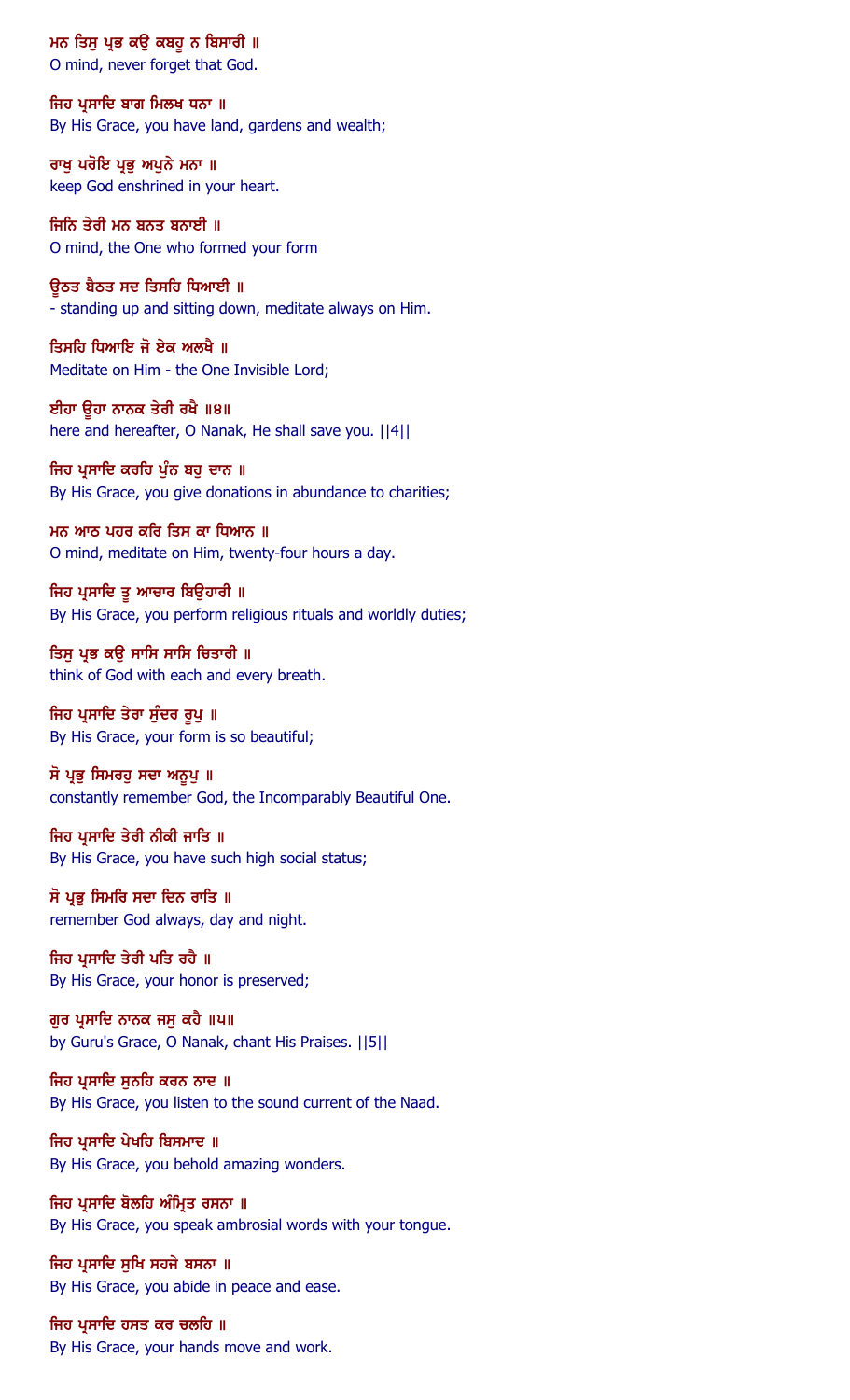ਜਿਹ ਪ੍ਰਸਾਦਿ ਸੰਪੂਰਨ ਫਲਹਿ ॥ By His Grace, you are completely fulfilled.

ਜਿਹ ਪ੍ਰਸਾਦਿ ਪਰਮ ਗਤਿ ਪਾਵਹਿ ॥ By His Grace, you obtain the supreme status.

ਜਿਹ ਪ੍ਰਸਾਦਿ ਸੁਖਿ ਸਹਜਿ ਸਮਾਵਹਿ ॥ By His Grace, you are absorbed into celestial peace.

ਐਸਾ ਪ੍ਰਭੁ ਤਿਆਗਿ ਅਵਰ ਕਤ ਲਾਗਹੁ ॥ Why forsake God, and attach yourself to another?

ਗੁਰ ਪ੍ਰਸਾਦਿ ਨਾਨਕ ਮਨਿ ਜਾਗਹੁ ॥੬॥ By Guru's Grace, O Nanak, awaken your mind! ||6||

ਜਿਹ ਪ੍ਰਸਾਦਿ ਤੂੰ ਪ੍ਰਗਟੂ ਸੰਸਾਰਿ ॥ By His Grace, you are famous all over the world;

ਤਿਸੁ ਪ੍ਰਭ ਕਉ ਮੁਲਿ ਨ ਮਨਹੁ ਬਿਸਾਰਿ ॥ never forget God from your mind.

ਜਿਹ ਪ੍ਰਸਾਦਿ ਤੇਰਾ ਪਰਤਾਪੁ ॥ By His Grace, you have prestige;

ਰੇ ਮਨ ਮੁੜ ਤੁ ਤਾ ਕਉ ਜਾਪੁ ॥ O foolish mind, meditate on Him!

ਜਿਹ ਪ੍ਰਸਾਦਿ ਤੇਰੇ ਕਾਰਜ ਪੂਰੇ ॥ By His Grace, your works are completed;

ਤਿਸਹਿ ਜਾਨੂ ਮਨ ਸਦਾ ਹਜੂਰੇ ॥ O mind, know Him to be close at hand.

ਜਿਹ ਪ੍ਰਸਾਦਿ ਤੂੰ ਪਾਵਹਿ ਸਾਚੁ ॥ By His Grace, you find the Truth;

ਰੇ ਮਨ ਮੇਰੇ ਤੂੰ ਤਾ ਸਿਉ ਰਾਚੁ ॥ O my mind, merge yourself into Him.

ਜਿਹ ਪੁਸਾਦਿ ਸਭ ਕੀ ਗਤਿ ਹੋਇ ॥ By His Grace, everyone is saved;

ਨਾਨਕ ਜਾਪੂ ਜਪੈ ਜਪੂ ਸੋਇ ॥੭॥ O Nanak, meditate, and chant His Chant. ||7||

ਆਪਿ ਜਪਾਏ ਜਪੈ ਸੋ ਨਾਉ ॥ Those, whom He inspires to chant, chant His Name.

ਆਪਿ ਗਾਵਾਏ ਸੁ ਹਰਿ ਗੁਨ ਗਾਉ ॥ Those, whom He inspires to sing, sing the Glorious Praises of the Lord.

ਪ੍ਰਭ ਕਿਰਪਾ ਤੇ ਹੋਇ ਪ੍ਰਗਾਸ ॥ By God's Grace, enlightenment comes.

ਪ੍ਰਭੂ ਦਇਆ ਤੇ ਕਮਲ ਬਿਗਾਸੁ ॥ By God's Kind Mercy, the heart-lotus blossoms forth.

ਪ੍ਰਭ ਸੁਪ੍ਰਸੰਨ ਬਸੈ ਮਨਿ ਸੋਇ ॥ When God is totally pleased, He comes to dwell in the mind.

ਪ੍ਰਭ ਦਇਆ ਤੇ ਮਤਿ ਉਤਮ ਹੋਇ ॥ By God's Kind Mercy, the intellect is exalted.

ਸਰਬ ਨਿਧਾਨ ਪ੍ਰਭ ਤੇਰੀ ਮਇਆ ॥ All treasures, O Lord, come by Your Kind Mercy.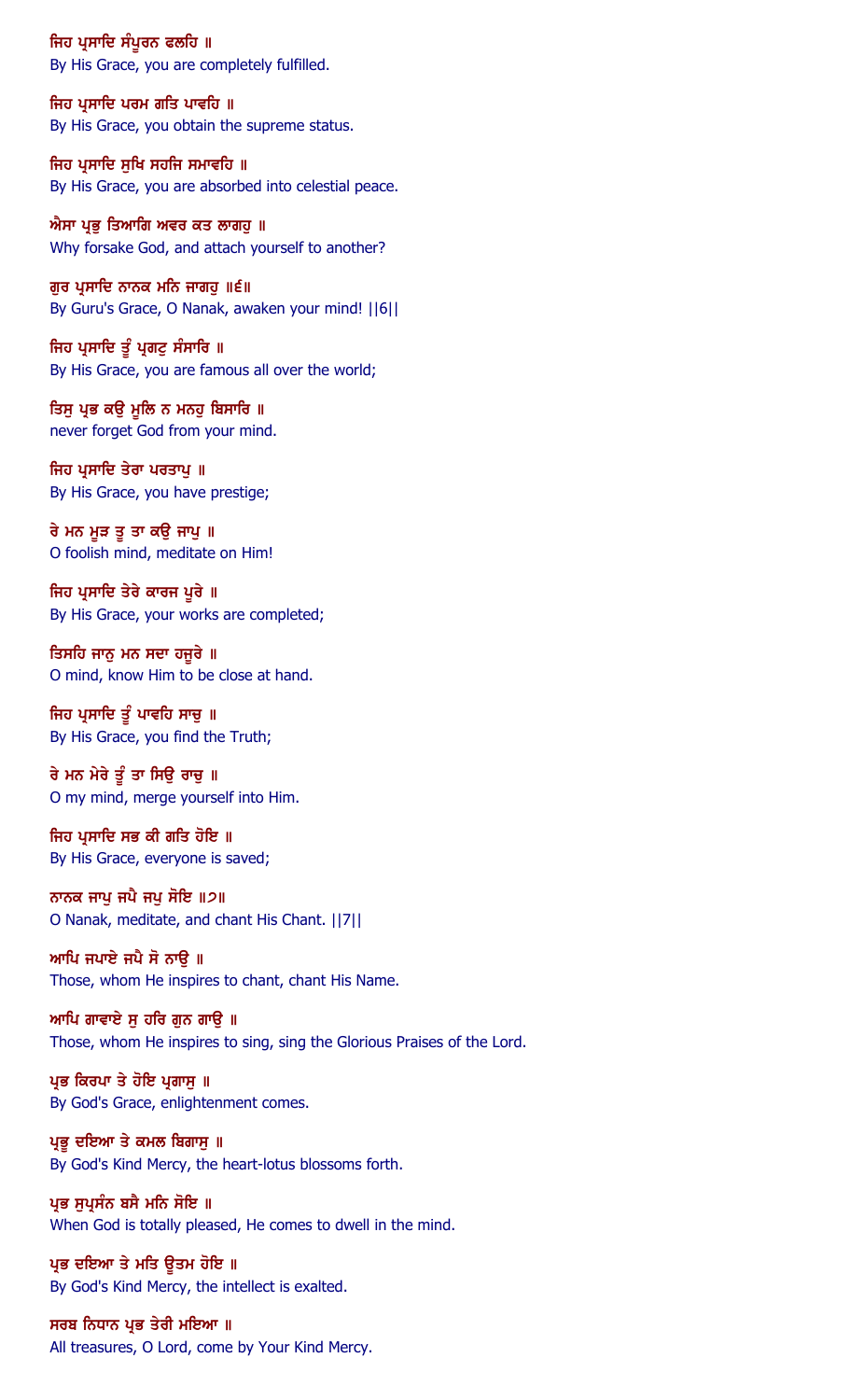ਆਪਹੁ ਕਛੁ ਨ ਕਿਨਹੁ ਲਇਆ ॥ No one obtains anything by himself.

ਜਿਤੂ ਜਿਤੂ ਲਾਵਹੂ ਤਿਤੂ ਲਗਹਿ ਹਰਿ ਨਾਥ ॥ As You have delegated, so do we apply ourselves, O Lord and Master.

ਨਾਨਕ ਇਨ ਕੈ ਕਛੁ ਨ ਹਾਥ ॥੮॥੬॥ O Nanak, nothing is in our hands. ||8||6||

ਸਲੋਕੁ ॥ Shalok:

ਅਗਮ ਅਗਾਧਿ ਪਾਰਬ੍ਰਹਮੁ ਸੋਇ ॥ Unapproachable and Unfathomable is the Supreme Lord God;

ਜੋ ਜੋ ਕਹੈ ਸੁ ਮੁਕਤਾ ਹੋਇ ॥ whoever speaks of Him shall be liberated.

ਸਨਿ ਮੀਤਾ ਨਾਨਕ ਬਿਨਵੰਤਾ ॥ ਸਾਧ ਜਨਾ ਕੀ ਅਚਰਜ ਕਥਾ ॥੧॥ Listen, O friends, Nanak prays, to the wonderful story of the Holy. ||1||

ਅਸਟਪਦੀ ॥ Ashtapadee:

ਸਾਧ ਕੈ ਸੰਗਿ ਮੁਖ ਉਜਲ ਹੋਤ ॥ In the Company of the Holy, one's face becomes radiant.

ਸਾਧਸੰਗਿ ਮਲ ਸਗਲੀ ਖੋਤ ॥ In the Company of the Holy, all filth is removed.

ਸਾਧ ਕੈ ਸੰਗਿ ਮਿਟੈ ਅਭਿਮਾਨੂ ॥ In the Company of the Holy, egotism is eliminated.

## ਸਾਧ ਕੈ ਸੰਗਿ ਪਗਟੈ ਸਗਿਆਨ ॥

In the Company of the Holy, spiritual wisdom is revealed.

## ਸਾਧ ਕੈ ਸੰਗਿ ਬਝੈ ਪੁਭ ਨੇਰਾ ॥

In the Company of the Holy, God is understood to be near at hand.

# ਸਾਧਸੰਗਿ ਸਭੁ ਹੋਤ ਨਿਬੇਰਾ ॥

In the Company of the Holy, all conflicts are settled.

ਸਾਧ ਕੈ ਸੰਗਿ ਪਾਏ ਨਾਮ ਰਤਨੂ ॥

In the Company of the Holy, one obtains the jewel of the Naam.

ਸਾਧ ਕੈ ਸੰਗਿ ਏਕ ਉਪਰਿ ਜਤਨੁ ॥

In the Company of the Holy, one's efforts are directed toward the One Lord.

ਸਾਧ ਕੀ ਮਹਿਮਾ ਬਰਨੈ ਕਉਨੂ ਪ੍ਰਾਨੀ ॥ What mortal can speak of the Glorious Praises of the Holy?

ਨਾਨਕ ਸਾਧ ਕੀ ਸੋਭਾ ਪੁਭ ਮਾਹਿ ਸਮਾਨੀ ॥੧॥ O Nanak, the glory of the Holy people merges into God. ||1||

ਸਾਧ ਕੈ ਸੰਗਿ ਅਗੋਚਰ ਮਿਲੈ ॥ In the Company of the Holy, one meets the Incomprehensible Lord.

ਸਾਧ ਕੈ ਸੰਗਿ ਸਦਾ ਪਰਫੁਲੈ ॥ In the Company of the Holy, one flourishes forever.

ਸਾਧ ਕੈ ਸੰਗਿ ਆਵਹਿ ਬਸਿ ਪੰਚਾ ॥ In the Company of the Holy, the five passions are brought to rest.

ਸਾਧਸੰਗਿ ਅੰਮ੍ਰਿਤ ਰਸੁ ਭੁੰਚਾ ॥ In the Company of the Holy, one enjoys the essence of ambrosia.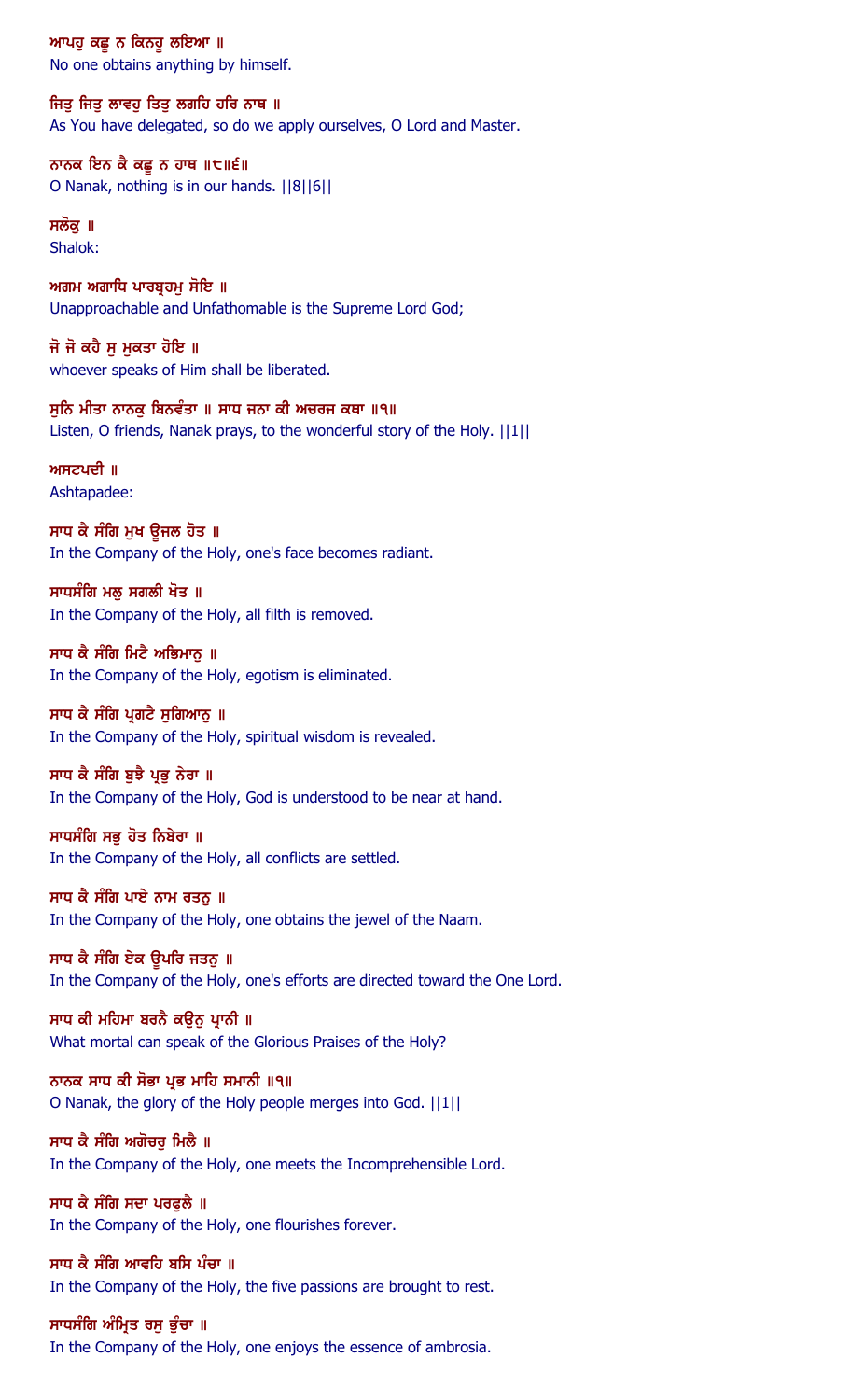ਸਾਧਸੰਗਿ ਹੋਇ ਸਭ ਕੀ ਰੇਨ ॥ In the Company of the Holy, one becomes the dust of all.

ਸਾਧ ਕੈ ਸੰਗਿ ਮਨੋਹਰ ਬੈਨ ॥ In the Company of the Holy, one's speech is enticing.

ਸਾਧ ਕੈ ਸੰਗਿ ਨ ਕਤਹੁੰ ਧਾਵੈ ॥ In the Company of the Holy, the mind does not wander.

ਸਾਧਸੰਗਿ ਅਸਥਿਤਿ ਮਨੁ ਪਾਵੈ ॥ In the Company of the Holy, the mind becomes stable.

ਸਾਧ ਕੈ ਸੰਗਿ ਮਾਇਆ ਤੇ ਭਿੰਨ ॥ In the Company of the Holy, one is rid of Maya.

ਸਾਧਸੰਗਿ ਨਾਨਕ ਪ੍ਰਭ ਸੁਪ੍ਰਸੰਨ ॥੨॥ In the Company of the Holy, O Nanak, God is totally pleased. ||2||

ਸਾਧਸੰਗਿ ਦਸਮਨ ਸਭਿ ਮੀਤ ॥ In the Company of the Holy, all one's enemies become friends.

ਸਾਧੂ ਕੈ ਸੰਗਿ ਮਹਾ ਪੂਨੀਤ ॥ In the Company of the Holy, there is great purity.

ਸਾਧਸੰਗਿ ਕਿਸ ਸਿਉ ਨਹੀ ਬੈਰੂ ॥ In the Company of the Holy, no one is hated.

ਸਾਧ ਕੈ ਸੰਗਿ ਨ ਬੀਗਾ ਪੈਰ ॥ In the Company of the Holy, one's feet do not wander.

ਸਾਧ ਕੈ ਸੰਗਿ ਨਾਹੀ ਕੋ ਮੰਦਾ ॥ In the Company of the Holy, no one seems evil.

ਸਾਧਸੰਗਿ ਜਾਨੇ ਪਰਮਾਨੰਦਾ ॥ In the Company of the Holy, supreme bliss is known.

ਸਾਧ ਕੈ ਸੰਗਿ ਨਾਹੀ ਹੳ ਤਾਪ ॥ In the Company of the Holy, the fever of ego departs.

ਸਾਧ ਕੈ ਸੰਗਿ ਤਜੈ ਸਭੁ ਆਪੁ ॥ In the Company of the Holy, one renounces all selfishness.

ਆਪੇ ਜਾਨੈ ਸਾਧ ਬਡਾਈ ॥ He Himself knows the greatness of the Holy.

ਨਾਨਕ ਸਾਧ ਪ੍ਰਭੂ ਬਨਿ ਆਈ ॥੩॥ O Nanak, the Holy are at one with God. ||3||

ਸਾਧ ਕੈ ਸੰਗਿ ਨ ਕਬਹੁ ਧਾਵੈ ॥ In the Company of the Holy, the mind never wanders.

ਸਾਧ ਕੈ ਸੰਗਿ ਸਦਾ ਸਖ ਪਾਵੈ ॥ In the Company of the Holy, one obtains everlasting peace.

ਸਾਧਸੰਗਿ ਬਸਤੂ ਅਗੋਚਰ ਲਹੈ ॥ In the Company of the Holy, one grasps the Incomprehensible.

ਸਾਧੂ ਕੈ ਸੰਗਿ ਅਜਰੂ ਸਹੈ ॥ In the Company of the Holy, one can endure the unendurable.

ਸਾਧ ਕੈ ਸੰਗਿ ਬਸੈ ਥਾਨਿ ਉਚੈ ॥ In the Company of the Holy, one abides in the loftiest place.

ਸਾਧੁ ਕੈ ਸੰਗਿ ਮਹਲਿ ਪਹੁਚੈ ॥ In the Company of the Holy, one attains the Mansion of the Lord's Presence.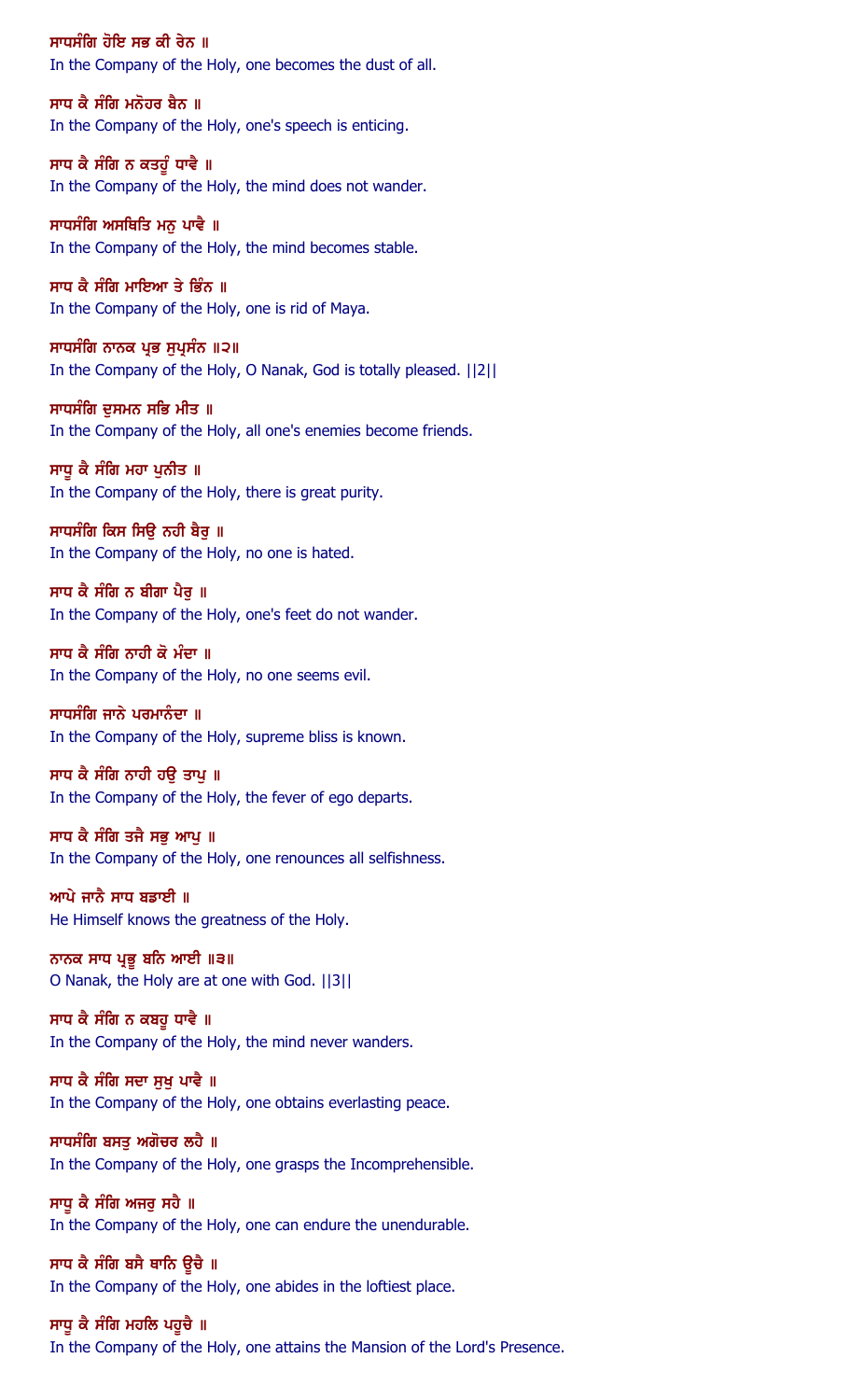ਸਾਧ ਕੈ ਸੰਗਿ ਦ੍ਰਿੜੈ ਸਭਿ ਧਰਮ ॥ In the Company of the Holy, one's Dharmic faith is firmly established.

ਸਾਧ ਕੈ ਸੰਗਿ ਕੇਵਲ ਪਾਰਬੁਹਮ ॥ In the Company of the Holy, one dwells with the Supreme Lord God.

ਸਾਧ ਕੈ ਸੰਗਿ ਪਾਏ ਨਾਮ ਨਿਧਾਨ ॥ In the Company of the Holy, one obtains the treasure of the Naam.

ਨਾਨਕ ਸਾਧੁ ਕੈ ਕੁਰਬਾਨ ॥੪॥ O Nanak, I am a sacrifice to the Holy. ||4||

ਸਾਧ ਕੈ ਸੰਗਿ ਸਭ ਕੁਲ ਉਧਾਰੈ ॥ In the Company of the Holy, all one's family is saved.

ਸਾਧਸੰਗਿ ਸਾਜਨ ਮੀਤ ਕੁਟੰਬ ਨਿਸਤਾਰੈ ॥ In the Company of the Holy, one's friends, acquaintances and relatives are redeemed.

ਸਾਧ ਕੈ ਸੰਗਿ ਸੋ ਧਨ ਪਾਵੈ ॥ In the Company of the Holy, that wealth is obtained.

ਜਿਸੂ ਧਨ ਤੇ ਸਭੂ ਕੋ ਵਰਸਾਵੈ ॥ Everyone benefits from that wealth.

ਸਾਧਸੰਗਿ ਧਰਮ ਰਾਇ ਕਰੇ ਸੇਵਾ ॥ In the Company of the Holy, the Lord of Dharma serves.

ਸਾਧ ਕੈ ਸੰਗਿ ਸੋਭਾ ਸਰਦੇਵਾ ॥ In the Company of the Holy, the divine, angelic beings sing God's Praises.

ਸਾਧੁ ਕੈ ਸੰਗਿ ਪਾਪ ਪਲਾਇਨ ॥ In the Company of the Holy, one's sins fly away.

ਸਾਧਸੰਗਿ ਅੰਮਿਤ ਗਨ ਗਾਇਨ ॥ In the Company of the Holy, one sings the Ambrosial Glories.

ਸਾਧ ਕੈ ਸੰਗਿ ਸੂਬ ਥਾਨ ਗੰਮਿ ॥ In the Company of the Holy, all places are within reach.

ਨਾਨਕ ਸਾਧ ਕੈ ਸੰਗਿ ਸਫਲ ਜਨੰਮ ॥੫॥ O Nanak, in the Company of the Holy, one's life becomes fruitful. ||5||

ਸਾਧ ਕੈ ਸੰਗਿ ਨਹੀ ਕਛੁ ਘਾਲ ॥ In the Company of the Holy, there is no suffering.

ਦਰਸਨੂ ਭੇਟਤ ਹੋਤ ਨਿਹਾਲ ॥ The Blessed Vision of their Darshan brings a sublime, happy peace.

ਸਾਧ ਕੈ ਸੰਗਿ ਕਲੂਖਤ ਹਰੈ ॥ In the Company of the Holy, blemishes are removed.

ਸਾਧ ਕੈ ਸੰਗਿ ਨਰਕ ਪਰਹਰੈ ॥ In the Company of the Holy, hell is far away.

ਸਾਧ ਕੈ ਸੰਗਿ ਈਹਾ ਉਹਾ ਸੁਹੇਲਾ ॥ In the Company of the Holy, one is happy here and hereafter.

ਸਾਧਸੰਗਿ ਬਿਛਰਤ ਹਰਿ ਮੇਲਾ ॥ In the Company of the Holy, the separated ones are reunited with the Lord.

ਜੋ ਇਛੈ ਸੋਈ ਫਲ ਪਾਵੈ ॥ The fruits of one's desires are obtained.

ਸਾਧ ਕੈ ਸੰਗਿ ਨ ਬਿਰਥਾ ਜਾਵੈ ॥ In the Company of the Holy, no one goes empty-handed.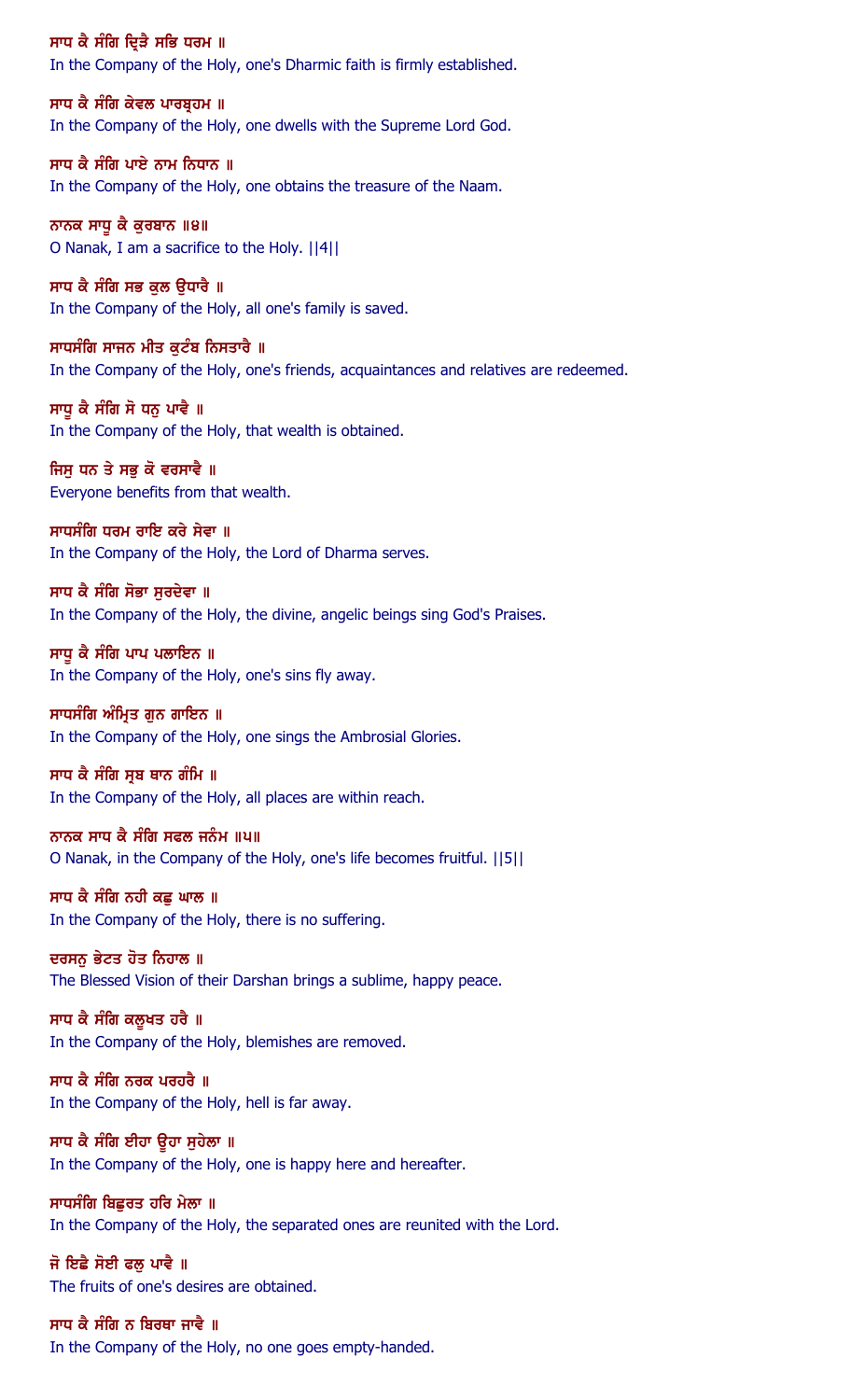ਪਾਰਬ੍ਰਹਮੁ ਸਾਧ ਰਿਦ ਬਸੈ ॥ The Supreme Lord God dwells in the hearts of the Holy.

ਨਾਨਕ ੳਧਰੈ ਸਾਧ ਸਨਿ ਰਸੈ ॥੬॥ O Nanak, listening to the sweet words of the Holy, one is saved. ||6||

ਸਾਧ ਕੈ ਸੰਗਿ ਸੁਨਉ ਹਰਿ ਨਾਉ ॥ In the Company of the Holy, listen to the Name of the Lord.

ਸਾਧਸੰਗਿ ਹਰਿ ਕੇ ਗੁਨ ਗਾਉ ॥ In the Company of the Holy, sing the Glorious Praises of the Lord.

ਸਾਧ ਕੈ ਸੰਗਿ ਨ ਮਨ ਤੇ ਬਿਸਰੈ ॥ In the Company of the Holy, do not forget Him from your mind.

ਸਾਧਸੰਗਿ ਸਰਪਰ ਨਿਸਤਰੈ $\parallel$  ॥ In the Company of the Holy, you shall surely be saved.

ਸਾਧ ਕੈ ਸੰਗਿ ਲਗੈ ਪੁਭ ਮੀਠਾ ॥ In the Company of the Holy, God seems very sweet.

ਸਾਧੂ ਕੈ ਸੰਗਿ ਘਟਿ ਘਟਿ ਡੀਠਾ ॥ In the Company of the Holy, He is seen in each and every heart.

ਸਾਧਸੰਗਿ ਭਏ ਆਗਿਆਕਾਰੀ ॥ In the Company of the Holy, we become obedient to the Lord.

ਸਾਧਸੰਗਿ ਗਤਿ ਭਈ ਹਮਾਰੀ ॥ In the Company of the Holy, we obtain the state of salvation.

ਸਾਧ ਕੈ ਸੰਗਿ ਮਿਟੇ ਸਭਿ ਰੋਗ ॥ In the Company of the Holy, all diseases are cured.

ਨਾਨਕ ਸਾਧ ਭੇਟੇ ਸੰਜੋਗ ॥੭॥ O Nanak, one meets with the Holy, by highest destiny. ||7||

# ਸਾਧ ਕੀ ਮਹਿਮਾ ਬੇਦ ਨ ਜਾਨਹਿ ॥

The glory of the Holy people is not known to the Vedas.

ਜੇਤਾ ਸੁਨਹਿ ਤੇਤਾ ਬਖਿਆਨਹਿ ॥ They can describe only what they have heard.

ਸਾਧ ਕੀ ਉਪਮਾ ਤਿਹੁ ਗੁਣ ਤੇ ਦੂਰਿ ॥ The greatness of the Holy people is beyond the three qualities.

ਸਾਧ ਕੀ ਉਪਮਾ ਰਹੀ ਭਰਪੁਰਿ ॥ The greatness of the Holy people is all-pervading.

ਸਾਧ ਕੀ ਸੋਭਾ ਕਾ ਨਾਹੀ ਅੰਤ ॥ The glory of the Holy people has no limit.

ਸਾਧ ਕੀ ਸੋਭਾ ਸਦਾ ਬੇਅੰਤ ॥ The glory of the Holy people is infinite and eternal.

ਸਾਧ ਕੀ ਸੋਭਾ ਉਚ ਤੇ ਉਚੀ ॥ The glory of the Holy people is the highest of the high.

ਸਾਧ ਕੀ ਸੋਭਾ ਮੁਚ ਤੇ ਮੁਚੀ ॥ The glory of the Holy people is the greatest of the great.

ਸਾਧ ਕੀ ਸੋਭਾ ਸਾਧ ਬਨਿ ਆਈ ॥ The glory of the Holy people is theirs alone;

### ਨਾਨਕ ਸਾਧ ਪ੍ਰਭ ਭੇਦੂ ਨ ਭਾਈ ॥੮॥੭॥

O Nanak, there is no difference between the Holy people and God. ||8||7||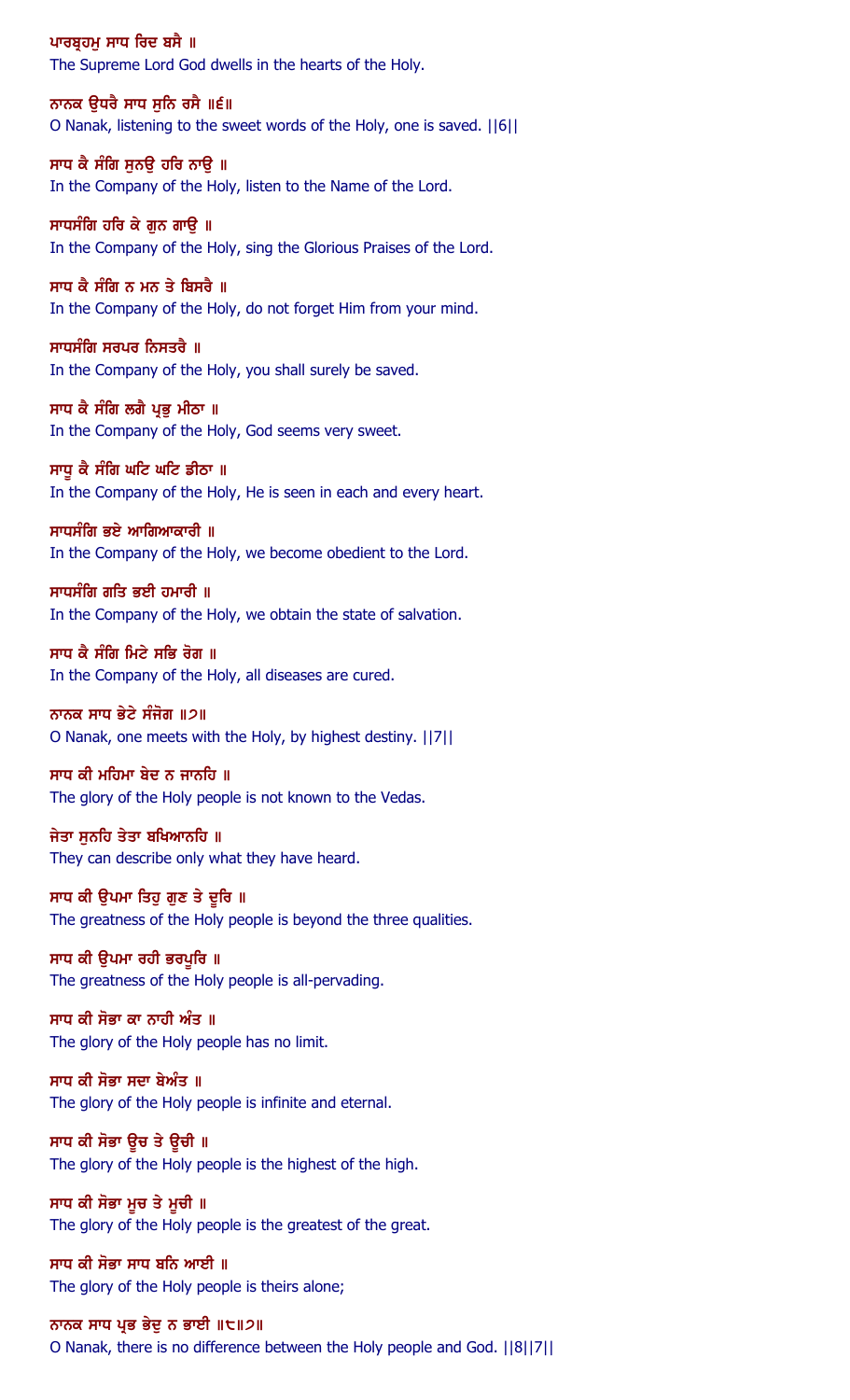ਸਲੋਕ ॥ Shalok:

ਮਨਿ ਸਾਚਾ ਮਖਿ ਸਾਚਾ ਸੋਇ ॥ The True One is on his mind, and the True One is upon his lips.

ਅਵਰੂ ਨ ਪੇਖੈ ਏਕਸੂ ਬਿਨੂ ਕੋਇ ॥ He sees only the One.

ਨਾਨਕ ਇਹ ਲਛਣ ਬ੍ਰਹਮ ਗਿਆਨੀ ਹੋਇ ॥੧॥ O Nanak, these are the qualities of the God-conscious being. ||1||

 $M$ ਸਟਪਦੀ  $\parallel$ Ashtapadee:

ਬ੍ਰਹਮ ਗਿਆਨੀ ਸਦਾ ਨਿਰਲੇਪ ॥ The God-conscious being is always unattached,

ਜੈਸੇ ਜਲ ਮਹਿ ਕਮਲ ਅਲੇਪ ॥ as the lotus in the water remains detached.

ਬ੍ਰਹਮ ਗਿਆਨੀ ਸਦਾ ਨਿਰਦੋਖ ॥ The God-conscious being is always unstained,

ਜੈਸੇ ਸੁਰੂ ਸਰਬ ਕਉ ਸੋਖ ॥ like the sun, which gives its comfort and warmth to all.

ਬੁਹਮ ਗਿਆਨੀ ਕੈ ਦ੍ਰਿਸਟਿ ਸਮਾਨਿ ॥ The God-conscious being looks upon all alike,

ਜੈਸੇ ਰਾਜ ਰੰਕ ਕਉ ਲਾਗੈ ਤੁਲਿ ਪਵਾਨ ॥ like the wind, which blows equally upon the king and the poor beggar.

ਬਹਮ ਗਿਆਨੀ ਕੈ ਧੀਰਜ ਏਕ ॥ The God-conscious being has a steady patience,

ਜਿਉ ਬਸੁਧਾ ਕੋਉ ਖੋਦੈ ਕੋਉ ਚੰਦਨ ਲੇਪ ॥ like the earth, which is dug up by one, and anointed with sandal paste by another.

ਬੁਹਮ ਗਿਆਨੀ ਕਾ ਇਹੈ ਗੁਨਾਉ ॥ This is the quality of the God-conscious being:

ਨਾਨਕ ਜਿਉ ਪਾਵਕ ਕਾ ਸਹਜ ਸੁਭਾਉ ॥੧॥ O Nanak, his inherent nature is like a warming fire. ||1||

ਬ੍ਰਹਮ ਗਿਆਨੀ ਨਿਰਮਲ ਤੇ ਨਿਰਮਲਾ ॥ The God-conscious being is the purest of the pure;

ਜੈਸੇ ਮੈਲ ਨ ਲਾਗੈ ਜਲਾ ॥ filth does not stick to water.

ਬੁਹਮ ਗਿਆਨੀ ਕੈ ਮਨਿ ਹੋਇ ਪੁਗਾਸ ॥ The God-conscious being's mind is enlightened,

ਜੈਸੇ ਧਰ ਉਪਰਿ ਆਕਾਸੁ ॥ like the sky above the earth.

ਬ੍ਰਹਮ ਗਿਆਨੀ ਕੈ ਮਿਤ੍ਰ ਸਤ੍ਰ ਸਮਾਨਿ ॥ To the God-conscious being, friend and foe are the same.

ਬੁਹਮ ਗਿਆਨੀ ਕੈ ਨਾਹੀ ਅਭਿਮਾਨ ॥ The God-conscious being has no egotistical pride.

ਬ੍ਰਹਮ ਗਿਆਨੀ ਉਚ ਤੇ ਉਚਾ ॥ The God-conscious being is the highest of the high.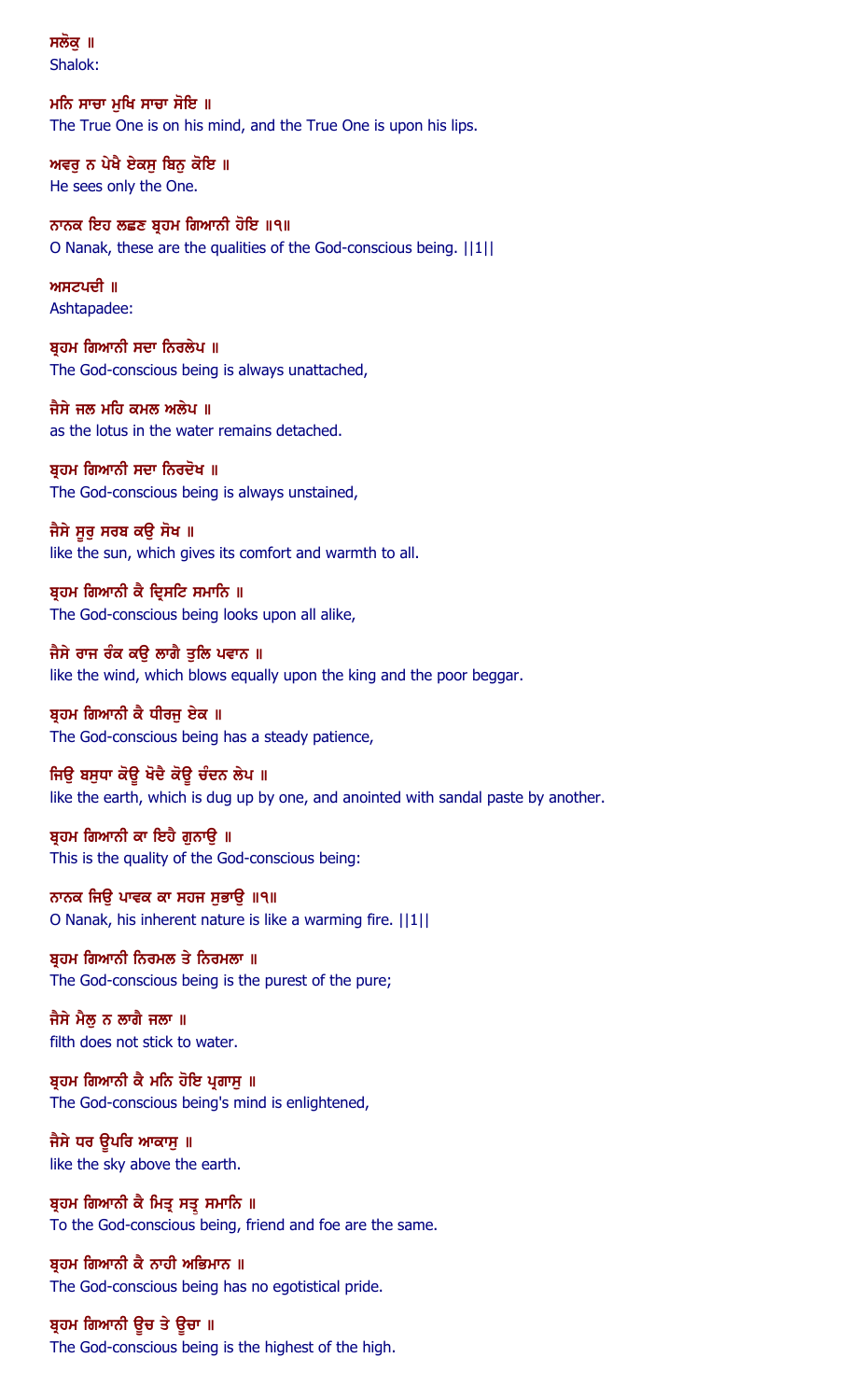ਮਨਿ ਅਪਨੈ ਹੈ ਸਭ ਤੇ ਨੀਚਾ ॥ Within his own mind, he is the most humble of all.

ਬ੍ਰਹਮ ਗਿਆਨੀ ਸੇ ਜਨ ਭਏ ॥ They alone become God-conscious beings,

ਨਾਨਕ ਜਿਨ ਪ੍ਰਭੂ ਆਪਿ ਕਰੇਇ ॥੨॥ O Nanak, whom God Himself makes so. ||2||

ਬ੍ਰਹਮ ਗਿਆਨੀ ਸਗਲ ਕੀ ਰੀਨਾ ॥ The God-conscious being is the dust of all.

ਆਤਮ ਰਸੁ ਬ੍ਰਹਮ ਗਿਆਨੀ ਚੀਨਾ ॥ The God-conscious being knows the nature of the soul.

ਬ੍ਰਹਮ ਗਿਆਨੀ ਕੀ ਸਭ ਉਪਰਿ ਮਇਆ ॥ The God-conscious being shows kindness to all.

ਬਹਮ ਗਿਆਨੀ ਤੇ ਕਛ ਬਰਾ ਨ ਭਇਆ ॥ No evil comes from the God-conscious being.

ਬ੍ਰਹਮ ਗਿਆਨੀ ਸਦਾ ਸਮਦਰਸੀ ॥ The God-conscious being is always impartial.

ਬ੍ਰਹਮ ਗਿਆਨੀ ਕੀ ਦ੍ਰਿਸਟਿ ਅੰਮ੍ਰਿਤੂ ਬਰਸੀ ॥ Nectar rains down from the glance of the God-conscious being.

ਬੁਹਮ ਗਿਆਨੀ ਬੰਧਨ ਤੇ ਮਕਤਾ ॥ The God-conscious being is free from entanglements.

ਬ੍ਰਹਮ ਗਿਆਨੀ ਕੀ ਨਿਰਮਲ ਜੁਗਤਾ ॥ The lifestyle of the God-conscious being is spotlessly pure.

ਬਹਮ ਗਿਆਨੀ ਕਾ ਭੋਜਨ ਗਿਆਨ ॥ Spiritual wisdom is the food of the God-conscious being.

ਨਾਨਕ ਬ੍ਰਹਮ ਗਿਆਨੀ ਕਾ ਬ੍ਰਹਮ ਧਿਆਨੁ ॥੩॥ O Nanak, the God-conscious being is absorbed in God's meditation. ||3||

ਬ੍ਰਹਮ ਗਿਆਨੀ ਏਕ ਉਪਰਿ ਆਸ ॥ The God-conscious being centers his hopes on the One alone.

ਬ੍ਰਹਮ ਗਿਆਨੀ ਕਾ ਨਹੀ ਬਿਨਾਸ ॥ The God-conscious being shall never perish.

ਬ੍ਰਹਮ ਗਿਆਨੀ ਕੈ ਗਰੀਬੀ ਸਮਾਹਾ ॥ The God-conscious being is steeped in humility.

ਬ੍ਰਹਮ ਗਿਆਨੀ ਪਰਉਪਕਾਰ ਉਮਾਹਾ ॥ The God-conscious being delights in doing good to others.

ਬੁਹਮ ਗਿਆਨੀ ਕੈ ਨਾਹੀ ਧੰਧਾ ॥ The God-conscious being has no worldly entanglements.

ਬ੍ਰਹਮ ਗਿਆਨੀ ਲੇ ਧਾਵਤੂ ਬੰਧਾ ॥ The God-conscious being holds his wandering mind under control.

ਬ੍ਰਹਮ ਗਿਆਨੀ ਕੈ ਹੋਇ ਸੁ ਭਲਾ ॥ The God-conscious being acts in the common good.

ਬੁਹਮ ਗਿਆਨੀ ਸਫਲ ਫਲਾ ॥ The God-conscious being blossoms in fruitfulness.

ਬ੍ਰਹਮ ਗਿਆਨੀ ਸੰਗਿ ਸਗਲ ਉਧਾਰੂ ॥ In the Company of the God-conscious being, all are saved.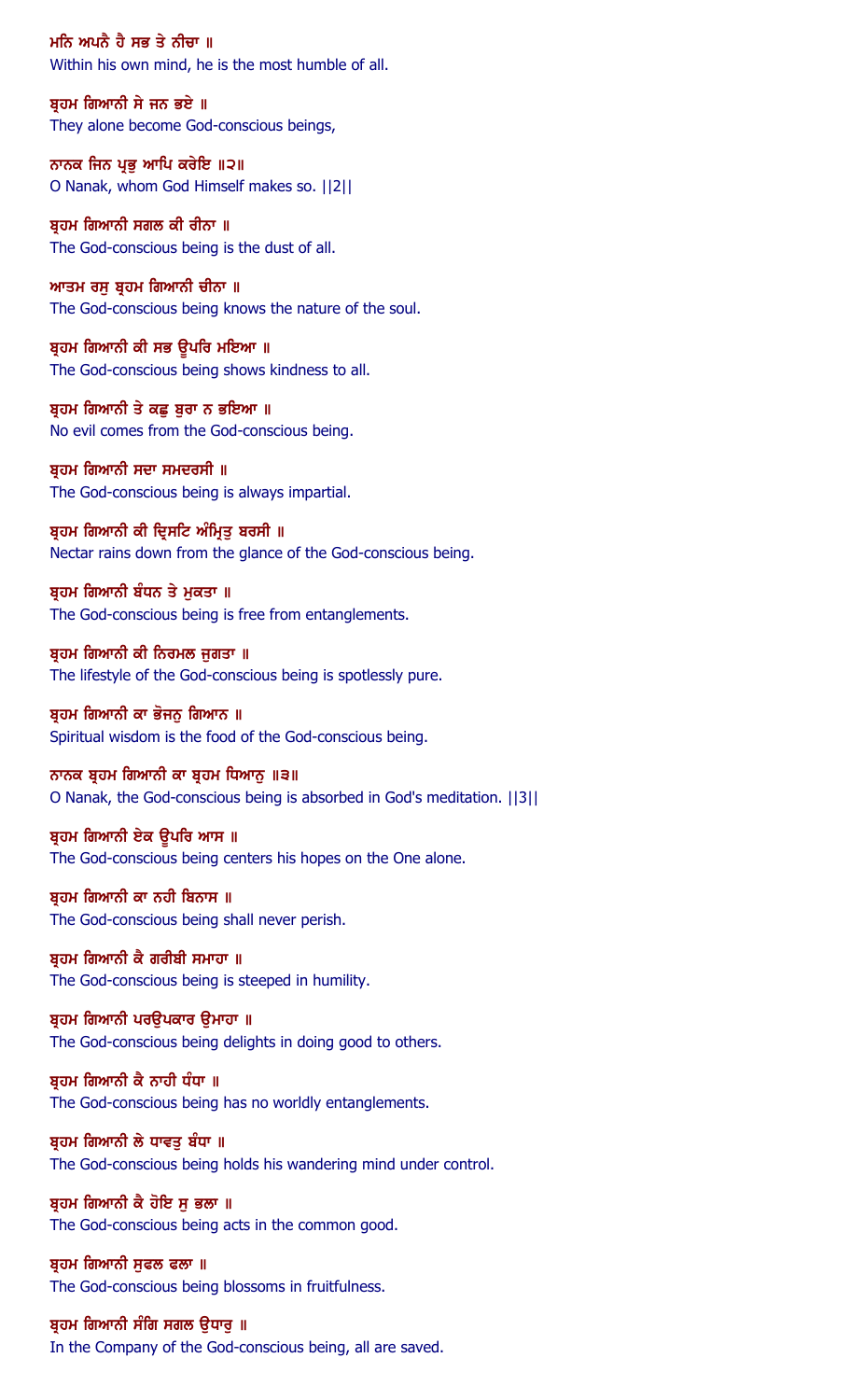ਨਾਨਕ ਬ੍ਰਹਮ ਗਿਆਨੀ ਜਪੈ ਸਗਲ ਸੰਸਾਰੂ ॥੪॥ O Nanak, through the God-conscious being, the whole world meditates on God. ||4||

ਬੁਹਮ ਗਿਆਨੀ ਕੈ ਏਕੈ ਰੰਗ ॥ The God-conscious being loves the One Lord alone.

ਬ੍ਰਹਮ ਗਿਆਨੀ ਕੈ ਬਸੈ ਪ੍ਰਭੂ ਸੰਗ ॥ The God-conscious being dwells with God.

ਬ੍ਰਹਮ ਗਿਆਨੀ ਕੈ ਨਾਮੂ ਆਧਾਰੂ ॥ The God-conscious being takes the Naam as his Support.

ਬ੍ਰਹਮ ਗਿਆਨੀ ਕੈ ਨਾਮੂ ਪਰਵਾਰੂ ॥ The God-conscious being has the Naam as his Family.

ਬ੍ਰਹਮ ਗਿਆਨੀ ਸਦਾ ਸਦ ਜਾਗਤ ॥ The God-conscious being is awake and aware, forever and ever.

ਬੁਹਮ ਗਿਆਨੀ ਅਹੰਬਧਿ ਤਿਆਗਤ ॥ The God-conscious being renounces his proud ego.

ਬ੍ਰਹਮ ਗਿਆਨੀ ਕੈ ਮਨਿ ਪਰਮਾਨੰਦ ॥ In the mind of the God-conscious being, there is supreme bliss.

ਬ੍ਰਹਮ ਗਿਆਨੀ ਕੈ ਘਰਿ ਸਦਾ ਅਨੰਦ ॥ In the home of the God-conscious being, there is everlasting bliss.

ਬੁਹਮ ਗਿਆਨੀ ਸਖ ਸਹਜ ਨਿਵਾਸ ॥ The God-conscious being dwells in peaceful ease.

ਨਾਨਕ ਬ੍ਰਹਮ ਗਿਆਨੀ ਕਾ ਨਹੀ ਬਿਨਾਸ ॥੫॥ O Nanak, the God-conscious being shall never perish. ||5||

ਬ੍ਰਹਮ ਗਿਆਨੀ ਬ੍ਰਹਮ ਕਾ ਬੇਤਾ ॥ The God-conscious being knows God.

ਬ੍ਰਹਮ ਗਿਆਨੀ ਏਕ ਸੰਗਿ ਹੇਤਾ ॥ The God-conscious being is in love with the One alone.

ਬੁਹਮ ਗਿਆਨੀ ਕੈ ਹੋਇ ਅਚਿੰਤ ॥ The God-conscious being is carefree.

ਬ੍ਰਹਮ ਗਿਆਨੀ ਕਾ ਨਿਰਮਲ ਮੰਤ ॥ Pure are the Teachings of the God-conscious being.

ਬ੍ਰਹਮ ਗਿਆਨੀ ਜਿਸੁ ਕਰੈ ਪ੍ਰਭੁ ਆਪਿ ॥ The God-conscious being is made so by God Himself.

ਬ੍ਰਹਮ ਗਿਆਨੀ ਕਾ ਬਡ ਪਰਤਾਪ ॥ The God-conscious being is gloriously great.

ਬੁਹਮ ਗਿਆਨੀ ਕਾ ਦਰਸ ਬਡਭਾਗੀ ਪਾਈਐ ॥ The Darshan, the Blessed Vision of the God-conscious being, is obtained by great good fortune.

ਬ੍ਰਹਮ ਗਿਆਨੀ ਕਉ ਬਲਿ ਬਲਿ ਜਾਈਐ ॥ To the God-conscious being, I make my life a sacrifice.

ਬ੍ਰਹਮ ਗਿਆਨੀ ਕਉ ਖੋਜਹਿ ਮਹੇਸੂਰ ॥ The God-conscious being is sought by the great god Shiva.

ਨਾਨਕ ਬੁਹਮ ਗਿਆਨੀ ਆਪਿ ਪਰਮੇਸਰ ॥੬॥ O Nanak, the God-conscious being is Himself the Supreme Lord God. ||6||

ਬ੍ਰਹਮ ਗਿਆਨੀ ਕੀ ਕੀਮਤਿ ਨਾਹਿ ॥ The God-conscious being cannot be appraised.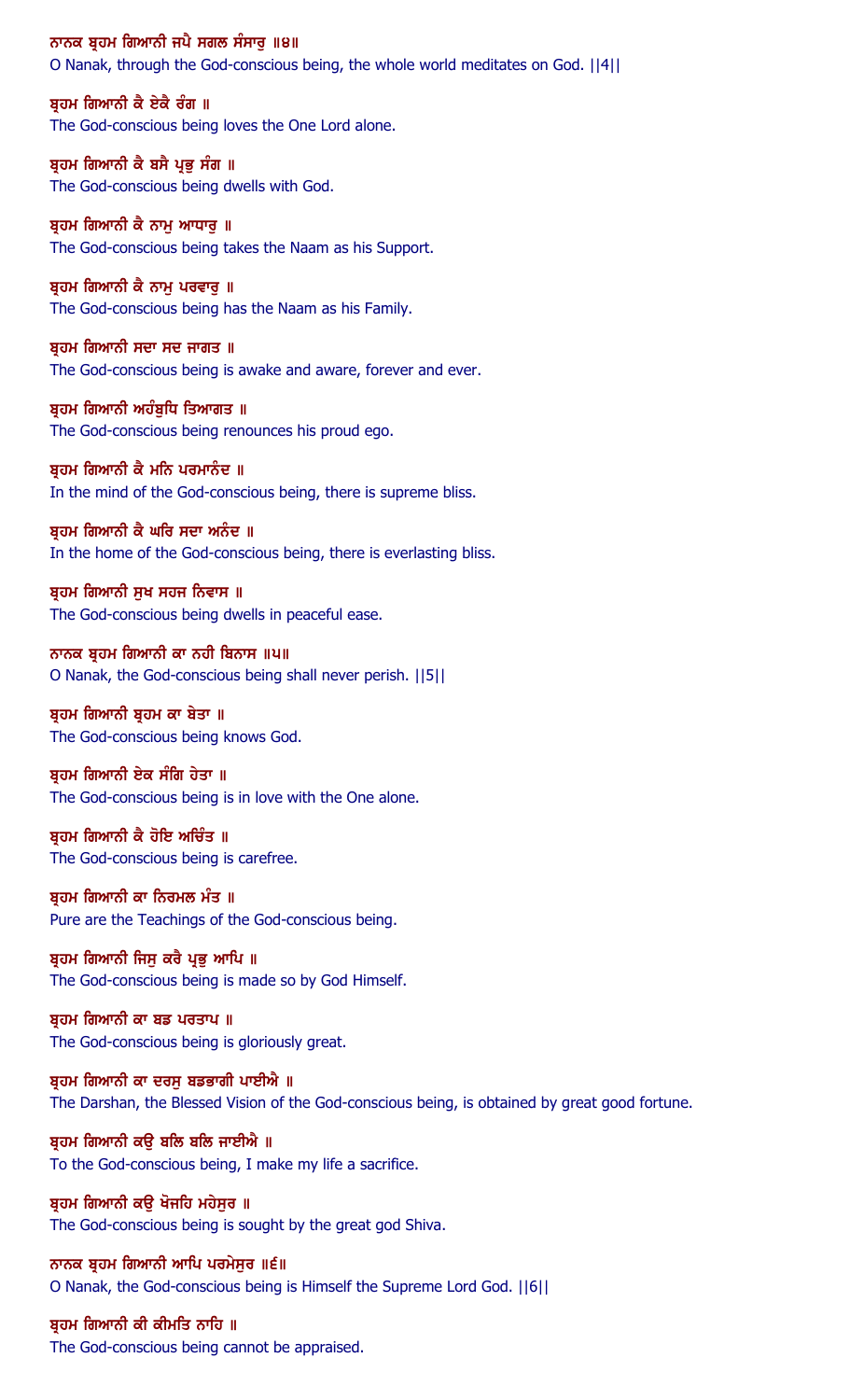ਬ੍ਰਹਮ ਗਿਆਨੀ ਕੈ ਸਗਲ ਮਨ ਮਾਹਿ ॥ The God-conscious being has all within his mind.

ਬ੍ਰਹਮ ਗਿਆਨੀ ਕਾ ਕਉਨ ਜਾਨੈ ਭੇਦੂ ॥ Who can know the mystery of the God-conscious being?

ਬ੍ਰਹਮ ਗਿਆਨੀ ਕਉ ਸਦਾ ਅਦੇਸੁ ॥ Forever bow to the God-conscious being.

ਬ੍ਰਹਮ ਗਿਆਨੀ ਕਾ ਕਥਿਆ ਨ ਜਾਇ ਅਧਾਖ਼ੁਰੂ ॥ The God-conscious being cannot be described in words.

ਬ੍ਰਹਮ ਗਿਆਨੀ ਸਰਬ ਕਾ ਠਾਕੁਰੂ ॥ The God-conscious being is the Lord and Master of all.

ਬ੍ਰਹਮ ਗਿਆਨੀ ਕੀ ਮਿਤਿ ਕਉਨੂ ਬਖਾਨੈ ॥ Who can describe the limits of the God-conscious being?

ਬ੍ਰਹਮ ਗਿਆਨੀ ਕੀ ਗਤਿ ਬ੍ਰਹਮ ਗਿਆਨੀ ਜਾਨੈ ॥ Only the God-conscious being can know the state of the God-conscious being.

ਬ੍ਰਹਮ ਗਿਆਨੀ ਕਾ ਅੰਤੂ ਨ ਪਾਰੂ ॥ The God-conscious being has no end or limitation.

ਨਾਨਕ ਬ੍ਰਹਮ ਗਿਆਨੀ ਕਉ ਸਦਾ ਨਮਸਕਾਰੁ ॥੭॥ O Nanak, to the God-conscious being, bow forever in reverence. ||7||

ਬਹਮ ਗਿਆਨੀ ਸਭ ਸਿਸਟਿ ਕਾ ਕਰਤਾ ॥ The God-conscious being is the Creator of all the world.

ਬ੍ਰਹਮ ਗਿਆਨੀ ਸਦ ਜੀਵੈ ਨਹੀ ਮਰਤਾ ॥ The God-conscious being lives forever, and does not die.

ਬੁਹਮ ਗਿਆਨੀ ਮੁਕਤਿ ਜੁਗਤਿ ਜੀਅ ਕਾ ਦਾਤਾ ॥ The God-conscious being is the Giver of the way of liberation of the soul.

ਬ੍ਰਹਮ ਗਿਆਨੀ ਪੂਰਨ ਪੂਰਖੂ ਬਿਧਾਤਾ ॥

The God-conscious being is the Perfect Supreme Being, who orchestrates all.

ਬ੍ਰਹਮ ਗਿਆਨੀ ਅਨਾਥ ਕਾ ਨਾਥੁ ॥ The God-conscious being is the helper of the helpless.

ਬ੍ਰਹਮ ਗਿਆਨੀ ਕਾ ਸਭ ਉਪਰਿ ਹਾਥੁ ॥ The God-conscious being extends his hand to all.

ਬ੍ਰਹਮ ਗਿਆਨੀ ਕਾ ਸਗਲ ਅਕਾਰੂ ॥ The God-conscious being owns the entire creation.

ਬੁਹਮ ਗਿਆਨੀ ਆਪਿ ਨਿਰੰਕਾਰੂ ॥ The God-conscious being is himself the Formless Lord.

ਬੁਹਮ ਗਿਆਨੀ ਕੀ ਸੋਭਾ ਬੁਹਮ ਗਿਆਨੀ ਬਨੀ ॥ The glory of the God-conscious being belongs to the God-conscious being alone.

ਨਾਨਕ ਬ੍ਰਹਮ ਗਿਆਨੀ ਸਰਬ ਕਾ ਧਨੀ ॥੮॥੮॥ O Nanak, the God-conscious being is the Lord of all. ||8||8||

ਸਲੋਕ ॥ Shalok:

ੳਰਿ ਧਾਰੈ ਜੋ ਅੰਤਰਿ ਨਾਮ ॥ One who enshrines the Naam within the heart,

ਸਰਬ ਮੈ ਪੇਖੈ ਭਗਵਾਨੂ ॥ who sees the Lord God in all,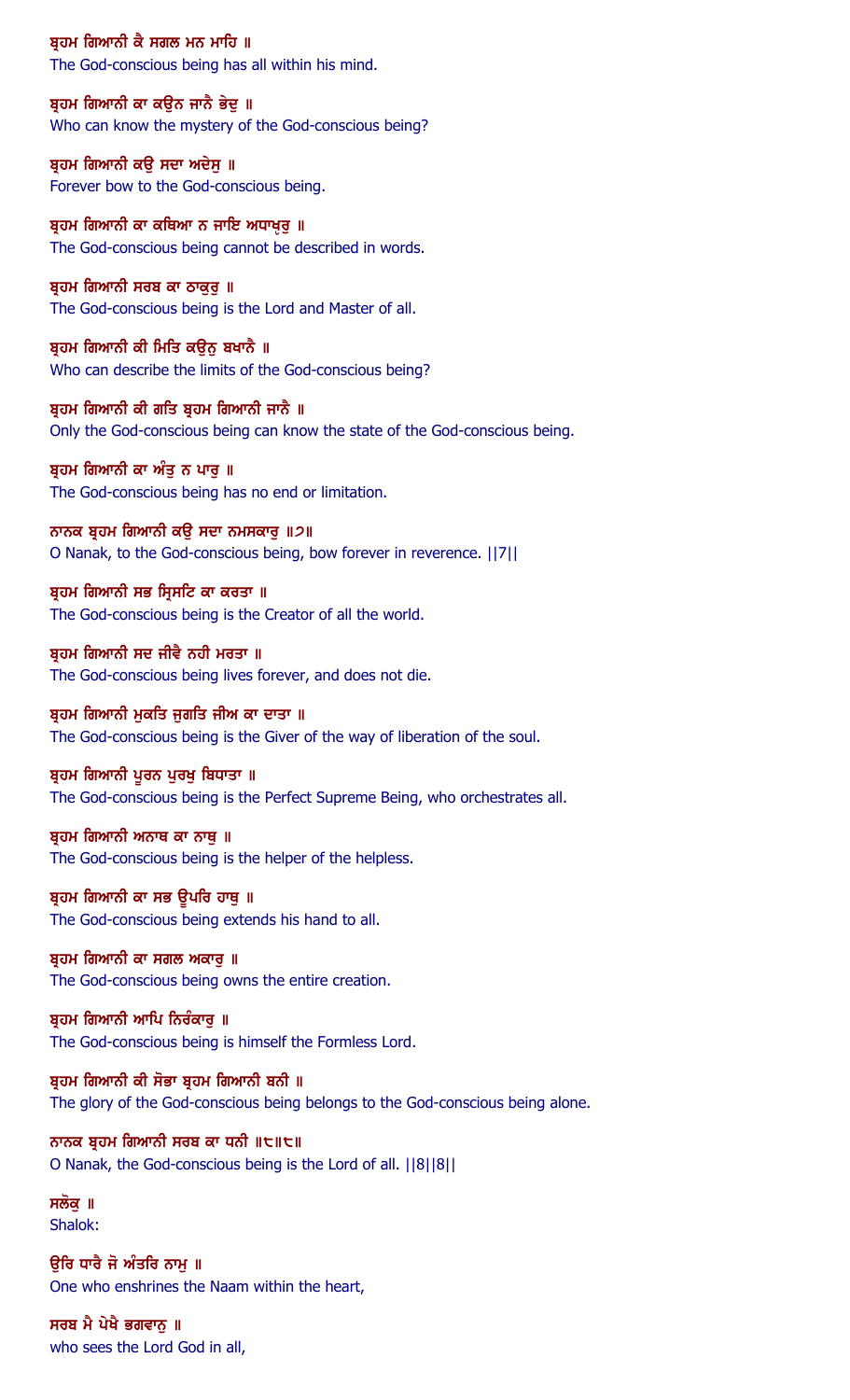ਨਿਮਖ ਨਿਮਖ ਠਾਕਰ ਨਮਸਕਾਰੈ ॥ who, each and every moment, bows in reverence to the Lord Master

ਨਾਨਕ ਓਹ ਅਪਰਸ ਸਗਲ ਨਿਸਤਾਰੈ ॥੧॥ - O Nanak, such a one is the true 'touch-nothing Saint', who emancipates everyone. ||1||

ਅਸਟਪਦੀ ॥ Ashtapadee:

ਮਿਥਿਆ ਨਾਹੀ ਰਸਨਾ ਪਰਸ ॥ One whose tongue does not touch falsehood;

ਮਨ ਮਹਿ ਪ੍ਰੀਤਿ ਨਿਰੰਜਨ ਦਰਸ ॥ whose mind is filled with love for the Blessed Vision of the Pure Lord,

ਪਰ ਤਿਅ ਰੂਪੂ ਨ ਪੇਖੈ ਨੇਤੂ ॥ whose eyes do not gaze upon the beauty of others' wives,

ਸਾਧ ਕੀ ਟਹਲ ਸੰਤਸੰਗਿ ਹੇਤ ॥ who serves the Holy and loves the Saints' Congregation,

ਕਰਨ ਨ ਸੁਨੈ ਕਾਹੁ ਕੀ ਨਿੰਦਾ ॥ whose ears do not listen to slander against anyone,

ਸਭ ਤੇ ਜਾਨੈ ਆਪਸ ਕਉ ਮੰਦਾ ॥ who deems himself to be the worst of all,

ਗਰ ਪੁਸਾਦਿ ਬਿਖਿਆ ਪਰਹਰੈ ॥ who, by Guru's Grace, renounces corruption,

ਮਨ ਕੀ ਬਾਸਨਾ ਮਨ ਤੇ ਟਰੈ ॥ who banishes the mind's evil desires from his mind,

ਇੰਦੀ ਜਿਤ ਪੰਚ ਦੋਖ ਤੇ ਰਹਤ ॥ who conquers his sexual instincts and is free of the five sinful passions

ਨਾਨਕ ਕੋਟਿ ਮਧੇ ਕੋ ਐਸਾ ਅਪਰਸ ॥੧॥ - O Nanak, among millions, there is scarcely one such 'touch-nothing Saint'. ||1||

ਬੈਸਨੋ ਸੋ ਜਿਸੁ ਊਪਰਿ ਸੁਪ੍ਰਸੰਨ ॥ The true Vaishnaav, the devotee of Vishnu, is the one with whom God is thoroughly pleased.

ਬਿਸਨ ਕੀ ਮਾਇਆ ਤੇ ਹੋਇ ਭਿੰਨ ॥ He dwells apart from Maya.

ਕਰਮ ਕਰਤ ਹੋਵੈ ਨਿਹਕਰਮ ॥ Performing good deeds, he does not seek rewards.

ਤਿਸੁ ਬੈਸਨੋ ਕਾ ਨਿਰਮਲ ਧਰਮ ॥ Spotlessly pure is the religion of such a Vaishnaav;

ਕਾਹੁ ਫਲ ਕੀ ਇਛਾ ਨਹੀ ਬਾਛੈ ॥ he has no desire for the fruits of his labors.

ਕੇਵਲ ਭਗਤਿ ਕੀਰਤਨ ਸੰਗਿ ਰਾਚੈ ॥ He is absorbed in devotional worship and the singing of Kirtan, the songs of the Lord's Glory.

ਮਨ ਤਨ ਅੰਤਰਿ ਸਿਮਰਨ ਗੋਪਾਲ ॥ Within his mind and body, he meditates in remembrance on the Lord of the Universe.

ਸਭ ਉਪਰਿ ਹੋਵਤ ਕਿਰਪਾਲ ॥ He is kind to all creatures.

ਆਪਿ ਦ੍ਰਿੜੈ ਅਵਰਹ ਨਾਮੁ ਜਪਾਵੈ ॥ He holds fast to the Naam, and inspires others to chant it.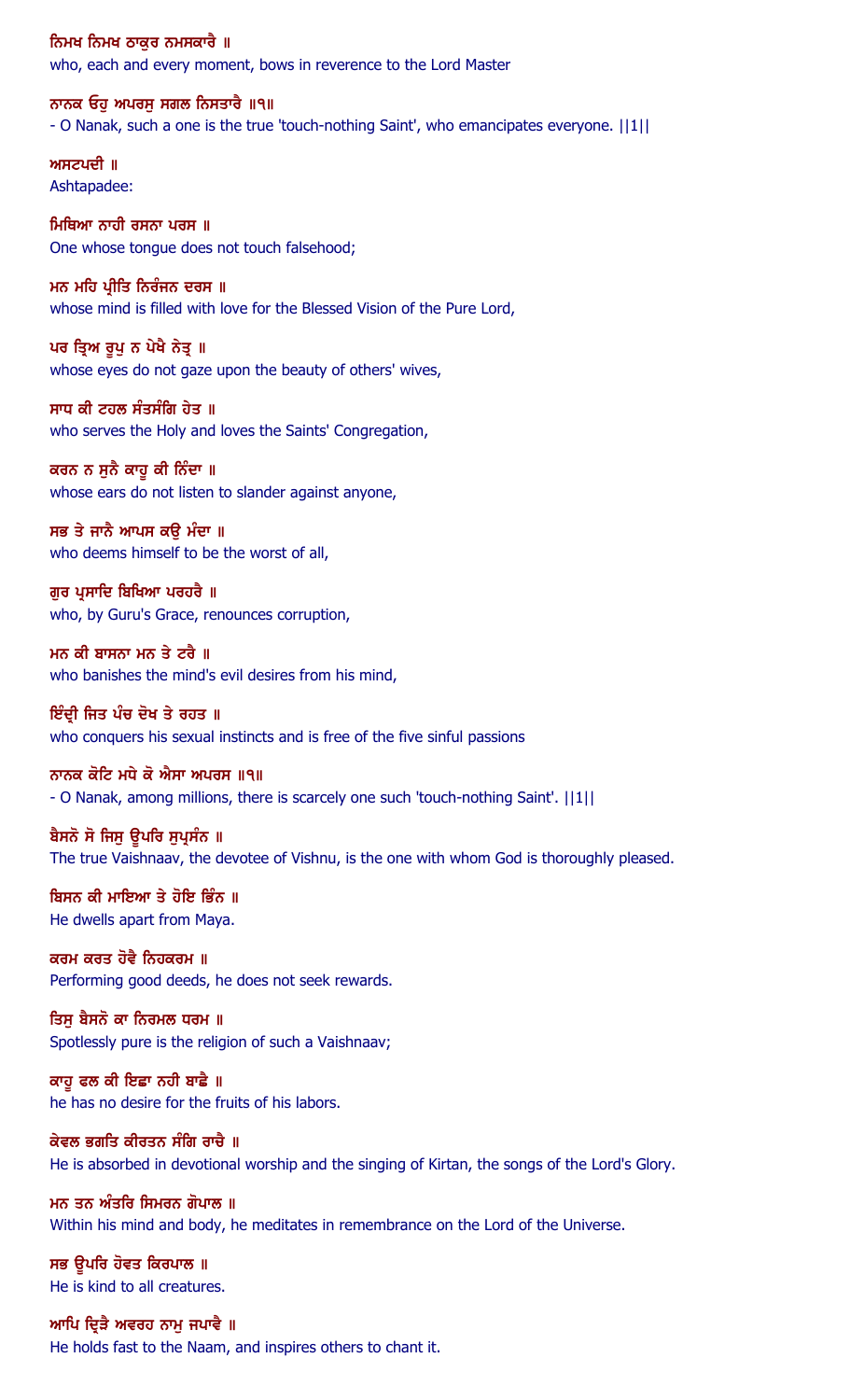ਨਾਨਕ ਓਹੁ ਬੈਸਨੋ ਪਰਮ ਗਤਿ ਪਾਵੈ ॥੨॥ O Nanak, such a Vaishnaav obtains the supreme status. ||2||

ਭਗੳਤੀ ਭਗਵੰਤ ਭਗਤਿ ਕਾ ਰੰਗ ॥ The true Bhagaautee, the devotee of Adi Shakti, loves the devotional worship of God.

ਸਗਲ ਤਿਆਗੈ ਦੁਸਟ ਕਾ ਸੰਗੂ ॥ He forsakes the company of all wicked people.

ਮਨ ਤੇ ਬਿਨਸੈ ਸਗਲਾ ਭਰਮੁ ॥ All doubts are removed from his mind.

ਕਰਿ ਪੂਜੈ ਸਗਲ ਪਾਰਬ੍ਰਹਮੁ ॥ He performs devotional service to the Supreme Lord God in all.

ਸਾਧਸੰਗਿ ਪਾਪਾ ਮਲੂ ਖੋਵੈ ॥ In the Company of the Holy, the filth of sin is washed away.

ਤਿਸੁ ਭਗਉਤੀ ਕੀ ਮਤਿ ਉਤਮ ਹੋਵੈ ॥ The wisdom of such a Bhagaautee becomes supreme.

ਭਗਵੰਤ ਕੀ ਟਹਲ ਕਰੈ ਨਿਤ ਨੀਤਿ ॥ He constantly performs the service of the Supreme Lord God.

ਮਨੁ ਤਨੁ ਅਰਪੈ ਬਿਸਨ ਪਰੀਤਿ ॥ He dedicates his mind and body to the Love of God.

ਹਰਿ ਕੇ ਚਰਨ ਹਿਰਦੈ ਬਸਾਵੈ ॥ The Lotus Feet of the Lord abide in his heart.

ਨਾਨਕ ਐਸਾ ਭਗਉਤੀ ਭਗਵੰਤ ਕਉ ਪਾਵੈ ॥੩॥ O Nanak, such a Bhagaautee attains the Lord God. ||3||

ਸੋ ਪੰਡਿਤ ਜੋ ਮਨ ਪਰਬੋਧੈ ॥

He is a true Pandit, a religious scholar, who instructs his own mind.

ਰਾਮ ਨਾਮ ਆਤਮ ਮਹਿ ਸੋਧੈ ॥

He searches for the Lord's Name within his own soul.

ਰਾਮ ਨਾਮ ਸਾਰੂ ਰਸੂ ਪੀਵੈ ॥ He drinks in the Exquisite Nectar of the Lord's Name.

ਉਸੁ ਪੰਡਿਤ ਕੈ ਉਪਦੇਸਿ ਜਗੁ ਜੀਵੈ ॥ By that Pandit's teachings, the world lives.

ਹਰਿ ਕੀ ਕਥਾ ਹਿਰਦੈ ਬਸਾਵੈ ॥ He implants the Sermon of the Lord in his heart.

ਸੋ ਪੰਡਿਤੂ ਫਿਰਿ ਜੋਨਿ ਨ ਆਵੈ ॥ Such a Pandit is not cast into the womb of reincarnation again.

ਬੇਦ ਪੁਰਾਨ ਸਿਮ੍ਰਿਤਿ ਬੁਝੈ ਮੁਲ ॥ He understands the fundamental essence of the Vedas, the Puraanas and the Simritees.

ਸੁਖਮ ਮਹਿ ਜਾਨੈ ਅਸਥੁਲੂ ॥ In the unmanifest, he sees the manifest world to exist.

ਚਹੁ ਵਰਨਾ ਕਉ ਦੇ ਉਪਦੇਸ਼ ॥ He gives instruction to people of all castes and social classes.

ਨਾਨਕ ੳਸ ਪੰਡਿਤ ਕੳ ਸਦਾ ਅਦੇਸ ॥੪॥ O Nanak, to such a Pandit, I bow in salutation forever. ||4||

ਬੀਜ ਮੰਤ੍ਰ ਸਰਬ ਕੋ ਗਿਆਨੂ ॥ The Beej Mantra, the Seed Mantra, is spiritual wisdom for everyone.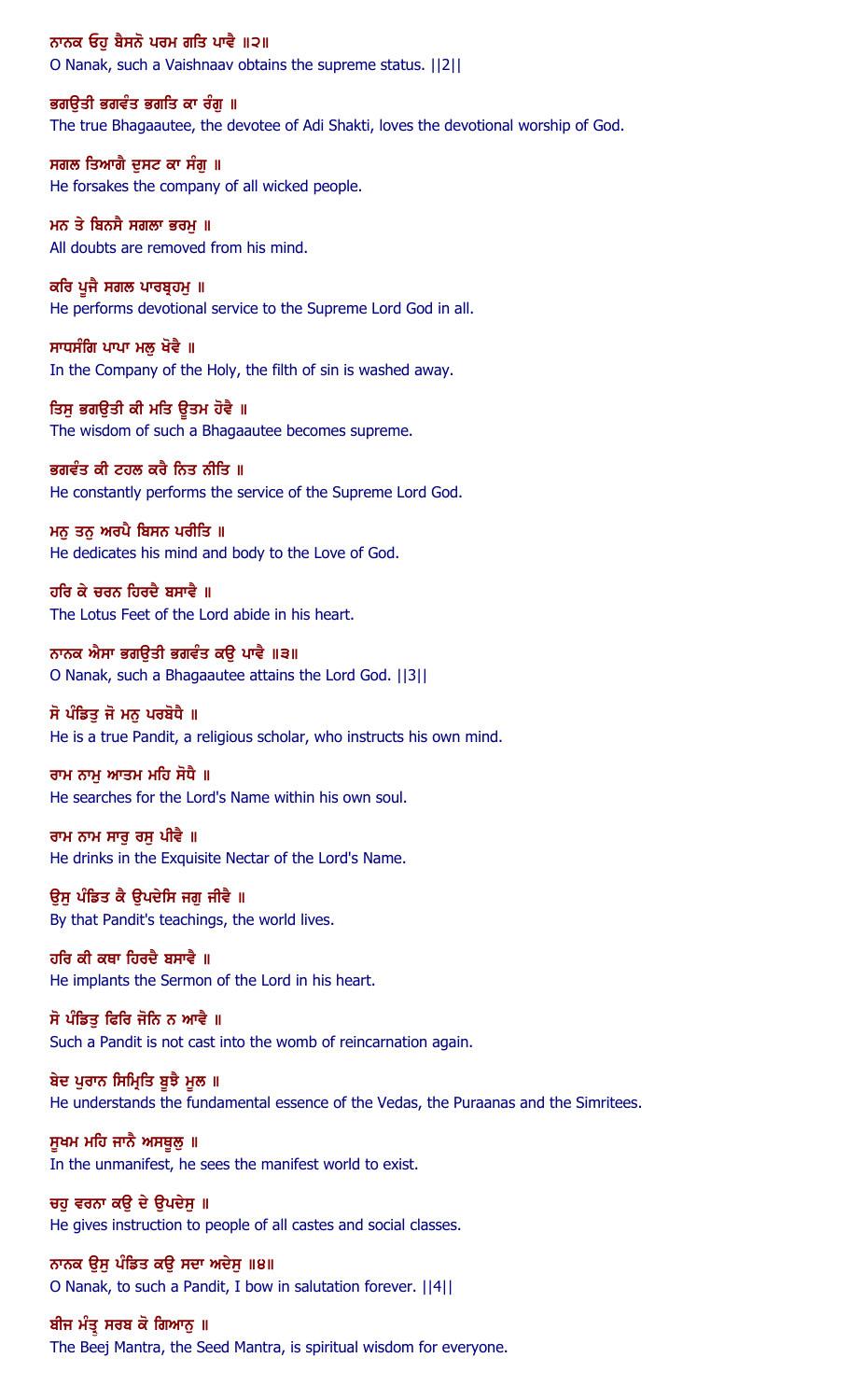ਚਹੁ ਵਰਨਾ ਮਹਿ ਜਪੈ ਕੋਉ ਨਾਮੁ ॥ Anyone, from any class, may chant the Naam.

ਜੋ ਜੋ ਜਪੈ ਤਿਸ ਕੀ ਗਤਿ ਹੋਇ ॥ Whoever chants it, is emancipated.

ਸਾਧਸੰਗਿ ਪਾਵੈ ਜਨੁ ਕੋਇ ॥ And yet, rare are those who attain it, in the Company of the Holy.

ਕਰਿ ਕਿਰਪਾ ਅੰਤਰਿ ਉਰ ਧਾਰੈ ॥ By His Grace, He enshrines it within.

ਪਸੁ ਪ੍ਰੇਤ ਮੁਘਦ ਪਾਥਰ ਕਉ ਤਾਰੈ ॥ Even beasts, ghosts and the stone-hearted are saved.

ਸਰਬ ਰੋਗ ਕਾ ਅਉਖਦੂ ਨਾਮੂ ॥ The Naam is the panacea, the remedy to cure all ills.

ਕਲਿਆਣ ਰੂਪ ਮੰਗਲ ਗੁਣ ਗਾਮ ॥ Singing the Glory of God is the embodiment of bliss and emancipation.

ਕਾਹੁ ਜੁਗਤਿ ਕਿਤੈ ਨ ਪਾਈਐ ਧਰਮਿ ॥ It cannot be obtained by any religious rituals.

ਨਾਨਕ ਤਿਸੁ ਮਿਲੈ ਜਿਸੁ ਲਿਖਿਆ ਧੁਰਿ ਕਰਮਿ ॥੫॥ O Nanak, he alone obtains it, whose karma is so pre-ordained. ||5||

ਜਿਸ ਕੈ ਮਨਿ ਪਾਰਬੁਹਮ ਕਾ ਨਿਵਾਸ ॥ One whose mind is a home for the Supreme Lord God

ਤਿਸ ਕਾ ਨਾਮੂ ਸਤਿ ਰਾਮਦਾਸੂ ॥ - his name is truly Ram Das, the Lord's servant.

ਆਤਮ ਰਾਮੂ ਤਿਸੂ ਨਦਰੀ ਆਇਆ ॥ He comes to have the Vision of the Lord, the Supreme Soul.

ਦਾਸ ਦਸੰਤਣ ਭਾਇ ਤਿਨਿ ਪਾਇਆ ॥

Deeming himself to be the slave of the Lord's slaves, he obtains it.

ਸਦਾ ਨਿਕਟਿ ਨਿਕਟਿ ਹਰਿ ਜਾਨੂ ॥ He knows the Lord to be Ever-present, close at hand.

ਸੋ ਦਾਸੁ ਦਰਗਹ ਪਰਵਾਨੂ ॥ Such a servant is honored in the Court of the Lord.

ਅਪਨੇ ਦਾਸ ਕੳ ਆਪਿ ਕਿਰਪਾ ਕਰੈ ॥ To His servant, He Himself shows His Mercy.

ਤਿਸੁ ਦਾਸ ਕਉ ਸਭ ਸੋਝੀ ਪਰੈ ॥ Such a servant understands everything.

ਸਗਲ ਸੰਗਿ ਆਤਮ ੳਦਾਸ ॥ Amidst all, his soul is unattached.

ਐਸੀ ਜੁਗਤਿ ਨਾਨਕ ਰਾਮਦਾਸੁ ॥੬॥ Such is the way, O Nanak, of the Lord's servant. ||6||

ਪਭ ਕੀ ਆਗਿਆ ਆਤਮ ਹਿਤਾਵੈ ॥ One who, in his soul, loves the Will of God,

ਜੀਵਨ ਮਕਤਿ ਸੋਉ ਕਹਾਵੈ ॥ is said to be Jivan Mukta - liberated while yet alive.

ਤੈਸਾ ਹਰਖੂ ਤੈਸਾ ਉਸੂ ਸੋਗੂ ॥ As is joy, so is sorrow to him.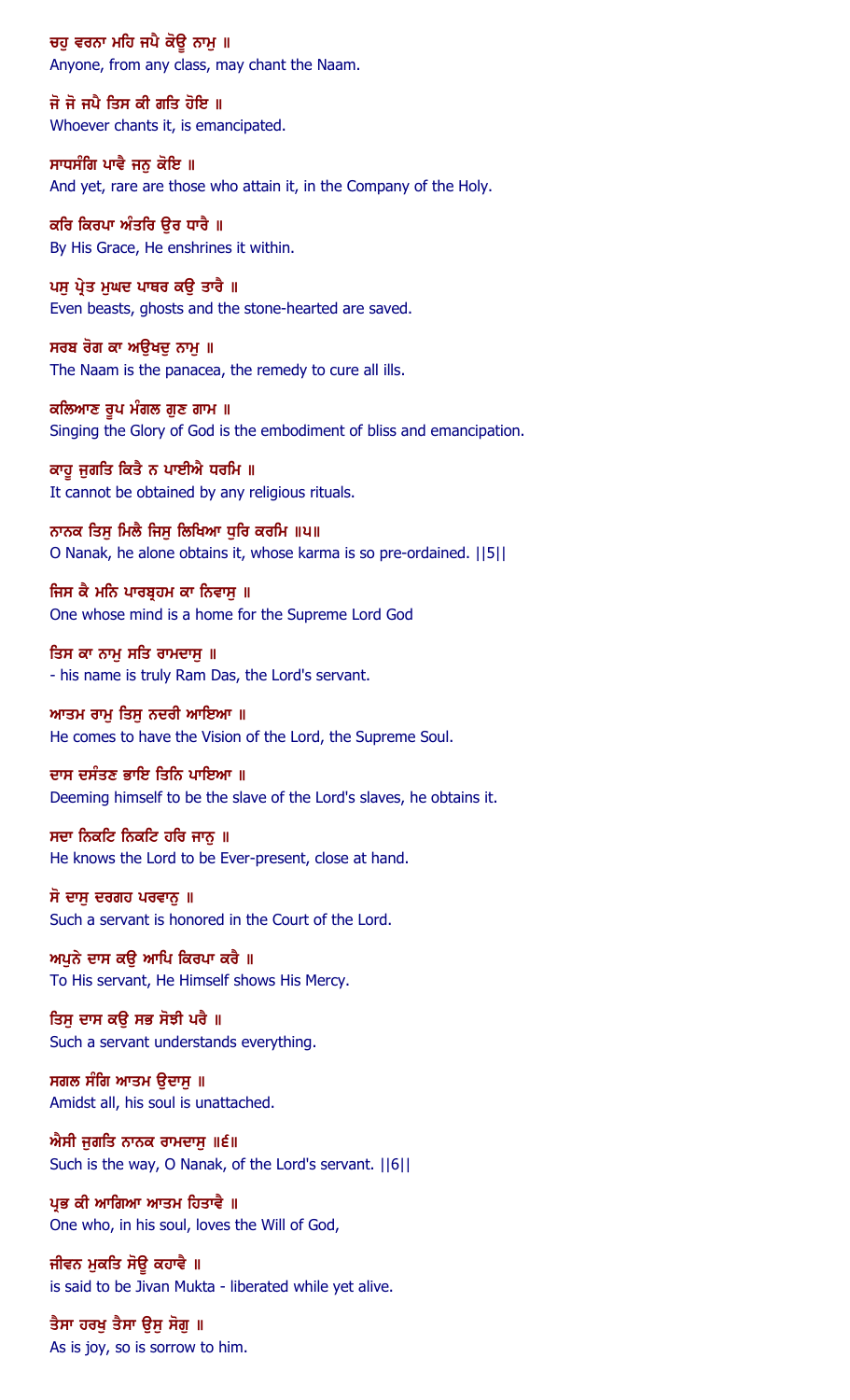ਸਦਾ ਅਨੰਦ ਤਹ ਨਹੀ ਬਿਓਗ **॥** He is in eternal bliss, and is not separated from God.

ਤੈਸਾ ਸੁਵਰਨੂ ਤੈਸੀ ਉਸੂ ਮਾਟੀ ॥ As is gold, so is dust to him.

ਤੈਸਾ ਅੰਮ੍ਰਿਤੁ ਤੈਸੀ ਬਿਖੁ ਖਾਟੀ ॥ As is ambrosial nectar, so is bitter poison to him.

ਤੈਸਾ ਮਾਨ ਤੈਸਾ ਅਭਿਮਾਨ ॥ As is honor, so is dishonor.

ਤੈਸਾ ਰੰਕੂ ਤੈਸਾ ਰਾਜਾਨੂ ॥ As is the beggar, so is the king.

ਜੋ ਵਰਤਾਏ ਸਾਈ ਜੁਗਤਿ  $\parallel$ Whatever God ordains, that is his way.

ਨਾਨਕ ਓਹ ਪਰਖ ਕਹੀਐ ਜੀਵਨ ਮਕਤਿ ॥੭॥ O Nanak, that being is known as Jivan Mukta. ||7||

ਪਾਰਬ੍ਰਹਮ ਕੇ ਸਗਲੇ ਠਾਉ ॥ All places belong to the Supreme Lord God.

ਜਿਤੂ ਜਿਤੂ ਘਰਿ ਰਾਖੈ ਤੈਸਾ ਤਿਨ ਨਾਉ ॥ According to the homes in which they are placed, so are His creatures named.

ਆਪੇ ਕਰਨ ਕਰਾਵਨ ਜੋਗ ॥ He Himself is the Doer, the Cause of causes.

ਪ੍ਰਭ ਭਾਵੈ ਸੋਈ ਫੁਨਿ ਹੋਗੁ ॥ Whatever pleases God, ultimately comes to pass.

ਪਸਰਿਓ ਆਪਿ ਹੋਇ ਅਨਤ ਤਰੰਗ ॥ He Himself is All-pervading, in endless waves.

ਲਖੇ ਨ ਜਾਹਿ ਪਾਰਬੁਹਮ ਕੇ ਰੰਗ ॥ The playful sport of the Supreme Lord God cannot be known.

ਜੈਸੀ ਮਤਿ ਦੇਇ ਤੈਸਾ ਪਰਗਾਸ ॥ As the understanding is given, so is one enlightened.

ਪਾਰਬ੍ਰਹਮੁ ਕਰਤਾ ਅਬਿਨਾਸ ॥ The Supreme Lord God, the Creator, is eternal and everlasting.

ਸਦਾ ਸਦਾ ਸਦਾ ਦਇਆਲ ॥ Forever, forever and ever, He is merciful.

ਸਿਮਰਿ ਸਿਮਰਿ ਨਾਨਕ ਭਏ ਨਿਹਾਲ ॥੮॥੯॥ Remembering Him, remembering Him in meditation, O Nanak, one is blessed with ecstasy. ||8||9||

ਸਲੋਕ ॥ Shalok:

ਉਸਤਤਿ ਕਰਹਿ ਅਨੇਕ ਜਨ ਅੰਤੁ ਨ ਪਾਰਾਵਾਰ ॥ Many people praise the Lord. He has no end or limitation.

ਨਾਨਕ ਰਚਨਾ ਪ੍ਰਭਿ ਰਚੀ ਬਹੁ ਬਿਧਿ ਅਨਿਕ ਪ੍ਰਕਾਰ ॥੧॥ O Nanak, God created the creation, with its many ways and various species. ||1||

ਅਸਟਪਦੀ $\parallel$   $\parallel$ Ashtapadee:

ਕਈ ਕੋਟਿ ਹੋਏ ਪੂਜਾਰੀ ॥ Many millions are His devotees.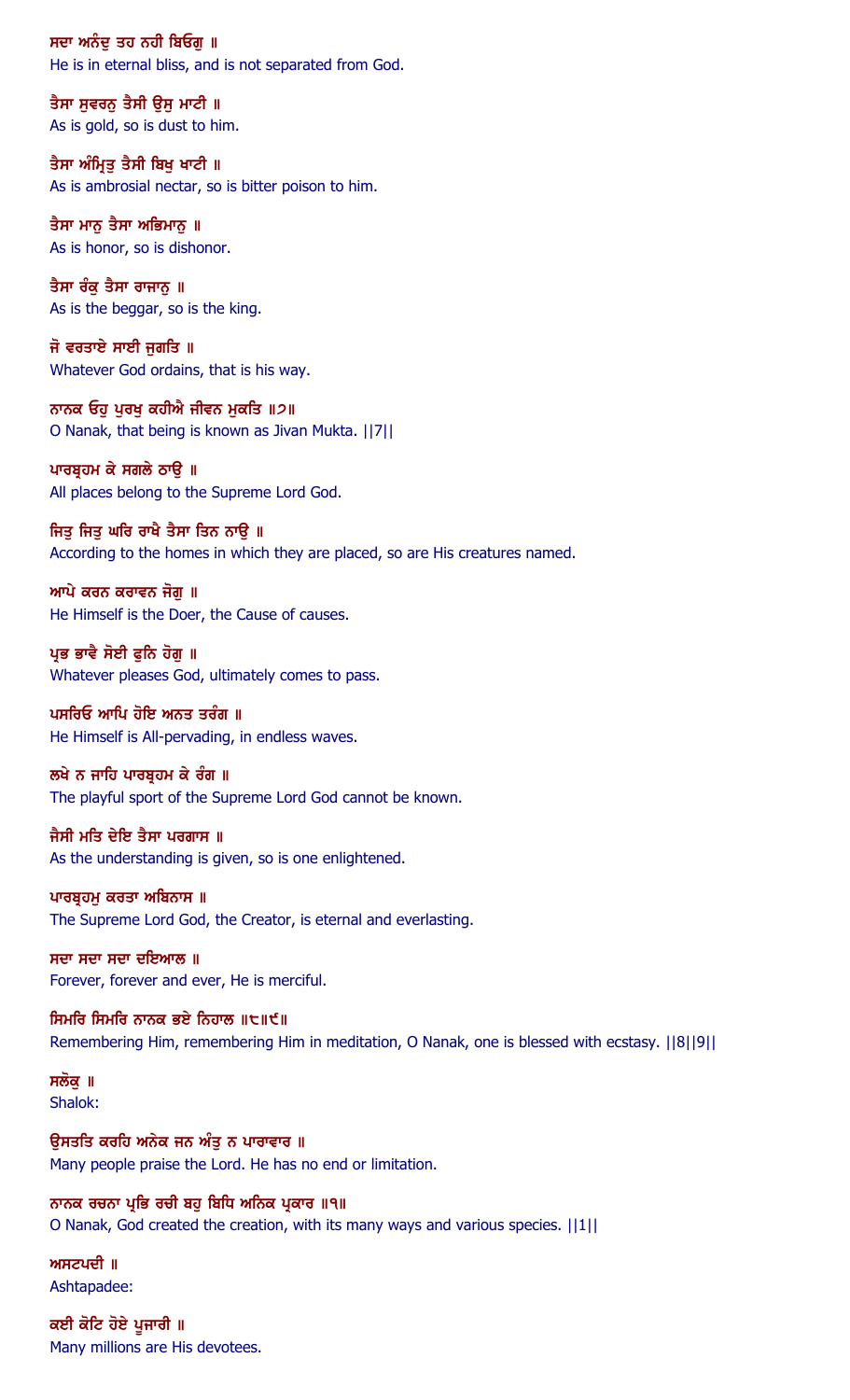ਕਈ ਕੋਟਿ ਆਚਾਰ ਬਿੳਹਾਰੀ ॥ Many millions perform religious rituals and worldly duties.

ਕਈ ਕੋਟਿ ਭਏ ਤੀਰਥ ਵਾਸੀ ॥ Many millions become dwellers at sacred shrines of pilgrimage.

ਕਈ ਕੋਟਿ ਬਨ ਭ੍ਰਮਹਿ ਉਦਾਸੀ ॥ Many millions wander as renunciates in the wilderness.

ਕਈ ਕੋਟਿ ਬੇਦ ਕੇ ਸ੍ਰੋਤੇ ॥ Many millions listen to the Vedas.

ਕਈ ਕੋਟਿ ਤਪੀਸੁਰ ਹੋਤੇ ॥ Many millions become austere penitents.

ਕਈ ਕੋਟਿ ਆਤਮ ਧਿਆਨ ਧਾਰਹਿ ॥ Many millions enshrine meditation within their souls.

ਕਈ ਕੋਟਿ ਕਬਿ ਕਾਬਿ ਬੀਚਾਰਹਿ ॥ Many millions of poets contemplate Him through poetry.

ਕਈ ਕੋਟਿ ਨਵਤਨ ਨਾਮ ਧਿਆਵਹਿ ॥ Many millions meditate on His eternally new Naam.

ਨਾਨਕ ਕਰਤੇ ਕਾ ਅੰਤੁ ਨ ਪਾਵਹਿ ॥੧॥ O Nanak, none can find the limits of the Creator. ||1||

ਕਈ ਕੋਟਿ ਭਏ ਅਭਿਮਾਨੀ ॥ Many millions become self-centered.

ਕਈ ਕੋਟਿ ਅੰਧ ਅਗਿਆਨੀ ॥ Many millions are blinded by ignorance.

ਕਈ ਕੋਟਿ ਕਿਰਪਨ ਕਠੋਰ ॥ Many millions are stone-hearted misers.

ਕਈ ਕੋਟਿ ਅਭਿਗ ਆਤਮ ਨਿਕੋਰ ॥ Many millions are heartless, with dry, withered souls.

ਕਈ ਕੋਟਿ ਪਰ ਦਰਬ ਕਉ ਹਿਰਹਿ ॥ Many millions steal the wealth of others.

ਕਈ ਕੋਟਿ ਪਰ ਦੁਖਨਾ ਕਰਹਿ ॥ Many millions slander others.

ਕਈ ਕੋਟਿ ਮਾਇਆ ਸ੍ਰਮ ਮਾਹਿ ॥ Many millions struggle in Maya.

ਕਈ ਕੋਟਿ ਪਰਦੇਸ ਭ੍ਰਮਾਹਿ ॥ Many millions wander in foreign lands.

ਜਿਤ ਜਿਤ ਲਾਵਹ ਤਿਤ ਤਿਤ ਲਗਨਾ ॥ Whatever God attaches them to - with that they are engaged.

ਨਾਨਕ ਕਰਤੇ ਕੀ ਜਾਨੈ ਕਰਤਾ ਰਚਨਾ ॥੨॥ O Nanak, the Creator alone knows the workings of His creation. ||2||

ਕਈ ਕੋਟਿ ਸਿਧ ਜਤੀ ਜੋਗੀ ॥ Many millions are Siddhas, celibates and Yogis.

ਕਈ ਕੋਟਿ ਰਾਜੇ ਰਸ ਭੋਗੀ ॥ Many millions are kings, enjoying worldly pleasures.

ਕਈ ਕੋਟਿ ਪੰਖੀ ਸਰਪ ਉਪਾਏ ॥ Many millions of birds and snakes have been created.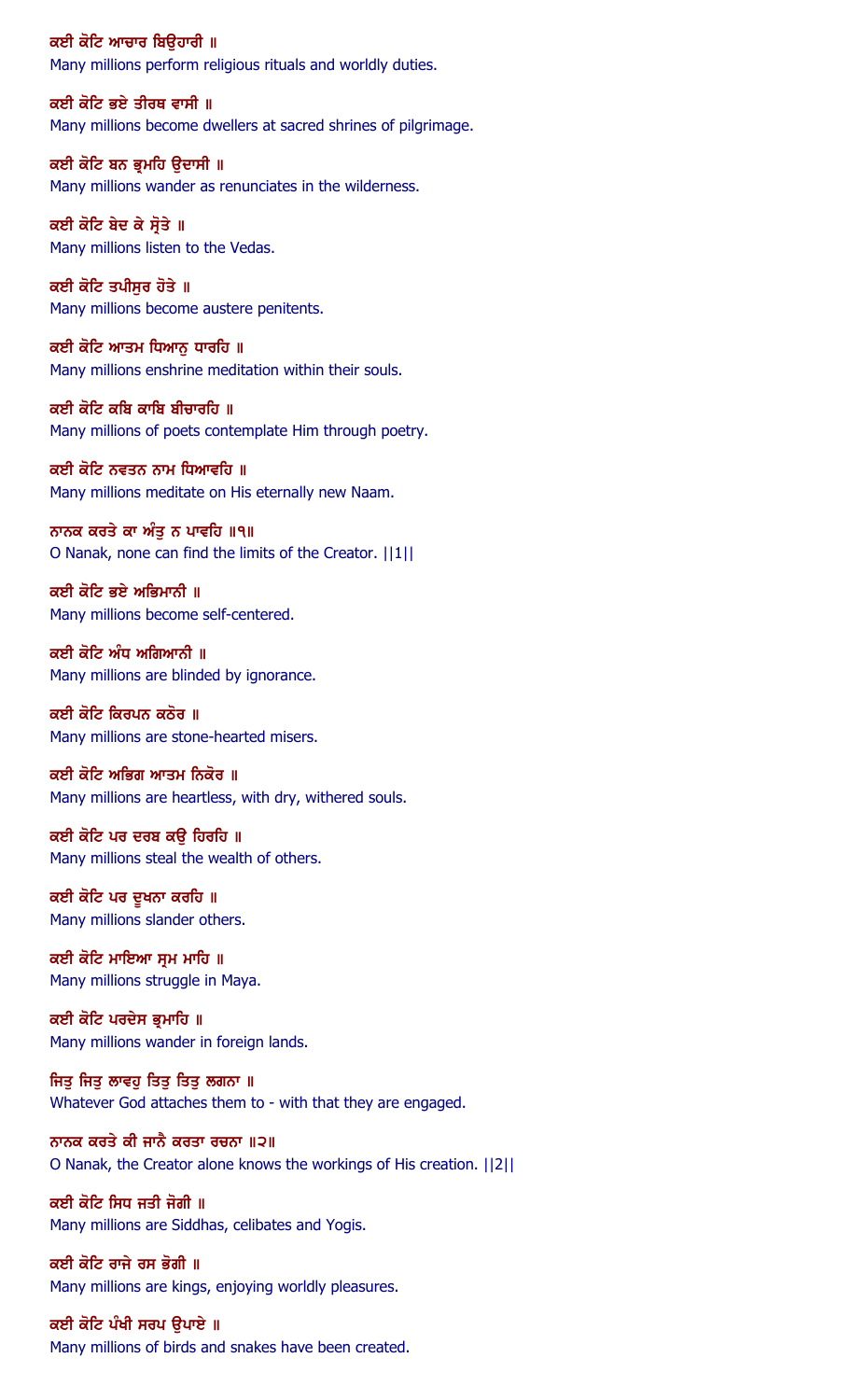ਕਈ ਕੋਟਿ ਪਾਥਰ ਬਿਰਖ ਨਿਪਜਾਏ ॥ Many millions of stones and trees have been produced.

ਕਈ ਕੋਟਿ ਪਵਣ ਪਾਣੀ ਬੈਸੰਤਰ ॥ Many millions are the winds, waters and fires.

ਕਈ ਕੋਟਿ ਦੇਸ ਭੂ ਮੰਡਲ ॥ Many millions are the countries and realms of the world.

ਕਈ ਕੋਟਿ ਸਸੀਅਰ ਸੁਰ ਨਖ਼ਤ੍ਰ ॥ Many millions are the moons, suns and stars.

ਕਈ ਕੋਟਿ ਦੇਵ ਦਾਨਵ ਇੰਦ੍ਰ ਸਿਰਿ ਛਤ੍ਰ ॥ Many millions are the demi-gods, demons and Indras, under their regal canopies.

ਸਗਲ ਸਮਗ੍ਰੀ ਅਪਨੈ ਸੂਤਿ ਧਾਰੈ ॥ He has strung the entire creation upon His thread.

ਨਾਨਕ ਜਿਸ ਜਿਸ ਭਾਵੈ ਤਿਸ ਤਿਸ ਨਿਸਤਾਰੈ ॥੩॥ O Nanak, He emancipates those with whom He is pleased. ||3||

ਕਈ ਕੋਟਿ ਰਾਜਸ ਤਾਮਸ ਸਾਤਕ ॥ Many millions abide in heated activity, slothful darkness and peaceful light.

ਕਈ ਕੋਟਿ ਬੇਦ ਪੁਰਾਨ ਸਿਮ੍ਰਿਤਿ ਅਰੁ ਸਾਸਤ ॥ Many millions are the Vedas, Puraanas, Simritees and Shaastras.

ਕਈ ਕੋਟਿ ਕੀਏ ਰਤਨ ਸਮਦ ॥ Many millions are the pearls of the oceans.

ਕਈ ਕੋਟਿ ਨਾਨਾ ਪ੍ਰਕਾਰ ਜੰਤ ॥ Many millions are the beings of so many descriptions.

ਕਈ ਕੋਟਿ ਕੀਏ ਚਿਰ ਜੀਵੇ ॥ Many millions are made long-lived.

ਕਈ ਕੋਟਿ ਗਿਰੀ ਮੇਰ ਸਵਰਨ ਥੀਵੇ ॥ Many millions of hills and mountains have been made of gold.

ਕਈ ਕੋਟਿ ਜਖ੍ਹ ਕਿੰਨਰ ਪਿਸਾਚ ॥ Many millions are the Yakhshas - the servants of the god of wealth, the Kinnars - the gods of celestial music, and the evil spirits of the Pisaach.

ਕਈ ਕੋਟਿ ਭੁਤ ਪ੍ਰੇਤ ਸੁਕਰ ਮ੍ਰਿਗਾਚ ॥ Many millions are the evil nature-spirits, ghosts, pigs and tigers.

ਸਭ ਤੇ ਨੇਰੈ ਸਭਹੁ ਤੇ ਦੁਰਿ ॥ He is near to all, and yet far from all;

ਨਾਨਕ ਆਪਿ ਅਲਿਪਤੁ ਰਹਿਆ ਭਰਪੁਰਿ ॥੪॥ O Nanak, He Himself remains distinct, while yet pervading all. ||4||

ਕਈ ਕੋਟਿ ਪਾਤਾਲ ਕੇ ਵਾਸੀ ॥ Many millions inhabit the nether regions.

ਕਈ ਕੋਟਿ ਨਰਕ ਸੂਰਗ ਨਿਵਾਸੀ ॥ Many millions dwell in heaven and hell.

ਕਈ ਕੋਟਿ ਜਨਮਹਿ ਜੀਵਹਿ ਮਰਹਿ ॥ Many millions are born, live and die.

ਕਈ ਕੋਟਿ ਬਹੁ ਜੋਨੀ ਫਿਰਹਿ ॥ Many millions are reincarnated, over and over again.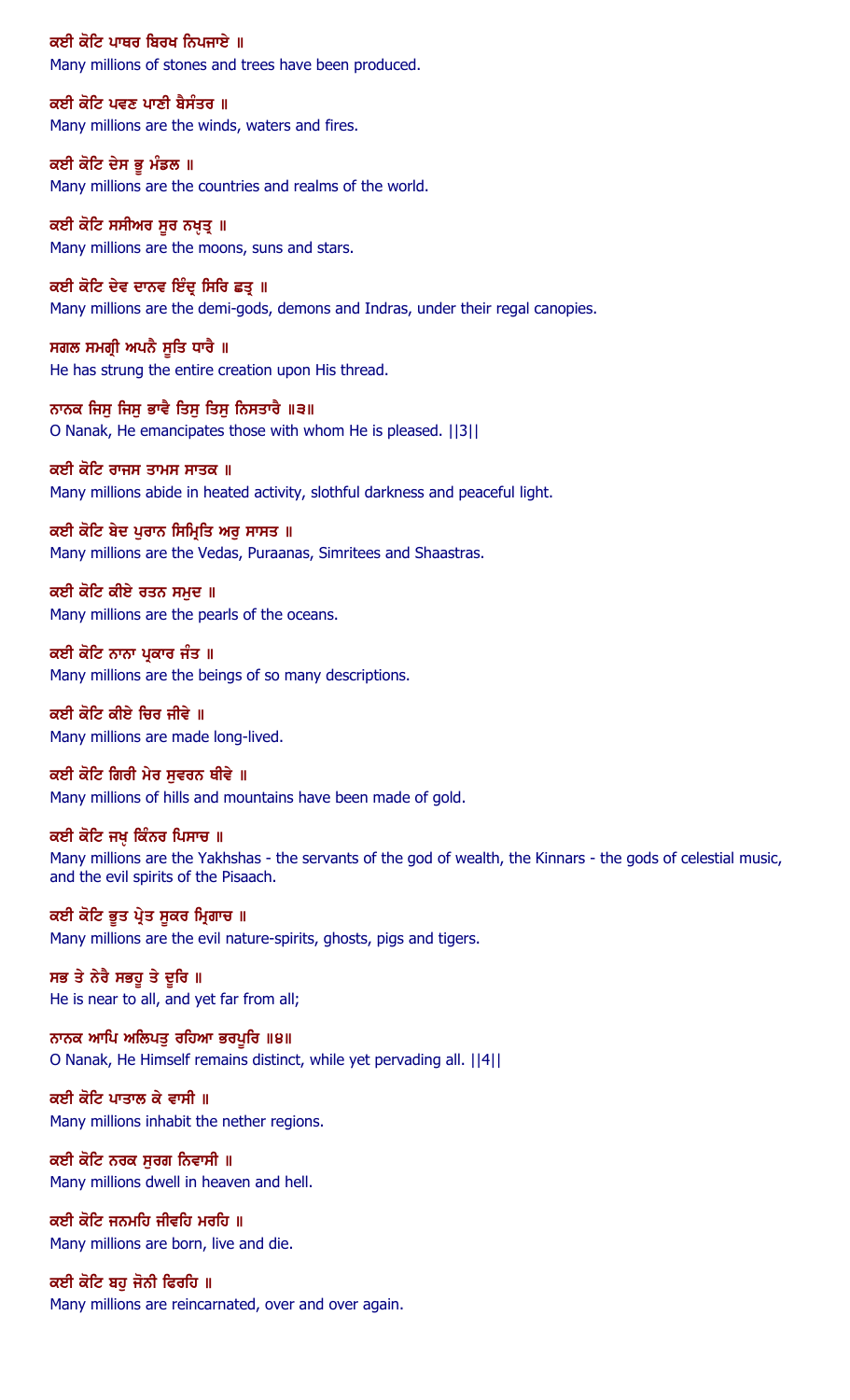ਕਈ ਕੋਟਿ ਬੈਠਤ ਹੀ ਖਾਹਿ ॥ Many millions eat while sitting at ease.

ਕਈ ਕੋਟਿ ਘਾਲਹਿ ਥਕਿ ਪਾਹਿ ॥ Many millions are exhausted by their labors.

ਕਈ ਕੋਟਿ ਕੀਏ ਧਨਵੰਤ ॥ Many millions are created wealthy.

ਕਈ ਕੋਟਿ ਮਾਇਆ ਮਹਿ ਚਿੰਤ ॥ Many millions are anxiously involved in Maya.

ਜਹ ਜਹ ਭਾਣਾ ਤਹ ਤਹ ਰਾਖੇ ॥ Wherever He wills, there He keeps us.

ਨਾਨਕ ਸਭੁ ਕਿਛੁ ਪ੍ਰਭ ਕੈ ਹਾਥੇ ॥ਪ॥ O Nanak, everything is in the Hands of God. ||5||

ਕਈ ਕੋਟਿ ਭਏ ਬੈਰਾਗੀ ॥ Many millions become Bairaagees, who renounce the world.

ਰਾਮ ਨਾਮ ਸੰਗਿ ਤਿਨਿ ਲਿਵ ਲਾਗੀ ॥ They have attached themselves to the Lord's Name.

ਕਈ ਕੋਟਿ ਪ੍ਰਭ ਕਉ ਖੋਜੰਤੇ ॥ Many millions are searching for God.

ਆਤਮ ਮਹਿ ਪਾਰਬੁਹਮ ਲਹੰਤੇ ॥ Within their souls, they find the Supreme Lord God.

ਕਈ ਕੋਟਿ ਦਰਸਨ ਪ੍ਰਭ ਪਿਆਸ ॥ Many millions thirst for the Blessing of God's Darshan.

# ਤਿਨ ਕੳ ਮਿਲਿਓ ਪਭ ਅਬਿਨਾਸ ॥

They meet with God, the Eternal.

ਕਈ ਕੋਟਿ ਮਾਗਹਿ ਸਤਸੰਗ ॥ Many millions pray for the Society of the Saints.

ਪਾਰਬੁਹਮ ਤਿਨ ਲਾਗਾ ਰੰਗੂ ॥ They are imbued with the Love of the Supreme Lord God.

ਜਿਨ ਕਉ ਹੋਏ ਆਪਿ ਸੁਪ੍ਰਸੰਨ ॥ Those with whom He Himself is pleased,

ਨਾਨਕ ਤੇ ਜਨ ਸਦਾ ਧਨਿ ਧੰਨਿ ॥੬॥ O Nanak, are blessed, forever blessed. ||6||

ਕਈ ਕੋਟਿ ਖਾਣੀ ਅਰ ਖੰਡ ॥ Many millions are the fields of creation and the galaxies.

ਕਈ ਕੋਟਿ ਅਕਾਸ ਬੁਹਮੰਡ ॥ Many millions are the etheric skies and the solar systems.

ਕਈ ਕੋਟਿ ਹੋਏ ਅਵਤਾਰ ॥ Many millions are the divine incarnations.

ਕਈ ਜਗਤਿ ਕੀਨੋ ਬਿਸਥਾਰ ॥ In so many ways, He has unfolded Himself.

ਕਈ ਬਾਰ ਪਸਰਿਓ ਪਾਸਾਰ ॥ So many times, He has expanded His expansion.

ਸਦਾ ਸਦਾ ਇਕ ਏਕੰਕਾਰ ॥ Forever and ever, He is the One, the One Universal Creator.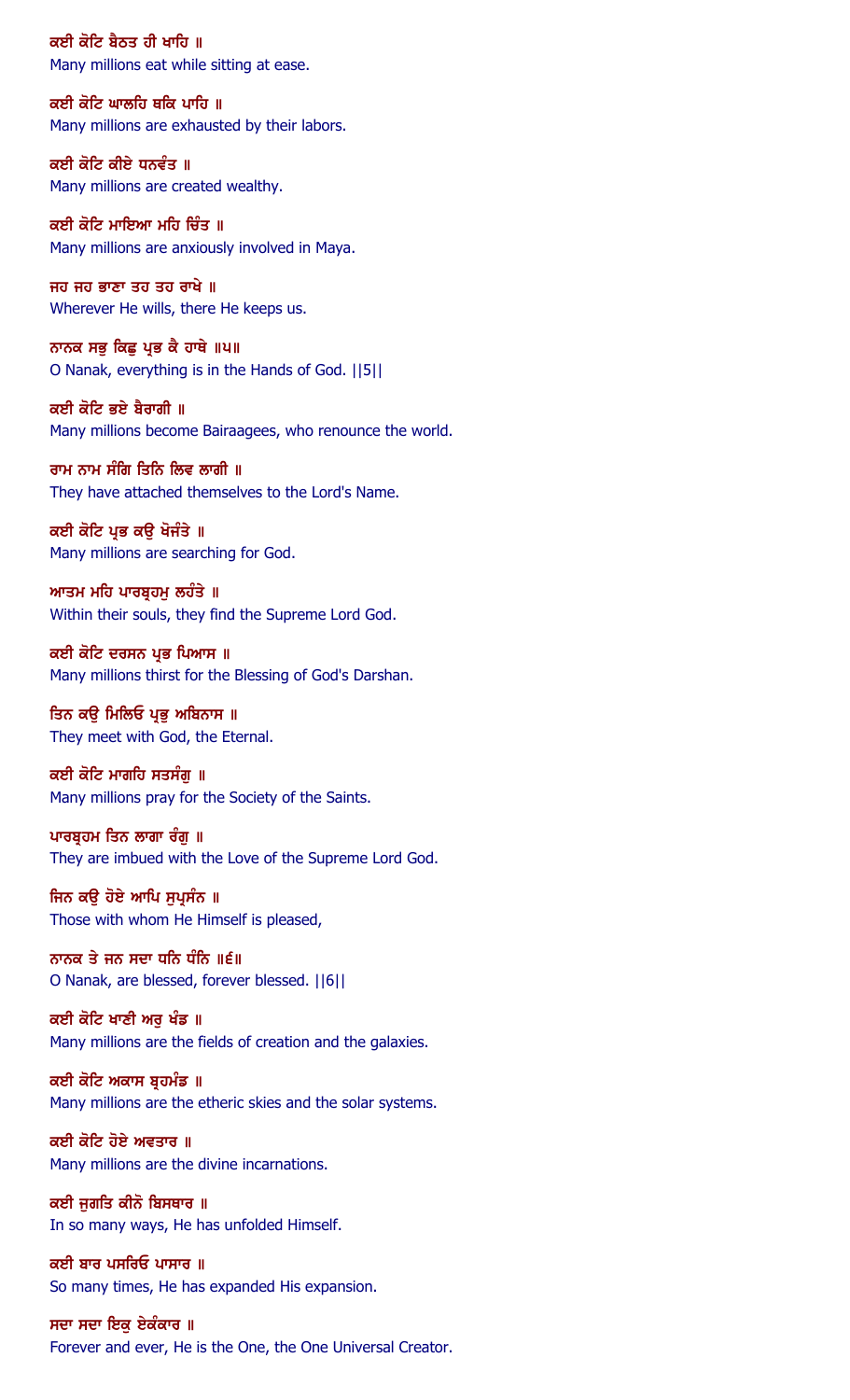ਕਈ ਕੋਟਿ ਕੀਨੇ ਬਹ ਭਾਤਿ ॥ Many millions are created in various forms.

ਪ੍ਰਭ ਤੇ ਹੋਏ ਪ੍ਰਭ ਮਾਹਿ ਸਮਾਤਿ ॥ From God they emanate, and into God they merge once again.

ਤਾ ਕਾ ਅੰਤੁ ਨ ਜਾਨੈ ਕੋਇ ॥ His limits are not known to anyone.

ਆਪੇ ਆਪਿ ਨਾਨਕ ਪ੍ਰਭੁ ਸੋਇ ॥੭॥ Of Himself, and by Himself, O Nanak, God exists. ||7||

ਕਈ ਕੋਟਿ ਪਾਰਬ੍ਰਹਮ ਕੇ ਦਾਸ ॥ Many millions are the servants of the Supreme Lord God.

ਤਿਨ ਹੋਵਤ ਆਤਮ ਪਰਗਾਸ ॥ Their souls are enlightened.

ਕਈ ਕੋਟਿ ਤਤ ਕੇ ਬੇਤੇ ॥ Many millions know the essence of reality.

ਸਦਾ ਨਿਹਾਰਹਿ ਏਕੋ ਨੇਤ੍ਰੇ ॥ Their eyes gaze forever on the One alone.

ਕਈ ਕੋਟਿ ਨਾਮ ਰਸੁ ਪੀਵਹਿ ॥ Many millions drink in the essence of the Naam.

ਅਮਰ ਭਏ ਸਦ ਸਦ ਹੀ ਜੀਵਹਿ ॥ They become immortal; they live forever and ever.

ਕਈ ਕੋਟਿ ਨਾਮ ਗੁਨ ਗਾਵਹਿ ॥ Many millions sing the Glorious Praises of the Naam.

ਆਤਮ ਰਸਿ ਸਖਿ ਸਹਜਿ ਸਮਾਵਹਿ ॥ They are absorbed in intuitive peace and pleasure.

ਅਪਨੇ ਜਨ ਕੳ ਸਾਸਿ ਸਾਸਿ ਸਮਾਰੇ ॥ He remembers His servants with each and every breath.

ਨਾਨਕ ਓਇ ਪਰਮੇਸੁਰ ਕੇ ਪਿਆਰੇ ॥੮॥੧੦॥ O Nanak, they are the beloveds of the Transcendent Lord God. ||8||10||

ਸਲੋਕੁ ॥ Shalok:

ਕਰਣ ਕਾਰਣ ਪ੍ਰਭੁ ਏਕੁ ਹੈ ਦੂਸਰ ਨਾਹੀ ਕੋਇ ॥ God alone is the Doer of deeds - there is no other at all.

ਨਾਨਕ ਤਿਸੁ ਬਲਿਹਾਰਣੈ ਜਲਿ ਥਲਿ ਮਹੀਅਲਿ ਸੋਇ ॥੧॥ O Nanak, I am a sacrifice to the One, who pervades the waters, the lands, the sky and all space. ||1||

ਅਸਟਪਦੀ $\parallel$   $\parallel$ Ashtapadee:

ਕਰਨ ਕਰਾਵਨ ਕਰਨੈ ਜੋਗੂ ॥ The Doer, the Cause of causes, is potent to do anything.

ਜੋ ਤਿਸੁ ਭਾਵੈ ਸੋਈ ਹੋਗੂ ॥ That which pleases Him, comes to pass.

ਖਿਨ ਮਹਿ ਥਾਪਿ ੳਥਾਪਨਹਾਰਾ ॥ In an instant, He creates and destroys.

ਅੰਤੂ ਨਹੀ ਕਿਛੂ ਪਾਰਾਵਾਰਾ ॥ He has no end or limitation.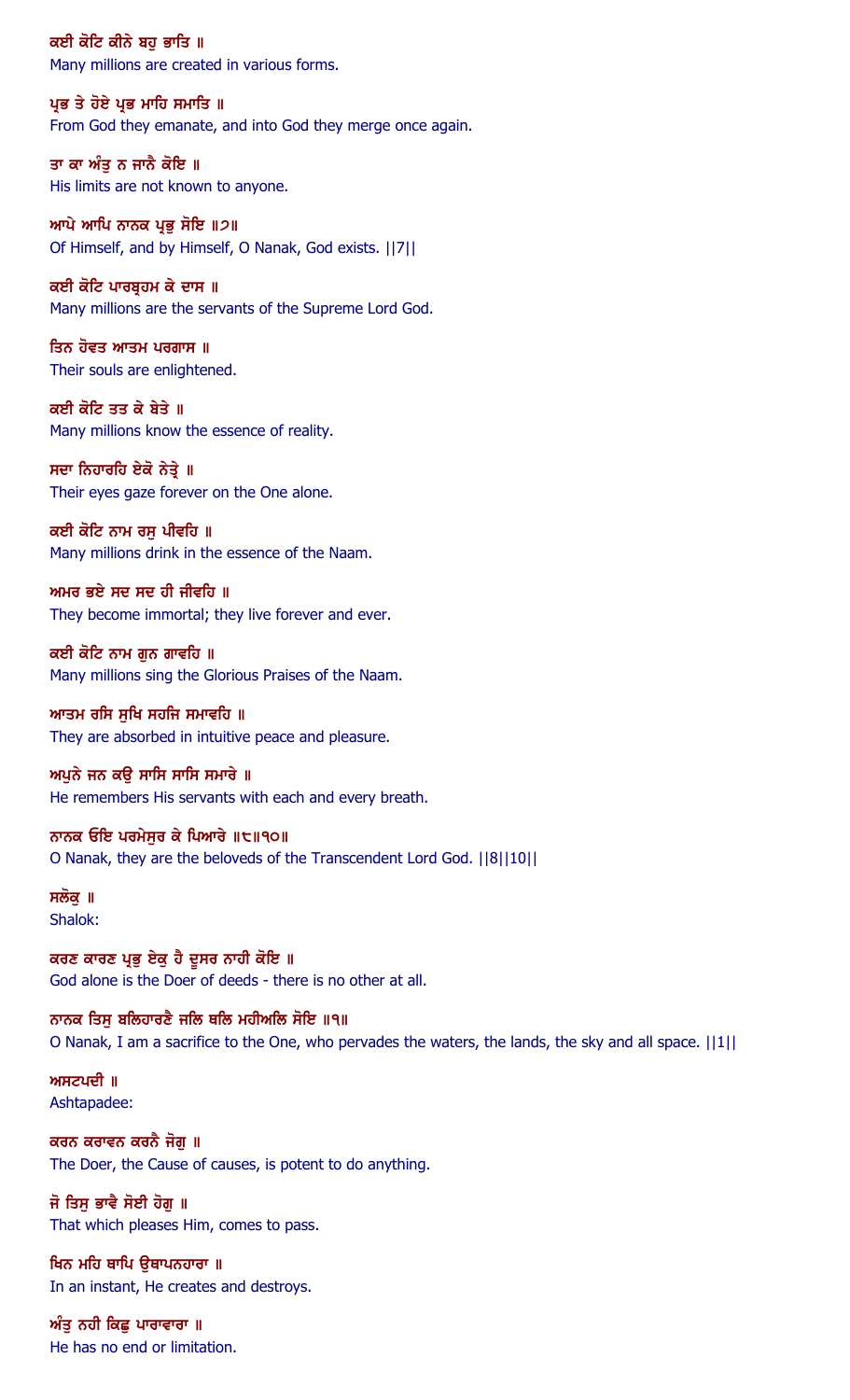ਹਕਮੇ ਧਾਰਿ ਅਧਰ ਰਹਾਵੈ ॥ By His Order, He established the earth, and He maintains it unsupported.

ਹਕਮੇ ੳਪਜੈ ਹਕਮਿ ਸਮਾਵੈ ॥ By His Order, the world was created; by His Order, it shall merge again into Him.

ਹੁਕਮੇ ਉਚ ਨੀਚ ਬਿਉਹਾਰ ॥ By His Order, one's occupation is high or low.

ਹੁਕਮੇ ਅਨਿਕ ਰੰਗ ਪਰਕਾਰ ॥ By His Order, there are so many colors and forms.

ਕਰਿ ਕਰਿ ਦੇਖੈ ਅਪਨੀ ਵਡਿਆਈ ॥ Having created the Creation, He beholds His own greatness.

ਨਾਨਕ ਸਭ ਮਹਿ ਰਹਿਆ ਸਮਾਈ ॥੧॥ O Nanak, He is pervading in all. ||1||

ਪ੍ਰਭ ਭਾਵੈ ਮਾਨਖ ਗਤਿ ਪਾਵੈ ॥ If it pleases God, one attains salvation.

ਪ੍ਰਭ ਭਾਵੈ ਤਾ ਪਾਥਰ ਤਰਾਵੈ ॥ If it pleases God, then even stones can swim.

ਪ੍ਰਭ ਭਾਵੈ ਬਿਨ੍ਹ ਸਾਸ ਤੇ ਰਾਖੈ ॥ If it pleases God, the body is preserved, even without the breath of life.

ਪ੍ਰਭ ਭਾਵੈ ਤਾ ਹਰਿ ਗਣ ਭਾਖੈ ॥ If it pleases God, then one chants the Lord's Glorious Praises.

ਪ੍ਰਭ ਭਾਵੈ ਤਾ ਪਤਿਤ ਉਧਾਰੈ ॥ If it pleases God, then even sinners are saved.

ਆਪਿ ਕਰੈ ਆਪਨ ਬੀਚਾਰੈ ॥ He Himself acts, and He Himself contemplates.

ਦਹਾ ਸਿਰਿਆ ਕਾ ਆਪਿ ਸਆਮੀ ॥ He Himself is the Master of both worlds.

ਖੇਲੈ ਬਿਗਸੈ ਅੰਤਰਜਾਮੀ ॥ He plays and He enjoys; He is the Inner-knower, the Searcher of hearts.

ਜੋ ਭਾਵੈ ਸੋ ਕਾਰ ਕਰਾਵੈ ॥ As He wills, He causes actions to be done.

ਨਾਨਕ ਦ੍ਰਿਸਟੀ ਅਵਰੂ ਨ ਆਵੈ ॥੨॥ Nanak sees no other than Him. ||2||

ਕਹ ਮਾਨਖ ਤੇ ਕਿਆ ਹੋਇ ਆਵੈ ॥ Tell me - what can a mere mortal do?

ਜੋ ਤਿਸ ਭਾਵੈ ਸੋਈ ਕਰਾਵੈ ॥ Whatever pleases God is what He causes us to do.

ਇਸ ਕੈ ਹਾਥਿ ਹੋਇ ਤਾ ਸਭੂ ਕਿਛੂ ਲੇਇ ॥ If it were in our hands, we would grab up everything.

ਜੋ ਤਿਸੁ ਭਾਵੈ ਸੋਈ ਕਰੇਇ ॥ Whatever pleases God - that is what He does.

ਅਨਜਾਨਤ ਬਿਖਿਆ ਮਹਿ ਰਚੈ ॥ Through ignorance, people are engrossed in corruption.

ਜੇ ਜਾਨਤ ਆਪਨ ਆਪ ਬਚੈ ॥ If they knew better, they would save themselves.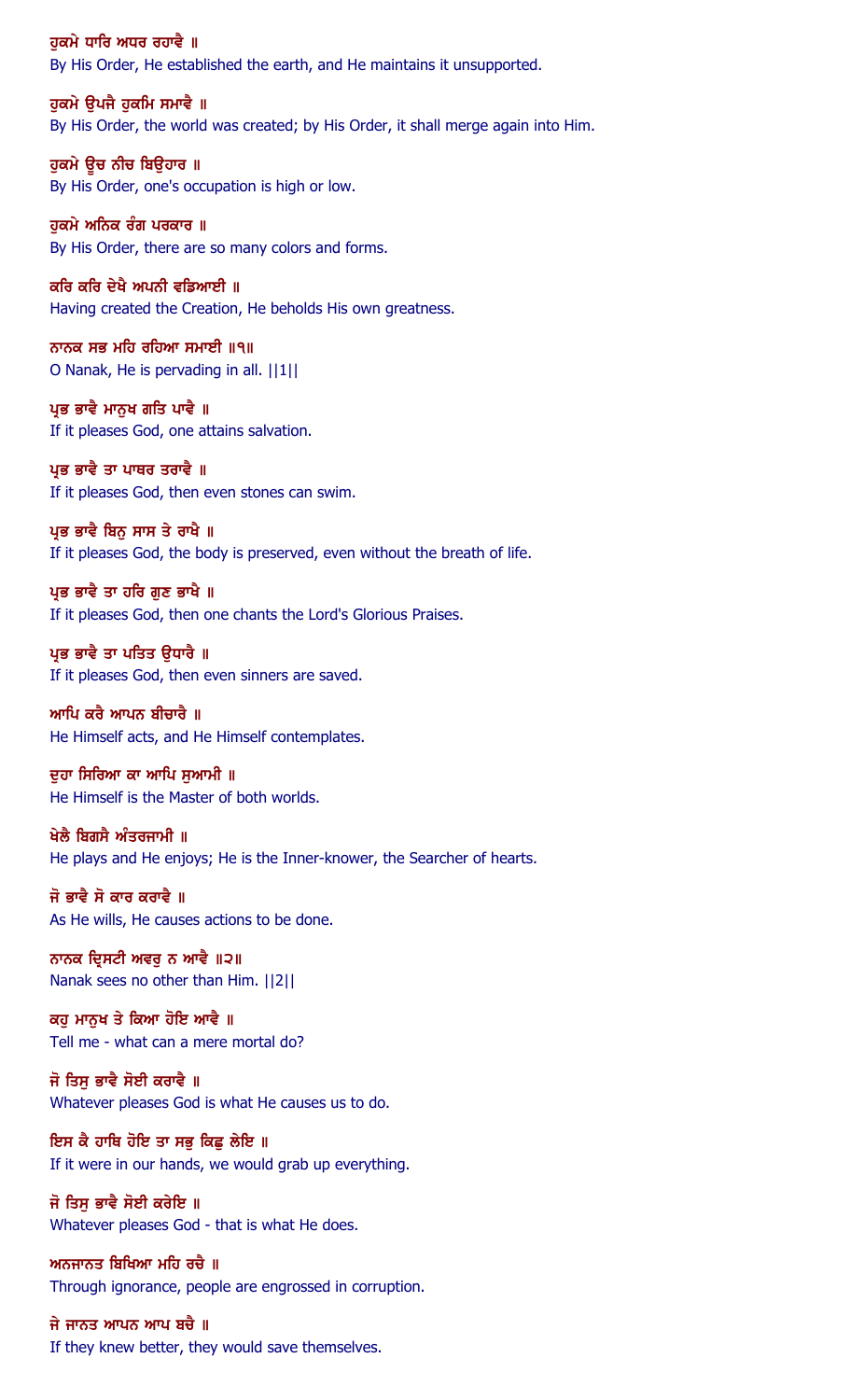ਭਰਮੇ ਭੁਲਾ ਦਹ ਦਿਸਿ ਧਾਵੈ ॥ Deluded by doubt, they wander around in the ten directions.

ਨਿਮਖ ਮਾਹਿ ਚਾਰਿ ਕੰਟ ਫਿਰਿ ਆਵੈ ॥ In an instant, their minds go around the four corners of the world and come back again.

ਕਰਿ ਕਿਰਪਾ ਜਿਸੂ ਅਪਨੀ ਭਗਤਿ ਦੇਇ ॥ Those whom the Lord mercifully blesses with His devotional worship

ਨਾਨਕ ਤੇ ਜਨ ਨਾਮਿ ਮਿਲੇਇ ॥੩॥ - O Nanak, they are absorbed into the Naam. ||3||

ਖਿਨ ਮਹਿ ਨੀਚ ਕੀਟ ਕਉ ਰਾਜ ॥ In an instant, the lowly worm is transformed into a king.

ਪਾਰਬ੍ਰਹਮ ਗਰੀਬ ਨਿਵਾਜ ॥ The Supreme Lord God is the Protector of the humble.

ਜਾ ਕਾ ਦ੍ਰਿਸਟਿ ਕਛੂ ਨ ਆਵੈ ॥ Even one who has never been seen at all,

ਤਿਸੁ ਤਤਕਾਲ ਦਹ ਦਿਸ ਪ੍ਰਗਟਾਵੈ ॥ becomes instantly famous in the ten directions.

ਜਾ ਕਉ ਅਪੁਨੀ ਕਰੈ ਬਖਸੀਸ ॥ And that one upon whom He bestows His blessings

ਤਾ ਕਾ ਲੇਖਾ ਨ ਗਨੈ ਜਗਦੀਸ ॥ - the Lord of the world does not hold him to his account.

ਜੀਉ ਪਿੰਡੂ ਸਭ ਤਿਸ ਕੀ ਰਾਸਿ ॥ Soul and body are all His property.

ਘਟਿ ਘਟਿ ਪੂਰਨ ਬ੍ਰਹਮ ਪ੍ਰਗਾਸ ॥ Each and every heart is illuminated by the Perfect Lord God.

ਅਪਨੀ ਬਣਤ ਆਪਿ ਬਨਾਈ $\,$  ॥ He Himself fashioned His own handiwork.

ਨਾਨਕ ਜੀਵੈ ਦੇਖਿ ਬਡਾਈ ॥੪॥ Nanak lives by beholding His greatness. ||4||

ਇਸ ਕਾ ਬਲੂ ਨਾਹੀ ਇਸੁ ਹਾਥ ॥ There is no power in the hands of mortal beings;

ਕਰਨ ਕਰਾਵਨ ਸਰਬ ਕੋ ਨਾਥ ॥ the Doer, the Cause of causes is the Lord of all.

ਆਗਿਆਕਾਰੀ ਬਪੁਰਾ ਜੀਉ ॥ The helpless beings are subject to His Command.

ਜੋ ਤਿਸ ਭਾਵੈ ਸੋਈ ਫਨਿ ਥੀੳ ॥ That which pleases Him, ultimately comes to pass.

ਕਬਹੁ ਉਚ ਨੀਚ ਮਹਿ ਬਸੈ ॥ Sometimes, they abide in exaltation; sometimes, they are depressed.

ਕਬਹੁ ਸੋਗ ਹਰਖ ਰੰਗਿ ਹਸੈ ॥ Sometimes, they are sad, and sometimes they laugh with joy and delight.

ਕਬਹੁ ਨਿੰਦ ਚਿੰਦ ਬਿੳਹਾਰ ॥ Sometimes, they are occupied with slander and anxiety.

ਕਬਹੁ ਉਭ ਅਕਾਸ ਪਇਆਲ ॥ Sometimes, they are high in the Akaashic Ethers, sometimes in the nether regions of the underworld.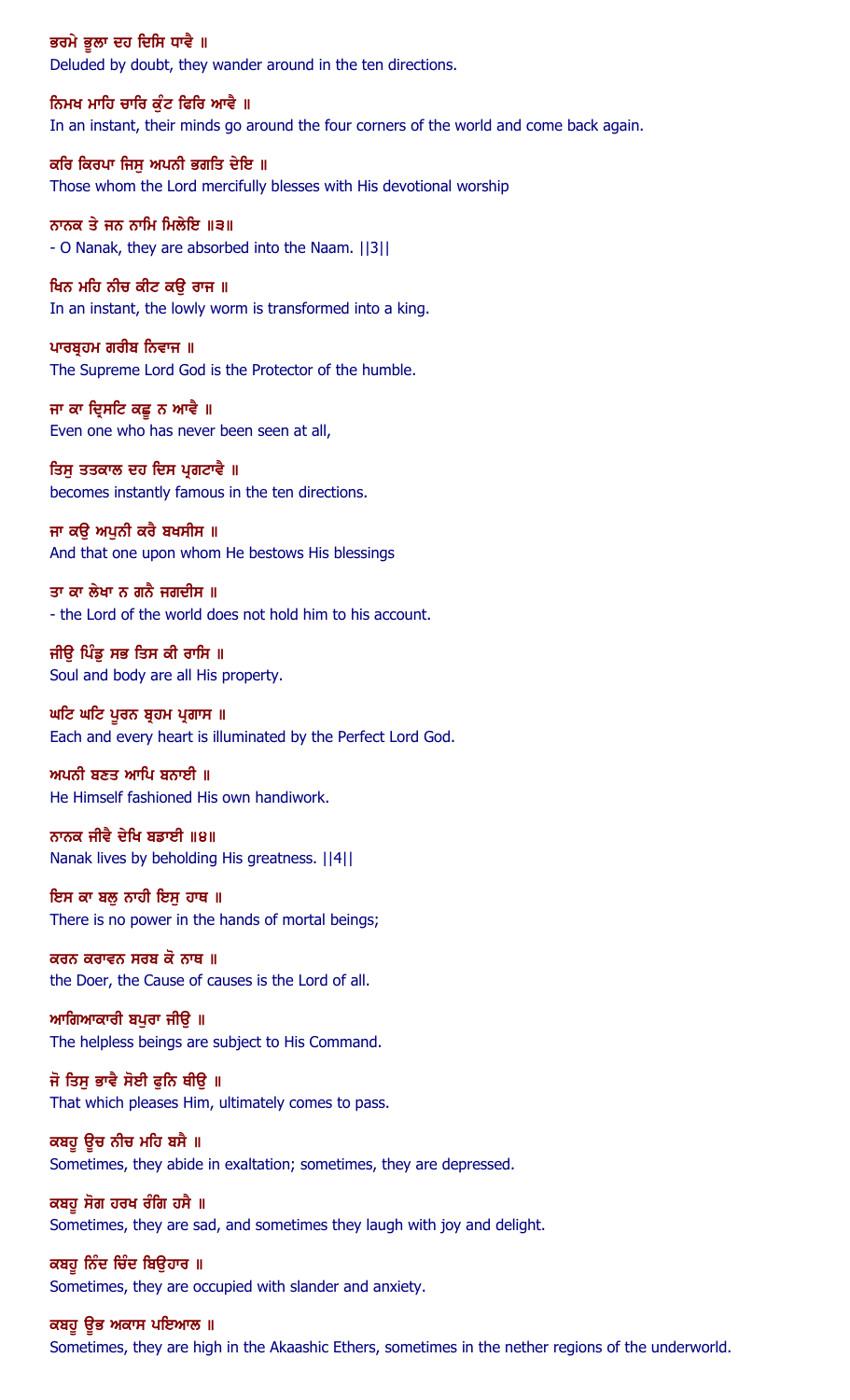ਕਬਹੁ ਬੇਤਾ ਬ੍ਰਹਮ ਬੀਚਾਰ ॥ Sometimes, they know the contemplation of God.

ਨਾਨਕ ਆਪਿ ਮਿਲਾਵਣਹਾਰ ॥੫॥ O Nanak, God Himself unites them with Himself. ||5||

ਕਬਹੁ ਨਿਰਤਿ ਕਰੈ ਬਹੁ ਭਾਤਿ ॥ Sometimes, they dance in various ways.

ਕਬਹੁ ਸੋਇ ਰਹੈ ਦਿਨੁ ਰਾਤਿ ॥ Sometimes, they remain asleep day and night.

ਕਬਹੁ ਮਹਾ ਕ੍ਰੋਧ ਬਿਕਰਾਲ ॥ Sometimes, they are awesome, in terrible rage.

ਕਬਹੁੰ ਸਰਬ ਕੀ ਹੋਤ ਰਵਾਲ ॥ Sometimes, they are the dust of the feet of all.

ਕਬਹੁ ਹੋਇ ਬਹੈ ਬਡ ਰਾਜਾ ॥ Sometimes, they sit as great kings.

ਕਬਹੁ ਭੇਖਾਰੀ ਨੀਚ ਕਾ ਸਾਜਾ ॥ Sometimes, they wear the coat of a lowly beggar.

ਕਬਹੁ ਅਪਕੀਰਤਿ ਮਹਿ ਆਵੈ ॥ Sometimes, they come to have evil reputations.

ਕਬਹੁ ਭਲਾ ਭਲਾ ਕਹਾਵੈ ॥ Sometimes, they are known as very, very good.

ਜਿਉ ਪ੍ਰਭੂ ਰਾਖੈ ਤਿਵ ਹੀ ਰਹੈ ॥ As God keeps them, so they remain.

ਗੁਰ ਪ੍ਰਸਾਦਿ ਨਾਨਕ ਸਚੁ ਕਹੈ ॥੬॥ By Guru's Grace, O Nanak, the Truth is told. ||6||

ਕਬਹੁ ਹੋਇ ਪੰਡਿਤੂ ਕਰੇ ਬਖ਼ਾਨੂ ॥ Sometimes, as scholars, they deliver lectures.

ਕਬਹੂ ਮੋਨਿਧਾਰੀ ਲਾਵੈ ਧਿਆਨੁ ॥ Sometimes, they hold to silence in deep meditation.

ਕਬਹੁ ਤਟ ਤੀਰਥ ਇਸਨਾਨ ॥ Sometimes, they take cleansing baths at places of pilgrimage.

ਕਬਹੁ ਸਿਧ ਸਾਧਿਕ ਮੁਖਿ ਗਿਆਨ ॥ Sometimes, as Siddhas or seekers, they impart spiritual wisdom.

ਕਬਹੁ ਕੀਟ ਹਸਤਿ ਪਤੰਗ ਹੋਇ ਜੀਆ ॥ Sometimes, they becomes worms, elephants, or moths.

ਅਨਿਕ ਜੋਨਿ ਭਰਮੈ ਭਰਮੀਆ ॥ They may wander and roam through countless incarnations.

ਨਾਨਾ ਰੁਪ ਜਿਉ ਸੁਾਗੀ ਦਿਖਾਵੈ ॥ In various costumes, like actors, they appear.

ਜਿਉ ਪ੍ਰਭ ਭਾਵੈ ਤਿਵੈ ਨਚਾਵੈ ॥ As it pleases God, they dance.

ਜੋ ਤਿਸ ਭਾਵੈ ਸੋਈ ਹੋਇ ॥ Whatever pleases Him, comes to pass.

ਨਾਨਕ ਦੂਜਾ ਅਵਰੁ ਨ ਕੋਇ ॥੭॥ O Nanak, there is no other at all. ||7||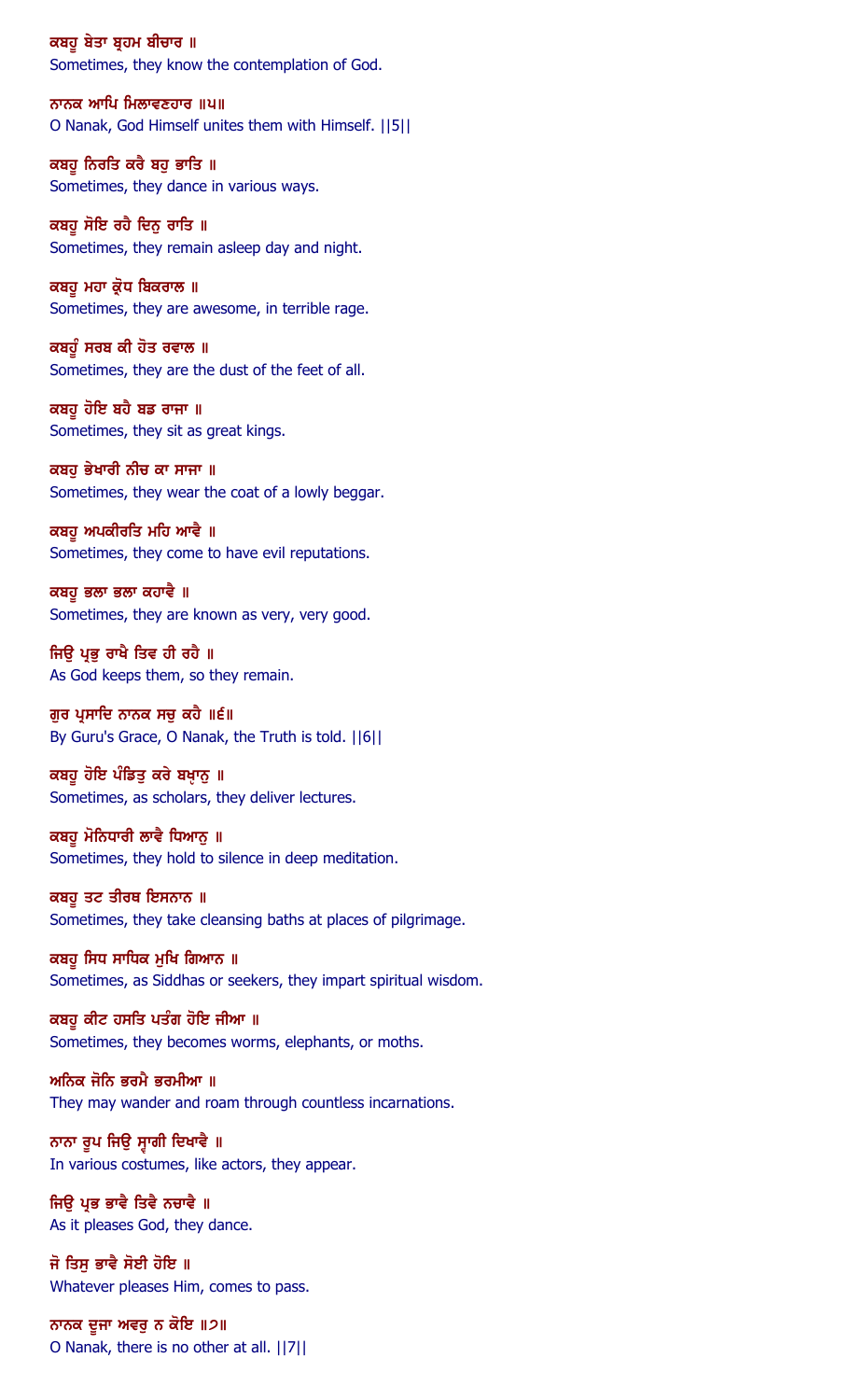ਕਬਹੁ ਸਾਧਸੰਗਤਿ ਇਹੁ ਪਾਵੈ ॥ Sometimes, this being attains the Company of the Holy.

ਉਸੁ ਅਸਥਾਨ ਤੇ ਬਹੁਰਿ ਨ ਆਵੈ ॥ From that place, he does not have to come back again.

ਅੰਤਰਿ ਹੋਇ ਗਿਆਨ ਪਰਗਾਸੁ ॥ The light of spiritual wisdom dawns within.

ਉਸੁ ਅਸਥਾਨ ਕਾ ਨਹੀ ਬਿਨਾਸੁ ॥ That place does not perish.

ਮਨ ਤਨ ਨਾਮਿ ਰਤੇ ਇਕ ਰੰਗਿ ॥ The mind and body are imbued with the Love of the Naam, the Name of the One Lord.

ਸਦਾ ਬਸਹਿ ਪਾਰਬੁਹਮ ਕੈ ਸੰਗਿ ॥ He dwells forever with the Supreme Lord God.

ਜਿੳ ਜਲ ਮਹਿ ਜਲ ਆਇ ਖਟਾਨਾ ॥ As water comes to blend with water,

ਤਿਉ ਜੋਤੀ ਸੰਗਿ ਜੋਤਿ ਸਮਾਨਾ ॥ his light blends into the Light.

ਮਿਟਿ ਗਏ ਗਵਨ ਪਾਏ ਬਿਸ਼ਾਮ ॥ Reincarnation is ended, and eternal peace is found.

ਨਾਨਕ ਪ੍ਰਭ ਕੈ ਸਦ ਕੁਰਬਾਨ ॥੮॥੧੧॥ Nanak is forever a sacrifice to God. ||8||11||

ਸਲੋਕ ॥ Shalok:

ਸੁਖੀ ਬਸੈ ਮਸਕੀਨੀਆ ਆਪੂ ਨਿਵਾਰਿ ਤਲੇ ॥ The humble beings abide in peace; subduing egotism, they are meek.

ਬਡੇ ਬਡੇ ਅਹੰਕਾਰੀਆ ਨਾਨਕ ਗਰਬਿ ਗਲੇ ॥੧॥ The very proud and arrogant persons, O Nanak, are consumed by their own pride. ||1||

ਅਸਟਪਦੀ ॥ Ashtapadee:

ਜਿਸ ਕੈ ਅੰਤਰਿ ਰਾਜ ਅਭਿਮਾਨੂ ॥ One who has the pride of power within,

ਸੋ ਨਰਕਪਾਤੀ ਹੋਵਤ ਸੁਆਨੂ ॥ shall dwell in hell, and become a dog.

ਜੋ ਜਾਨੈ ਮੈ ਜੋਬਨਵੰਤੂ ॥ One who deems himself to have the beauty of youth,

ਸੋ ਹੋਵਤ ਬਿਸਟਾ ਕਾ ਜੰਤ ॥ shall become a maggot in manure.

ਆਪਸ ਕਉ ਕਰਮਵੰਤੂ ਕਹਾਵੈ ॥ One who claims to act virtuously,

ਜਨਮਿ ਮਰੈ ਬਹੁ ਜੋਨਿ ਭੁਮਾਵੈ ॥ shall live and die, wandering through countless reincarnations.

ਧਨ ਭੂਮਿ ਕਾ ਜੋ ਕਰੈ ਗੁਮਾਨੂ ॥ One who takes pride in wealth and lands

ਸੋ ਮੁਰਖੁ ਅੰਧਾ ਅਗਿਆਨੁ ॥ is a fool, blind and ignorant.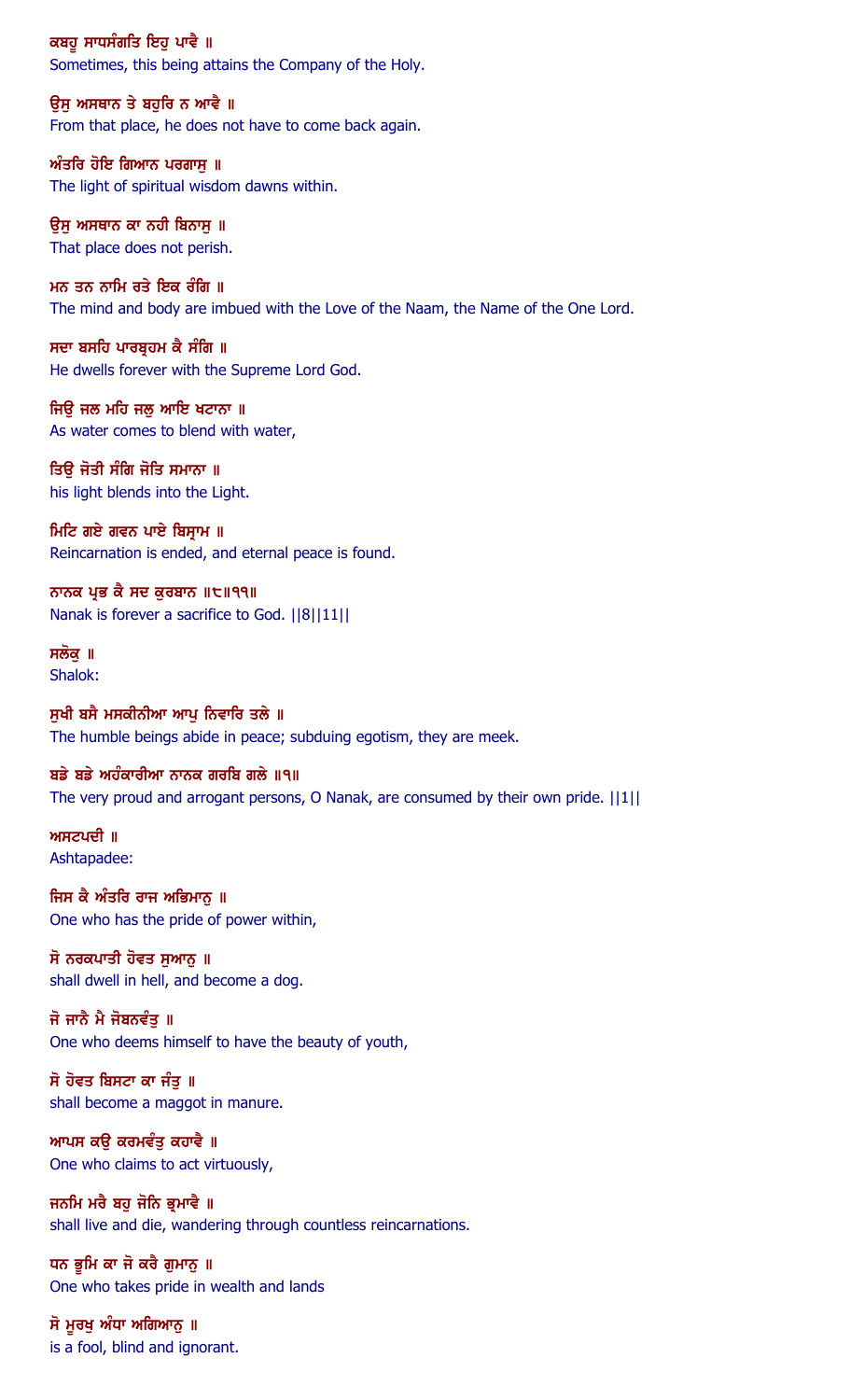ਕਰਿ ਕਿਰਪਾ ਜਿਸ ਕੈ ਹਿਰਦੈ ਗਰੀਬੀ ਬਸਾਵੈ ॥

One whose heart is mercifully blessed with abiding humility,

ਨਾਨਕ ਈਹਾ ਮੁਕਤੂ ਆਗੈ ਸੁਖੂ ਪਾਵੈ ॥੧॥ O Nanak, is liberated here, and obtains peace hereafter. ||1||

ਧਨਵੰਤਾ ਹੋਇ ਕਰਿ ਗਰਬਾਵੈ ॥ One who becomes wealthy and takes pride in it

ਤਿਣ ਸਮਾਨਿ ਕਛ ਸੰਗਿ ਨ ਜਾਵੈ ॥ - not even a piece of straw shall go along with him.

ਬਹੁ ਲਸਕਰ ਮਾਨੁਖ ਉਪਰਿ ਕਰੇ ਆਸ ॥ He may place his hopes on a large army of men,

ਪਲ ਭੀਤਰਿ ਤਾ ਕਾ ਹੋਇ ਬਿਨਾਸ ॥ but he shall vanish in an instant.

ਸਭ ਤੇ ਆਪ ਜਾਨੈ ਬਲਵੰਤ ॥ One who deems himself to be the strongest of all,

ਖਿਨ ਮਹਿ ਹੋਇ ਜਾਇ ਭਸਮੰਤੂ ॥ in an instant, shall be reduced to ashes.

ਕਿਸੈ ਨ ਬਦੈ ਆਪਿ ਅਹੰਕਾਰੀ ॥ One who thinks of no one else except his own prideful self

ਧਰਮ ਰਾਇ ਤਿਸ ਕਰੇ ਖਆਰੀ ॥ - the Righteous Judge of Dharma shall expose his disgrace.

ਗੁਰ ਪ੍ਰਸਾਦਿ ਜਾ ਕਾ ਮਿਟੈ ਅਭਿਮਾਨੂ ॥ One who, by Guru's Grace, eliminates his ego,

ਸੋ ਜਨੂ ਨਾਨਕ ਦਰਗਹ ਪਰਵਾਨੂ ॥੨॥ O Nanak, becomes acceptable in the Court of the Lord. ||2||

ਕੋਟਿ ਕਰਮ ਕਰੈ ਹੳ ਧਾਰੇ ॥ If someone does millions of good deeds, while acting in ego,

ਸ੍ਰਮੁ ਪਾਵੈ ਸਗਲੇ ਬਿਰਥਾਰੇ ॥ he shall incur only trouble; all this is in vain.

ਅਨਿਕ ਤਪਸਿਆ ਕਰੇ ਅਹੰਕਾਰ ॥ If someone performs great penance, while acting in selfishness and conceit,

ਨਰਕ ਸਰਗ ਫਿਰਿ ਫਿਰਿ ਅਵਤਾਰ ॥ he shall be reincarnated into heaven and hell, over and over again.

ਅਨਿਕ ਜਤਨ ਕਰਿ ਆਤਮ ਨਹੀ ਦੁਵੈ ॥ He makes all sorts of efforts, but his soul is still not softened

ਹਰਿ ਦਰਗਹ ਕਹ ਕੈਸੇ ਗਵੈ ॥ - how can he go to the Court of the Lord?

ਆਪਸ ਕਉ ਜੋ ਭਲਾ ਕਹਾਵੈ ॥ One who calls himself good

ਤਿਸਹਿ ਭਲਾਈ ਨਿਕਟਿ ਨ ਆਵੈ ॥ - goodness shall not draw near him.

ਸਰਬ ਕੀ ਰੇਨ ਜਾ ਕਾ ਮਨ ਹੋਇ ॥ One whose mind is the dust of all

ਕਹੁ ਨਾਨਕ ਤਾ ਕੀ ਨਿਰਮਲ ਸੋਇ ॥੩॥ - says Nanak, his reputation is spotlessly pure. ||3||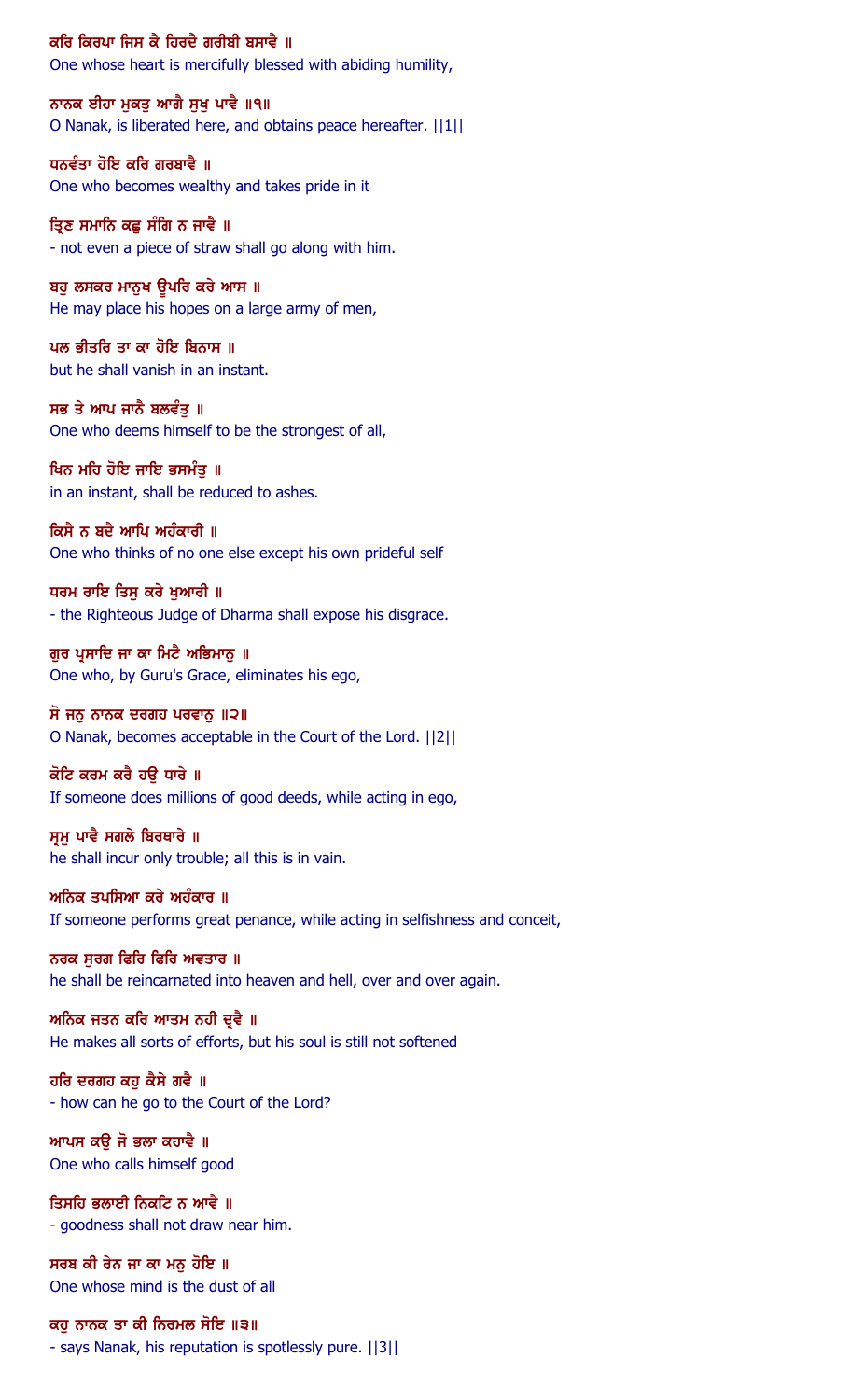ਜਬ ਲਗੂ ਜਾਨੈ ਮੁਝ ਤੇ ਕਛੂ ਹੋਇ ॥ As long as someone thinks that he is the one who acts,

ਤਬ ਇਸ ਕਉ ਸੁਖੁ ਨਾਹੀ ਕੋਇ ॥ he shall have no peace.

ਜਬ ਇਹ ਜਾਨੈ ਮੈ ਕਿਛੂ ਕਰਤਾ ॥ As long as this mortal thinks that he is the one who does things,

ਤਬ ਲਗ ਗਰਭ ਜੋਨਿ ਮਹਿ ਫਿਰਤਾ ॥ he shall wander in reincarnation through the womb.

ਜਬ ਧਾਰੈ ਕੋਉ ਬੈਰੀ ਮੀਤੁ ॥ As long as he considers one an enemy, and another a friend,

ਤਬ ਲਗੂ ਨਿਹਚਲੂ ਨਾਹੀ ਚੀਤੂ ॥ his mind shall not come to rest.

ਜਬ ਲਗ ਮੋਹ ਮਗਨ ਸੰਗਿ ਮਾਇ ॥ As long as he is intoxicated with attachment to Maya,

ਤਬ ਲਗੂ ਧਰਮ ਰਾਇ ਦੇਇ ਸਜਾਇ ॥ the Righteous Judge shall punish him.

ਪ੍ਰਭ ਕਿਰਪਾ ਤੇ ਬੰਧਨ ਤੁਟੈ ॥ By God's Grace, his bonds are shattered;

ਗੁਰ ਪ੍ਰਸਾਦਿ ਨਾਨਕ ਹਉ ਛੁਟੈ ॥੪॥ by Guru's Grace, O Nanak, his ego is eliminated. ||4||

ਸਹਸ ਖਟੇ ਲਖ ਕਉ ਉਠਿ ਧਾਵੈ ॥ Earning a thousand, he runs after a hundred thousand.

ਤ੍ਰਿਪਤਿ ਨ ਆਵੈ ਮਾਇਆ ਪਾਛੈ ਪਾਵੈ ॥ Satisfaction is not obtained by chasing after Maya.

ਅਨਿਕ ਭੋਗ ਬਿਖਿਆ ਕੇ ਕਰੈ ॥ He may enjoy all sorts of corrupt pleasures,

ਨਹ ਤਿ੍ਪਤਾਵੈ ਖਪਿ ਖਪਿ ਮਰੈ ॥ but he is still not satisfied; he indulges again and again, wearing himself out, until he dies.

ਬਿਨਾ ਸੰਤੋਖ ਨਹੀ ਕੋਉ ਰਾਜੈ ॥ Without contentment, no one is satisfied.

ਸੁਪਨ ਮਨੋਰਥ ਬ੍ਰਿਥੇ ਸਭ ਕਾਜੈ ॥ Like the objects in a dream, all his efforts are in vain.

ਨਾਮ ਰੰਗਿ ਸਰਬ ਸੁਖ ਹੋਇ ॥ Through the love of the Naam, all peace is obtained.

ਬਡਭਾਗੀ ਕਿਸੈ ਪਰਾਪਤਿ ਹੋਇ ॥ Only a few obtain this, by great good fortune.

ਕਰਨ ਕਰਾਵਨ ਆਪੇ ਆਪਿ ॥ He Himself is Himself the Cause of causes.

ਸਦਾ ਸਦਾ ਨਾਨਕ ਹਰਿ ਜਾਪਿ ॥ਪ॥ Forever and ever, O Nanak, chant the Lord's Name. ||5||

ਕਰਨ ਕਰਾਵਨ ਕਰਨੈਹਾਰ ॥ The Doer, the Cause of causes, is the Creator Lord.

ਇਸ ਕੈ ਹਾਥਿ ਕਹਾ ਬੀਚਾਰੂ ॥ What deliberations are in the hands of mortal beings?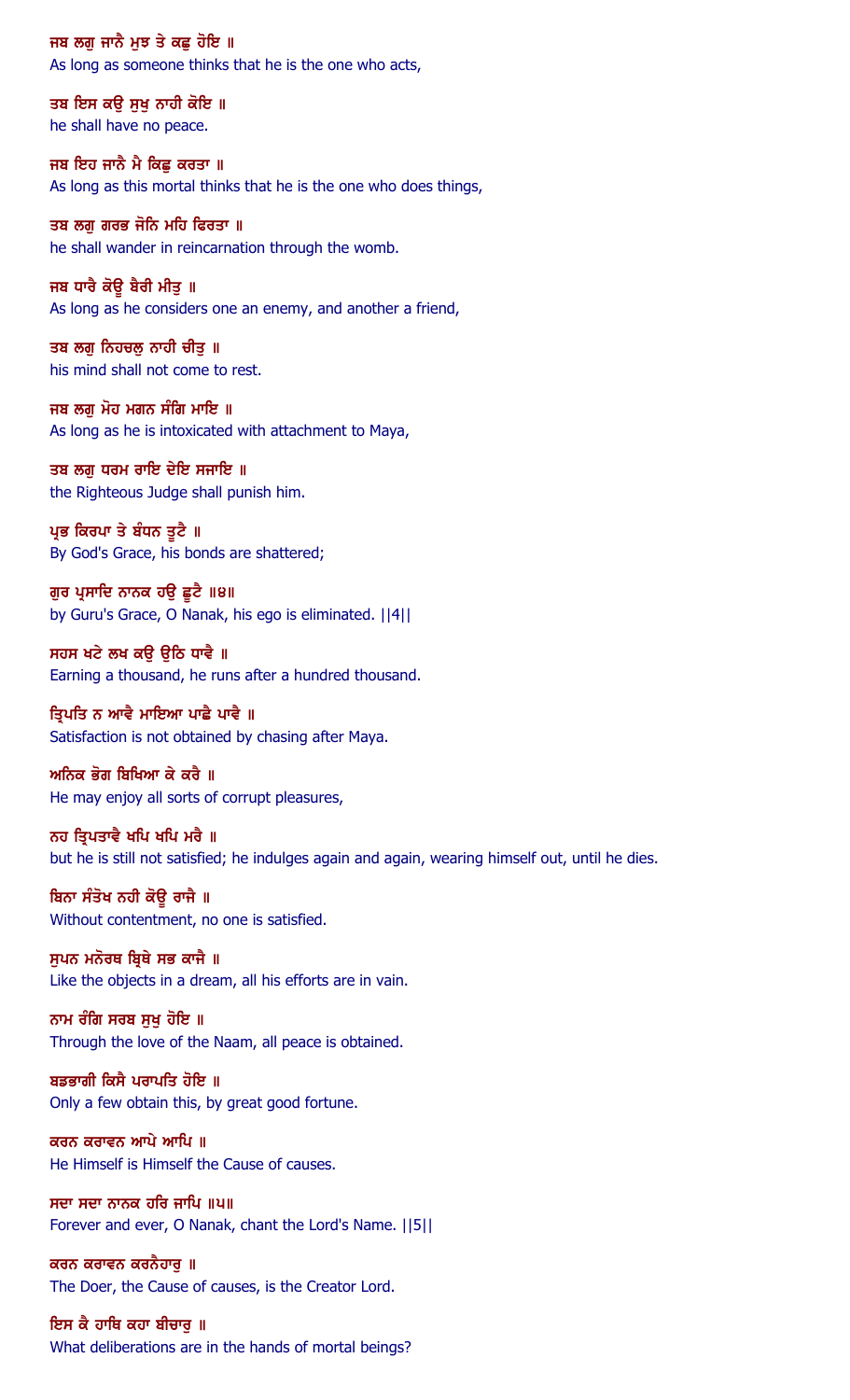ਜੈਸੀ ਦ੍ਰਿਸਟਿ ਕਰੇ ਤੈਸਾ ਹੋਇ ॥ As God casts His Glance of Grace, they come to be.

ਆਪੇ ਆਪਿ ਆਪਿ ਪ੍ਰਭੁ ਸੋਇ ॥ God Himself, of Himself, is unto Himself.

ਜੋ ਕਿਛੂ ਕੀਨੋ ਸੁ ਅਪਨੈ ਰੰਗਿ ॥ Whatever He created, was by His Own Pleasure.

ਸਭ ਤੇ ਦੁਰਿ ਸਭਹੁ ਕੈ ਸੰਗਿ ॥ He is far from all, and yet with all.

ਸੂਝੈ ਦੇਖੈ ਕਰੈ ਬਿਬੇਕ ॥ He understands, He sees, and He passes judgment.

ਆਪਹਿ ਏਕ ਆਪਹਿ ਅਨੇਕ ॥ He Himself is the One, and He Himself is the many.

ਮਰੈ ਨ ਬਿਨਸੈ ਆਵੈ ਨ ਜਾਇ ॥ He does not die or perish; He does not come or go.

ਨਾਨਕ ਸਦ ਹੀ ਰਹਿਆ ਸਮਾਇ ॥੬॥ O Nanak, He remains forever All-pervading. ||6||

ਆਪਿ ਉਪਦੇਸੈ ਸਮਝੈ ਆਪਿ ॥ He Himself instructs, and He Himself learns.

ਆਪੇ ਰਚਿਆ ਸਭ ਕੈ ਸਾਥਿ ॥ He Himself mingles with all.

ਆਪਿ ਕੀਨੋ ਆਪਨ ਬਿਸਥਾਰੂ ॥ He Himself created His own expanse.

ਸਭੁ ਕਛੁ ਉਸ ਕਾ ਓਹੁ ਕਰਨੈਹਾਰੂ ॥ All things are His; He is the Creator.

ਉਸ ਤੇ ਭਿੰਨ ਕਹਹੁ ਕਿਛੁ ਹੋਇ ॥ Without Him, what could be done?

ਥਾਨ ਥਨੰਤਰਿ ਏਕੈ ਸੋਇ ॥ In the spaces and interspaces, He is the One.

ਅਪੁਨੇ ਚਲਿਤ ਆਪਿ ਕਰਣੈਹਾਰ ॥ In His own play, He Himself is the Actor.

ਕਉਤਕ ਕਰੈ ਰੰਗ ਆਪਾਰ ॥ He produces His plays with infinite variety.

ਮਨ ਮਹਿ ਆਪਿ ਮਨ ਅਪੁਨੇ ਮਾਹਿ ॥ He Himself is in the mind, and the mind is in Him.

ਨਾਨਕ ਕੀਮਤਿ ਕਹਨ ਨ ਜਾਇ ॥੭॥ O Nanak, His worth cannot be estimated. ||7||

ਸਤਿ ਸਤਿ ਸਤਿ ਪ੍ਰਭੁ ਸੁਆਮੀ ॥ True, True, True is God, our Lord and Master.

ਗੁਰ ਪਰਸਾਦਿ ਕਿਨੈ ਵਖਿਆਨੀ ॥ By Guru's Grace, some speak of Him.

ਸਚ ਸਚ ਸਭ ਕੀਨਾ ॥ True, True, True is the Creator of all.

ਕੋਟਿ ਮਧੇ ਕਿਨੈ ਬਿਰਲੈ ਚੀਨਾ ॥ Out of millions, scarcely anyone knows Him.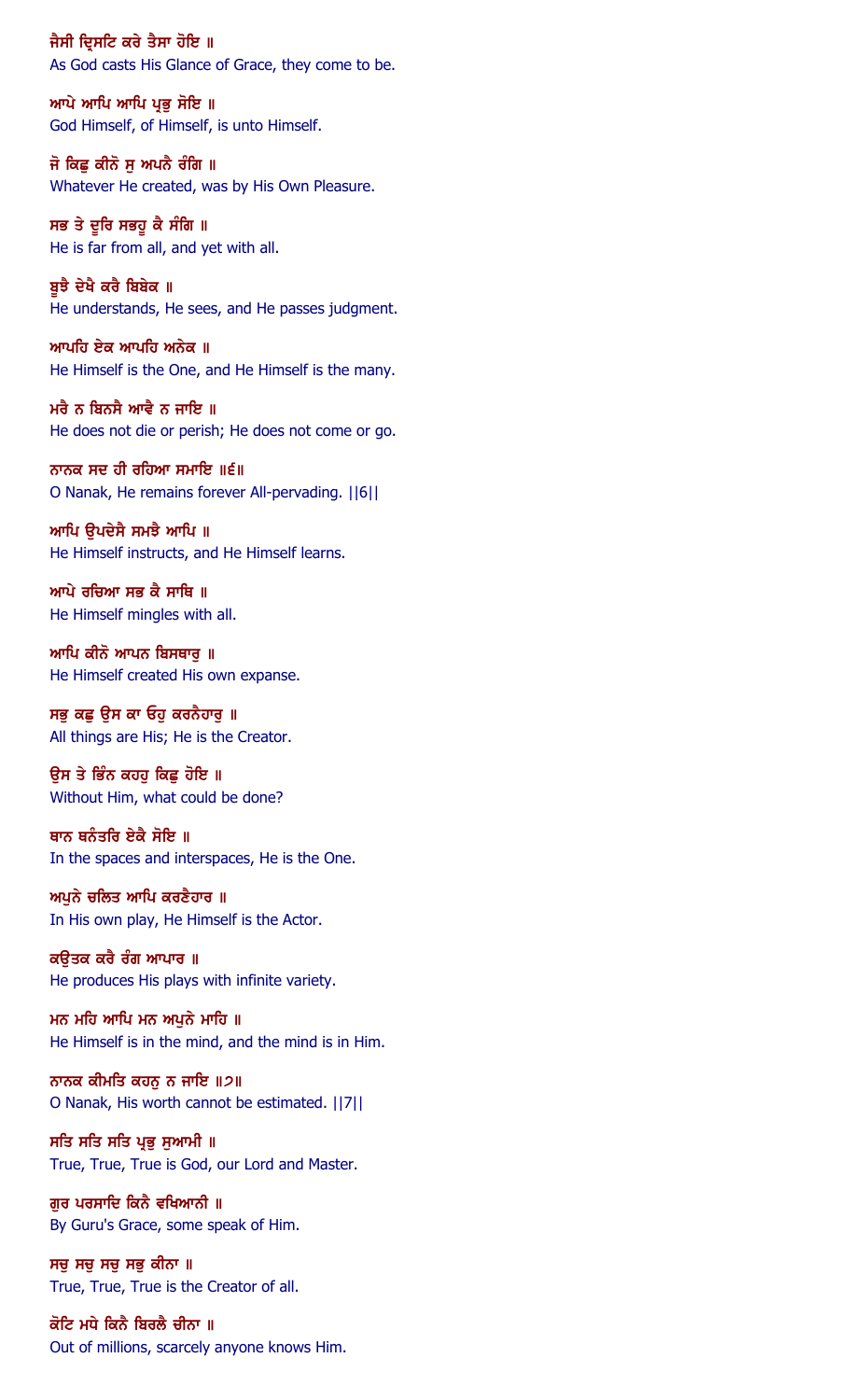ਭਲਾ ਭਲਾ ਭਲਾ ਤੇਰਾ ਰੂਪ ॥ Beautiful, Beautiful, Beautiful is Your Sublime Form.

ਅਤਿ ਸੁੰਦਰ ਅਪਾਰ ਅਨੁਪ ॥ You are Exquisitely Beautiful, Infinite and Incomparable.

ਨਿਰਮਲ ਨਿਰਮਲ ਨਿਰਮਲ ਤੇਰੀ ਬਾਣੀ ॥ Pure, Pure, Pure is the Word of Your Bani,

ਘਟਿ ਘਟਿ ਸੁਨੀ ਸ੍ਰਵਨ ਬਖਾਣੀ ॥ heard in each and every heart, spoken to the ears.

ਪਵਿਤ੍ਰ ਪਵਿਤ੍ਰ ਪੁਨੀਤ ॥ Holy, Holy, Holy and Sublimely Pure

ਨਾਮੂ ਜਪੈ ਨਾਨਕ ਮਨਿ ਪ੍ਰੀਤਿ ॥੮॥੧੨॥ - chant the Naam, O Nanak, with heart-felt love. ||8||12||

ਸਲੋਕ ॥ Shalok:

ਸੰਤ ਸਰਨਿ ਜੋ ਜਨੁ ਪਰੈ ਸੋ ਜਨੁ ਉਧਰਨਹਾਰ ॥ One who seeks the Sanctuary of the Saints shall be saved.

ਸੰਤ ਕੀ ਨਿੰਦਾ ਨਾਨਕਾ ਬਹੁਰਿ ਬਹੁਰਿ ਅਵਤਾਰ ॥੧॥ One who slanders the Saints, O Nanak, shall be reincarnated over and over again. ||1||

ਅਸਟਪਦੀ ॥ Ashtapadee:

ਸੰਤ ਕੈ ਦੁਖਨਿ ਆਰਜਾ ਘਟੈ ॥ Slandering the Saints, one's life is cut short.

ਸੰਤ ਕੈ ਦੁਖਨਿ ਜਮ ਤੇ ਨਹੀ ਛੁਟੈ ॥ Slandering the Saints, one shall not escape the Messenger of Death.

ਸੰਤ ਕੈ ਦੂਖਨਿ ਸੁਖੁ ਸਭੁ ਜਾਇ ॥ Slandering the Saints, all happiness vanishes.

ਸੰਤ ਕੈ ਦੁਖਨਿ ਨਰਕ ਮਹਿ ਪਾਇ ॥ Slandering the Saints, one falls into hell.

ਸੰਤ ਕੈ ਦੁਖਨਿ ਮਤਿ ਹੋਇ ਮਲੀਨ ॥ Slandering the Saints, the intellect is polluted.

ਸੰਤ ਕੈ ਦੁਖਨਿ ਸੋਭਾ ਤੇ ਹੀਨ ॥ Slandering the Saints, one's reputation is lost.

ਸੰਤ ਕੇ ਹਤੇ ਕਉ ਰਖੈ ਨ ਕੋਇ ॥ One who is cursed by a Saint cannot be saved.

ਸੰਤ ਕੈ ਦੁਖਨਿ ਥਾਨ ਭ੍ਰਸਟੁ ਹੋਇ ॥ Slandering the Saints, one's place is defiled.

ਸੰਤ ਕ੍ਰਿਪਾਲ ਕ੍ਰਿਪਾ ਜੇ ਕਰੈ ॥ But if the Compassionate Saint shows His Kindness,

ਨਾਨਕ ਸੰਤਸੰਗਿ ਨਿੰਦਕੂ ਭੀ ਤਰੈ ॥੧॥ O Nanak, in the Company of the Saints, the slanderer may still be saved. ||1||

ਸੰਤ ਕੇ ਦੁਖਨ ਤੇ ਮੁਖੁ ਭਵੈ ॥ Slandering the Saints, one becomes a wry-faced malcontent.

ਸੰਤਨ ਕੈ ਦੁਖਨਿ ਕਾਗ ਜਿਉ ਲਵੈ ॥ Slandering the Saints, one croaks like a raven.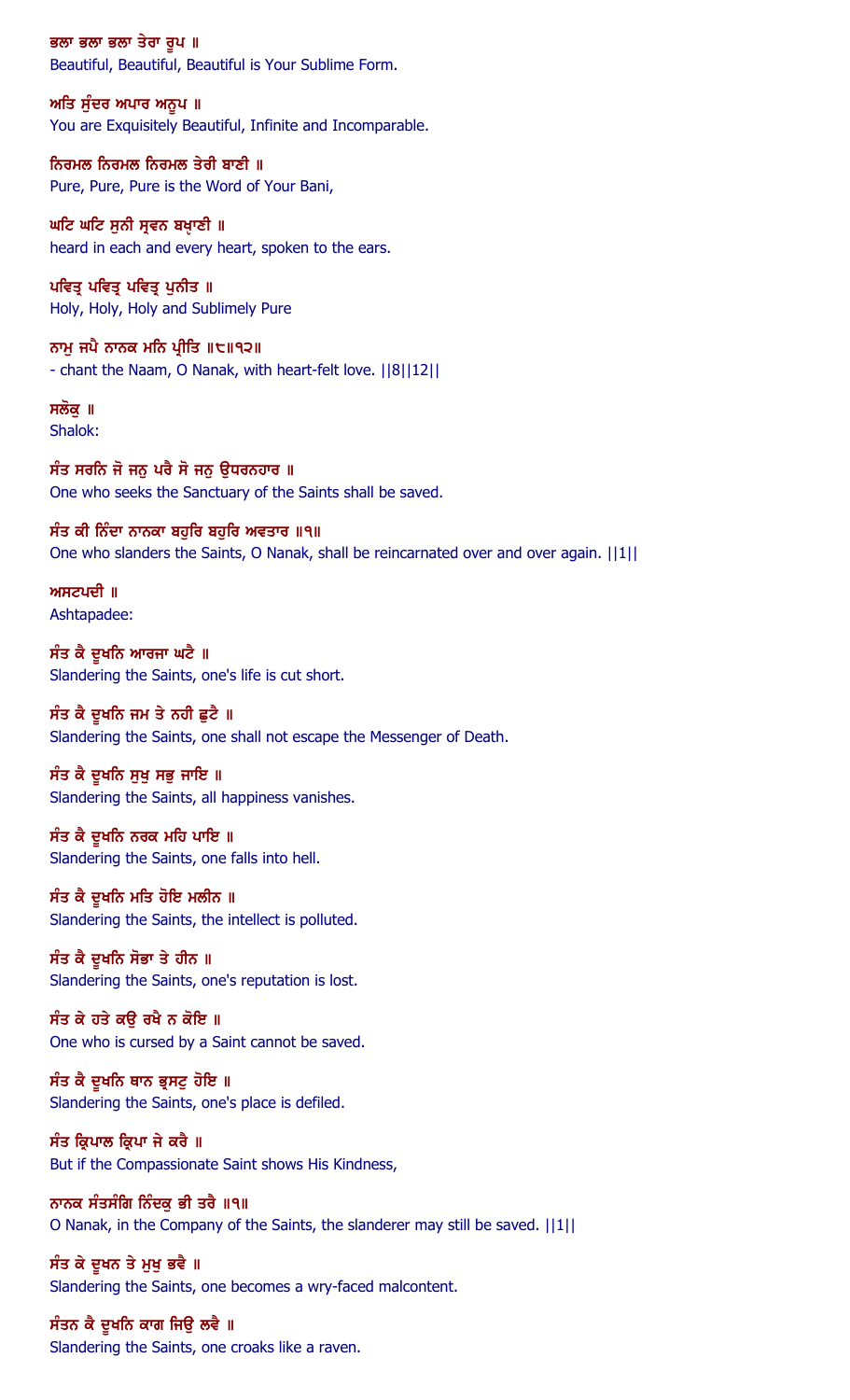ਸੰਤਨ ਕੈ ਦੁਖਨਿ ਸਰਪ ਜੋਨਿ ਪਾਇ ॥ Slandering the Saints, one is reincarnated as a snake.

ਸੰਤ ਕੈ ਦੁਖਨਿ ਤ੍ਰਿਗਦ ਜੋਨਿ ਕਿਰਮਾਇ ॥ Slandering the Saints, one is reincarnated as a wiggling worm.

ਸੰਤਨ ਕੈ ਦੁਖਨਿ ਤ੍ਰਿਸਨਾ ਮਹਿ ਜਲੈ ॥ Slandering the Saints, one burns in the fire of desire.

ਸੰਤ ਕੈ ਦੁਖਨਿ ਸਭੁ ਕੋ ਛਲੈ ॥ Slandering the Saints, one tries to deceive everyone.

ਸੰਤ ਕੈ ਦੁਖਨਿ ਤੇਜੁ ਸਭੁ ਜਾਇ ॥ Slandering the Saints, all one's influence vanishes.

ਸੰਤ ਕੈ ਦੁਖਨਿ ਨੀਚੁ ਨੀਚਾਇ ॥ Slandering the Saints, one becomes the lowest of the low.

ਸੰਤ ਦੋਖੀ ਕਾ ਥਾੳ ਕੋ ਨਾਹਿ ॥ For the slanderer of the Saint, there is no place of rest.

ਨਾਨਕ ਸੰਤ ਭਾਵੈ ਤਾ ਓਇ ਭੀ ਗਤਿ ਪਾਹਿ ॥੨॥ O Nanak, if it pleases the Saint, even then, he may be saved. ||2||

ਸੰਤ ਕਾ ਨਿੰਦਕੁ ਮਹਾ ਅਤਤਾਈ ॥ The slanderer of the Saint is the worst evil-doer.

ਸੰਤ ਕਾ ਨਿੰਦਕ ਖਿਨ ਟਿਕਨ ਨ ਪਾਈ ॥ The slanderer of the Saint has not even a moment's rest.

ਸੰਤ ਕਾ ਨਿੰਦਕ ਮਹਾ ਹਤਿਆਰਾ ॥ The slanderer of the Saint is a brutal butcher.

ਸੰਤ ਕਾ ਨਿੰਦਕ ਪਰਮੇਸਰਿ ਮਾਰਾ ॥ The slanderer of the Saint is cursed by the Transcendent Lord.

ਸੰਤ ਕਾ ਨਿੰਦਕੁ ਰਾਜ ਤੇ ਹੀਨੂ ॥ The slanderer of the Saint has no kingdom.

ਸੰਤ ਕਾ ਨਿੰਦਕੁ ਦੁਖੀਆ ਅਰੁ ਦੀਨੁ ॥ The slanderer of the Saint becomes miserable and poor.

ਸੰਤ ਕੇ ਨਿੰਦਕ ਕਉ ਸਰਬ ਰੋਗ ॥ The slanderer of the Saint contracts all diseases.

ਸੰਤ ਕੇ ਨਿੰਦਕ ਕੳ ਸਦਾ ਬਿਜੋਗ ॥ The slanderer of the Saint is forever separated.

ਸੰਤ ਕੀ ਨਿੰਦਾ ਦੋਖ ਮਹਿ ਦੋਖ ॥ To slander a Saint is the worst sin of sins.

ਨਾਨਕ ਸੰਤ ਭਾਵੈ ਤਾ ੳਸ ਕਾ ਭੀ ਹੋਇ ਮੋਖ ॥੩॥ O Nanak, if it pleases the Saint, then even this one may be liberated. ||3||

ਸੰਤ ਕਾ ਦੋਖੀ ਸਦਾ ਅਪਵਿਤੁ ॥ The slanderer of the Saint is forever impure.

ਸੰਤ ਕਾ ਦੋਖੀ ਕਿਸੈ ਕਾ ਨਹੀ ਮਿਤੁ ॥ The slanderer of the Saint is nobody's friend.

ਸੰਤ ਕੇ ਦੋਖੀ ਕੳ ਡਾਨ ਲਾਗੈ ॥ The slanderer of the Saint shall be punished.

ਸੰਤ ਕੇ ਦੋਖੀ ਕਉ ਸਭ ਤਿਆਗੈ ॥ The slanderer of the Saint is abandoned by all.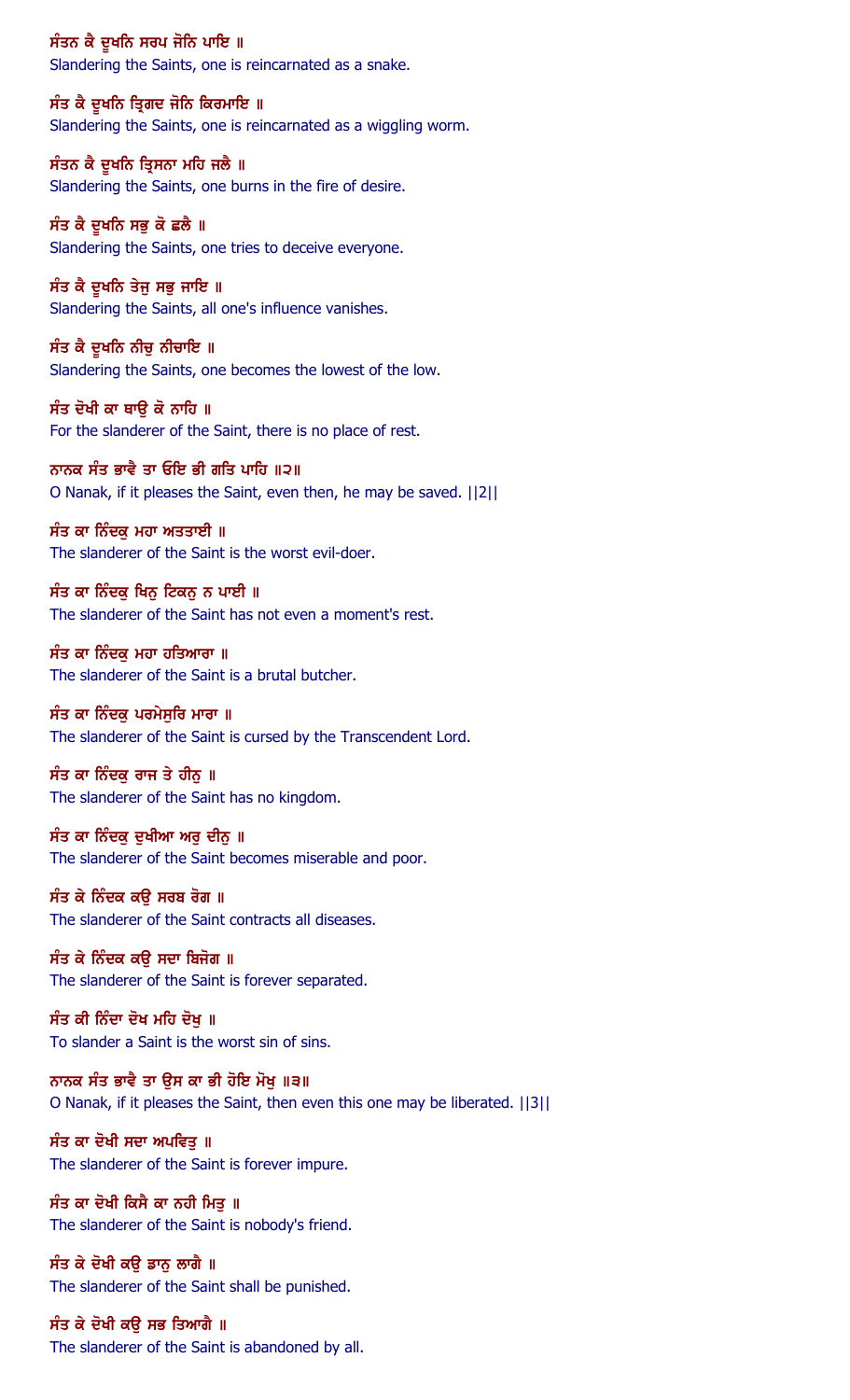ਸੰਤ ਕਾ ਦੋਖੀ ਮਹਾ ਅਹੰਕਾਰੀ ॥ The slanderer of the Saint is totally egocentric.

ਸੰਤ ਕਾ ਦੋਖੀ ਸਦਾ ਬਿਕਾਰੀ ॥ The slanderer of the Saint is forever corrupt.

ਸੰਤ ਕਾ ਦੋਖੀ ਜਨਮੈ ਮਰੈ ॥ The slanderer of the Saint must endure birth and death.

ਸੰਤ ਕੀ ਦੁਖਨਾ ਸੁਖ ਤੇ ਟਰੈ ॥ The slanderer of the Saint is devoid of peace.

ਸੰਤ ਕੇ ਦੋਖੀ ਕਉ ਨਾਹੀ ਠਾਉ ॥ The slanderer of the Saint has no place of rest.

ਨਾਨਕ ਸੰਤ ਭਾਵੈ ਤਾ ਲਏ ਮਿਲਾਇ ॥੪॥ O Nanak, if it pleases the Saint, then even such a one may merge in union. ||4||

ਸੰਤ ਕਾ ਦੋਖੀ ਅਧ ਬੀਚ ਤੇ ਟੁਟੈ ॥ The slanderer of the Saint breaks down mid-way.

ਸੰਤ ਕਾ ਦੋਖੀ ਕਿਤੈ ਕਾਜਿ ਨ ਪਹੁਚੈ ॥ The slanderer of the Saint cannot accomplish his tasks.

ਸੰਤ ਕੇ ਦੋਖੀ ਕਉ ਉਦਿਆਨ ਭੁਮਾਈਐ ॥ The slanderer of the Saint wanders in the wilderness.

ਸੰਤ ਕਾ ਦੋਖੀ ੳਝੜਿ ਪਾਈਐ ॥ The slanderer of the Saint is misled into desolation.

ਸੰਤ ਕਾ ਦੋਖੀ ਅੰਤਰ ਤੇ ਥੋਥਾ ॥ The slanderer of the Saint is empty inside,

ਜਿੳ ਸਾਸ ਬਿਨਾ ਮਿਰਤਕ ਕੀ ਲੋਥਾ ॥ like the corpse of a dead man, without the breath of life.

ਸੰਤ ਕੇ ਦੋਖੀ ਕੀ ਜੜ ਕਿਛ ਨਾਹਿ ॥ The slanderer of the Saint has no heritage at all.

ਆਪਨ ਬੀਜਿ ਆਪੇ ਹੀ ਖਾਹਿ ॥ He himself must eat what he has planted.

ਸੰਤ ਕੇ ਦੋਖੀ ਕਉ ਅਵਰੁ ਨ ਰਾਖਨਹਾਰੁ ॥ The slanderer of the Saint cannot be saved by anyone else.

ਨਾਨਕ ਸੰਤ ਭਾਵੈ ਤਾ ਲਏ ਉਬਾਰਿ ॥੫॥ O Nanak, if it pleases the Saint, then even he may be saved. ||5||

ਸੰਤ ਕਾ ਦੋਖੀ ਇੳ ਬਿਲਲਾਇ ॥ The slanderer of the Saint bewails like this

ਜਿਉ ਜਲ ਬਿਹੁਨ ਮਛੁਲੀ ਤੜਫੜਾਇ ॥ - like a fish, out of water, writhing in agony.

ਸੰਤ ਕਾ ਦੋਖੀ ਭੂਖਾ ਨਹੀ ਰਾਜੈ ॥ The slanderer of the Saint is hungry and is never satisfied,

ਜਿਉ ਪਾਵਕੂ ਈਧਨਿ ਨਹੀ ਧ੍ਰਾਪੈ ॥ as fire is not satisfied by fuel.

ਸੰਤ ਕਾ ਦੋਖੀ ਛਟੈ ਇਕੇਲਾ ॥ The slanderer of the Saint is left all alone,

ਜਿਉ ਬੁਆੜੂ ਤਿਲੂ ਖੇਤ ਮਾਹਿ ਦੁਹੇਲਾ ॥ like the miserable barren sesame stalk abandoned in the field.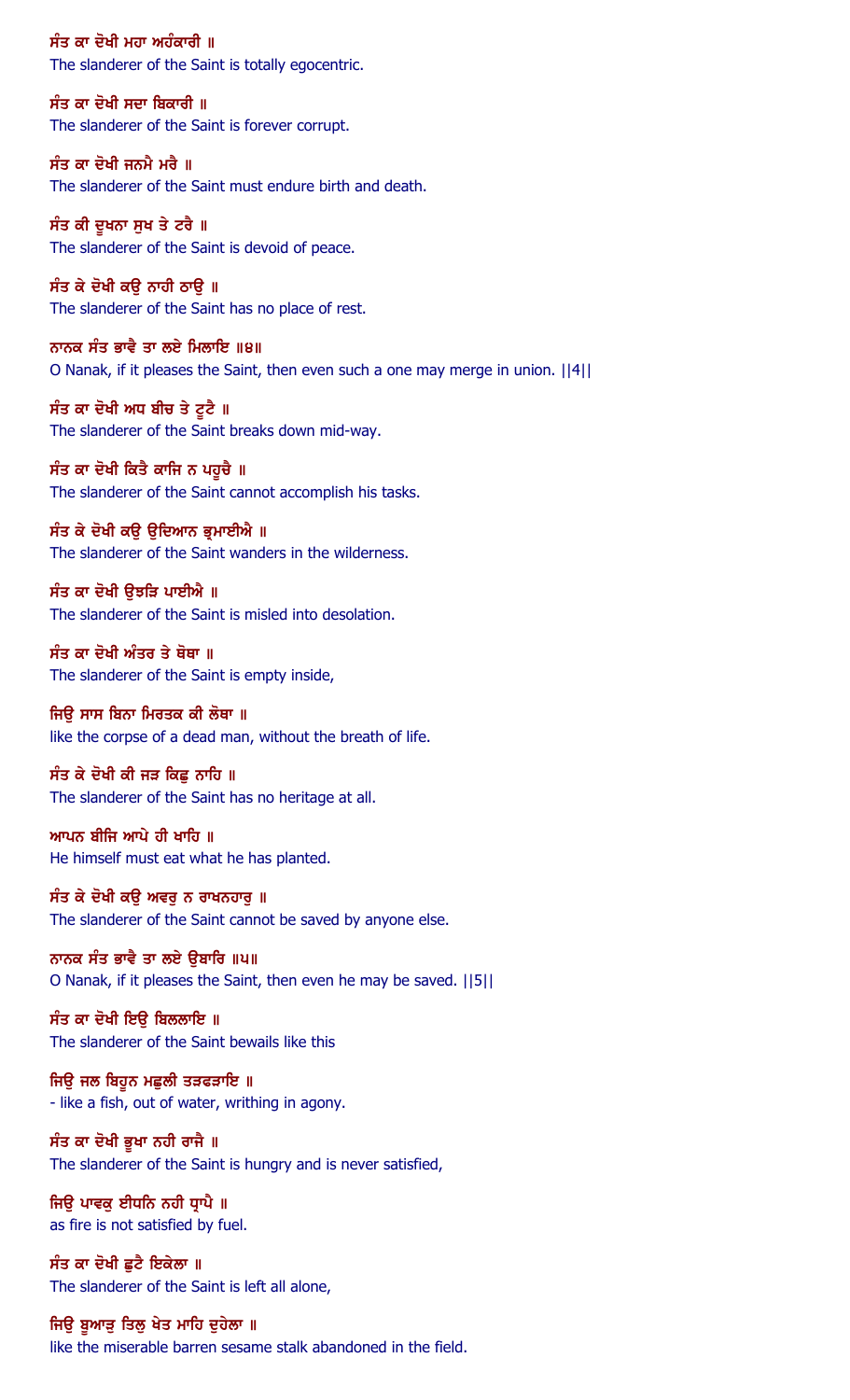ਸੰਤ ਕਾ ਦੋਖੀ ਧਰਮ ਤੇ ਰਹਤ ॥ The slanderer of the Saint is devoid of faith.

ਸੰਤ ਕਾ ਦੋਖੀ ਸਦ ਮਿਥਿਆ ਕਹਤ ॥ The slanderer of the Saint constantly lies.

ਕਿਰਤੂ ਨਿੰਦਕ ਕਾ ਧੁਰਿ ਹੀ ਪਇਆ ॥ The fate of the slanderer is pre-ordained from the very beginning of time.

ਨਾਨਕ ਜੋ ਤਿਸੁ ਭਾਵੈ ਸੋਈ ਥਿਆ ॥੬॥ O Nanak, whatever pleases God's Will comes to pass. ||6||

ਸੰਤ ਕਾ ਦੋਖੀ ਬਿਗੜ ਰੁਪੁ ਹੋਇ ਜਾਇ ॥ The slanderer of the Saint becomes deformed.

ਸੰਤ ਕੇ ਦੋਖੀ ਕਉ ਦਰਗਹ ਮਿਲੈ ਸਜਾਇ ॥ The slanderer of the Saint receives his punishment in the Court of the Lord.

ਸੰਤ ਕਾ ਦੋਖੀ ਸਦਾ ਸਹਕਾਈਐ ॥ The slanderer of the Saint is eternally in limbo.

ਸੰਤ ਕਾ ਦੋਖੀ ਨ ਮਰੈ ਨ ਜੀਵਾਈਐ ॥ He does not die, but he does not live either.

ਸੰਤ ਕੇ ਦੋਖੀ ਕੀ ਪੂਜੈ ਨ ਆਸਾ ॥ The hopes of the slanderer of the Saint are not fulfilled.

ਸੰਤ ਕਾ ਦੋਖੀ ੳਠਿ ਚਲੈ ਨਿਰਾਸਾ ॥ The slanderer of the Saint departs disappointed.

ਸੰਤ ਕੈ ਦੋਖਿ ਨ ਤ੍ਰਿਸਟੈ ਕੋਇ ॥ Slandering the Saint, no one attains satisfaction.

ਜੈਸਾ ਭਾਵੈ ਤੈਸਾ ਕੋਈ ਹੋਇ ॥ As it pleases the Lord, so do people become;

ਪਇਆ ਕਿਰਤ ਨ ਮੇਟੈ ਕੋਇ ॥ no one can erase their past actions.

ਨਾਨਕ ਜਾਨੈ ਸਚਾ ਸੋਇ ॥੭॥ O Nanak, the True Lord alone knows all. ||7||

ਸਭ ਘਟ ਤਿਸ ਕੇ ਓਹੁ ਕਰਨੈਹਾਰੁ ॥ All hearts are His; He is the Creator.

ਸਦਾ ਸਦਾ ਤਿਸ ਕਉ ਨਮਸਕਾਰੁ ॥ Forever and ever, I bow to Him in reverence.

ਪ੍ਰਭ ਕੀ ਉਸਤਤਿ ਕਰਹੁ ਦਿਨ੍ਹ ਰਾਤਿ ॥ Praise God, day and night.

ਤਿਸਹਿ ਧਿਆਵਹ ਸਾਸਿ ਗਿਰਾਸਿ ॥ Meditate on Him with every breath and morsel of food.

ਸਭੁ ਕਛੁ ਵਰਤੈ ਤਿਸ ਕਾ ਕੀਆ ॥ Everything happens as He wills.

ਜੈਸਾ ਕਰੇ ਤੈਸਾ ਕੋ ਥੀਆ ॥ As He wills, so people become.

ਅਪਨਾ ਖੇਲ ਆਪਿ ਕਰਨੈਹਾਰ ॥ He Himself is the play, and He Himself is the actor.

ਦੁਸਰ ਕਉਨੂ ਕਹੈ ਬੀਚਾਰੂ ॥ Who else can speak or deliberate upon this?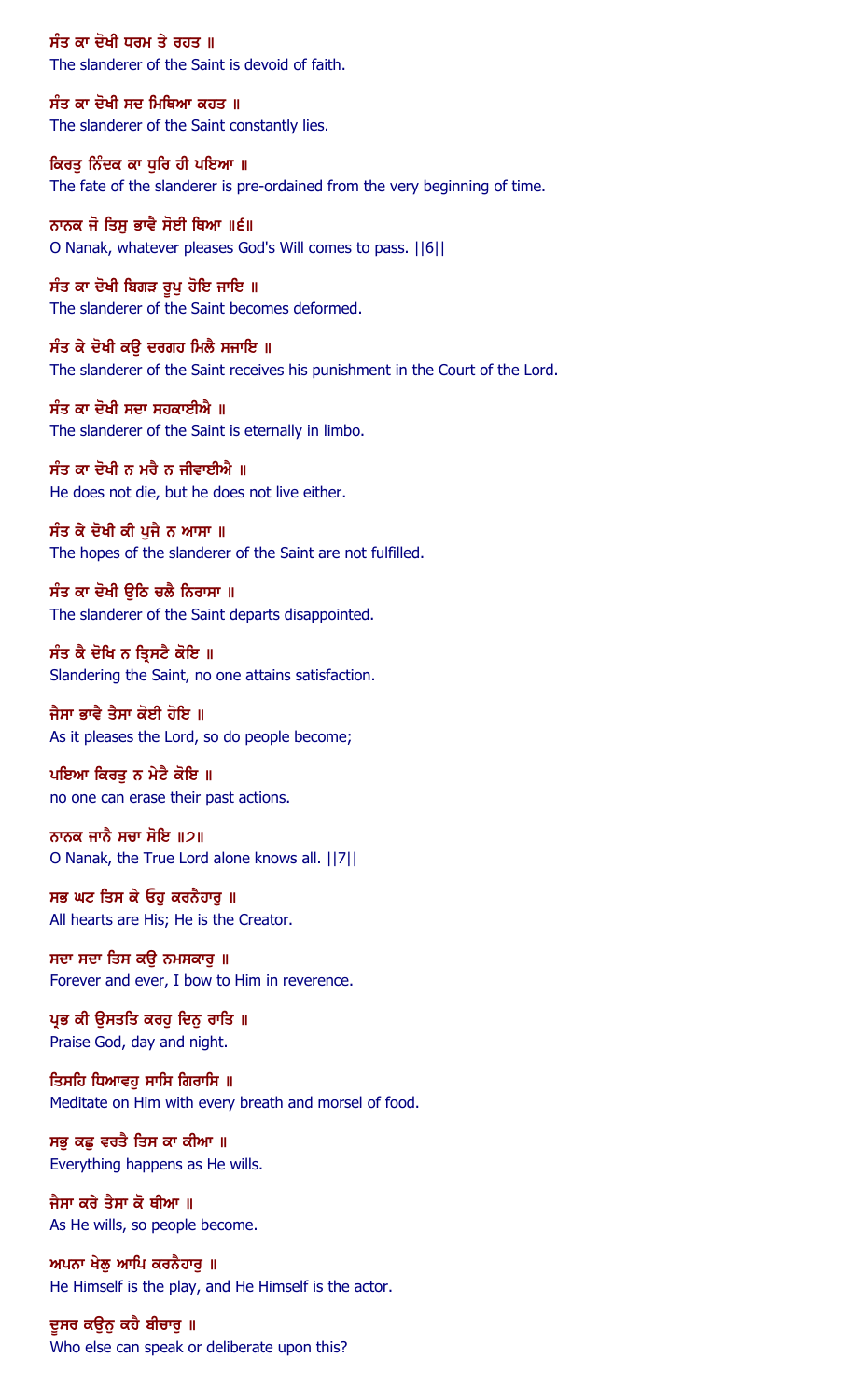#### ਜਿਸ ਨੋ ਕ੍ਰਿਪਾ ਕਰੈ ਤਿਸੁ ਆਪਨ ਨਾਮੁ ਦੇਇ ॥

He Himself gives His Name to those, upon whom He bestows His Mercy.

### ਬਡਭਾਗੀ ਨਾਨਕ ਜਨ ਸੇਇ ॥੮॥੧੩॥

Very fortunate, O Nanak, are those people. ||8||13||

## ਸਲੋਕ ॥

Shalok:

ਤਜਹੁ ਸਿਆਨਪ ਸੁਰਿ ਜਨਹੁ ਸਿਮਰਹੁ ਹਰਿ ਹਰਿ ਰਾਇ ॥ Give up your cleverness, good people - remember the Lord God, your King!

#### ਏਕ ਆਸ ਹਰਿ ਮਨਿ ਰਖਹੁ ਨਾਨਕ ਦੁਖੁ ਭਰਮੁ ਭਉ ਜਾਇ ॥੧॥

Enshrine in your heart, your hopes in the One Lord. O Nanak, your pain, doubt and fear shall depart. ||1||

 $m$ ਸਟਪਦੀ ॥ Ashtapadee:

ਮਾਨਖ ਕੀ ਟੇਕ ਬਿਥੀ ਸਭ ਜਾਨ ॥ Reliance on mortals is in vain - know this well.

ਦੇਵਨ ਕਉ ਏਕੈ ਭਗਵਾਨੂ ॥ The Great Giver is the One Lord God.

ਜਿਸ ਕੈ ਦੀਐ ਰਹੈ ਅਘਾਇ ॥ By His gifts, we are satisfied,

ਬਹਰਿ ਨ ਤਿਸਨਾ ਲਾਗੈ ਆਇ ॥ and we suffer from thirst no longer.

ਮਾਰੈ ਰਾਖੈ ਏਕੋ ਆਪਿ ॥ The One Lord Himself destroys and also preserves.

### ਮਾਨਖ ਕੈ ਕਿਛ ਨਾਹੀ ਹਾਥਿ ॥

Nothing at all is in the hands of mortal beings.

ਤਿਸ ਕਾ ਹੁਕਮੁ ਬੁਝਿ ਸੁਖੁ ਹੋਇ ॥ Understanding His Order, there is peace.

ਤਿਸ ਕਾ ਨਾਮੁ ਰਖੁ ਕੰਠਿ ਪਰੋਇ ॥ So take His Name, and wear it as your necklace.

ਸਿਮਰਿ ਸਿਮਰਿ ਸਿਮਰਿ ਪ੍ਰਭੂ ਸੋਇ ॥ Remember, remember, remember God in meditation.

ਨਾਨਕ ਬਿਘਨੂ ਨ ਲਾਗੈ ਕੋਇ ॥੧॥ O Nanak, no obstacle shall stand in your way. ||1||

ੳਸਤਤਿ ਮਨ ਮਹਿ ਕਰਿ ਨਿਰੰਕਾਰ ॥ Praise the Formless Lord in your mind.

ਕਰਿ ਮਨ ਮੇਰੇ ਸਤਿ ਬਿੳਹਾਰ ॥ O my mind, make this your true occupation.

ਨਿਰਮਲ ਰਸਨਾ ਅੰਮ੍ਰਿਤੂ ਪੀਉੇ ॥ Let your tongue become pure, drinking in the Ambrosial Nectar.

ਸਦਾ ਸੁਹੇਲਾ ਕਰਿ ਲੇਹਿ ਜੀਉ ॥ Your soul shall be forever peaceful.

ਨੈਨਹ ਪੇਖ ਠਾਕਰ ਕਾ ਰੰਗ ॥ With your eyes, see the wondrous play of your Lord and Master.

ਸਾਧਸੰਗਿ ਬਿਨਸੈ ਸਭ ਸੰਗੁ ॥ In the Company of the Holy, all other associations vanish.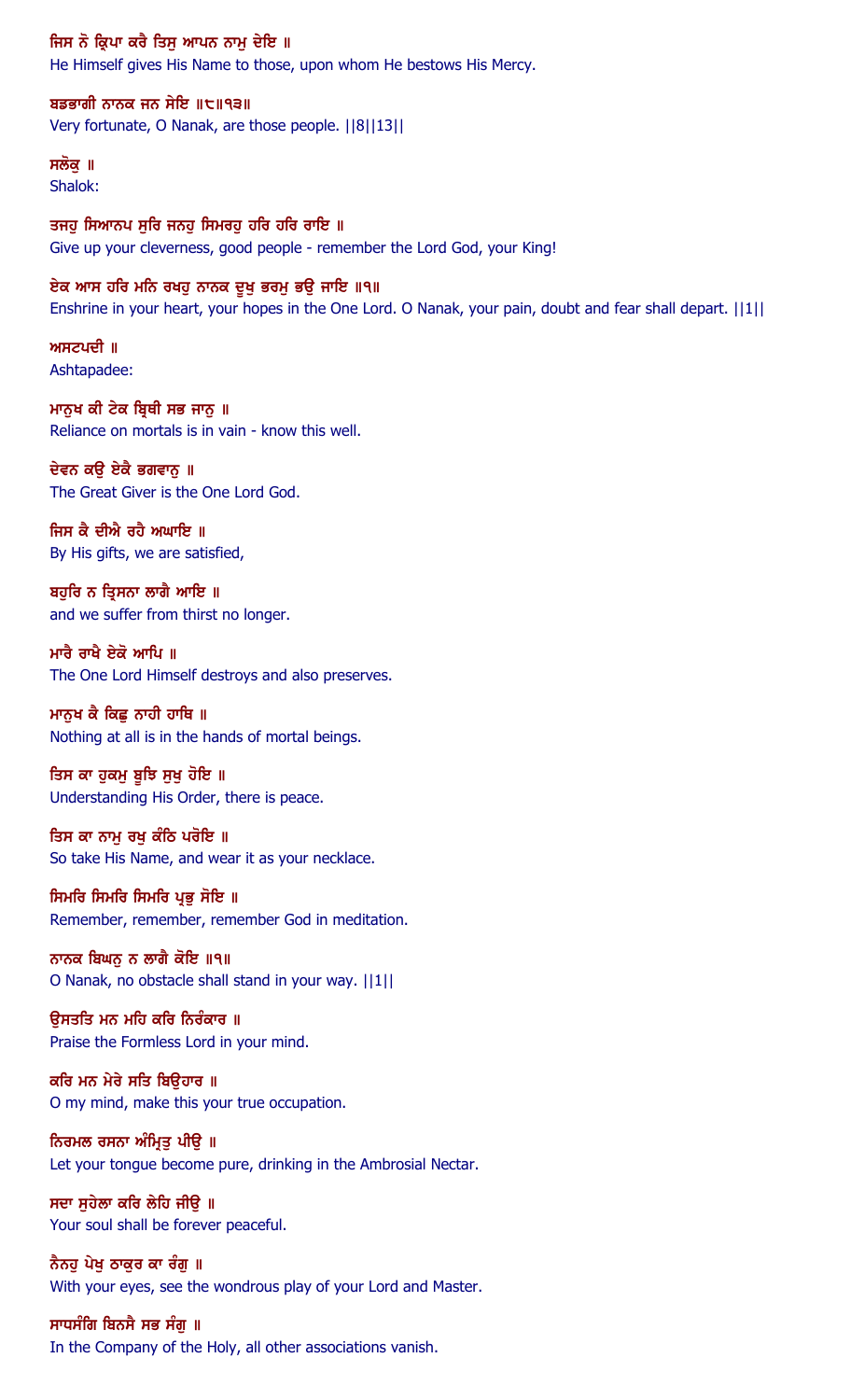ਚਰਨ ਚਲੳ ਮਾਰਗਿ ਗੋਬਿੰਦ ॥ With your feet, walk in the Way of the Lord.

ਮਿਟਹਿ ਪਾਪ ਜਪੀਐ ਹਰਿ ਬਿੰਦ ॥ Sins are washed away, chanting the Lord's Name, even for a moment.

ਕਰ ਹਰਿ ਕਰਮ ਸ੍ਰਵਨਿ ਹਰਿ ਕਥਾ ॥ So do the Lord's Work, and listen to the Lord's Sermon.

ਹਰਿ ਦਰਗਹ ਨਾਨਕ ਉਜਲ ਮਥਾ ॥੨॥ In the Lord's Court, O Nanak, your face shall be radiant. ||2||

ਬਡਭਾਗੀ ਤੇ ਜਨ ਜਗ ਮਾਹਿ ॥ Very fortunate are those humble beings in this world,

ਸਦਾ ਸਦਾ ਹਰਿ ਕੇ ਗੁਨ ਗਾਹਿ ॥ who sing the Glorious Praises of the Lord, forever and ever.

ਰਾਮ ਨਾਮ ਜੋ ਕਰਹਿ ਬੀਚਾਰ ॥ Those who dwell upon the Lord's Name,

ਸੇ ਧਨਵੰਤ ਗਨੀ ਸੰਸਾਰ ॥ are the most wealthy and prosperous in the world.

ਮਨਿ ਤਨਿ ਮੁਖਿ ਬੋਲਹਿ ਹਰਿ ਮੁਖੀ ॥ Those who speak of the Supreme Lord in thought, word and deed

ਸਦਾ ਸਦਾ ਜਾਨਹ ਤੇ ਸਖੀ ॥ - know that they are peaceful and happy, forever and ever.

ਏਕੋ ਏਕ ਏਕ ਪਛਾਨੈ ।। One who recognizes the One and only Lord as One,

ਇਤ ੳਤ ਕੀ ਓਹ ਸੋਝੀ ਜਾਨੈ ॥ understands this world and the next.

ਨਾਮ ਸੰਗਿ ਜਿਸ ਕਾ ਮਨ ਮਾਨਿਆ ॥ One whose mind accepts the Company of the Naam,

ਨਾਨਕ ਤਿਨਹਿ ਨਿਰੰਜਨੁ ਜਾਨਿਆ ॥੩॥ the Name of the Lord, O Nanak, knows the Immaculate Lord. ||3||

ਗੁਰ ਪ੍ਰਸਾਦਿ ਆਪਨ ਆਪੁ ਸੁਝੈ ॥ By Guru's Grace, one understands himself;

ਤਿਸ ਕੀ ਜਾਨਹੂ ਤ੍ਰਿਸਨਾ ਬੁਝੈ ॥ know that then, his thirst is quenched.

ਸਾਧਸੰਗਿ ਹਰਿ ਹਰਿ ਜਸੁ ਕਹਤ ॥ In the Company of the Holy, one chants the Praises of the Lord, Har, Har.

ਸਰਬ ਰੋਗ ਤੇ ਓਹ ਹਰਿ ਜਨ ਰਹਤ ॥ Such a devotee of the Lord is free of all disease.

ਅਨਦਿਨੂ ਕੀਰਤਨੂ ਕੇਵਲ ਬਖ਼ਾਨੂ ॥ Night and day, sing the Kirtan, the Praises of the One Lord.

ਗ੍ਰਿਹਸਤ ਮਹਿ ਸੋਈ ਨਿਰਬਾਨੂ ॥ In the midst of your household, remain balanced and unattached.

ਏਕ ਉਪਰਿ ਜਿਸ ਜਨ ਕੀ ਆਸਾ ॥ One who places his hopes in the One Lord

ਤਿਸ ਕੀ ਕਟੀਐ ਜਮ ਕੀ ਫਾਸਾ ॥ - the noose of Death is cut away from his neck.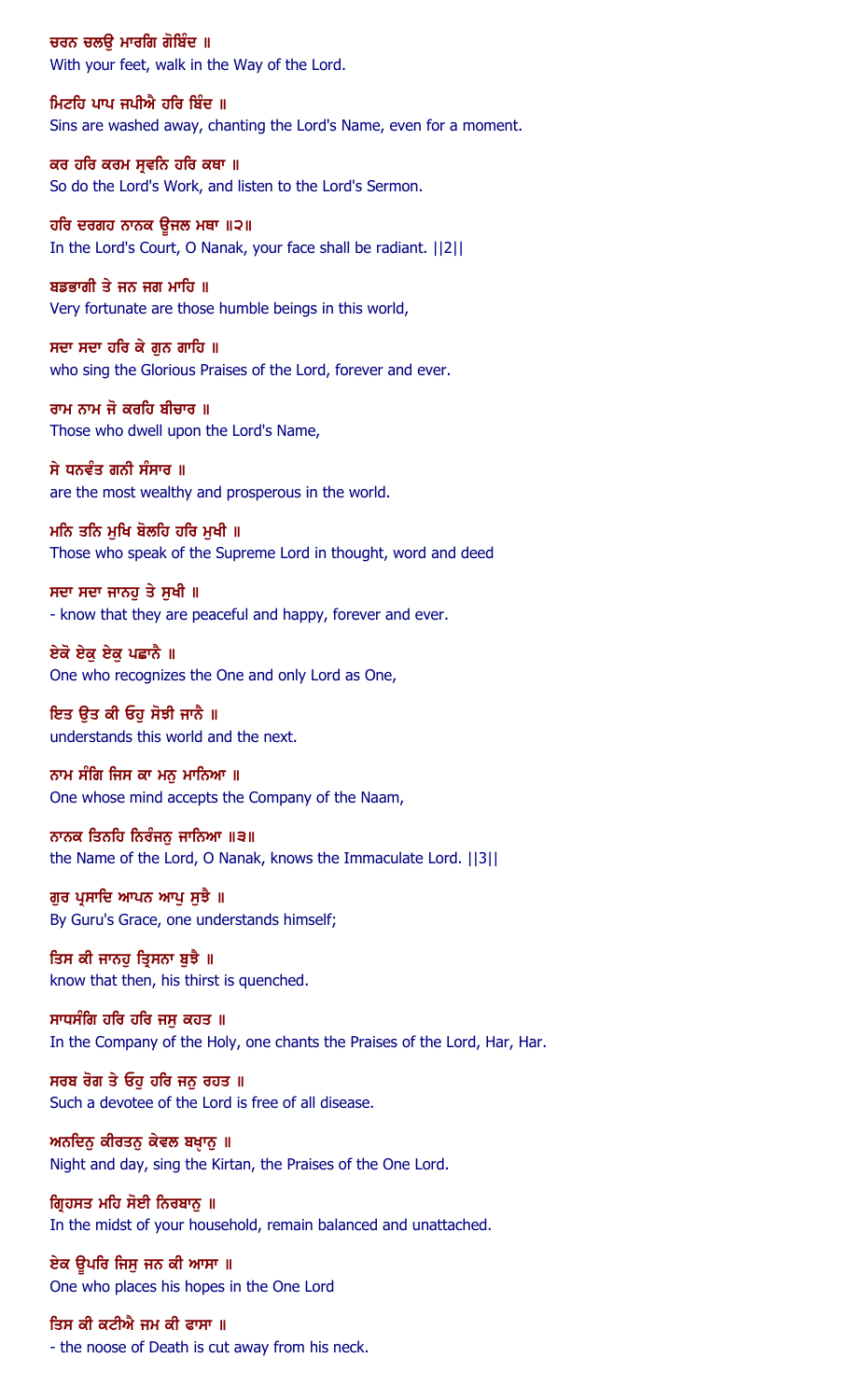ਪਾਰਬ੍ਰਹਮ ਕੀ ਜਿਸੂ ਮਨਿ ਭੁਖ ॥ One whose mind hungers for the Supreme Lord God,

ਨਾਨਕ ਤਿਸਹਿ ਨ ਲਾਗਹਿ ਦੁਖ ॥੪॥ O Nanak, shall not suffer pain. ||4||

ਜਿਸ ਕਉ ਹਰਿ ਪ੍ਰਭੂ ਮਨਿ ਚਿਤਿ ਆਵੈ ॥ One who focuses his conscious mind on the Lord God

ਸੋ ਸੰਤੂ ਸੁਹੇਲਾ ਨਹੀ ਡੁਲਾਵੈ ॥ - that Saint is at peace; he does not waver.

ਜਿਸੂ ਪ੍ਰਭੂ ਅਪੁਨਾ ਕਿਰਪਾ ਕਰੈ ॥ Those unto whom God has granted His Grace

ਸੋ ਸੇਵਕ ਕਹੁ ਕਿਸ ਤੇ ਡਰੈ ॥ - who do those servants need to fear?

ਜੈਸਾ ਸਾ ਤੈਸਾ ਦ੍ਰਿਸਟਾਇਆ ॥ As God is, so does He appear;

ਅਪੁਨੇ ਕਾਰਜ ਮਹਿ ਆਪਿ ਸਮਾਇਆ ॥ in His Own creation, He Himself is pervading.

ਸੋਧਤ ਸੋਧਤ ਸੋਧਤ ਸੀਝਿਆ ॥ Searching, searching, searching, and finally, success!

ਗੁਰ ਪ੍ਰਸਾਦਿ ਤਤੁ ਸਭੁ ਬੁਝਿਆ ॥ By Guru's Grace, the essence of all reality is understood.

ਜਬ ਦੇਖਉ ਤਬ ਸਭੁ ਕਿਛੁ ਮੂਲੁ ॥ Wherever I look, there I see Him, at the root of all things.

ਨਾਨਕ ਸੋ ਸੁਖਮੁ ਸੋਈ ਅਸਥੁਲੂ ॥੫॥ O Nanak, He is the subtle, and He is also the manifest. ||5||

ਨਹ ਕਿਛੂ ਜਨਮੈ ਨਹ ਕਿਛੂ ਮਰੈ ॥ Nothing is born, and nothing dies.

ਆਪਨ ਚਲਿਤੂ ਆਪ ਹੀ ਕਰੈ ॥ He Himself stages His own drama.

ਆਵਨੂ ਜਾਵਨੂ ਦ੍ਰਿਸਟਿ ਅਨਦ੍ਰਿਸਟਿ ॥ Coming and going, seen and unseen,

ਆਗਿਆਕਾਰੀ ਧਾਰੀ ਸਭ ਸ੍ਰਿਸਟਿ ॥ all the world is obedient to His Will.

ਆਪੇ ਆਪਿ ਸਗਲ ਮਹਿ ਆਪਿ ॥ He Himself is All-in-Himself.

ਅਨਿਕ ਜਗਤਿ ਰਚਿ ਥਾਪਿ ੳਥਾਪਿ ॥ In His many ways, He establishes and disestablishes.

ਅਬਿਨਾਸੀ ਨਾਹੀ ਕਿਛੂ ਖੰਡ ॥ He is Imperishable; nothing can be broken.

ਧਾਰਣ ਧਾਰਿ ਰਹਿਓ ਬੁਹਮੰਡ ॥ He lends His Support to maintain the Universe.

ਅਲਖ ਅਭੇਵ ਪਰਖ ਪਰਤਾਪ ॥ Unfathomable and Inscrutable is the Glory of the Lord.

ਆਪਿ ਜਪਾਏ ਤ ਨਾਨਕ ਜਾਪ ॥੬॥ As He inspires us to meditate, O Nanak, so do we meditate. ||6||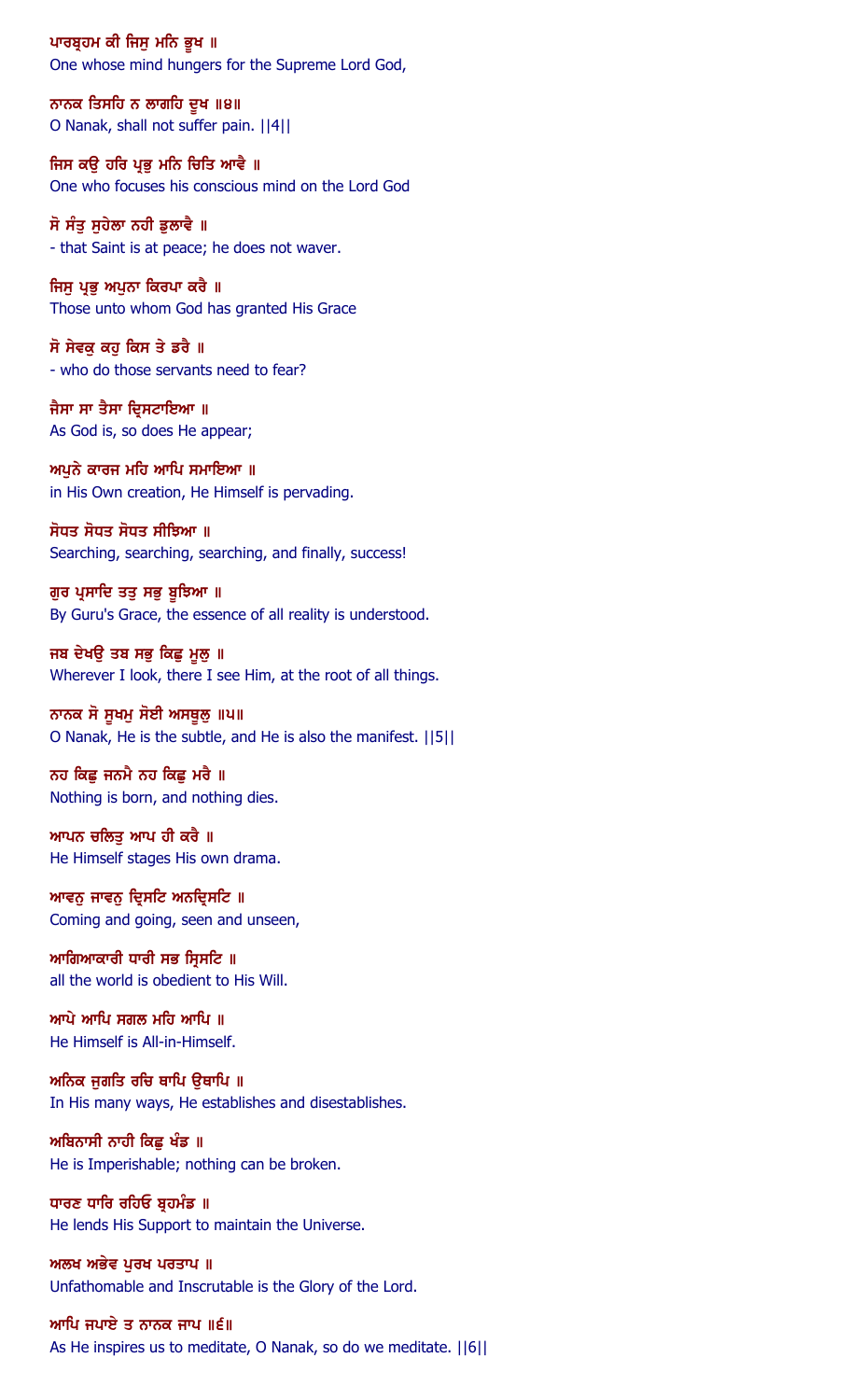ਜਿਨ ਪ੍ਰਭੂ ਜਾਤਾ ਸੁ ਸੋਭਾਵੰਤ ॥ Those who know God are glorious.

ਸਗਲ ਸੰਸਾਰੂ ਉਧਰੈ ਤਿਨ ਮੰਤ ॥ The whole world is redeemed by their teachings.

ਪ੍ਰਭ ਕੇ ਸੇਵਕ ਸਗਲ ਉਧਾਰਨ ॥ God's servants redeem all.

ਪ੍ਰਭ ਕੇ ਸੇਵਕ ਦੁਖ ਬਿਸਾਰਨ ॥ God's servants cause sorrows to be forgotten.

ਆਪੇ ਮੇਲਿ ਲਏ ਕਿਰਪਾਲ ॥ The Merciful Lord unites them with Himself.

ਗੁਰ ਕਾ ਸਬਦੁ ਜਪਿ ਭਏ ਨਿਹਾਲ ॥ Chanting the Word of the Guru's Shabad, they become ecstatic.

ੳਨ ਕੀ ਸੇਵਾ ਸੋਈ ਲਾਗੈ ॥ He alone is committed to serve them,

ਜਿਸ ਨੋ ਕ੍ਰਿਪਾ ਕਰਹਿ ਬਡਭਾਗੈ ॥ upon whom God bestows His Mercy, by great good fortune.

ਨਾਮ ਜਪਤ ਪਾਵਹਿ ਬਿਸ਼ਾਮ ॥ Those who chant the Naam find their place of rest.

ਨਾਨਕ ਤਿਨ ਪੂਰਖ ਕਉ ਉਤਮ ਕਰਿ ਮਾਨੂ ॥੭॥ O Nanak, respect those persons as the most noble. ||7||

ਜੋ ਕਿਛੂ ਕਰੈ ਸੁ ਪ੍ਰਭ ਕੈ ਰੰਗਿ ॥ Whatever you do, do it for the Love of God.

ਸਦਾ ਸਦਾ ਬਸੈ ਹਰਿ ਸੰਗਿ ॥ Forever and ever, abide with the Lord.

ਸਹਜ ਸਭਾਇ ਹੋਵੈ ਸੋ ਹੋਇ ॥ By its own natural course, whatever will be will be.

ਕਰਣੈਹਾਰੂ ਪਛਾਣੈ ਸੋਇ ॥ Acknowledge that Creator Lord;

ਪ੍ਰਭ ਕਾ ਕੀਆ ਜਨ ਮੀਠ ਲਗਾਨਾ ॥ God's doings are sweet to His humble servant.

ਜੈਸਾ ਸਾ ਤੈਸਾ ਦ੍ਰਿਸਟਾਨਾ ॥ As He is, so does He appear.

ਜਿਸ ਤੇ ਉਪਜੇ ਤਿਸੁ ਮਾਹਿ ਸਮਾਏ ॥ From Him we came, and into Him we shall merge again.

ਓਇ ਸੁਖ ਨਿਧਾਨ ਉਨਹੁ ਬਨਿ ਆਏ ॥ He is the treasure of peace, and so does His servant become.

ਆਪਸ ਕਉ ਆਪਿ ਦੀਨੋ ਮਾਨੂ ॥ Unto His own, He has given His honor.

ਨਾਨਕ ਪ੍ਰਭ ਜਨੂ ਏਕੋ ਜਾਨੂ ॥੮॥੧੪॥ O Nanak, know that God and His humble servant are one and the same. ||8||14||

ਸਲੋਕ ॥ Shalok:

ਸਰਬ ਕਲਾ ਭਰਪੂਰ ਪ੍ਰਭ ਬਿਰਥਾ ਜਾਨਨਹਾਰ ॥ God is totally imbued with all powers; He is the Knower of our troubles.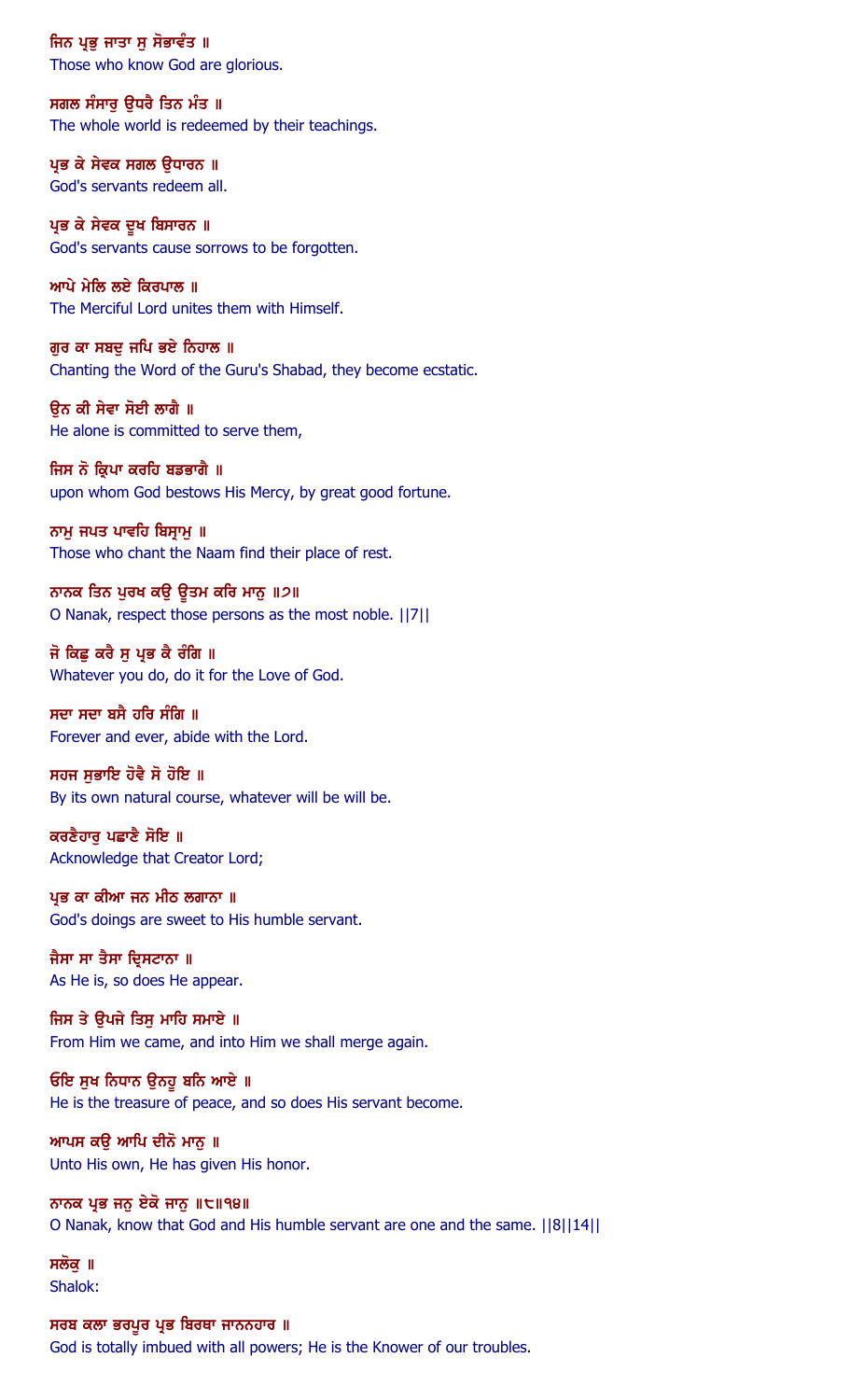#### ਜਾ ਕੈ ਸਿਮਰਨਿ ਉਧਰੀਐ ਨਾਨਕ ਤਿਸੁ ਬਲਿਹਾਰ ॥੧॥

Meditating in remembrance on Him, we are saved; Nanak is a sacrifice to Him.  $||1||$ 

ਅਸਟਪਦੀ $\parallel$ Ashtapadee:

ਟੁਟੀ ਗਾਢਨਹਾਰ ਗੁੋਪਾਲ ॥ The Lord of the World is the Mender of the broken.

ਸਰਬ ਜੀਆ ਆਪੇ ਪ੍ਰਤਿਪਾਲ ॥ He Himself cherishes all beings.

ਸਗਲ ਕੀ ਚਿੰਤਾ ਜਿਸੂ ਮਨ ਮਾਹਿ ॥ The cares of all are on His Mind;

ਤਿਸ ਤੇ ਬਿਰਥਾ ਕੋਈ ਨਾਹਿ ॥ no one is turned away from Him.

ਰੇ ਮਨ ਮੇਰੇ ਸਦਾ ਹਰਿ ਜਾਪਿ ॥ O my mind, meditate forever on the Lord.

ਅਬਿਨਾਸੀ ਪ੍ਰਭੂ ਆਪੇ ਆਪਿ ॥ The Imperishable Lord God is Himself All-in-all.

ਆਪਨ ਕੀਆ ਕਛੂ ਨ ਹੋਇ ॥ By one's own actions, nothing is accomplished,

ਜੇ ਸੳ ਪਾਨੀ ਲੋਚੈ ਕੋਇ ॥ even though the mortal may wish it so, hundreds of times.

ਤਿਸੁ ਬਿਨੁ ਨਾਹੀ ਤੇਰੈ ਕਿਛੁ ਕਾਮ ॥ Without Him, nothing is of any use to you.

ਗਤਿ ਨਾਨਕ ਜਪਿ ਏਕ ਹਰਿ ਨਾਮ ॥੧॥ Salvation, O Nanak, is attained by chanting the Name of the One Lord.  $||1||$ 

ਰੁਪਵੰਤੂ ਹੋਇ ਨਾਹੀ ਮੋਹੈ ॥ One who is good-looking should not be vain;

ਪ੍ਰਭ ਕੀ ਜੋਤਿ ਸਗਲ ਘਟ ਸੋਹੈ ॥ the Light of God is in all hearts.

ਧਨਵੰਤਾ ਹੋਇ ਕਿਆ ਕੋ ਗਰਬੈ ॥ Why should anyone be proud of being rich?

ਜਾ ਸਭੁ ਕਿਛੁ ਤਿਸ ਕਾ ਦੀਆ ਦਰਬੈ ॥ All riches are His gifts.

ਅਤਿ ਸੂਰਾ ਜੇ ਕੋਉ ਕਹਾਵੈ ॥ One may call himself a great hero,

ਪ੍ਰਭ ਕੀ ਕਲਾ ਬਿਨਾ ਕਹ ਧਾਵੈ ॥ but without God's Power, what can anyone do?

ਜੇ ਕੋ ਹੋਇ ਬਹੈ ਦਾਤਾਰੁ ॥ One who brags about giving to charities

ਤਿਸੁ ਦੇਨਹਾਰੂ ਜਾਨੈ ਗਾਵਾਰੂ ॥ - the Great Giver shall judge him to be a fool.

ਜਿਸੂ ਗੁਰ ਪ੍ਰਸਾਦਿ ਤੁਟੈ ਹਉ ਰੋਗੂ ॥ One who, by Guru's Grace, is cured of the disease of ego

ਨਾਨਕ ਸੋ ਜਨੁ ਸਦਾ ਅਰੋਗੁ ॥੨॥ - O Nanak, that person is forever healthy. ||2||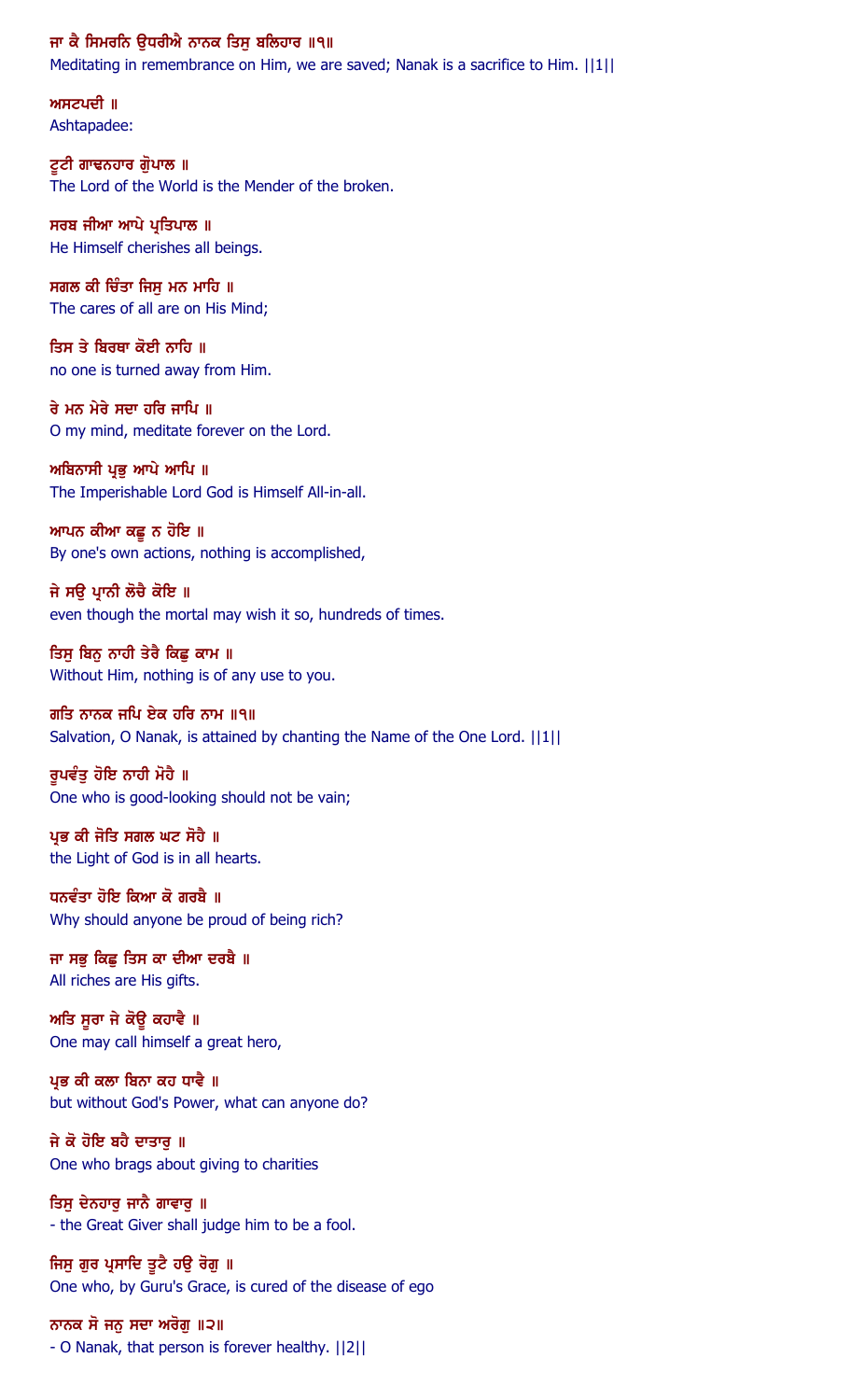ਜਿੳ ਮੰਦਰ ਕੳ ਥਾਮੈ ਥੰਮਨ ॥ As a palace is supported by its pillars,

ਤਿਉ ਗੁਰ ਕਾ ਸਬਦੁ ਮਨਹਿ ਅਸਥੰਮਨੁ ॥ so does the Guru's Word support the mind.

ਜਿਉ ਪਾਖਾਣੂ ਨਾਵ ਚੜਿ ਤਰੈ ॥ As a stone placed in a boat can cross over the river,

ਪ੍ਰਾਣੀ ਗੁਰ ਚਰਣ ਲਗਤੂ ਨਿਸਤਰੈ ॥ so is the mortal saved, grasping hold of the Guru's Feet.

ਜਿਉ ਅੰਧਕਾਰ ਦੀਪਕ ਪਰਗਾਸੁ ॥ As the darkness is illuminated by the lamp,

ਗੁਰ ਦਰਸਨੂ ਦੇਖਿ ਮਨਿ ਹੋਇ ਬਿਗਾਸੂ ॥ so does the mind blossom forth, beholding the Blessed Vision of the Guru's Darshan.

ਜਿਉ ਮਹਾ ਉਦਿਆਨ ਮਹਿ ਮਾਰਗੁ ਪਾਵੈ ॥ ਤਿਉ ਸਾਧੁ ਸੰਗਿ ਮਿਲਿ ਜੋਤਿ ਪ੍ਰਗਟਾਵੈ ॥ The path is found through the great wilderness by joining the Saadh Sangat, the Company of the Holy, and one's light shines forth.

ਤਿਨ ਸੰਤਨ ਕੀ ਬਾਛਉ ਧੁਰਿ ॥ I seek the dust of the feet of those Saints;

ਨਾਨਕ ਕੀ ਹਰਿ ਲੋਚਾ ਪੁਰਿ ॥੩॥ O Lord, fulfill Nanak's longing! ||3||

ਮਨ ਮੁਰਖ ਕਾਹੇ ਬਿਲਲਾਈਐ ॥ O foolish mind, why do you cry and bewail?

ਪੁਰਬ ਲਿਖੇ ਕਾ ਲਿਖਿਆ ਪਾਈਐ ॥ You shall obtain your pre-ordained destiny.

ਦੁਖ ਸੁਖ ਪ੍ਰਭ ਦੇਵਨਹਾਰੁ ॥ God is the Giver of pain and pleasure.

ਅਵਰ ਤਿਆਗਿ ਤੁ ਤਿਸਹਿ ਚਿਤਾਰੁ ॥ Abandon others, and think of Him alone.

ਜੋ ਕਛ ਕਰੈ ਸੋਈ ਸਖ ਮਾਨ ॥ Whatever He does - take comfort in that.

ਭੁਲਾ ਕਾਹੇ ਫਿਰਹਿ ਅਜਾਨ ॥ Why do you wander around, you ignorant fool?

ਕਉਨ ਬਸਤੂ ਆਈ ਤੇਰੈ ਸੰਗ ॥ What things did you bring with you?

ਲਪਟਿ ਰਹਿਓ ਰਸਿ ਲੋਭੀ ਪਤੰਗ ॥ You cling to worldly pleasures like a greedy moth.

ਰਾਮ ਨਾਮ ਜਪਿ ਹਿਰਦੇ ਮਾਹਿ ॥ Dwell upon the Lord's Name in your heart.

ਨਾਨਕ ਪਤਿ ਸੇਤੀ ਘਰਿ ਜਾਹਿ ॥੪॥ O Nanak, thus you shall return to your home with honor. ||4||

ਜਿਸੁ ਵਖਰ ਕਉ ਲੈਨਿ ਤੁ ਆਇਆ ॥ This merchandise, which you have come to obtai

ਰਾਮ ਨਾਮੂ ਸੰਤਨ ਘਰਿ ਪਾਇਆ ॥ n - the Lord's Name is obtained in the home of the Saints.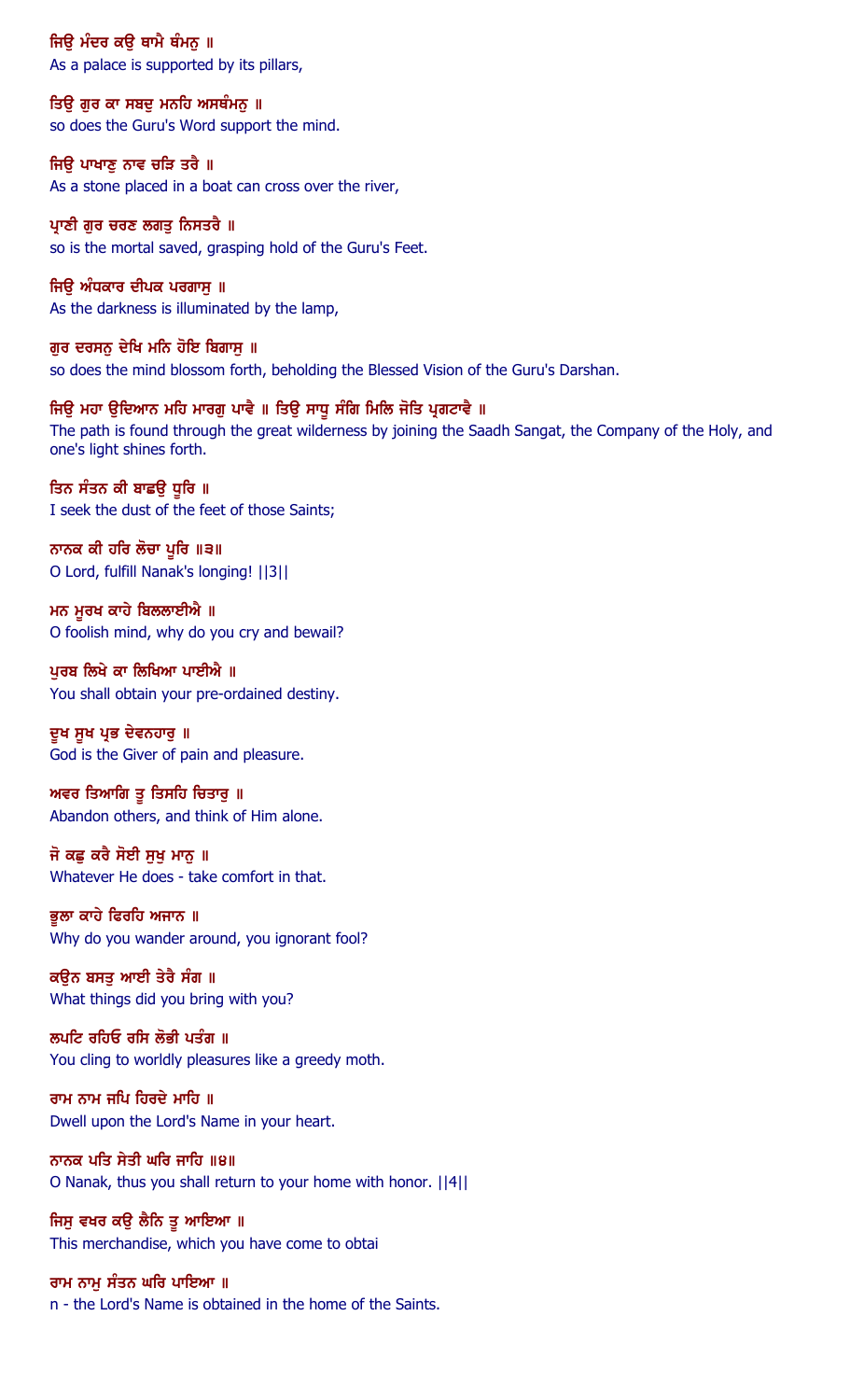#### ਤਜਿ ਅਭਿਮਾਨੂ ਲੇਹੂ ਮਨ ਮੋਲਿ ॥ ਰਾਮ ਨਾਮੂ ਹਿਰਦੇ ਮਹਿ ਤੋਲਿ ॥

Renounce your egotistical pride, and with your mind, purchase the Lord's Name - measure it out within your heart.

ਲਾਦਿ ਖੇਪ ਸੰਤਹ ਸੰਗਿ ਚਾਲੂ ॥ Load up this merchandise, and set out with the Saints.

ਅਵਰ ਤਿਆਗਿ ਬਿਖਿਆ ਜੰਜਾਲ ॥ Give up other corrupt entanglements.

ਧੰਨਿ ਧੰਨਿ ਕਹੈ ਸਭ ਕੋਇ ॥ "Blessed, blessed", everyone will call you,

ਮੁਖ ਉਜਲ ਹਰਿ ਦਰਗਹ ਸੋਇ ॥ and your face shall be radiant in the Court of the Lord.

ਇਹੁ ਵਾਪਾਰੂ ਵਿਰਲਾ ਵਾਪਾਰੈ ॥ In this trade, only a few are trading.

ਨਾਨਕ ਤਾ ਕੈ ਸਦ ਬਲਿਹਾਰੈ ॥੫॥ Nanak is forever a sacrifice to them. ||5||

ਚਰਨ ਸਾਧ ਕੇ ਧੋਇ ਧੋਇ ਪੀਉ ॥ Wash the feet of the Holy, and drink in this water.

ਅਰਪਿ ਸਾਧ ਕਉ ਅਪਨਾ ਜੀਉ ॥ Dedicate your soul to the Holy.

ਸਾਧ ਕੀ ਧੁਰਿ ਕਰਹੁ ਇਸਨਾਨੁ ॥ Take your cleansing bath in the dust of the feet of the Holy.

ਸਾਧ ਉਪਰਿ ਜਾਈਐ ਕੁਰਬਾਨੂ ॥ To the Holy, make your life a sacrifice.

ਸਾਧ ਸੇਵਾ ਵਡਭਾਗੀ ਪਾਈਐ ॥ Service to the Holy is obtained by great good fortune.

ਸਾਧਸੰਗਿ ਹਰਿ ਕੀਰਤਨੂ ਗਾਈਐ ॥ In the Saadh Sangat, the Company of the Holy, the Kirtan of the Lord's Praise is sung.

ਅਨਿਕ ਬਿਘਨ ਤੇ ਸਾਧ ਰਾਖੈ ॥ From all sorts of dangers, the Saint saves us.

ਹਰਿ ਗੁਨ ਗਾਇ ਅੰਮ੍ਰਿਤ ਰਸੁ ਚਾਖੈ ॥ Singing the Glorious Praises of the Lord, we taste the ambrosial essence.

ਓਟ ਗਹੀ ਸੰਤਹ ਦਰਿ ਆਇਆ ॥ Seeking the Protection of the Saints, we have come to their door.

ਸਰਬ ਸੁਖ ਨਾਨਕ ਤਿਹ ਪਾਇਆ ॥੬॥ All comforts, O Nanak, are so obtained. ||6||

ਮਿਰਤਕ ਕੳ ਜੀਵਾਲਨਹਾਰ ॥ He infuses life back into the dead.

ਭੂਖੇ ਕਉ ਦੇਵਤ ਅਧਾਰ ॥ He gives food to the hungry.

ਸਰਬ ਨਿਧਾਨ ਜਾ ਕੀ ਦ੍ਰਿਸਟੀ ਮਾਹਿ ॥ All treasures are within His Glance of Grace.

ਪੂਰਬ ਲਿਖੇ ਕਾ ਲਹਣਾ ਪਾਹਿ ॥ People obtain that which they are pre-ordained to receive.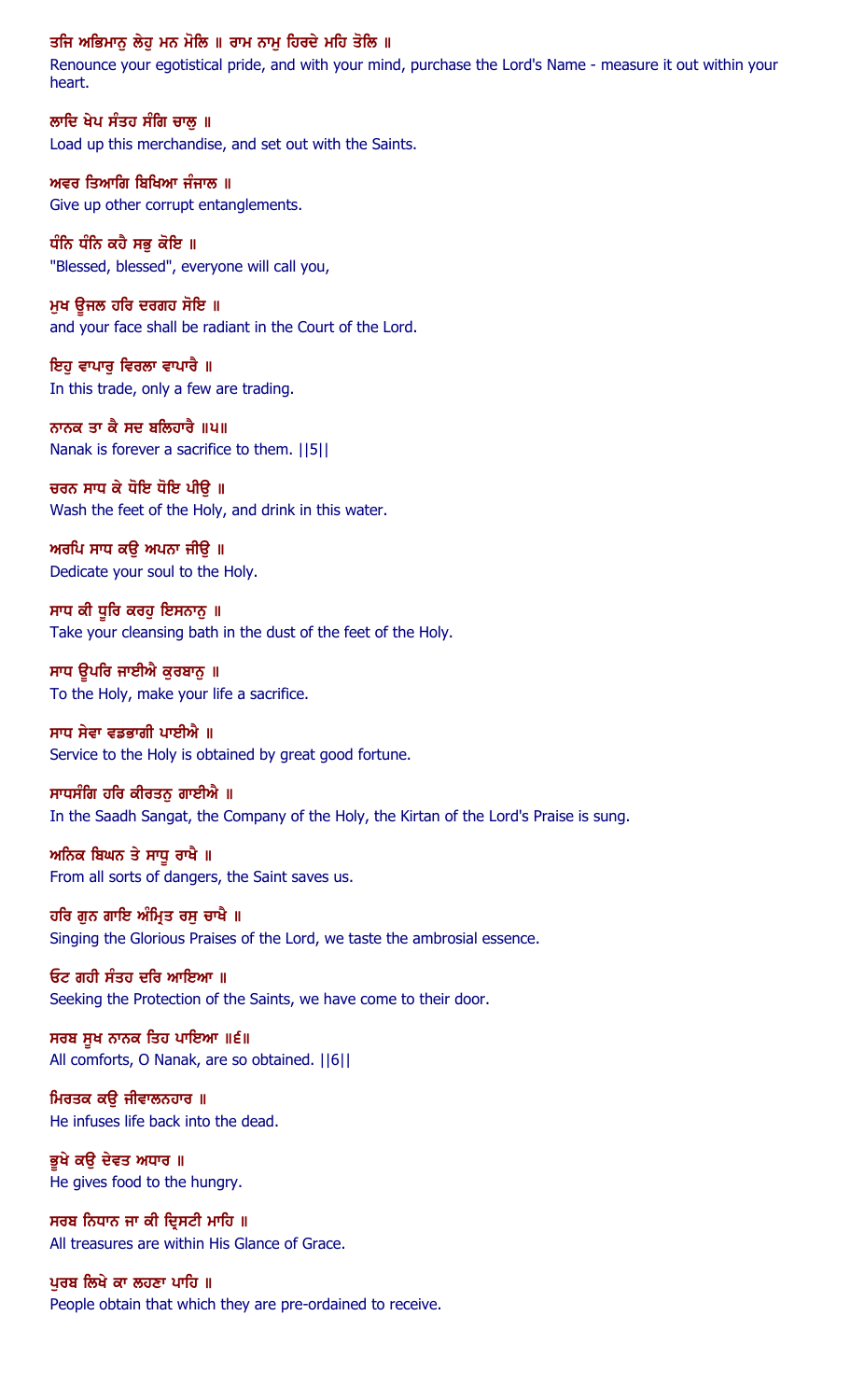ਸਭੂ ਕਿਛੂ ਤਿਸ ਕਾ ਓਹੁ ਕਰਨੈ ਜੋਗੂ ॥ All things are His; He is the Doer of all.

ਤਿਸੁ ਬਿਨੁ ਦੁਸਰ ਹੋਆ ਨ ਹੋਗੁ ॥ Other than Him, there has never been any other, and there shall never be.

ਜਪਿ ਜਨ ਸਦਾ ਸਦਾ ਦਿਨੂ ਰੈਣੀ ॥ Meditate on Him forever and ever, day and night.

ਸਭ ਤੇ ਉਚ ਨਿਰਮਲ ਇਹ ਕਰਣੀ ॥ This way of life is exalted and immaculate.

ਕਰਿ ਕਿਰਪਾ ਜਿਸ ਕੳ ਨਾਮ ਦੀਆ ॥ One whom the Lord, in His Grace, blesses with His Name

ਨਾਨਕ ਸੋ ਜਨ ਨਿਰਮਲ ਥੀਆ  $\|2\|$ - O Nanak, that person becomes immaculate and pure. ||7||

ਜਾ ਕੈ ਮਨਿ ਗਰ ਕੀ ਪਰਤੀਤਿ ॥ One who has faith in the Guru in his mind

ਤਿਸੁ ਜਨ ਆਵੈ ਹਰਿ ਪ੍ਰਭੁ ਚੀਤਿ ॥ comes to dwell upon the Lord God.

ਭਗਤੂ ਭਗਤੂ ਸੁਨੀਐ ਤਿਹੁ ਲੋਇ ॥ He is acclaimed as a devotee, a humble devotee throughout the three worlds.

ਜਾ ਕੈ ਹਿਰਦੈ ਏਕੋ ਹੋਇ ॥ The One Lord is in his heart.

ਸਚੁ ਕਰਣੀ ਸਚੁ ਤਾ ਕੀ ਰਹਤ ॥ True are his actions; true are his ways.

ਸਚ ਹਿਰਦੈ ਸਤਿ ਮਖਿ ਕਹਤ ॥ True is his heart; Truth is what he speaks with his mouth.

ਸਾਚੀ ਦ੍ਰਿਸਟਿ ਸਾਚਾ ਆਕਾਰੁ ॥ True is his vision; true is his form.

ਸਚੁ ਵਰਤੈ ਸਾਚਾ ਪਾਸਾਰੁ ॥ He distributes Truth and he spreads Truth.

ਪਾਰਬ੍ਰਹਮੁ ਜਿਨਿ ਸਚੁ ਕਰਿ ਜਾਤਾ ॥ One who recognizes the Supreme Lord God as True

ਨਾਨਕ ਸੋ ਜਨੁ ਸਚਿ ਸਮਾਤਾ ॥੮॥੧੫॥ - O Nanak, that humble being is absorbed into the True One. ||8||15||

ਸਲੋਕ ॥ Shalok:

ਰੁਪੂ ਨ ਰੇਖ ਨ ਰੰਗੂ ਕਿਛੂ ਤ੍ਰਿਹੂ ਗੁਣ ਤੇ ਪ੍ਰਭ ਭਿੰਨ ॥ He has no form, no shape, no color; God is beyond the three qualities.

ਤਿਸਹਿ ਬੁਝਾਏ ਨਾਨਕਾ ਜਿਸੁ ਹੋਵੈ ਸੁਪ੍ਰਸੰਨ ॥੧॥ They alone understand Him, O Nanak, with whom He is pleased. ||1||

ਅਸਟਪਦੀ $\parallel$ Ashtapadee:

ਅਬਿਨਾਸੀ ਪ੍ਰਭ ਮਨ ਮਹਿ ਰਾਖ ॥ Keep the Immortal Lord God enshrined within your mind.

ਮਾਨੁਖ ਕੀ ਤੁ ਪ੍ਰੀਤਿ ਤਿਆਗੂ ॥ Renounce your love and attachment to people.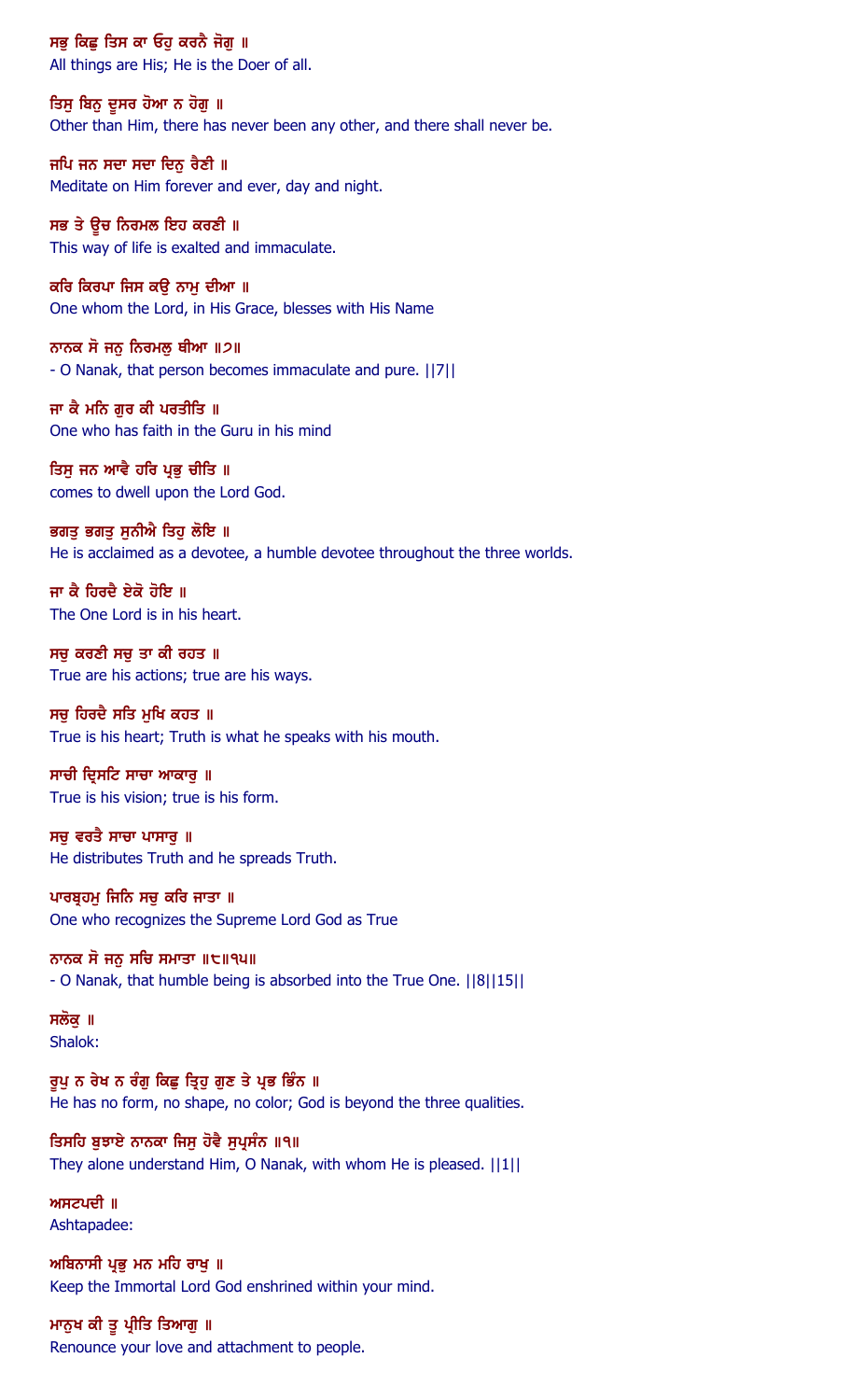ਤਿਸ ਤੇ ਪਰੈ ਨਾਹੀ ਕਿਛੂ ਕੋਇ ॥ Beyond Him, there is nothing at all.

ਸਰਬ ਨਿਰੰਤਰਿ ਏਕੋ ਸੋਇ ॥ The One Lord is pervading among all.

ਆਪੇ ਬੀਨਾ ਆਪੇ ਦਾਨਾ ॥ He Himself is All-seeing; He Himself is All-knowing,

ਗਹਿਰ ਗੰਭੀਰੂ ਗਹੀਰੂ ਸੁਜਾਨਾ ॥ Unfathomable, Profound, Deep and All-knowing.

ਪਾਰਬ੍ਰਹਮ ਪਰਮੇਸੁਰ ਗੋਬਿੰਦ ॥ He is the Supreme Lord God, the Transcendent Lord, the Lord of the Universe,

ਕਿਪਾ ਨਿਧਾਨ ਦਇਆਲ ਬਖਸੰਦ ॥ the Treasure of mercy, compassion and forgiveness.

ਸਾਧ ਤੇਰੇ ਕੀ ਚਰਨੀ ਪਾੳ ॥ To fall at the Feet of Your Holy Beings

ਨਾਨਕ ਕੈ ਮਨਿ ਇਹੁ ਅਨਰਾਉ ॥੧॥ - this is the longing of Nanak's mind. ||1||

ਮਨਸਾ ਪੂਰਨ ਸਰਨਾ ਜੋਗ ॥ He is the Fulfiller of wishes, who can give us Sanctuary;

ਜੋ ਕਰਿ ਪਾਇਆ ਸੋਈ ਹੋਗ ॥ that which He has written, comes to pass.

ਹਰਨ ਭਰਨ ਜਾ ਕਾ ਨੇਤ੍ਰ ਫੋਰੁ ॥ He destroys and creates in the twinkling of an eye.

ਤਿਸ ਕਾ ਮੰਤ੍ਰ ਨ ਜਾਨੈ ਹੋਰੁ ॥ No one else knows the mystery of His ways.

ਅਨਦ ਰੂਪ ਮੰਗਲ ਸਦ ਜਾ ਕੈ ॥ He is the embodiment of ecstasy and everlasting joy.

ਸਰਬ ਥੋਕ ਸੁਨੀਅਹਿ ਘਰਿ ਤਾ ਕੈ ॥ I have heard that all things are in His home.

ਰਾਜ ਮਹਿ ਰਾਜੂ ਜੋਗ ਮਹਿ ਜੋਗੀ ॥ Among kings, He is the King; among yogis, He is the Yogi.

ਤਪ ਮਹਿ ਤਪੀਸਰੂ ਗ੍ਰਿਹਸਤ ਮਹਿ ਭੋਗੀ ॥ Among ascetics, He is the Ascetic; among householders, He is the Enjoyer.

ਧਿਆਇ ਧਿਆਇ ਭਗਤਹ ਸੁਖ ਪਾਇਆ ॥ By constant meditation, His devotee finds peace.

ਨਾਨਕ ਤਿਸ ਪਰਖ ਕਾ ਕਿਨੈ ਅੰਤ ਨ ਪਾਇਆ ॥੨॥ O Nanak, no one has found the limits of that Supreme Being. ||2||

ਜਾ ਕੀ ਲੀਲਾ ਕੀ ਮਿਤਿ ਨਾਹਿ ॥ There is no limit to His play.

ਸਗਲ ਦੇਵ ਹਾਰੇ ਅਵਗਾਹਿ ॥ All the demigods have grown weary of searching for it.

ਪਿਤਾ ਕਾ ਜਨਮੂ ਕਿ ਜਾਨੈ ਪੁਤੂ ॥ What does the son know of his father's birth?

ਸਗਲ ਪਰੋਈ ਅਪੁਨੈ ਸੁਤਿ ॥ All are strung upon His string.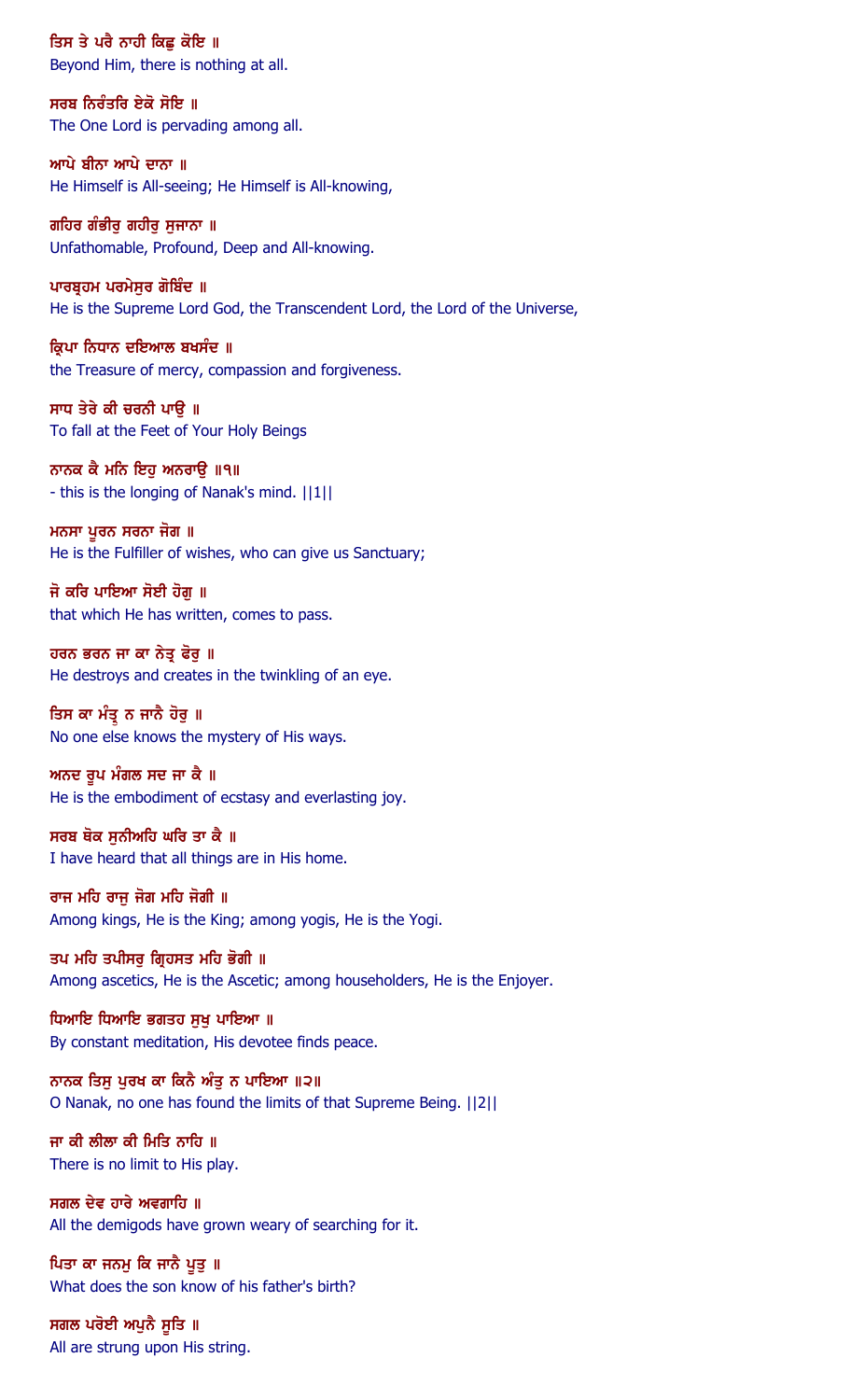#### ਸੁਮਤਿ ਗਿਆਨੂ ਧਿਆਨੂ ਜਿਨ ਦੇਇ ॥ ਜਨ ਦਾਸ ਨਾਮੂ ਧਿਆਵਹਿ ਸੇਇ ॥

He bestows good sense, spiritual wisdom and meditation on His humble servants and slaves who meditate on the Naam.

ਤਿਹੁ ਗੁਣ ਮਹਿ ਜਾ ਕਉ ਭਰਮਾਏ ॥ He leads some astray in the three qualities;

ਜਨਮਿ ਮਰੈ ਫਿਰਿ ਆਵੈ ਜਾਏ ॥ they are born and die, coming and going over and over again.

ਉਚ ਨੀਚ ਤਿਸ ਕੇ ਅਸਥਾਨ ॥ The high and the low are His places.

ਜੈਸਾ ਜਨਾਵੈ ਤੈਸਾ ਨਾਨਕ ਜਾਨ ॥੩॥ As He inspires us to know Him, O Nanak, so is He known. ||3||

ਨਾਨਾ ਰੂਪ ਨਾਨਾ ਜਾ ਕੇ ਰੰਗ ॥ Many are His forms; many are His colors.

ਨਾਨਾ ਭੇਖ ਕਰਹਿ ਇਕ ਰੰਗ ॥ Many are the appearances which He assumes, and yet He is still the One.

ਨਾਨਾ ਬਿਧਿ ਕੀਨੋ ਬਿਸਥਾਰੁ ॥ In so many ways, He has extended Himself.

ਪ੍ਰਭੂ ਅਬਿਨਾਸੀ ਏਕੰਕਾਰੂ ॥ The Eternal Lord God is the One, the Creator.

ਨਾਨਾ ਚਲਿਤ ਕਰੇ ਖਿਨ ਮਾਹਿ ॥ He performs His many plays in an instant.

ਪੁਰਿ ਰਹਿਓ ਪੂਰਨ ਸਭ ਠਾਇ ॥ The Perfect Lord is pervading all places.

ਨਾਨਾ ਬਿਧਿ ਕਰਿ ਬਨਤ ਬਨਾਈ ॥ In so many ways, He created the creation.

ਅਪਨੀ ਕੀਮਤਿ ਆਪੇ ਪਾਈ ॥ He alone can estimate His worth.

ਸਭ ਘਟ ਤਿਸ ਕੇ ਸਭ ਤਿਸ ਕੇ ਠਾੳ ॥ All hearts are His, and all places are His.

ਜਪਿ ਜਪਿ ਜੀਵੈ ਨਾਨਕ ਹਰਿ ਨਾਉ ॥੪॥ Nanak lives by chanting, chanting the Name of the Lord. ||4||

ਨਾਮ ਕੇ ਧਾਰੇ ਸਗਲੇ ਜੰਤ ॥ The Naam is the Support of all creatures.

ਨਾਮ ਕੇ ਧਾਰੇ ਖੰਡ ਬ੍ਰਹਮੰਡ ॥ The Naam is the Support of the earth and solar systems.

ਨਾਮ ਕੇ ਧਾਰੇ ਸਿਮ੍ਰਿਤਿ ਬੇਦ ਪਰਾਨ ॥ The Naam is the Support of the Simritees, the Vedas and the Puraanas.

ਨਾਮ ਕੇ ਧਾਰੇ ਸੁਨਨ ਗਿਆਨ ਧਿਆਨ ॥ The Naam is the Support by which we hear of spiritual wisdom and meditation.

ਨਾਮ ਕੇ ਧਾਰੇ ਆਗਾਸ ਪਾਤਾਲ ॥ The Naam is the Support of the Akaashic ethers and the nether regions.

ਨਾਮ ਕੇ ਧਾਰੇ ਸਗਲ ਆਕਾਰ ॥ The Naam is the Support of all bodies.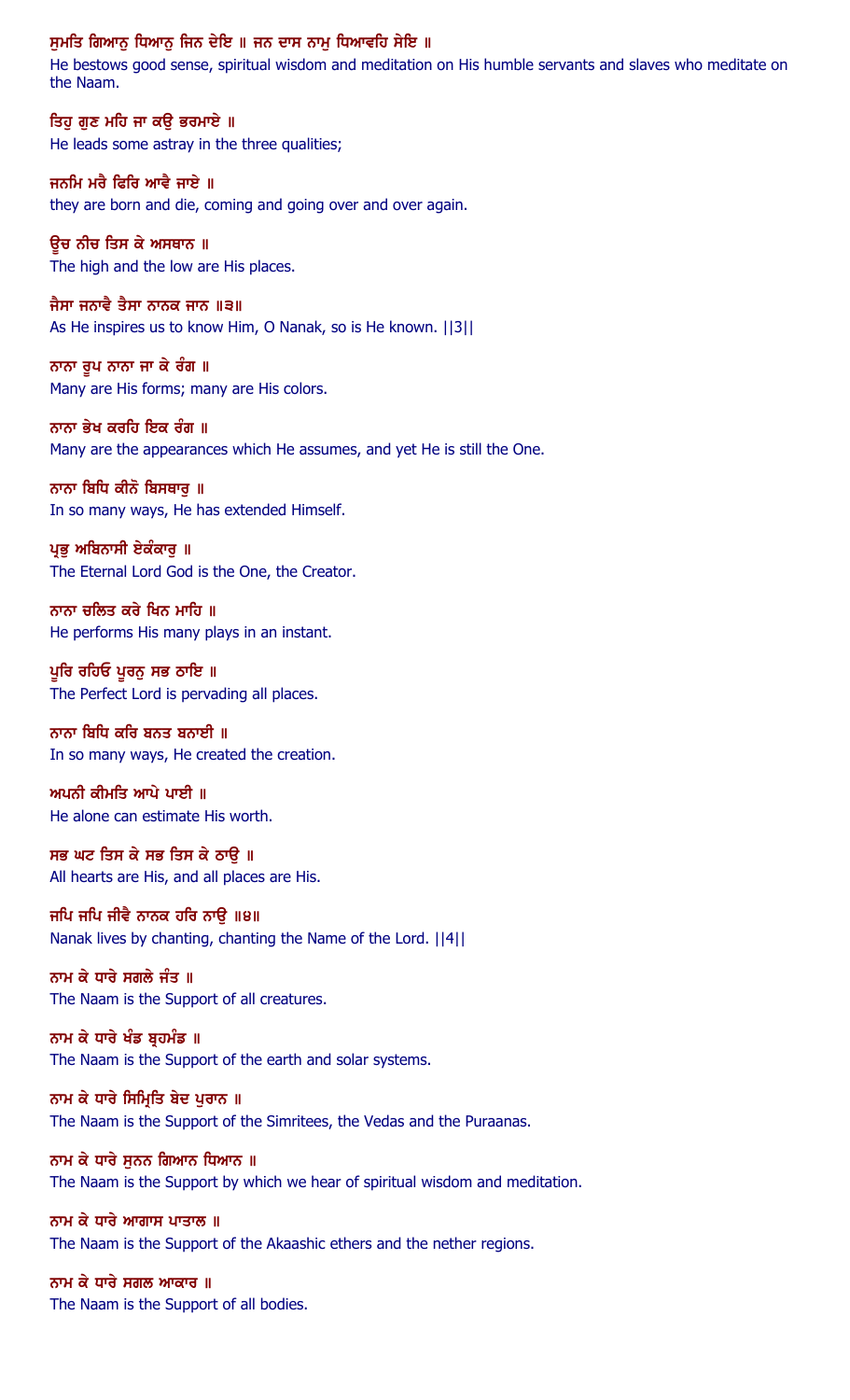ਨਾਮ ਕੇ ਧਾਰੇ ਪੁਰੀਆ ਸਭ ਭਵਨ ॥ The Naam is the Support of all worlds and realms.

ਨਾਮ ਕੈ ਸੰਗਿ ਉਧਰੇ ਸੁਨਿ ਸੁਵਨ ॥ Associating with the Naam, listening to it with the ears, one is saved.

ਕਰਿ ਕਿਰਪਾ ਜਿਸੂ ਆਪਨੈ ਨਾਮਿ ਲਾਏ ॥ Those whom the Lord mercifully attaches to His Naam

ਨਾਨਕ ਚਉਥੇ ਪਦ ਮਹਿ ਸੋ ਜਨੁ ਗਤਿ ਪਾਏ ॥੫॥ - O Nanak, in the fourth state, those humble servants attain salvation. ||5||

ਰੁਪੁ ਸਤਿ ਜਾ ਕਾ ਸਤਿ ਅਸਥਾਨੁ ॥ His form is true, and true is His place.

ਪੂਰਖ ਸਤਿ ਕੇਵਲ ਪਰਧਾਨੂ ॥ His personality is true - He alone is supreme.

ਕਰਤੂਤਿ ਸਤਿ ਸਤਿ ਜਾ ਕੀ ਬਾਣੀ ॥ His acts are true, and true is His Word.

ਸਤਿ ਪੂਰਖ ਸਭ ਮਾਹਿ ਸਮਾਣੀ ॥ The True Lord is permeating all.

ਸਤਿ ਕਰਮੂ ਜਾ ਕੀ ਰਚਨਾ ਸਤਿ ॥ True are His actions; His creation is true.

ਮੁਲੂ ਸਤਿ ਸਤਿ ਉਤਪਤਿ ॥ His root is true, and true is what originates from it.

ਸਤਿ ਕਰਣੀ ਨਿਰਮਲ ਨਿਰਮਲੀ ॥ True is His lifestyle, the purest of the pure.

ਜਿਸਹਿ ਬਝਾਏ ਤਿਸਹਿ ਸਭ ਭਲੀ ॥ All goes well for those who know Him.

ਸਤਿ ਨਾਮੂ ਪ੍ਰਭ ਕਾ ਸੁਖਦਾਈ ॥ The True Name of God is the Giver of peace.

ਬਿਸ੍ਵਾਸੁ ਸਤਿ ਨਾਨਕ ਗੁਰ ਤੇ ਪਾਈ ॥੬॥ Nanak has obtained true faith from the Guru. ||6||

ਸਤਿ ਬਚਨ ਸਾਧੁ ਉਪਦੇਸ ॥ True are the Teachings, and the Instructions of the Holy.

ਸਤਿ ਤੇ ਜਨ ਜਾ ਕੈ ਰਿਦੈ ਪ੍ਰਵੇਸ ॥ True are those into whose hearts He enters.

ਸਤਿ ਨਿਰਤਿ ਬੁਝੈ ਜੇ ਕੋਇ ॥ One who knows and loves the Truth

ਨਾਮ ਜਪਤ ਤਾ ਕੀ ਗਤਿ ਹੋਇ ॥ - chanting the Naam, he obtains salvation.

ਆਪਿ ਸਤਿ ਕੀਆ ਸਭੁ ਸਤਿ ॥ He Himself is True, and all that He has made is true.

ਆਪੇ ਜਾਨੈ ਅਪਨੀ ਮਿਤਿ ਗਤਿ ॥ He Himself knows His own state and condition.

ਜਿਸ ਕੀ ਸਿਸਟਿ ਸ ਕਰਣੈਹਾਰ ॥ He is the Creator Lord of His world.

ਅਵਰ ਨ ਬੁਝਿ ਕਰਤ ਬੀਚਾਰੂ ॥ No one else understands Him, although they may try.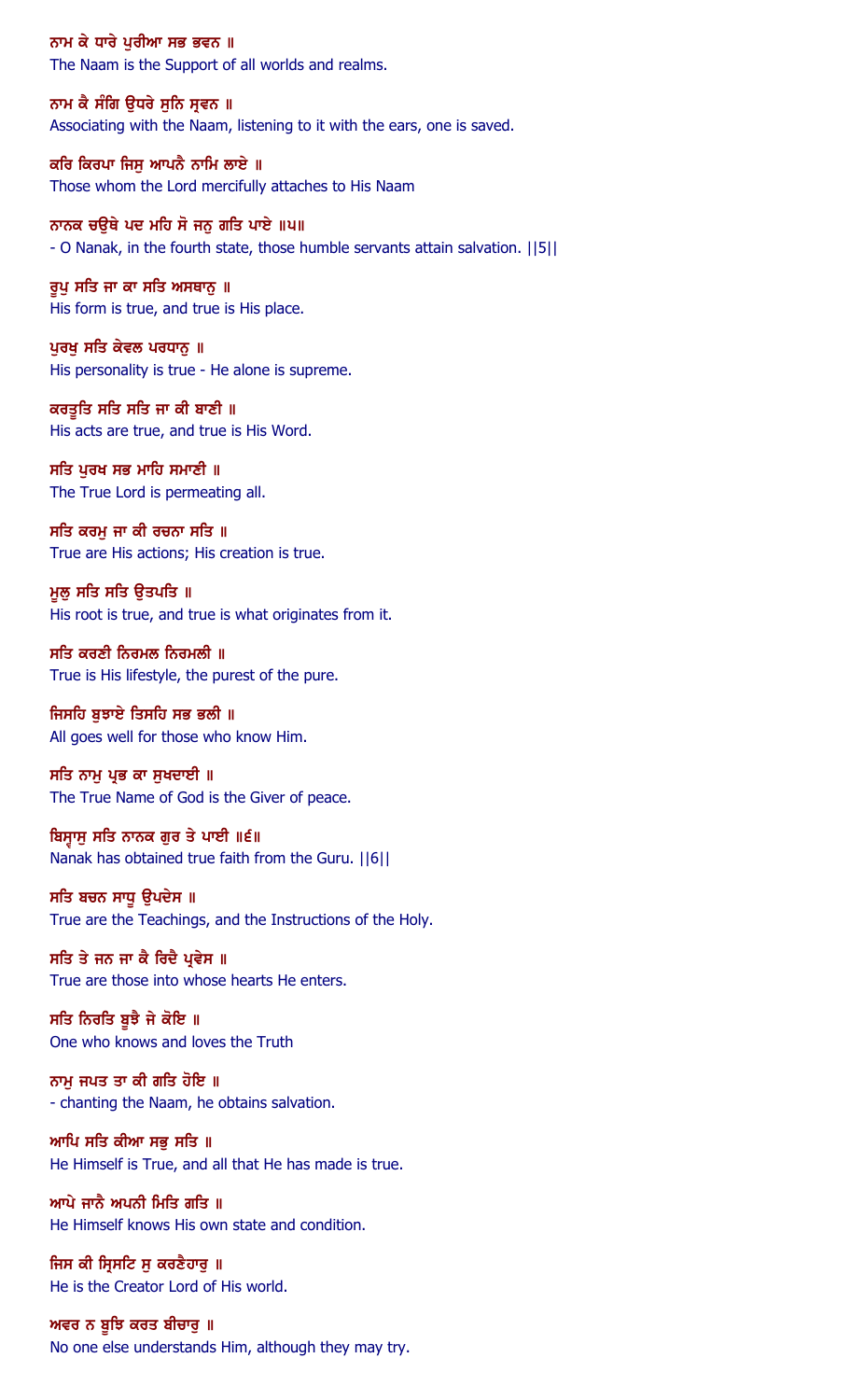ਕਰਤੇ ਕੀ ਮਿਤਿ ਨ ਜਾਨੈ ਕੀਆ ॥ The created cannot know the extent of the Creator.

ਨਾਨਕ ਜੋ ਤਿਸ ਭਾਵੈ ਸੋ ਵਰਤੀਆ ॥੭॥ O Nanak, whatever pleases Him comes to pass. ||7||

ਬਿਸਮਨ ਬਿਸਮ ਭਏ ਬਿਸਮਾਦ ॥ Gazing upon His wondrous wonder, I am wonder-struck and amazed!

ਜਿਨਿ ਬੁਝਿਆ ਤਿਸੁ ਆਇਆ ਸਾਦ ॥ One who realizes this, comes to taste this state of joy.

ਪ੍ਰਭ ਕੈ ਰੰਗਿ ਰਾਚਿ ਜਨ ਰਹੇ ॥ God's humble servants remain absorbed in His Love.

ਗੁਰ ਕੈ ਬਚਨਿ ਪਦਾਰਥ ਲਹੇ ॥ Following the Guru's Teachings, they receive the four cardinal blessings.

ਓਇ ਦਾਤੇ ਦਖ ਕਾਟਨਹਾਰ ॥ They are the givers, the dispellers of pain.

ਜਾ ਕੈ ਸੰਗਿ ਤਰੈ ਸੰਸਾਰ ॥ In their company, the world is saved.

ਜਨ ਕਾ ਸੇਵਕ ਸੋ ਵਡਭਾਗੀ ॥ The slave of the Lord's servant is so very blessed.

ਜਨ ਕੈ ਸੰਗਿ ਏਕ ਲਿਵ ਲਾਗੀ ॥ In the company of His servant, one becomes attached to the Love of the One.

ਗੁਨ ਗੋਬਿਦ ਕੀਰਤਨੂ ਜਨੂ ਗਾਵੈ ॥ His humble servant sings the Kirtan, the songs of the glory of God.

ਗੁਰ ਪ੍ਰਸਾਦਿ ਨਾਨਕ ਫਲੂ ਪਾਵੈ ॥੮॥੧੬॥ By Guru's Grace, O Nanak, he receives the fruits of his rewards. ||8||16||

ਸਲੋਕ ॥ Shalok:

ਆਦਿ ਸਚੁ ਜੁਗਾਦਿ ਸਚੁ ॥ True in the beginning, True throughout the ages,

ਹੈ ਭਿ ਸਚੁ ਨਾਨਕ ਹੋਸੀ ਭਿ ਸਚੁ ॥੧॥ True here and now. O Nanak, He shall forever be True. ||1||

 $M$   $H$   $Z$  $U$   $U$   $I$ Ashtapadee:

ਚਰਨ ਸਤਿ ਸਤਿ ਪਰਸਨਹਾਰ ॥ His Lotus Feet are True, and True are those who touch Them.

ਪਜਾ ਸਤਿ ਸਤਿ ਸੇਵਦਾਰ ॥ His devotional worship is True, and True are those who worship Him.

ਦਰਸਨ ਸਤਿ ਸਤਿ ਪੇਖਨਹਾਰ ॥ The Blessing of His Vision is True, and True are those who behold it.

ਨਾਮ ਸਤਿ ਸਤਿ ਧਿਆਵਨਹਾਰ ॥ His Naam is True, and True are those who meditate on it.

ਆਪਿ ਸਤਿ ਸਤਿ ਸਭ ਧਾਰੀ ॥ He Himself is True, and True is all that He sustains.

ਆਪੇ ਗੁਣ ਆਪੇ ਗੁਣਕਾਰੀ ॥ He Himself is virtuous goodness, and He Himself is the Bestower of virtue.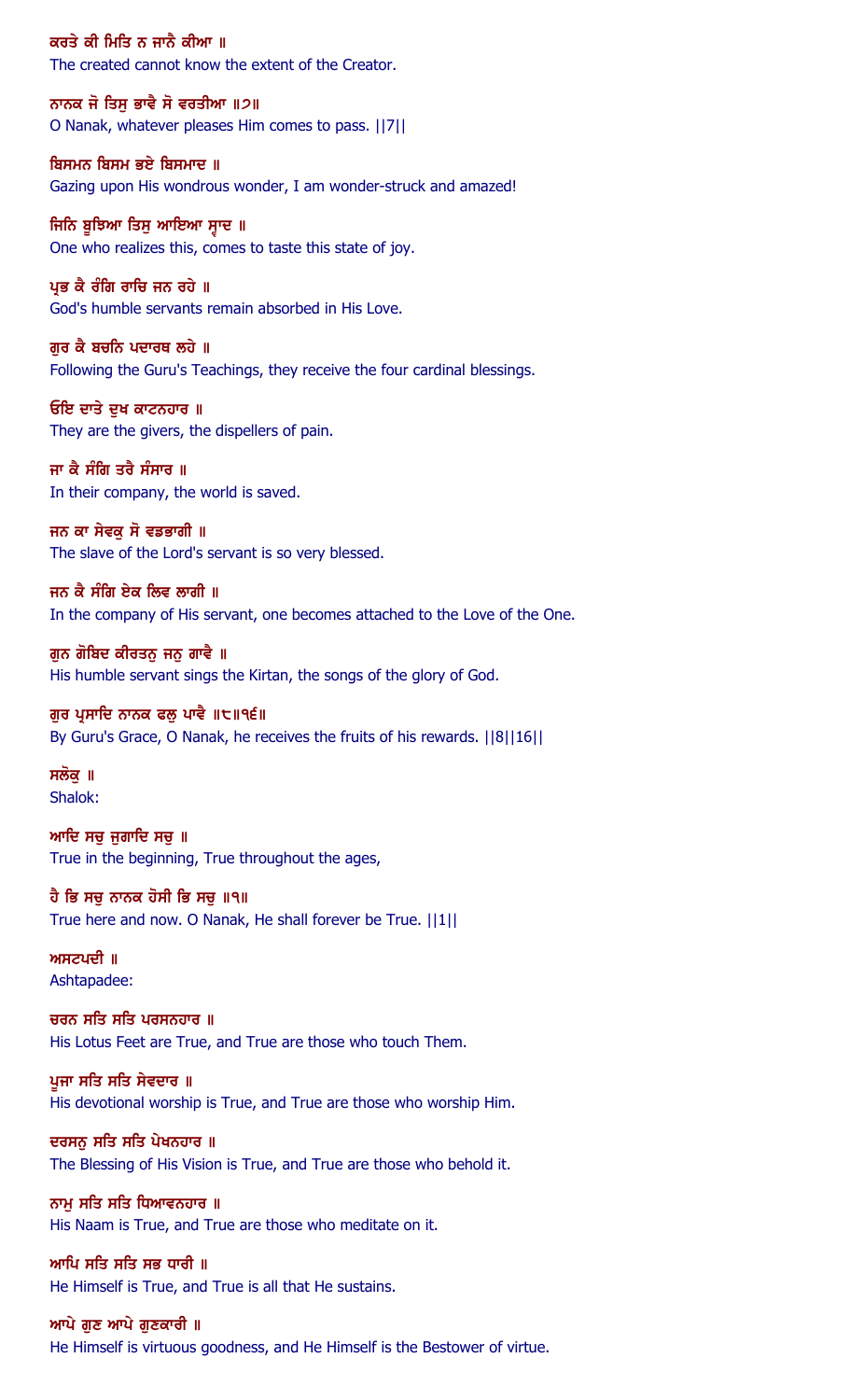ਸਬਦੁ ਸਤਿ ਸਤਿ ਪ੍ਰਭੁ ਬਕਤਾ ॥ The Word of His Shabad is True, and True are those who speak of God.

ਸੁਰਤਿ ਸਤਿ ਸਤਿ ਜਸੁ ਸੁਨਤਾ ॥ Those ears are True, and True are those who listen to His Praises.

ਬੁਝਨਹਾਰ ਕਉ ਸਤਿ ਸਭ ਹੋਇ ॥ All is True to one who understands.

ਨਾਨਕ ਸਤਿ ਸਤਿ ਪ੍ਰਭੁ ਸੋਇ ॥੧॥ O Nanak, True, True is He, the Lord God. ||1||

ਸਤਿ ਸਰੂਪੂ ਰਿਦੈ ਜਿਨਿ ਮਾਨਿਆ ॥ One who believes in the Embodiment of Truth with all his heart

ਕਰਨ ਕਰਾਵਨ ਤਿਨਿ ਮੁਲ਼ ਪਛਾਨਿਆ ॥ recognizes the Cause of causes as the Root of all.

ਜਾ ਕੈ ਰਿਦੈ ਬਿਸੁਾਸੁ ਪ੍ਰਭ ਆਇਆ ॥ One whose heart is filled with faith in God

ਤਤੁ ਗਿਆਨੂ ਤਿਸੁ ਮਨਿ ਪ੍ਰਗਟਾਇਆ ॥ - the essence of spiritual wisdom is revealed to his mind.

ਭੈ ਤੇ ਨਿਰਭੳ ਹੋਇ ਬਸਾਨਾ ॥ Coming out of fear, he comes to live without fear.

ਜਿਸ ਤੇ ੳਪਜਿਆ ਤਿਸ ਮਾਹਿ ਸਮਾਨਾ ॥ He is absorbed into the One, from whom he originated.

ਬਸਤੂ ਮਾਹਿ ਲੇ ਬਸਤੂ ਗਡਾਈ ॥ When something blends with its own,

ਤਾ ਕੳ ਭਿੰਨ ਨ ਕਹਨਾ ਜਾਈ ॥ it cannot be said to be separate from it.

ਬੁਝੈ ਬੁਝਨਹਾਰੂ ਬਿਬੇਕ ॥ This is understood only by one of discerning understanding.

ਨਾਰਾਇਨ ਮਿਲੇ ਨਾਨਕ ਏਕ ॥੨॥ Meeting with the Lord, O Nanak, he becomes one with Him. ||2||

ਠਾਕੁਰ ਕਾ ਸੇਵਕੁ ਆਗਿਆਕਾਰੀ ॥ The servant is obedient to his Lord and Master.

ਠਾਕੁਰ ਕਾ ਸੇਵਕੁ ਸਦਾ ਪੁਜਾਰੀ ॥ The servant worships his Lord and Master forever.

ਠਾਕਰ ਕੇ ਸੇਵਕ ਕੈ ਮਨਿ ਪਰਤੀਤਿ ॥ The servant of the Lord Master has faith in his mind.

ਠਾਕਰ ਕੇ ਸੇਵਕ ਕੀ ਨਿਰਮਲ ਰੀਤਿ ॥ The servant of the Lord Master lives a pure lifestyle.

ਠਾਕੁਰ ਕਉ ਸੇਵਕੁ ਜਾਨੈ ਸੰਗਿ ॥ The servant of the Lord Master knows that the Lord is with him.

ਪ੍ਰਭ ਕਾ ਸੇਵਕੂ ਨਾਮ ਕੈ ਰੰਗਿ ॥ God's servant is attuned to the Naam, the Name of the Lord.

ਸੇਵਕ ਕੳ ਪ੍ਰਭ ਪਾਲਨਹਾਰਾ ॥ God is the Cherisher of His servant.

ਸੇਵਕ ਕੀ ਰਾਖੈ ਨਿਰੰਕਾਰਾ ॥ The Formless Lord preserves His servant.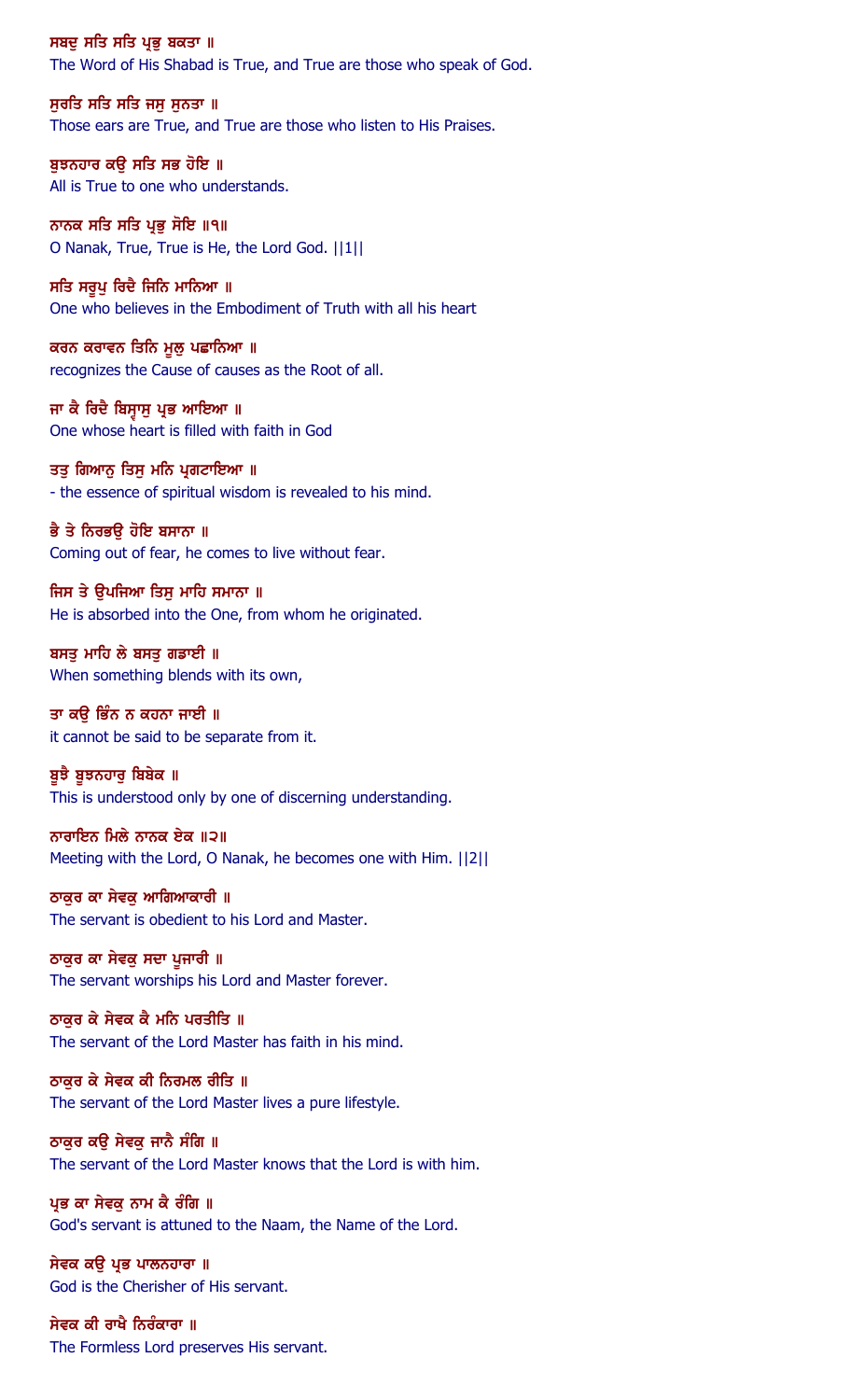ਸੋ ਸੇਵਕੁ ਜਿਸੁ ਦਇਆ ਪ੍ਰਭੁ ਧਾਰੈ ॥ Unto His servant, God bestows His Mercy.

ਨਾਨਕ ਸੋ ਸੇਵਕ ਸਾਸਿ ਸਾਸਿ ਸਮਾਰੈ ॥੩॥ O Nanak, that servant remembers Him with each and every breath. ||3||

ਅਪੁਨੇ ਜਨ ਕਾ ਪਰਦਾ ਢਾਕੈ ॥ He covers the faults of His servant.

ਅਪਨੇ ਸੇਵਕ ਕੀ ਸਰਪਰ ਰਾਖੈ $\parallel$  । He surely preserves the honor of His servant.

ਅਪਨੇ ਦਾਸ ਕਉ ਦੇਇ ਵਡਾਈ ॥ He blesses His slave with greatness.

ਅਪਨੇ ਸੇਵਕ ਕਉ ਨਾਮੂ ਜਪਾਈ ॥ He inspires His servant to chant the Naam, the Name of the Lord.

ਅਪਨੇ ਸੇਵਕ ਕੀ ਆਪਿ ਪਤਿ ਰਾਖੈ $\parallel$ He Himself preserves the honor of His servant.

ਤਾ ਕੀ ਗਤਿ ਮਿਤਿ ਕੋਇ ਨ ਲਾਖੈ ॥ No one knows His state and extent.

ਪ੍ਰਭ ਕੇ ਸੇਵਕ ਕਉ ਕੋ ਨ ਪਹੁਚੈ ॥ No one is equal to the servant of God.

ਪ੍ਰਭ ਕੇ ਸੇਵਕ ਉਚ ਤੇ ਉਚੇ ॥ The servant of God is the highest of the high.

ਜੋ ਪ੍ਰਭਿ ਅਪਨੀ ਸੇਵਾ ਲਾਇਆ ॥ One whom God applies to His own service, O Nanak

ਨਾਨਕ ਸੋ ਸੇਵਕ ਦਹ ਦਿਸਿ ਪ੍ਰਗਟਾਇਆ ॥੪॥ - that servant is famous in the ten directions. ||4||

ਨੀਕੀ ਕੀਰੀ ਮਹਿ ਕਲ ਰਾਖੈ ॥ He infuses His Power into the tiny ant;

ਭਸਮ ਕਰੈ ਲਸਕਰ ਕੋਟਿ ਲਾਖੈ ॥ it can then reduce the armies of millions to ashes

ਜਿਸ ਕਾ ਸਾਸੂ ਨ ਕਾਢਤ ਆਪਿ ॥ Those whose breath of life He Himself does not take away

ਤਾ ਕੳ ਰਾਖਤ ਦੇ ਕਰਿ ਹਾਥ ॥ - He preserves them, and holds out His Hands to protect them.

ਮਾਨਸ ਜਤਨ ਕਰਤ ਬਹੁ ਭਾਤਿ ॥ You may make all sorts of efforts,

ਤਿਸ ਕੇ ਕਰਤਬ ਬਿਰਥੇ ਜਾਤਿ ॥ but these attempts are in vain.

ਮਾਰੈ ਨ ਰਾਖੈ ਅਵਰੁ ਨ ਕੋਇ ॥ No one else can kill or preserve

ਸਰਬ ਜੀਆ ਕਾ ਰਾਖਾ ਸੋਇ ॥ - He is the Protector of all beings.

ਕਾਹੇ ਸੋਚ ਕਰਹਿ ਰੇ ਪਾਣੀ ॥ So why are you so anxious, O mortal?

ਜਪਿ ਨਾਨਕ ਪ੍ਰਭ ਅਲਖ ਵਿਡਾਣੀ ॥੫॥ Meditate, O Nanak, on God, the invisible, the wonderful! ||5||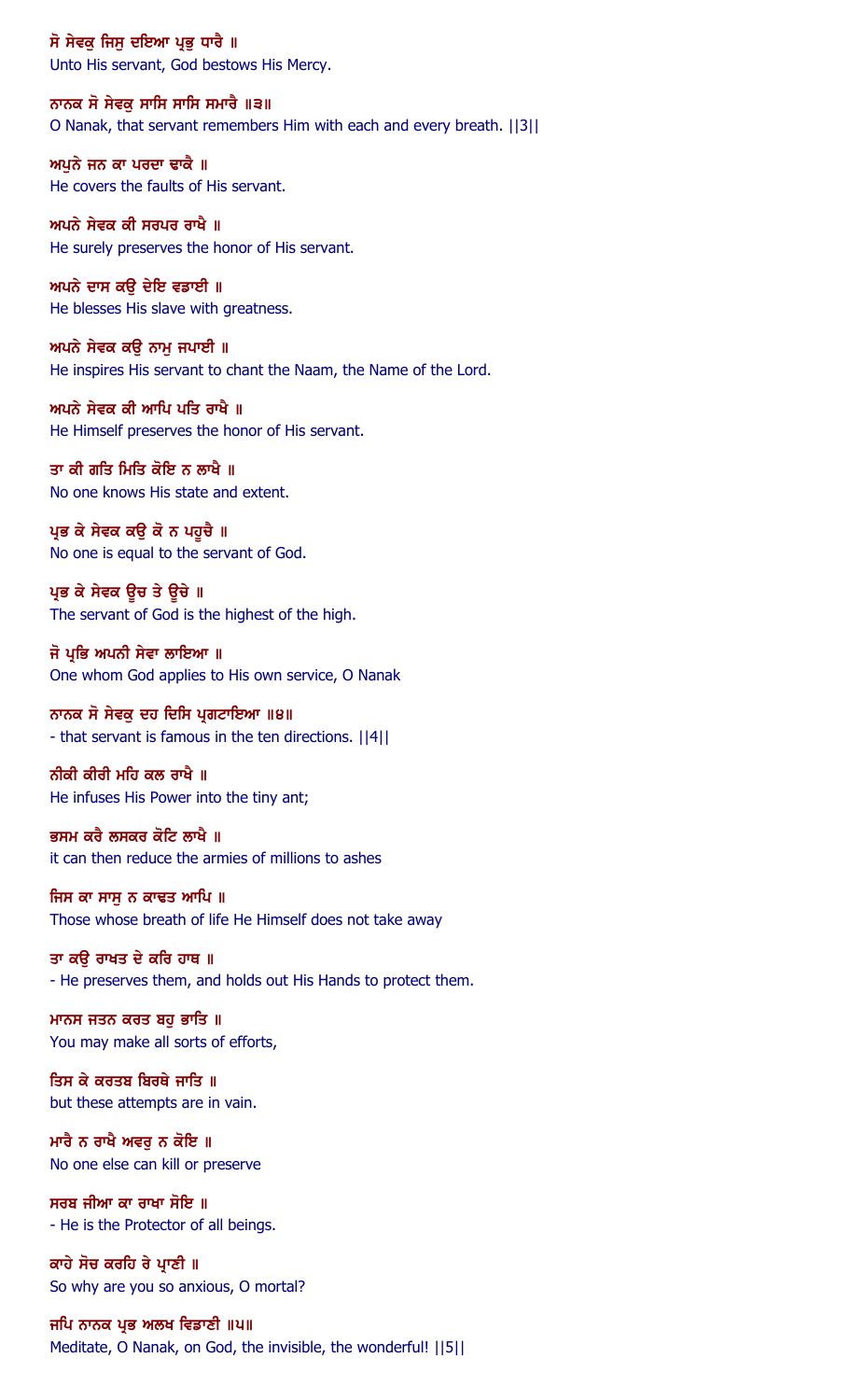ਬਾਰੰ ਬਾਰ ਬਾਰ ਪ੍ਰਭੂ ਜਪੀਐ ॥ Time after time, again and again, meditate on God.

ਪੀ ਅੰਮ੍ਰਿਤੂ ਇਹੂ ਮਨੂ ਤਨੂ ਧ੍ਰਪੀਐ ॥ Drinking in this Nectar, this mind and body are satisfied.

ਨਾਮ ਰਤਨੂ ਜਿਨਿ ਗੁਰਮੁਖਿ ਪਾਇਆ ॥ The jewel of the Naam is obtained by the Gurmukhs;

ਤਿਸੁ ਕਿਛੁ ਅਵਰੁ ਨਾਹੀ ਦ੍ਰਿਸਟਾਇਆ ॥ they see no other than God.

ਨਾਮੁ ਧਨੁ ਨਾਮੋ ਰੁਪੁ ਰੰਗੁ ॥ Unto them, the Naam is wealth, the Naam is beauty and delight.

ਨਾਮੋ ਸੁਖ ਹਰਿ ਨਾਮ ਕਾ ਸੰਗੂ ॥ The Naam is peace, the Lord's Name is their companion.

ਨਾਮ ਰਸਿ ਜੋ ਜਨ ਤਿਪਤਾਨੇ ॥ Those who are satisfied by the essence of the Naam

ਮਨ ਤਨ ਨਾਮਹਿ ਨਾਮਿ ਸਮਾਨੇ ॥ - their minds and bodies are drenched with the Naam.

ਉਠਤ ਬੈਠਤ ਸੋਵਤ ਨਾਮ ॥ While standing up, sitting down and sleeping, the Naam,

ਕਹ ਨਾਨਕ ਜਨ ਕੈ ਸਦ ਕਾਮ ॥੬॥ says Nanak, is forever the occupation of God's humble servant. ||6||

ਬੋਲਹੂ ਜਸੂ ਜਿਹਬਾ ਦਿਨੂ ਰਾਤਿ ॥ Chant His Praises with your tongue, day and night.

ਪ੍ਰਭਿ ਅਪਨੈ ਜਨ ਕੀਨੀ ਦਾਤਿ ॥ God Himself has given this gift to His servants.

ਕਰਹਿ ਭਗਤਿ ਆਤਮ ਕੈ ਚਾਇ ॥ Performing devotional worship with heart-felt love,

ਪ੍ਰਭ ਅਪਨੇ ਸਿਉ ਰਹਹਿ ਸਮਾਇ ॥ they remain absorbed in God Himself.

ਜੋ ਹੋਆ ਹੋਵਤ ਸੋ ਜਾਨੈ ॥ They know the past and the present.

ਪ੍ਰਭ ਅਪਨੇ ਕਾ ਹੁਕਮੁ ਪਛਾਨੈ ॥ They recognize God's Own Command.

ਤਿਸ ਕੀ ਮਹਿਮਾ ਕਉਨ ਬਖਾਨਉ ॥ Who can describe His Glory?

ਤਿਸ ਕਾ ਗਨ ਕਹਿ ਏਕ ਨ ਜਾਨੳ ॥ I cannot describe even one of His virtuous qualities.

ਆਠ ਪਹਰ ਪ੍ਰਭ ਬਸਹਿ ਹਜੁਰੇ ॥ Those who dwell in God's Presence, twenty-four hours a day

ਕਹੁ ਨਾਨਕ ਸੇਈ ਜਨ ਪੂਰੇ ॥੭॥ - says Nanak, they are the perfect persons. ||7||

ਮਨ ਮੇਰੇ ਤਿਨ ਕੀ ਓਟ ਲੇਹਿ ॥ O my mind, seek their protection;

ਮਨੂ ਤਨੂ ਅਪਨਾ ਤਿਨ ਜਨ ਦੇਹਿ ॥ give your mind and body to those humble beings.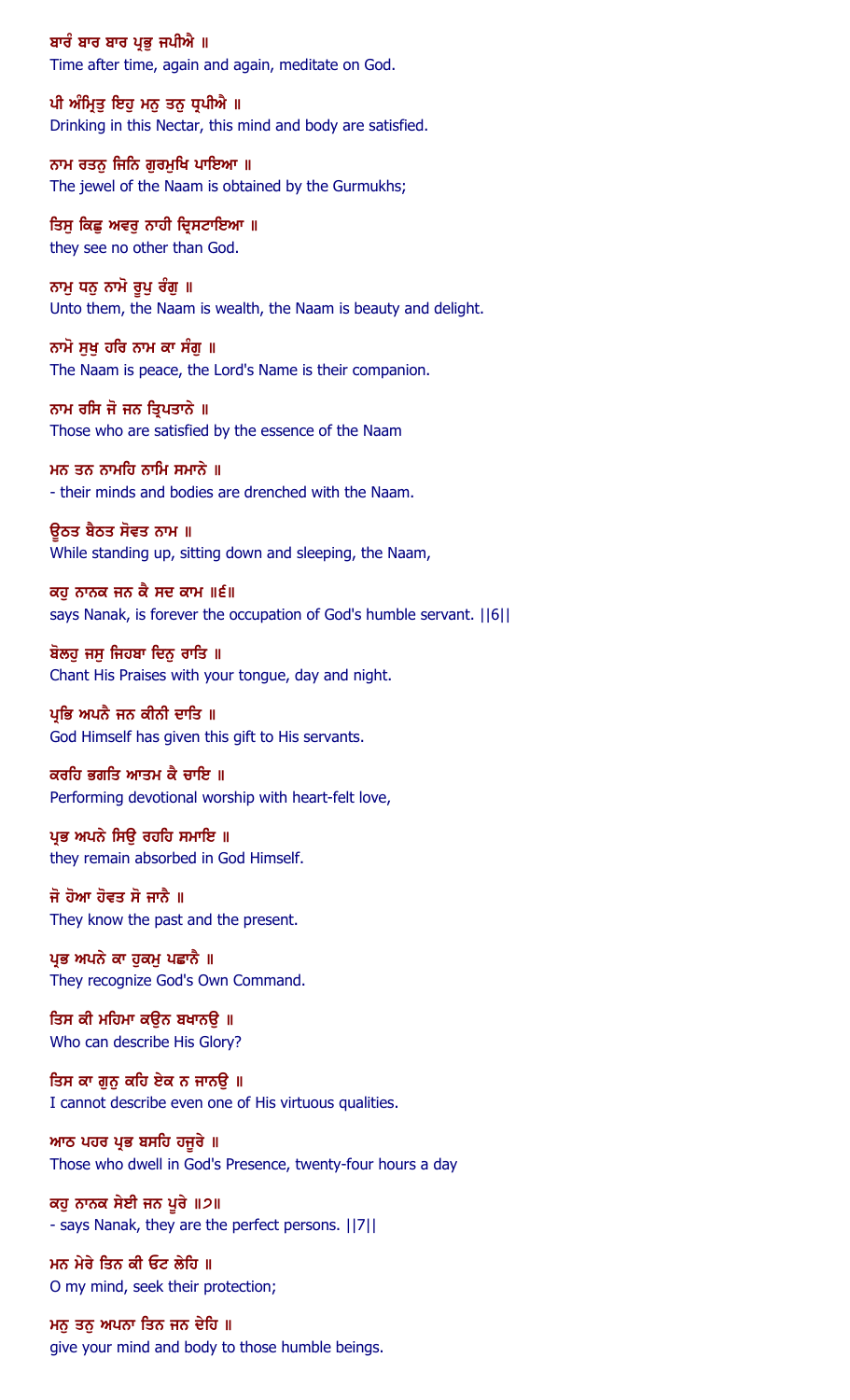ਜਿਨਿ ਜਨਿ ਅਪਨਾ ਪ੍ਰਭੂ ਪਛਾਤਾ ॥ Those humble beings who recognizes God

ਸੋ ਜਨ ਸਰਬ ਥੋਕ ਕਾ ਦਾਤਾ ॥ are the givers of all things.

ਤਿਸ ਕੀ ਸਰਨਿ ਸਰਬ ਸੁਖ ਪਾਵਹਿ ॥ In His Sanctuary, all comforts are obtained.

ਤਿਸ ਕੈ ਦਰਸਿ ਸਭ ਪਾਪ ਮਿਟਾਵਹਿ ॥ By the Blessing of His Darshan, all sins are erased.

ਅਵਰ ਸਿਆਨਪ ਸਗਲੀ ਛਾਡੂ ॥ So renounce all other clever devices,

ਤਿਸੁ ਜਨ ਕੀ ਤੁ ਸੇਵਾ ਲਾਗੁ ॥ and enjoin yourself to the service of those servants.

ਆਵਨ ਜਾਨ ਨ ਹੋਵੀ ਤੇਰਾ ॥ Your comings and goings shall be ended.

ਨਾਨਕ ਤਿਸੁ ਜਨ ਕੇ ਪੁਜਹੁ ਸਦ ਪੈਰਾ ॥੮॥੧੭॥ O Nanak, worship the feet of God's humble servants forever. ||8||17||

ਸਲੋਕ ॥ Shalok:

ਸਤਿ ਪਰਖ ਜਿਨਿ ਜਾਨਿਆ ਸਤਿਗਰ ਤਿਸ ਕਾ ਨਾੳ ॥ The one who knows the True Lord God, is called the True Guru.

ਤਿਸ ਕੈ ਸੰਗਿ ਸਿਖੁ ਉਧਰੈ ਨਾਨਕ ਹਰਿ ਗੁਨ ਗਾਉ ॥੧॥ In His Company, the Sikh is saved, O Nanak, singing the Glorious Praises of the Lord. ||1||

ਅਸਟਪਦੀ $\parallel$   $\parallel$ Ashtapadee:

ਸਤਿਗੁਰੂ ਸਿਖ ਕੀ ਕਰੈ ਪ੍ਰਤਿਪਾਲ ॥ The True Guru cherishes His Sikh.

ਸੇਵਕ ਕਉ ਗੁਰੂ ਸਦਾ ਦਇਆਲ ॥ The Guru is always merciful to His servant.

ਸਿਖ ਕੀ ਗੁਰੂ ਦੁਰਮਤਿ ਮਲੂ ਹਿਰੈ ॥ The Guru washes away the filth of the evil intellect of His Sikh.

ਗੁਰ ਬਚਨੀ ਹਰਿ ਨਾਮੂ ਉਚਰੈ ॥ Through the Guru's Teachings, he chants the Lord's Name.

ਸਤਿਗੁਰੂ ਸਿਖ ਕੇ ਬੰਧਨ ਕਾਟੈ ॥ The True Guru cuts away the bonds of His Sikh.

ਗਰ ਕਾ ਸਿਖ ਬਿਕਾਰ ਤੇ ਹਾਟੈ ॥ The Sikh of the Guru abstains from evil deeds.

ਸਤਿਗੁਰੂ ਸਿਖ ਕਉ ਨਾਮ ਧਨੂ ਦੇਇ ॥ The True Guru gives His Sikh the wealth of the Naam.

ਗੁਰ ਕਾ ਸਿਖੁ ਵਡਭਾਗੀ ਹੇ ॥ The Sikh of the Guru is very fortunate.

ਸਤਿਗਰ ਸਿਖ ਕਾ ਹਲਤ ਪਲਤ ਸਵਾਰੈ ॥ The True Guru arranges this world and the next for His Sikh.

### ਨਾਨਕ ਸਤਿਗੁਰੁ ਸਿਖ ਕਉ ਜੀਅ ਨਾਲਿ ਸਮਾਰੈ ॥੧॥

O Nanak, with the fullness of His heart, the True Guru mends His Sikh. ||1||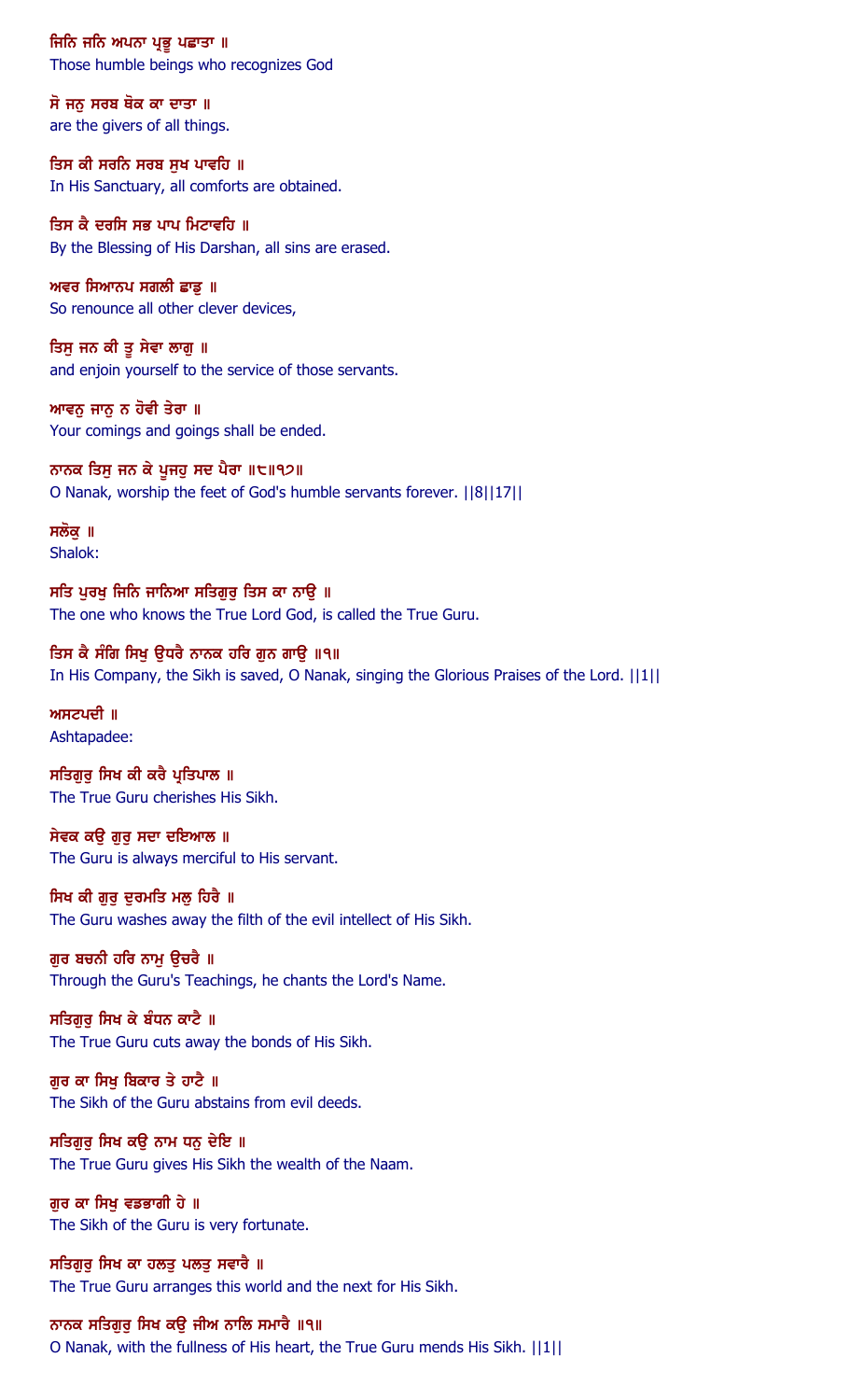ਗੁਰ ਕੈ ਗ੍ਰਿਹਿ ਸੇਵਕੁ ਜੋ ਰਹੈ ॥ That selfless servant, who lives in the Guru's household,

ਗਰ ਕੀ ਆਗਿਆ ਮਨ ਮਹਿ ਸਹੈ ॥ is to obey the Guru's Commands with all his mind.

ਆਪਸ ਕਉ ਕਰਿ ਕਛੂ ਨ ਜਨਾਵੈ ॥ He is not to call attention to himself in any way.

ਹਰਿ ਹਰਿ ਨਾਮੁ ਰਿਦੈ ਸਦ ਧਿਆਵੈ ॥ He is to meditate constantly within his heart on the Name of the Lord.

ਮਨੁ ਬੇਚੈ ਸਤਿਗੁਰ ਕੈ ਪਾਸਿ ॥ One who sells his mind to the True Guru

ਤਿਸ ਸੇਵਕ ਕੇ ਕਾਰਜ ਰਾਸਿ ॥ - that humble servant's affairs are resolved.

ਸੇਵਾ ਕਰਤ ਹੋਇ ਨਿਹਕਾਮੀ ॥ One who performs selfless service, without thought of reward,

ਤਿਸ ਕਉ ਹੋਤ ਪਰਾਪਤਿ ਸੁਆਮੀ ॥ shall attain his Lord and Master.

 $m$ ਪਨੀ ਕ੍ਰਿਪਾ ਜਿਸ ਆਪਿ ਕਰੇਇ ॥ He Himself grants His Grace;

ਨਾਨਕ ਸੋ ਸੇਵਕ ਗਰ ਕੀ ਮਤਿ ਲੇਇ ॥੨॥ O Nanak, that selfless servant lives the Guru's Teachings. ||2||

ਬੀਸ ਬਿਸਵੇ ਗੁਰ ਕਾ ਮਨੁ ਮਾਨੈ ॥ One who obeys the Guru's Teachings one hundred per cent

ਸੋ ਸੇਵਕ ਪਰਮੇਸਰ ਕੀ ਗਤਿ ਜਾਨੈ ॥ - that selfless servant comes to know the state of the Transcendent Lord.

ਸੋ ਸਤਿਗਰ ਜਿਸ ਰਿਦੈ ਹਰਿ ਨਾੳ ॥ The True Guru's Heart is filled with the Name of the Lord.

ਅਨਿਕ ਬਾਰ ਗੁਰ ਕਉ ਬਲਿ ਜਾਉ ॥ So many times, I am a sacrifice to the Guru.

ਸਰਬ ਨਿਧਾਨ ਜੀਅ ਕਾ ਦਾਤਾ ॥ He is the treasure of everything, the Giver of life.

ਆਠ ਪਹਰ ਪਾਰਬ੍ਰਹਮ ਰੰਗਿ ਰਾਤਾ ॥ Twenty-four hours a day, He is imbued with the Love of the Supreme Lord God.

ਬ੍ਰਹਮ ਮਹਿ ਜਨੁ ਜਨ ਮਹਿ ਪਾਰਬ੍ਰਹਮੁ ॥ The servant is in God, and God is in the servant.

ਏਕਹਿ ਆਪਿ ਨਹੀ ਕਛ ਭਰਮ ॥ He Himself is One - there is no doubt about this.

ਸਹਸ ਸਿਆਨਪ ਲਇਆ ਨ ਜਾਈਐ ॥ By thousands of clever tricks, He is not found.

ਨਾਨਕ ਐਸਾ ਗੁਰੂ ਬਡਭਾਗੀ ਪਾਈਐ ॥੩॥ O Nanak, such a Guru is obtained by the greatest good fortune. ||3||

ਸਫਲ ਦਰਸਨ ਪੇਖਤ ਪਨੀਤ ॥ Blessed is His Darshan; receiving it, one is purified.

ਪਰਸਤ ਚਰਨ ਗਤਿ ਨਿਰਮਲ ਰੀਤਿ ॥

Touching His Feet, one's conduct and lifestyle become pure.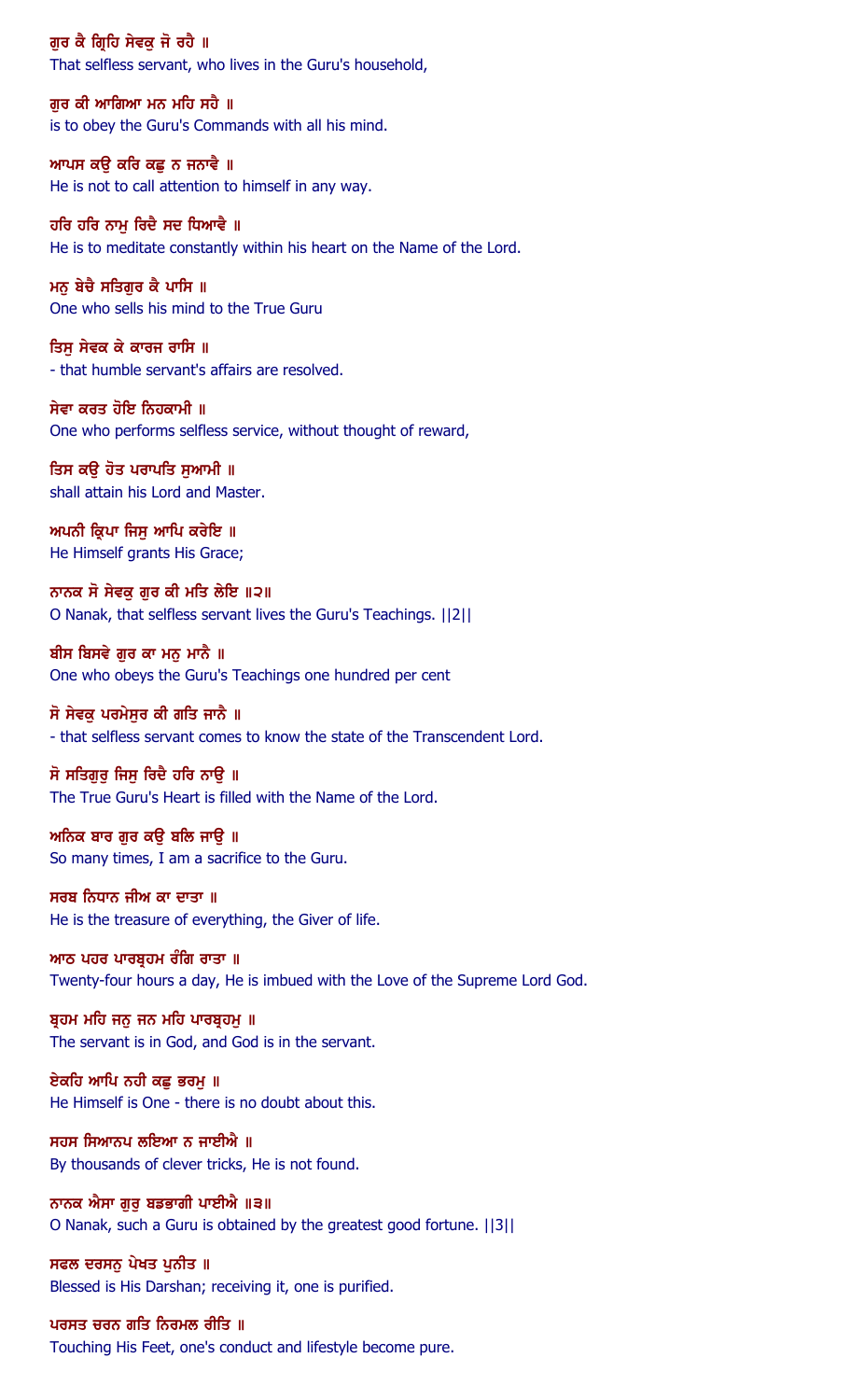ਭੇਟਤ ਸੰਗਿ ਰਾਮ ਗਨ ਰਵੇ ॥ Abiding in His Company, one chants the Lord's Praise,

ਪਾਰਬੁਹਮ ਕੀ ਦਰਗਹ ਗਵੇ ॥ and reaches the Court of the Supreme Lord God.

ਸੁਨਿ ਕਰਿ ਬਚਨ ਕਰਨ ਆਘਾਨੇ ॥ Listening to His Teachings, one's ears are satisfied.

ਮਨਿ ਸੰਤੋਖੁ ਆਤਮ ਪਤੀਆਨੇ ॥ The mind is contented, and the soul is fulfilled.

ਪੁਰਾ ਗੁਰੂ ਅਖ਼ਓ ਜਾ ਕਾ ਮੰਤ੍ਰ ॥ The Guru is perfect; His Teachings are everlasting.

ਅੰਮ੍ਰਿਤ ਦ੍ਰਿਸਟਿ ਪੇਖੈ ਹੋਇ ਸੰਤ ॥ Beholding His Ambrosial Glance, one becomes saintly.

ਗਣ ਬਿਅੰਤ ਕੀਮਤਿ ਨਹੀ ਪਾਇ ॥ Endless are His virtuous qualities; His worth cannot be appraised.

ਨਾਨਕ ਜਿਸੁ ਭਾਵੈ ਤਿਸੁ ਲਏ ਮਿਲਾਇ ॥੪॥ O Nanak, one who pleases Him is united with Him. ||4||

ਜਿਹਬਾ ਏਕ ੳਸਤਤਿ ਅਨੇਕ ॥ The tongue is one, but His Praises are many.

ਸਤਿ ਪੂਰਖ ਪੂਰਨ ਬਿਬੇਕ ॥ ਕਾਹੁ ਬੋਲ ਨ ਪਹੁਚਤ ਪ੍ਰਾਨੀ ॥ The True Lord, of perfect perfection - no speech can take the mortal to Him.

ਅਗਮ ਅਗੋਚਰ ਪ੍ਰਭ ਨਿਰਬਾਨੀ ॥ God is Inaccessible, Incomprehensible, balanced in the state of Nirvaanaa.

ਨਿਰਾਹਾਰ ਨਿਰਵੈਰ ਸਖਦਾਈ ॥ He is not sustained by food; He has no hatred or vengeance; He is the Giver of peace.

ਤਾ ਕੀ ਕੀਮਤਿ ਕਿਨੈ ਨ ਪਾਈ ॥ No one can estimate His worth.

ਅਨਿਕ ਭਗਤ ਬੰਦਨ ਨਿਤ ਕਰਹਿ ॥ Countless devotees continually bow in reverence to Him.

ਚਰਨ ਕਮਲ ਹਿਰਦੈ ਸਿਮਰਹਿ ॥ In their hearts, they meditate on His Lotus Feet.

ਸਦ ਬਲਿਹਾਰੀ ਸਤਿਗੁਰ ਅਪਨੇ ॥ Nanak is forever a sacrifice to the True Guru;

ਨਾਨਕ ਜਿਸ ਪ੍ਰਸਾਦਿ ਐਸਾ ਪ੍ਰਭੁ ਜਪਨੇ ॥ਪ॥ by His Grace, he meditates on God. ||5||

ਇਹ ਹਰਿ ਰਸ ਪਾਵੈ ਜਨ ਕੋਇ ॥ Only a few obtain this ambrosial essence of the Lord's Name.

ਅੰਮ੍ਰਿਤੂ ਪੀਵੈ ਅਮਰੁ ਸੋ ਹੋਇ ॥ Drinking in this Nectar, one becomes immortal.

ਉਸ ਪੂਰਖ ਕਾ ਨਾਹੀ ਕਦੇ ਬਿਨਾਸ ॥ ਜਾ ਕੈ ਮਨਿ ਪ੍ਰਗਟੇ ਗੁਨਤਾਸ ॥ That person whose mind is illuminated by the treasure of excellence, never dies.

ਆਠ ਪਹਰ ਹਰਿ ਕਾ ਨਾਮ ਲੇਇ ॥ Twenty-four hours a day, he takes the Name of the Lord.

ਸਚੁ ਉਪਦੇਸੁ ਸੇਵਕ ਕਉ ਦੇਇ ॥ The Lord gives true instruction to His servant.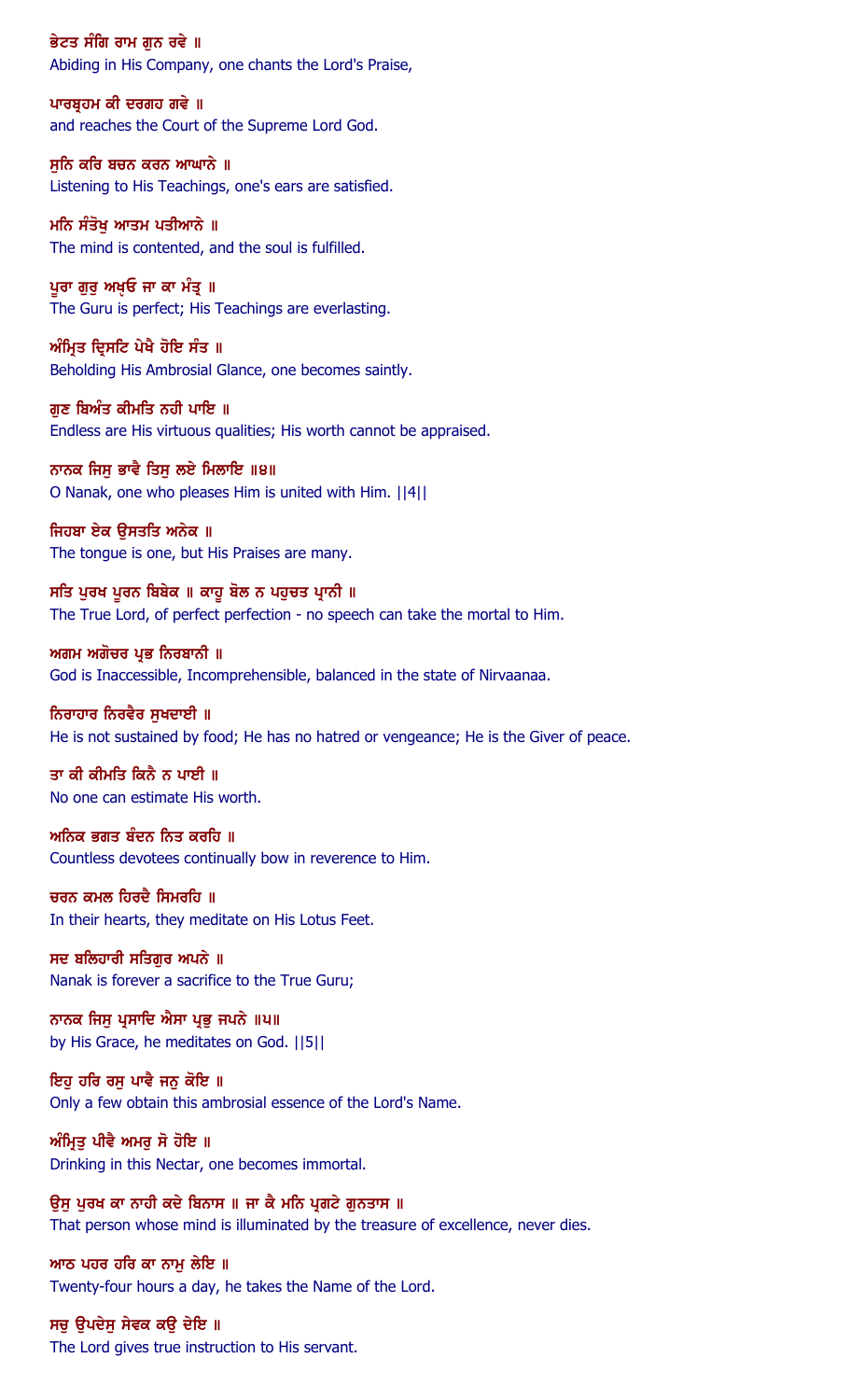ਮੋਹ ਮਾਇਆ ਕੈ ਸੰਗਿ ਨ ਲੇਪੁ ॥ He is not polluted by emotional attachment to Maya.

ਮਨ ਮਹਿ ਰਾਖੈ ਹਰਿ ਹਰਿ ਏਕ ॥ In his mind, he cherishes the One Lord, Har, Har.

ਅੰਧਕਾਰ ਦੀਪਕ ਪਰਗਾਸੇ ॥ In the pitch darkness, a lamp shines forth.

ਨਾਨਕ ਭਰਮ ਮੋਹ ਦਖ ਤਹ ਤੇ ਨਾਸੇ ॥੬॥ O Nanak, doubt, emotional attachment and pain are erased. ||6||

ਤਪਤਿ ਮਾਹਿ ਠਾਢਿ ਵਰਤਾਈ ॥ In the burning heat, a soothing coolness prevails.

ਅਨਦੂ ਭਇਆ ਦੁਖ ਨਾਠੇ ਭਾਈ ॥ Happiness ensues and pain departs, O Siblings of Destiny.

ਜਨਮ ਮਰਨ ਕੇ ਮਿਟੇ ਅੰਦੇਸੇ ॥ The fear of birth and death is dispelled,

ਸਾਧੁ ਕੇ ਪੂਰਨ ਉਪਦੇਸੇ ॥ by the perfect Teachings of the Holy Saint.

ਭਉ ਚੁਕਾ ਨਿਰਭਉ ਹੋਇ ਬਸੇ ॥ Fear is lifted, and one abides in fearlessness.

ਸਗਲ ਬਿਆਧਿ ਮਨ ਤੇ ਖੈ ਨਸੇ ॥ All evils are dispelled from the mind.

ਜਿਸ ਕਾ ਸਾ ਤਿਨਿ ਕਿਰਪਾ ਧਾਰੀ ॥ He takes us into His favor as His own.

ਸਾਧਸੰਗਿ ਜਪਿ ਨਾਮ ਮਰਾਰੀ ॥ In the Company of the Holy, chant the Naam, the Name of the Lord.

ਥਿਤਿ ਪਾਈ ਚੁਕੇ ਭ੍ਰਮ ਗਵਨ ॥ Stability is attained; doubt and wandering cease,

ਸੁਨਿ ਨਾਨਕ ਹਰਿ ਹਰਿ ਜਸੁ ਸ੍ਰਵਨ ॥੭॥ O Nanak, listening with one's ears to the Praises of the Lord, Har, Har. ||7||

ਨਿਰਗੁਨੂ ਆਪਿ ਸਰਗੁਨੂ ਭੀ ਓਹੀ ॥ He Himself is absolute and unrelated; He Himself is also involved and related.

ਕਲਾ ਧਾਰਿ ਜਿਨਿ ਸਗਲੀ ਮੋਹੀ ॥ Manifesting His power, He fascinates the entire world.

ਅਪਨੇ ਚਰਿਤ ਪ੍ਰਭਿ ਆਪਿ ਬਨਾਏ ॥ God Himself sets His play in motion.

ਅਪਨੀ ਕੀਮਤਿ ਆਪੇ ਪਾਏ ॥ Only He Himself can estimate His worth.

ਹਰਿ ਬਿਨੂ ਦੂਜਾ ਨਾਹੀ ਕੋਇ ॥ There is none, other than the Lord.

ਸਰਬ ਨਿਰੰਤਰਿ ਏਕੋ ਸੋਇ ॥ Permeating all, He is the One.

ਓਤਿ ਪੋਤਿ ਰਵਿਆ ਰੂਪ ਰੰਗ ॥ Through and through, He pervades in form and color.

ਭਏ ਪ੍ਰਗਾਸ ਸਾਧ ਕੈ ਸੰਗ ॥ He is revealed in the Company of the Holy.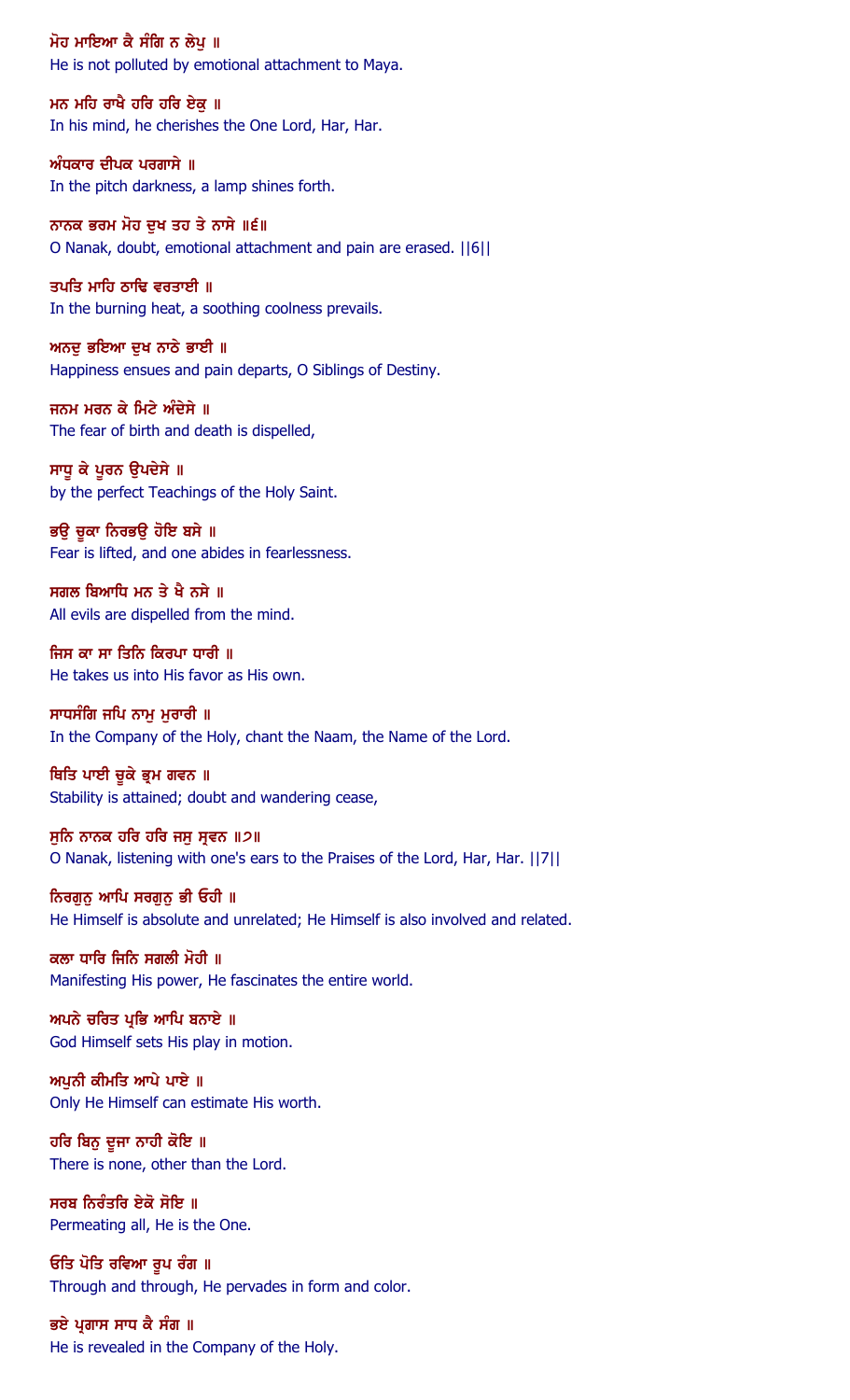ਰਚਿ ਰਚਨਾ ਅਪਨੀ ਕਲ ਧਾਰੀ ॥ Having created the creation, He infuses His own power into it.

ਅਨਿਕ ਬਾਰ ਨਾਨਕ ਬਲਿਹਾਰੀ  $\|t\|$ ੧੮ $\|$ So many times, Nanak is a sacrifice to Him. ||8||18||

#### ਸਲੋਕ ॥ Shalok:

ਸਾਥਿ ਨ ਚਾਲੈ ਬਿਨ ਭਜਨ ਬਿਖਿਆ ਸਗਲੀ ਛਾਰ ॥ Nothing shall go along with you, except your devotion. All corruption is like ashes.

ਹਰਿ ਹਰਿ ਨਾਮੂ ਕਮਾਵਨਾ ਨਾਨਕ ਇਹੁ ਧਨੁ ਸਾਰੁ ॥੧॥ Practice the Name of the Lord, Har, Har. O Nanak, this is the most excellent wealth.  $||1||$ 

 $m$ ਸਟਪਦੀ ॥ Ashtapadee:

ਸੰਤ ਜਨਾ ਮਿਲਿ ਕਰਹ ਬੀਚਾਰ ॥ Joining the Company of the Saints, practice deep meditation.

ਏਕੁ ਸਿਮਰਿ ਨਾਮ ਆਧਾਰੂ ॥ Remember the One, and take the Support of the Naam, the Name of the Lord.

ਅਵਰਿ ਉਪਾਵ ਸਭਿ ਮੀਤ ਬਿਸਾਰਹੁ ॥ Forget all other efforts, O my friend

ਚਰਨ ਕਮਲ ਰਿਦ ਮਹਿ ੳਿਰ ਧਾਰਹ ॥ - enshrine the Lord's Lotus Feet within your heart.

ਕਰਨ ਕਾਰਨ ਸੋ ਪ੍ਰਭੁ ਸਮਰਥੁ ॥ God is All-powerful; He is the Cause of causes.

ਦਿੜ ਕਰਿ ਗਹਹ ਨਾਮ ਹਰਿ ਵਥ ॥ Grasp firmly the object of the Lord's Name.

ਇਹੂ ਧਨੂ ਸੰਚਹੂ ਹੋਵਹੂ ਭਗਵੰਤ ॥ Gather this wealth, and become very fortunate.

ਸੰਤ ਜਨਾ ਕਾ ਨਿਰਮਲ ਮੰਤ ॥ Pure are the instructions of the humble Saints.

ਏਕ ਆਸ ਰਾਖਹੁ ਮਨ ਮਾਹਿ ॥ Keep faith in the One Lord within your mind.

ਸਰਬ ਰੋਗ ਨਾਨਕ ਮਿਟਿ ਜਾਹਿ ॥੧॥ All disease, O Nanak, shall then be dispelled.  $||1||$ 

ਜਿਸੂ ਧਨ ਕਉ ਚਾਰਿ ਕੁੰਟ ਉਠਿ ਧਾਵਹਿ ॥ The wealth which you chase after in the four directions

ਸੋ ਧਨ ਹਰਿ ਸੇਵਾ ਤੇ ਪਾਵਹਿ ॥ - you shall obtain that wealth by serving the Lord.

ਜਿਸੂ ਸੁਖ ਕਉ ਨਿਤ ਬਾਛਹਿ ਮੀਤ ॥ The peace, which you always yearn for, O friend

ਸੋ ਸੁਖ ਸਾਧੂ ਸੰਗਿ ਪਰੀਤਿ ॥ - that peace comes by the love of the Company of the Holy.

ਜਿਸ ਸੋਭਾ ਕੳ ਕਰਹਿ ਭਲੀ ਕਰਨੀ ॥ The glory, for which you perform good deeds

ਸਾ ਸੋਭਾ ਭਜੂ ਹਰਿ ਕੀ ਸਰਨੀ ॥ - you shall obtain that glory by seeking the Lord's Sanctuary.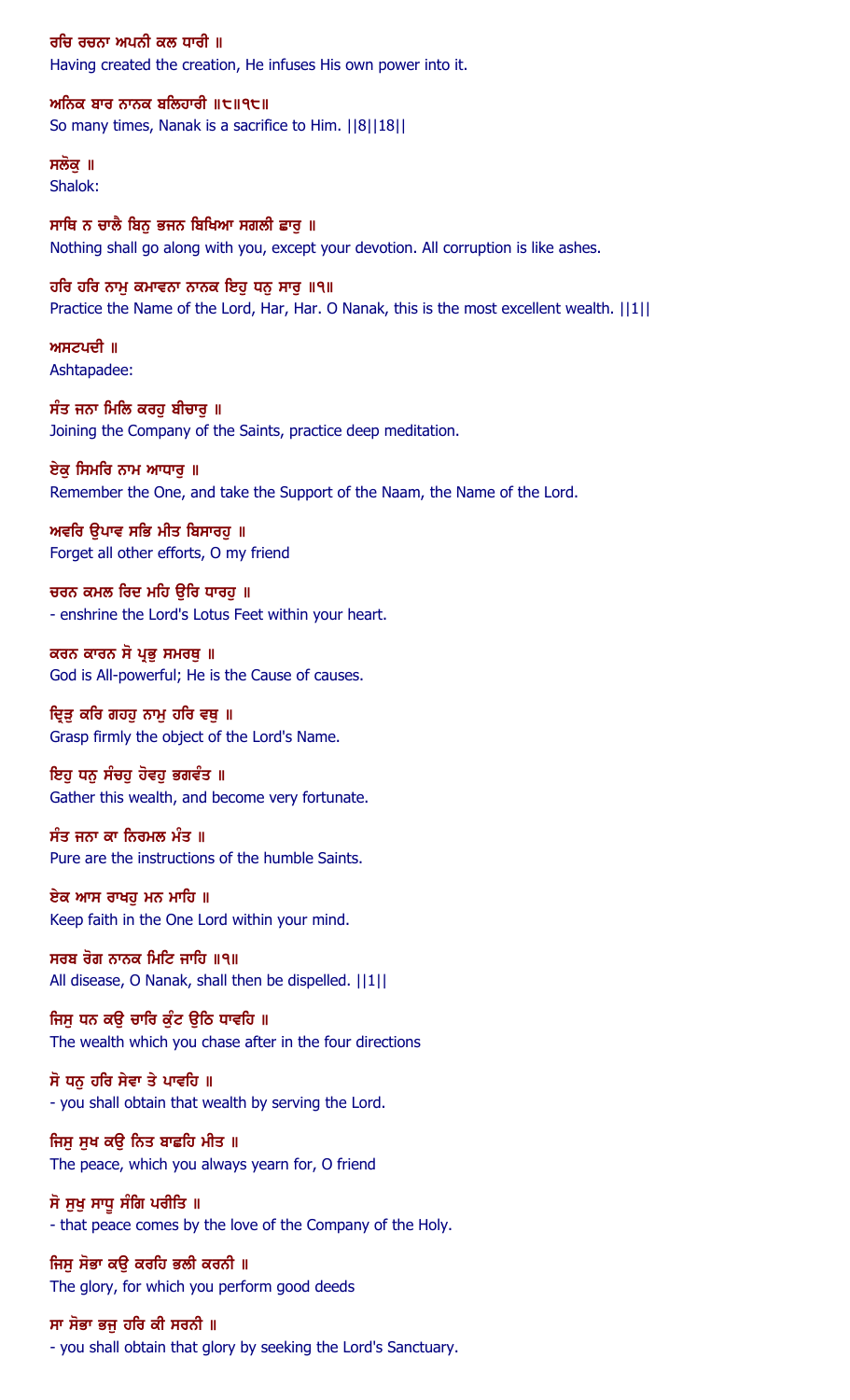ਅਨਿਕ ੳਪਾਵੀ ਰੋਗ ਨ ਜਾਇ ॥ All sorts of remedies have not cured the disease

ਰੋਗ ਮਿਟੈ ਹਰਿ ਅਵਖਧ ਲਾਇ ॥ - the disease is cured only by giving the medicine of the Lord's Name.

ਸਰਬ ਨਿਧਾਨ ਮਹਿ ਹਰਿ ਨਾਮੂ ਨਿਧਾਨੂ ॥ Of all treasures, the Lord's Name is the supreme treasure.

ਜਪਿ ਨਾਨਕ ਦਰਗਹਿ ਪਰਵਾਨੁ ॥੨॥ Chant it, O Nanak, and be accepted in the Court of the Lord. ||2||

ਮਨ ਪਰਬੋਧਹ ਹਰਿ ਕੈ ਨਾਇ ॥ Enlighten your mind with the Name of the Lord.

ਦੂਹ ਦਿਸਿ ਧਾਵਤ ਆਵੈ ਨਾਇ ॥ Having wandered around in the ten directions, it comes to its place of rest.

ਤਾ ਕੳ ਬਿਘਨ ਨ ਲਾਗੈ ਕੋਇ ॥ No obstacle stands in the way of one

ਜਾ ਕੈ ਰਿਦੈ ਬਸੈ ਹਰਿ ਸੋਇ ॥ whose heart is filled with the Lord.

ਕਲਿ ਤਾਤੀ ਠਾਂਢਾ ਹਰਿ ਨਾੳ ॥ The Dark Age of Kali Yuga is so hot; the Lord's Name is soothing and cool.

ਸਿਮਰਿ ਸਿਮਰਿ ਸਦਾ ਸਖ ਪਾੳ ॥ Remember, remember it in meditation, and obtain everlasting peace.

ਭਉ ਬਿਨਸੈ ਪੂਰਨ ਹੋਇ ਆਸ ॥ Your fear shall be dispelled, and your hopes shall be fulfilled.

ਭਗਤਿ ਭਾਇ ਆਤਮ ਪਰਗਾਸ ॥ By devotional worship and loving adoration, your soul shall be enlightened.

ਤਿਤ ਘਰਿ ਜਾਇ ਬਸੈ ਅਬਿਨਾਸੀ ॥ You shall go to that home, and live forever.

ਕਹੁ ਨਾਨਕ ਕਾਟੀ ਜਮ ਫਾਸੀ ॥੩॥ Says Nanak, the noose of death is cut away. ||3||

ਤਤੁ ਬੀਚਾਰੁ ਕਹੈ ਜਨੁ ਸਾਚਾ ॥ One who contemplates the essence of reality, is said to be the true person.

ਜਨਮਿ ਮਰੈ ਸੋ ਕਾਚੋ ਕਾਚਾ ॥ Birth and death are the lot of the false and the insincere.

ਆਵਾ ਗਵਨੂ ਮਿਟੈ ਪ੍ਰਭ ਸੇਵ ॥ Coming and going in reincarnation is ended by serving God.

ਆਪ ਤਿਆਗਿ ਸਰਨਿ ਗਰਦੇਵ ॥ Give up your selfishness and conceit, and seek the Sanctuary of the Divine Guru.

ਇਉ ਰਤਨ ਜਨਮ ਕਾ ਹੋਇ ਉਧਾਰੂ ॥ Thus the jewel of this human life is saved.

ਹਰਿ ਹਰਿ ਸਿਮਰਿ ਪ੍ਰਾਨ ਆਧਾਰੁ ॥ Remember the Lord, Har, Har, the Support of the breath of life.

ਅਨਿਕ ੳਪਾਵ ਨ ਛਟਨਹਾਰੇ ॥ By all sorts of efforts, people are not saved

ਸਿੰਮ੍ਰਿਤਿ ਸਾਸਤ ਬੇਦ ਬੀਚਾਰੇ ॥ - not by studying the Simritees, the Shaastras or the Vedas.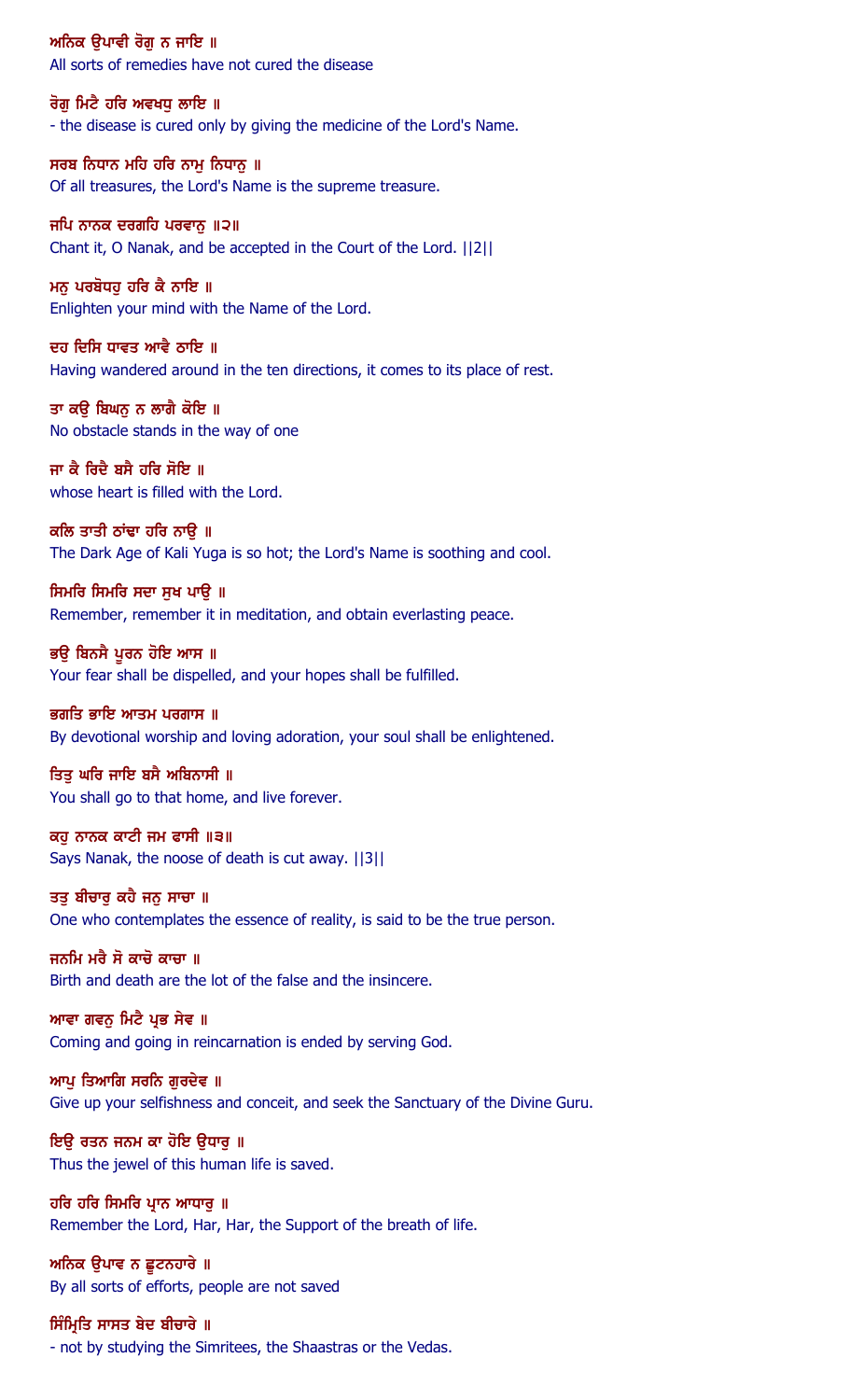ਹਰਿ ਕੀ ਭਗਤਿ ਕਰਹੁ ਮਨੁ ਲਾਇ ॥ Worship the Lord with whole-hearted devotion.

ਮਨਿ ਬੰਛਤ ਨਾਨਕ ਫਲ ਪਾਇ ॥੪॥ O Nanak, you shall obtain the fruits of your mind's desire. ||4||

ਸੰਗਿ ਨ ਚਾਲਸਿ ਤੇਰੈ ਧਨਾ ॥ Your wealth shall not go with you;

ਤੂੰ ਕਿਆ ਲਪਟਾਵਹਿ ਮੁਰਖ ਮਨਾ ॥ why do you cling to it, you fool?

ਸੁਤ ਮੀਤ ਕੁਟੰਬ ਅਰੁ ਬਨਿਤਾ ॥ Children, friends, family and spouse

ਇਨ ਤੇ ਕਹਰੂ ਤੁਮ ਕਵਨ ਸਨਾਥਾ ॥ - who of these shall accompany you?

ਰਾਜ ਰੰਗ ਮਾਇਆ ਬਿਸਥਾਰ ॥ Power, pleasure, and the vast expanse of Maya

ਇਨ ਤੇ ਕਹਹੁ ਕਵਨ ਛੁਟਕਾਰ ॥ - who has ever escaped from these?

ਅਸੁ ਹਸਤੀ ਰਥ ਅਸਵਾਰੀ ॥ Horses, elephants, chariots and pageantry

ਝੁਠਾ ਡੰਫੂ ਝੁਠੂ ਪਾਸਾਰੀ ॥ - false shows and false displays.

ਜਿਨਿ ਦੀਏ ਤਿਸੁ ਬੁਝੈ ਨ ਬਿਗਾਨਾ ॥ The fool does not acknowledge the One who gave this;

ਨਾਮੂ ਬਿਸਾਰਿ ਨਾਨਕ ਪਛੁਤਾਨਾ ॥੫॥ forgetting the Naam, O Nanak, he will repent in the end. ||5||

ਗੁਰ ਕੀ ਮਤਿ ਤੂੰ ਲੇਹਿ ਇਆਨੇ ॥ Take the Guru's advice, you ignorant fool;

ਭਗਤਿ ਬਿਨਾ ਬਹੁ ਡੁਬੇ ਸਿਆਨੇ ॥ without devotion, even the clever have drowned.

ਹਰਿ ਕੀ ਭਗਤਿ ਕਰਹੁ ਮਨ ਮੀਤ ॥ Worship the Lord with heart-felt devotion, my friend;

ਨਿਰਮਲ ਹੋਇ ਤੁਮ੍ਹਾਰੋ ਚੀਤ ॥ your consciousness shall become pure.

ਚਰਨ ਕਮਲ ਰਾਖਹੁ ਮਨ ਮਾਹਿ ॥ Enshrine the Lord's Lotus Feet in your mind;

ਜਨਮ ਜਨਮ ਕੇ ਕਿਲਬਿਖ ਜਾਹਿ ॥ the sins of countless lifetimes shall depart.

ਆਪਿ ਜਪਹੁ ਅਵਰਾ ਨਾਮੁ ਜਪਾਵਹੁ ॥ Chant the Naam yourself, and inspire others to chant it as well.

ਸੁਨਤ ਕਹਤ ਰਹਤ ਗਤਿ ਪਾਵਹੁ ॥ Hearing, speaking and living it, emancipation is obtained.

ਸਾਰ ਭੁਤ ਸਤਿ ਹਰਿ ਕੋ ਨਾਉ ॥ The essential reality is the True Name of the Lord.

ਸਹਜਿ ਸੁਭਾਇ ਨਾਨਕ ਗੁਨ ਗਾਉ ॥੬॥ With intuitive ease, O Nanak, sing His Glorious Praises. ||6||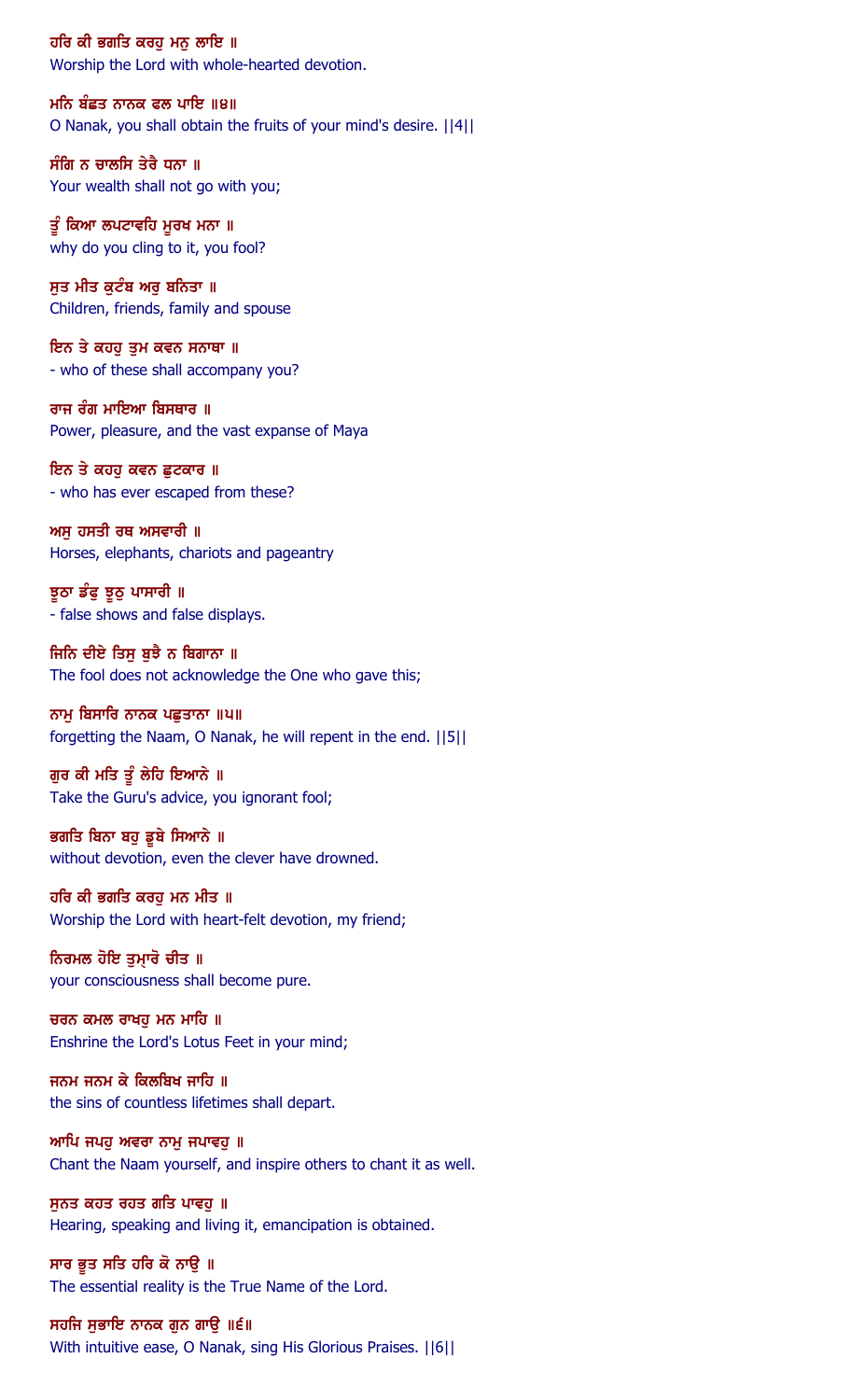ਗੁਨ ਗਾਵਤ ਤੇਰੀ ਉਤਰਸਿ ਮੈਲੂ ॥ Chanting His Glories, your filth shall be washed off.

ਬਿਨਸਿ ਜਾਇ ਹੳਮੈ ਬਿਖ ਫੈਲ ॥ The all-consuming poison of ego will be gone.

ਹੋਹਿ ਅਚਿੰਤੁ ਬਸੈ ਸੁਖ ਨਾਲਿ ॥ You shall become carefree, and you shall dwell in peace.

ਸਾਸਿ ਗ੍ਰਾਸਿ ਹਰਿ ਨਾਮੁ ਸਮਾਲਿ ॥ With every breath and every morsel of food, cherish the Lord's Name.

ਛਾਡਿ ਸਿਆਨਪ ਸਗਲੀ ਮਨਾ ॥ Renounce all clever tricks, O mind.

ਸਾਧਸੰਗਿ ਪਾਵਹਿ ਸਚੁ ਧਨਾ ॥ In the Company of the Holy, you shall obtain the true wealth.

ਹਰਿ ਪੰਜੀ ਸੰਚਿ ਕਰਹ ਬਿੳਹਾਰ ॥ So gather the Lord's Name as your capital, and trade in it.

ਈਹਾ ਸੁਖੂ ਦਰਗਹ ਜੈਕਾਰੂ ॥ In this world you shall be at peace, and in the Court of the Lord, you shall be acclaimed.

ਸਰਬ ਨਿਰੰਤਰਿ ਏਕੋ ਦੇਖੁ ॥ See the One permeating all;

ਕਹ ਨਾਨਕ ਜਾ ਕੈ ਮਸਤਕਿ ਲੇਖ ॥੭॥ says Nanak, your destiny is pre-ordained. ||7||

ਏਕੋ ਜਪਿ ਏਕੋ ਸਾਲਾਹਿ ॥ Meditate on the One, and worship the One.

ਏਕ ਸਿਮਰਿ ਏਕੋ ਮਨ ਆਹਿ ॥ Remember the One, and yearn for the One in your mind.

ਏਕਸ ਕੇ ਗਨ ਗਾੳ ਅਨੰਤ ॥ Sing the endless Glorious Praises of the One.

ਮਨਿ ਤਨਿ ਜਾਪਿ ਏਕ ਭਗਵੰਤ ॥ With mind and body, meditate on the One Lord God.

ਏਕੋ ਏਕੁ ਏਕੁ ਹਰਿ ਆਪਿ ॥ The One Lord Himself is the One and Only.

ਪੁਰਨ ਪੁਰਿ ਰਹਿਓ ਪ੍ਰਭੂ ਬਿਆਪਿ ॥ The Pervading Lord God is totally permeating all.

ਅਨਿਕ ਬਿਸਥਾਰ ਏਕ ਤੇ ਭਏ $\,$  ॥ The many expanses of the creation have all come from the One.

ਏਕ ਅਰਾਧਿ ਪਰਾਛਤ ਗਏ ॥ Adoring the One, past sins are removed.

ਮਨ ਤਨ ਅੰਤਰਿ ਏਕੁ ਪ੍ਰਭੁ ਰਾਤਾ ॥ Mind and body within are imbued with the One God.

ਗੁਰ ਪ੍ਰਸਾਦਿ ਨਾਨਕ ਇਕ ਜਾਤਾ ॥੮॥੧੯॥ By Guru's Grace, O Nanak, the One is known. ||8||19||

ਸਲੋਕ ॥ Shalok:

## ਫਿਰਤ ਫਿਰਤ ਪ੍ਰਭ ਆਇਆ ਪਰਿਆ ਤਉ ਸਰਨਾਇ ॥

After wandering and wandering, O God, I have come, and entered Your Sanctuary.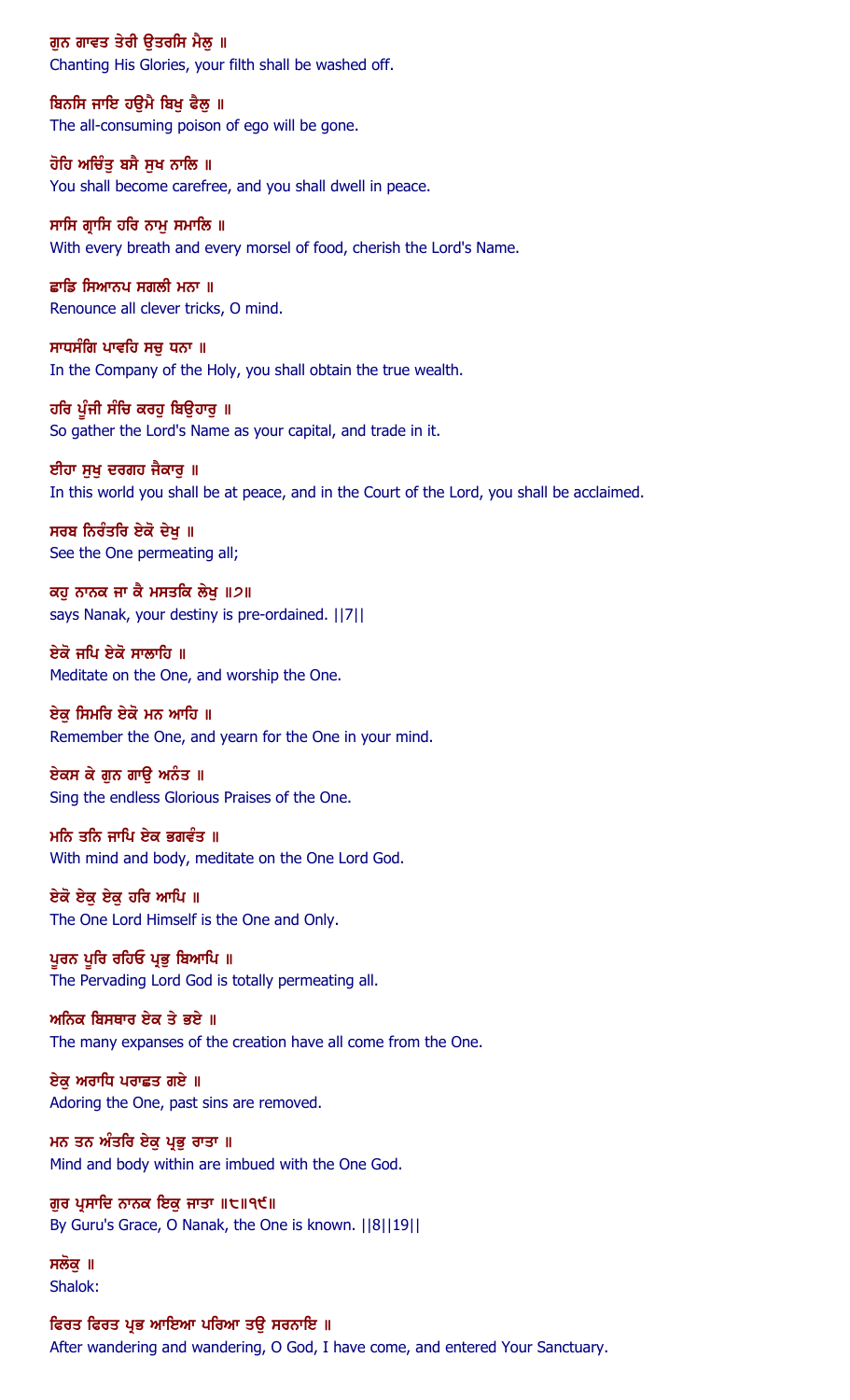#### ਨਾਨਕ ਕੀ ਪ੍ਰਭ ਬੇਨਤੀ ਅਪਨੀ ਭਗਤੀ ਲਾਇ ॥੧॥

This is Nanak's prayer, O God: please, attach me to Your devotional service. ||1||

ਅਸਟਪਦੀ $\parallel$ Ashtapadee:

ਜਾਚਕ ਜਨੁ ਜਾਚੈ ਪ੍ਰਭ ਦਾਨੁ ॥ I am a beggar; I beg for this gift from You:

ਕਰਿ ਕਿਰਪਾ ਦੇਵਹ ਹਰਿ ਨਾਮ ॥ please, by Your Mercy, Lord, give me Your Name.

ਸਾਧ ਜਨਾ ਕੀ ਮਾਗਉ ਧੁਰਿ ॥ I ask for the dust of the feet of the Holy.

ਪਾਰਬੁਹਮ ਮੇਰੀ ਸਰਧਾ ਪੁਰਿ ॥ O Supreme Lord God, please fulfill my yearning;

ਸਦਾ ਸਦਾ ਪ੍ਰਭ ਕੇ ਗਨ ਗਾਵੳ ॥ may I sing the Glorious Praises of God forever and ever.

ਸਾਸਿ ਸਾਸਿ ਪ੍ਰਭ ਤੁਮਹਿ ਧਿਆਵਉ ॥ With each and every breath, may I meditate on You, O God.

ਚਰਨ ਕਮਲ ਸਿਉ ਲਾਗੈ ਪ੍ਰੀਤਿ ॥ May I enshrine affection for Your Lotus Feet.

ਭਗਤਿ ਕਰੳ ਪੁਭ ਕੀ ਨਿਤ ਨੀਤਿ ॥ May I perform devotional worship to God each and every day.

ਏਕ ਓਟ ਏਕੋ ਆਧਾਰ ॥ You are my only Shelter, my only Support.

ਨਾਨਕੂ ਮਾਗੈ ਨਾਮੂ ਪ੍ਰਭ ਸਾਰੂ ॥੧॥ Nanak asks for the most sublime, the Naam, the Name of God. ||1||

ਪ੍ਰਭ ਕੀ ਦ੍ਰਿਸਟਿ ਮਹਾ ਸੁਖੁ ਹੋਇ ॥ By God's Gracious Glance, there is great peace.

ਹਰਿ ਰਸੂ ਪਾਵੈ ਬਿਰਲਾ ਕੋਇ ॥ Rare are those who obtain the juice of the Lord's essence.

ਜਿਨ ਚਾਖਿਆ ਸੇ ਜਨ ਤ੍ਰਿਪਤਾਨੇ ॥ Those who taste it are satisfied.

ਪੁਰਨ ਪੁਰਖ ਨਹੀ ਡੋਲਾਨੇ ॥ They are fulfilled and realized beings - they do not waver.

ਸਭਰ ਭਰੇ ਪ੍ਰੇਮ ਰਸ ਰੰਗਿ ॥ They are totally filled to over-flowing with the sweet delight of His Love.

ੳਪਜੈ ਚਾੳ ਸਾਧ ਕੈ ਸੰਗਿ ॥ Spiritual delight wells up within, in the Saadh Sangat, the Company of the Holy.

ਪਰੇ ਸਰਨਿ ਆਨ ਸਭ ਤਿਆਗਿ ॥ Taking to His Sanctuary, they forsake all others.

ਅੰਤਰਿ ਪ੍ਰਗਾਸ ਅਨਦਿਨ ਲਿਵ ਲਾਗਿ ॥ Deep within, they are enlightened, and they center themselves on Him, day and night.

ਬਡਭਾਗੀ ਜਪਿਆ ਪ੍ਰਭ ਸੋਇ ॥ Most fortunate are those who meditate on God.

ਨਾਨਕ ਨਾਮਿ ਰਤੇ ਸੁਖੁ ਹੋਇ ॥੨॥ O Nanak, attuned to the Naam, they are at peace. ||2||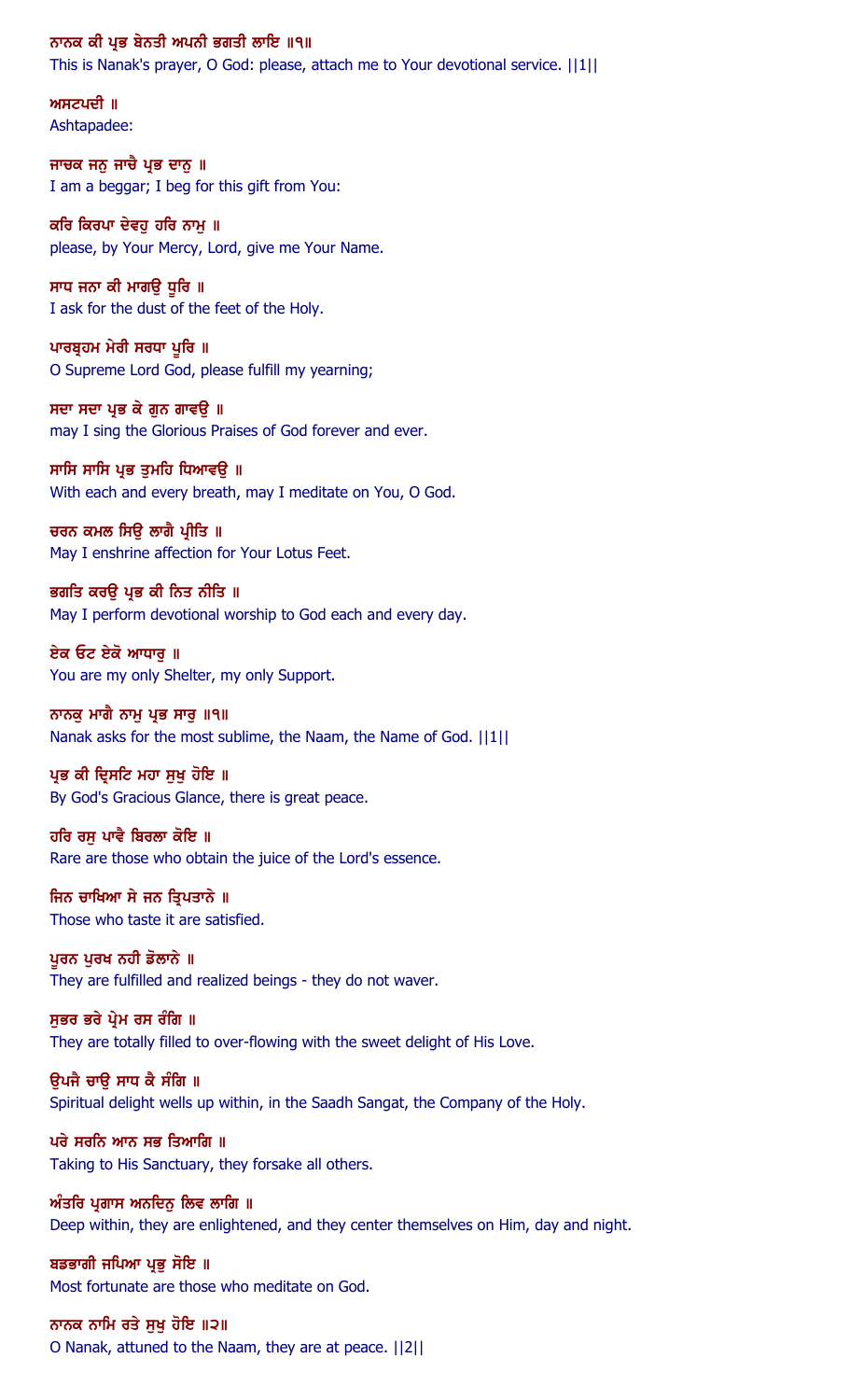ਸੇਵਕ ਕੀ ਮਨਸਾ ਪੂਰੀ ਭਈ ॥ The wishes of the Lord's servant are fulfilled.

ਸਤਿਗਰ ਤੇ ਨਿਰਮਲ ਮਤਿ ਲਈ ॥ From the True Guru, the pure teachings are obtained.

ਜਨ ਕਉ ਪ੍ਰਭੁ ਹੋਇਓ ਦਇਆਲੂ ॥ Unto His humble servant, God has shown His kindness.

ਸੇਵਕੁ ਕੀਨੋ ਸਦਾ ਨਿਹਾਲੂ ॥ He has made His servant eternally happy.

ਬੰਧਨ ਕਾਟਿ ਮੁਕਤਿ ਜਨੁ ਭਇਆ ॥ The bonds of His humble servant are cut away, and he is liberated.

ਜਨਮ ਮਰਨ ਦੁਖ ਭੁਮੁ ਗਇਆ ॥ The pains of birth and death, and doubt are gone.

ਇਛ ਪਨੀ ਸਰਧਾ ਸਭ ਪੂਰੀ ॥ Desires are satisfied, and faith is fully rewarded,

ਰਵਿ ਰਹਿਆ ਸਦ ਸੰਗਿ ਹਜੁਰੀ ॥ imbued forever with His all-pervading peace.

ਜਿਸ ਕਾ ਸਾ ਤਿਨਿ ਲੀਆ ਮਿਲਾਇ ॥ He is His - he merges in Union with Him.

ਨਾਨਕ ਭਗਤੀ ਨਾਮਿ ਸਮਾਇ ॥੩॥ Nanak is absorbed in devotional worship of the Naam. ||3||

ਸੋ ਕਿੳ ਬਿਸਰੈ ਜਿ ਘਾਲ ਨ ਭਾਨੈ ॥ Why forget Him, who does not overlook our efforts?

ਸੋ ਕਿੳ ਬਿਸਰੈ ਜਿ ਕੀਆ ਜਾਨੈ ॥ Why forget Him, who acknowledges what we do?

ਸੋ ਕਿੳ ਬਿਸਰੈ ਜਿਨਿ ਸਭ ਕਿਛ ਦੀਆ ॥ Why forget Him, who has given us everything?

ਸੋ ਕਿਉ ਬਿਸਰੈ ਜਿ ਜੀਵਨ ਜੀਆ ॥ Why forget Him, who is the Life of the living beings?

ਸੋ ਕਿਉ ਬਿਸਰੈ ਜਿ ਅਗਨਿ ਮਹਿ ਰਾਖੈ ॥ Why forget Him, who preserves us in the fire of the womb?

ਗੁਰ ਪ੍ਰਸਾਦਿ ਕੋ ਬਿਰਲਾ ਲਾਖੈ ॥ By Guru's Grace, rare is the one who realizes this.

ਸੋ ਕਿੳ ਬਿਸਰੈ ਜਿ ਬਿਖ ਤੇ ਕਾਢੈ ॥ Why forget Him, who lifts us up out of corruption?

ਜਨਮ ਜਨਮ ਕਾ ਟੁਟਾ ਗਾਢੈ ॥ Those separated from Him for countless lifetimes, are re-united with Him once again.

ਗੁਰਿ ਪੂਰੈ ਤਤੂ ਇਹੈ ਬੁਝਾਇਆ ॥ Through the Perfect Guru, this essential reality is understood.

ਪ੍ਰਭੂ ਅਪਨਾ ਨਾਨਕ ਜਨ ਧਿਆਇਆ ॥੪॥ O Nanak, God's humble servants meditate on Him. ||4||

ਸਾਜਨ ਸੰਤ ਕਰਹ ਇਹ ਕਾਮ ॥ O friends, O Saints, make this your work.

ਆਨ ਤਿਆਗਿ ਜਪਹੁ ਹਰਿ ਨਾਮੁ ॥ Renounce everything else, and chant the Name of the Lord.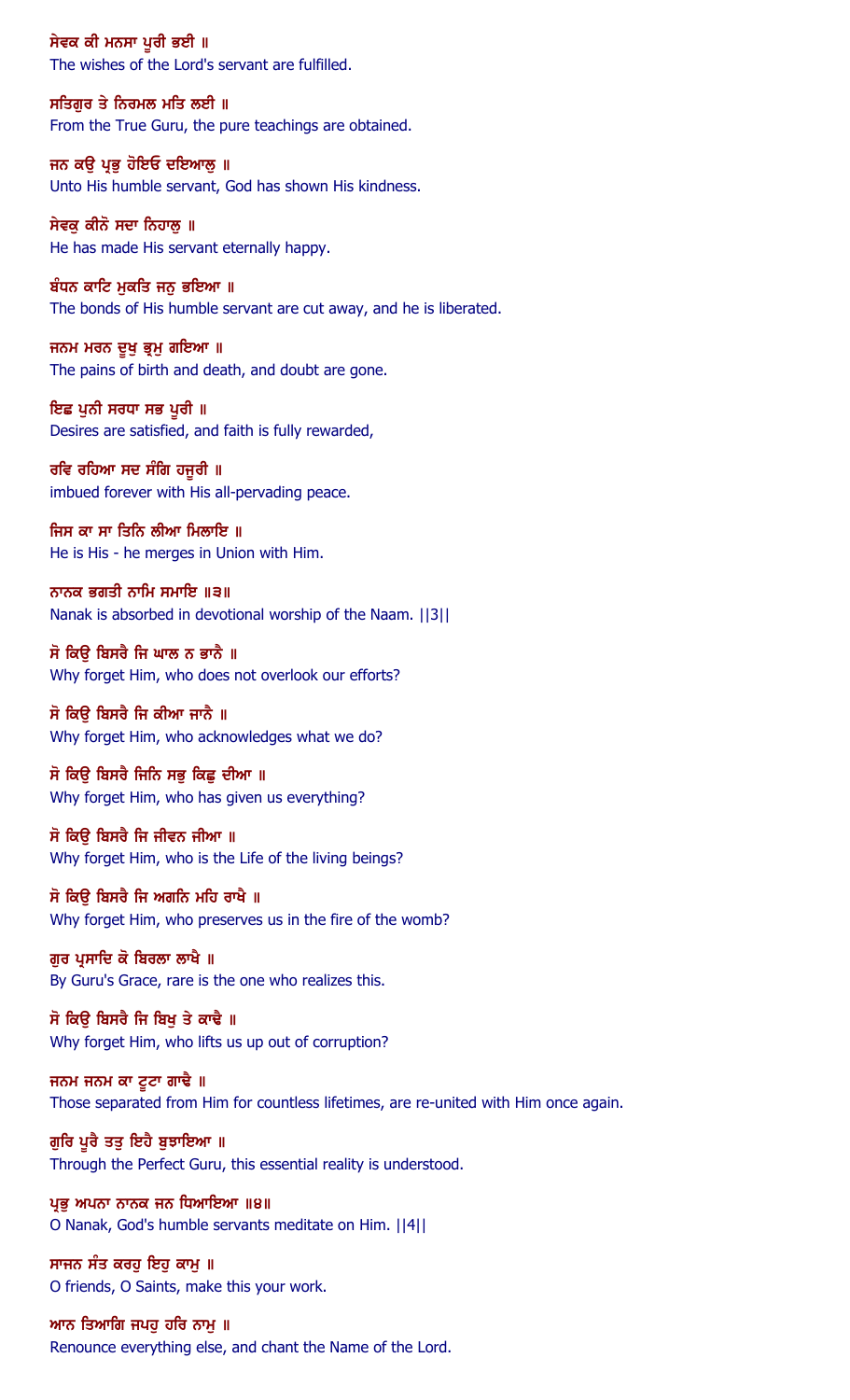### ਸਿਮਰਿ ਸਿਮਰਿ ਸਿਮਰਿ ਸਖ ਪਾਵਹ ॥

Meditate, meditate, meditate in remembrance of Him, and find peace.

ਆਪਿ ਜਪਹੁ ਅਵਰਹ ਨਾਮੁ ਜਪਾਵਹੁ ॥ Chant the Naam yourself, and inspire others to chant it.

ਭਗਤਿ ਭਾਇ ਤਰੀਐ ਸੰਸਾਰੂ ॥ By loving devotional worship, you shall cross over the world-ocean.

ਬਿਨੂ ਭਗਤੀ ਤਨੂ ਹੋਸੀ ਛਾਰੂ ॥ Without devotional meditation, the body will be just ashes.

ਸਰਬ ਕਲਿਆਣ ਸੂਖ ਨਿਧਿ ਨਾਮੁ ॥ All joys and comforts are in the treasure of the Naam.

ਬੁਡਤ ਜਾਤ ਪਾਏ ਬਿਸ਼ਾਮੁ ॥ Even the drowning can reach the place of rest and safety.

ਸਗਲ ਦੁਖ ਕਾ ਹੋਵਤ ਨਾਸ ॥ All sorrows shall vanish.

ਨਾਨਕ ਨਾਮੂ ਜਪਹੁ ਗੁਨਤਾਸੁ ॥੫॥ O Nanak, chant the Naam, the treasure of excellence. ||5||

ਉਪਜੀ ਪ੍ਰੀਤਿ ਪ੍ਰੇਮ ਰਸੂ ਚਾਉ ॥ Love and affection, and the taste of yearning, have welled up within;

ਮਨ ਤਨ ਅੰਤਰਿ ਇਹੀ ਸਆੳ ॥ within my mind and body, this is my purpose:

ਨੇਤ੍ਰਹੂ ਪੇਖਿ ਦਰਸੂ ਸੁਖੂ ਹੋਇ ॥ beholding with my eyes His Blessed Vision, I am at peace.

ਮਨ ਬਿਗਸੈ ਸਾਧ ਚਰਨ ਧੋਇ ॥ My mind blossoms forth in ecstasy, washing the feet of the Holy.

## ਭਗਤ ਜਨਾ ਕੈ ਮਨਿ ਤਨਿ ਰੰਗ ॥

The minds and bodies of His devotees are infused with His Love.

ਬਿਰਲਾ ਕੋਉ ਪਾਵੈ ਸੰਗੂ ॥ Rare is the one who obtains their company.

ਏਕ ਬਸਤੂ ਦੀਜੈ ਕਰਿ ਮਇਆ ॥ Show Your mercy - please, grant me this one request:

ਗੁਰ ਪ੍ਰਸਾਦਿ ਨਾਮੁ ਜਪਿ ਲਇਆ ॥ by Guru's Grace, may I chant the Naam.

ਤਾ ਕੀ ਉਪਮਾ ਕਹੀ ਨ ਜਾਇ ॥ His Praises cannot be spoken;

ਨਾਨਕ ਰਹਿਆ ਸਰਬ ਸਮਾਇ ॥ $\epsilon$ ॥ O Nanak, He is contained among all. ||6||

ਪ੍ਰਭ ਬਖਸੰਦ ਦੀਨ ਦਇਆਲ ॥ God, the Forgiving Lord, is kind to the poor.

ਭਗਤਿ ਵਛਲ ਸਦਾ ਕਿਰਪਾਲ ॥ He loves His devotees, and He is always merciful to them.

ਅਨਾਥ ਨਾਥ ਗੋਬਿੰਦ ਗਪਾਲ ॥ The Patron of the patronless, the Lord of the Universe, the Sustainer of the world,

ਸਰਬ ਘਟਾ ਕਰਤ ਪ੍ਰਤਿਪਾਲ ॥ the Nourisher of all beings.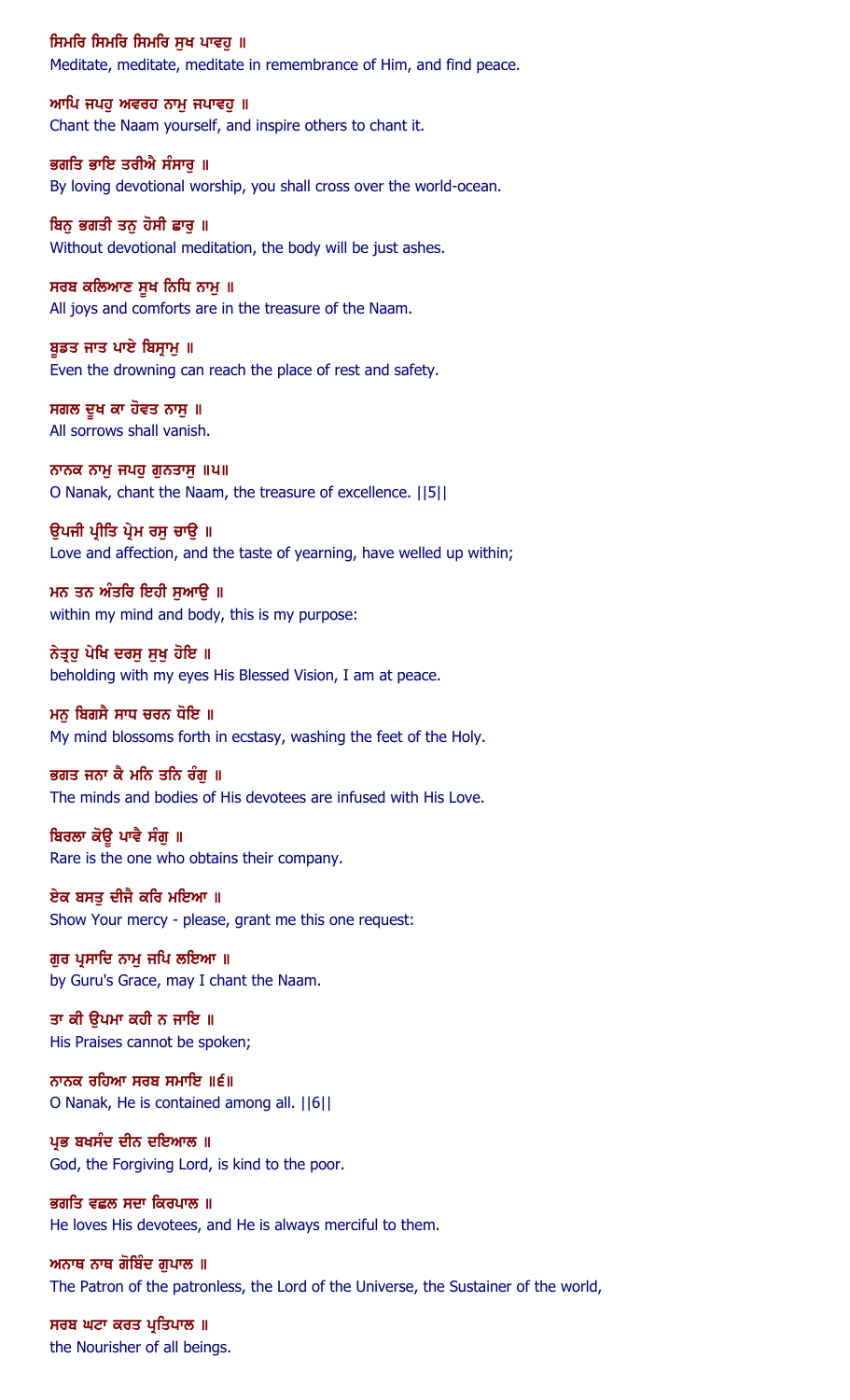ਆਦਿ ਪਰਖ ਕਾਰਣ ਕਰਤਾਰ ॥ The Primal Being, the Creator of the Creation.

ਭਗਤ ਜਨਾ ਕੇ ਪਾਨ ਅਧਾਰ ॥ The Support of the breath of life of His devotees.

ਜੋ ਜੋ ਜਪੈ ਸੁ ਹੋਇ ਪੁਨੀਤ ॥ Whoever meditates on Him is sanctified,

ਭਗਤਿ ਭਾਇ ਲਾਵੈ ਮਨ ਹੀਤ ॥ focusing the mind in loving devotional worship.

ਹਮ ਨਿਰਗੁਨੀਆਰ ਨੀਚ ਅਜਾਨ ॥ I am unworthy, lowly and ignorant.

ਨਾਨਕ ਤੁਮਰੀ ਸਰਨਿ ਪੂਰਖ ਭਗਵਾਨ ॥੭॥ Nanak has entered Your Sanctuary, O Supreme Lord God. ||7||

ਸਰਬ ਬੈਕੰਠ ਮਕਤਿ ਮੋਖ ਪਾਏ ॥ Everything is obtained: the heavens, liberation and deliverance,

ਏਕ ਨਿਮਖ ਹਰਿ ਕੇ ਗੁਨ ਗਾਏ ॥ if one sings the Lord's Glories, even for an instant.

ਅਨਿਕ ਰਾਜ ਭੋਗ ਬਡਿਆਈ ॥ So many realms of power, pleasures and great glories,

ਹਰਿ ਕੇ ਨਾਮ ਕੀ ਕਥਾ ਮਨਿ ਭਾਈ ॥ come to one whose mind is pleased with the Sermon of the Lord's Name.

ਬਹ ਭੋਜਨ ਕਾਪਰ ਸੰਗੀਤ ॥ Abundant foods, clothes and music

ਰਸਨਾ ਜਪਤੀ ਹਰਿ ਹਰਿ ਨੀਤ ॥ come to one whose tongue continually chants the Lord's Name, Har, Har.

ਭਲੀ ਸ ਕਰਨੀ ਸੋਭਾ ਧਨਵੰਤ ॥ His actions are good, he is glorious and wealthy;

ਹਿਰਦੈ ਬਸੇ ਪੂਰਨ ਗੁਰ ਮੰਤ ॥ the Mantra of the Perfect Guru dwells within his heart.

ਸਾਧਸੰਗਿ ਪ੍ਰਭ ਦੇਹੁ ਨਿਵਾਸ ॥ O God, grant me a home in the Company of the Holy.

ਸਰਬ ਸੁਖ ਨਾਨਕ ਪਰਗਾਸ  $||t||$ ੨੦॥ All pleasures, O Nanak, are so revealed. ||8||20||

ਸਲੋਕ ॥ Shalok:

ਸਰਗਨ ਨਿਰਗਨ ਨਿਰੰਕਾਰ ਸੰਨ ਸਮਾਧੀ ਆਪਿ ॥ He possesses all qualities; He transcends all qualities; He is the Formless Lord. He Himself is in Primal Samaadhi.

ਆਪਨ ਕੀਆ ਨਾਨਕਾ ਆਪੇ ਹੀ ਫ਼ਿਰਿ ਜਾਪਿ ॥੧॥ Through His Creation, O Nanak, He meditates on Himself. ||1||

 $M$   $H$   $Z$  $U$   $U$   $I$ Ashtapadee:

ਜਬ ਅਕਾਰ ਇਹ ਕਛ ਨ ਦਿਸਟੇਤਾ ॥ When this world had not yet appeared in any form,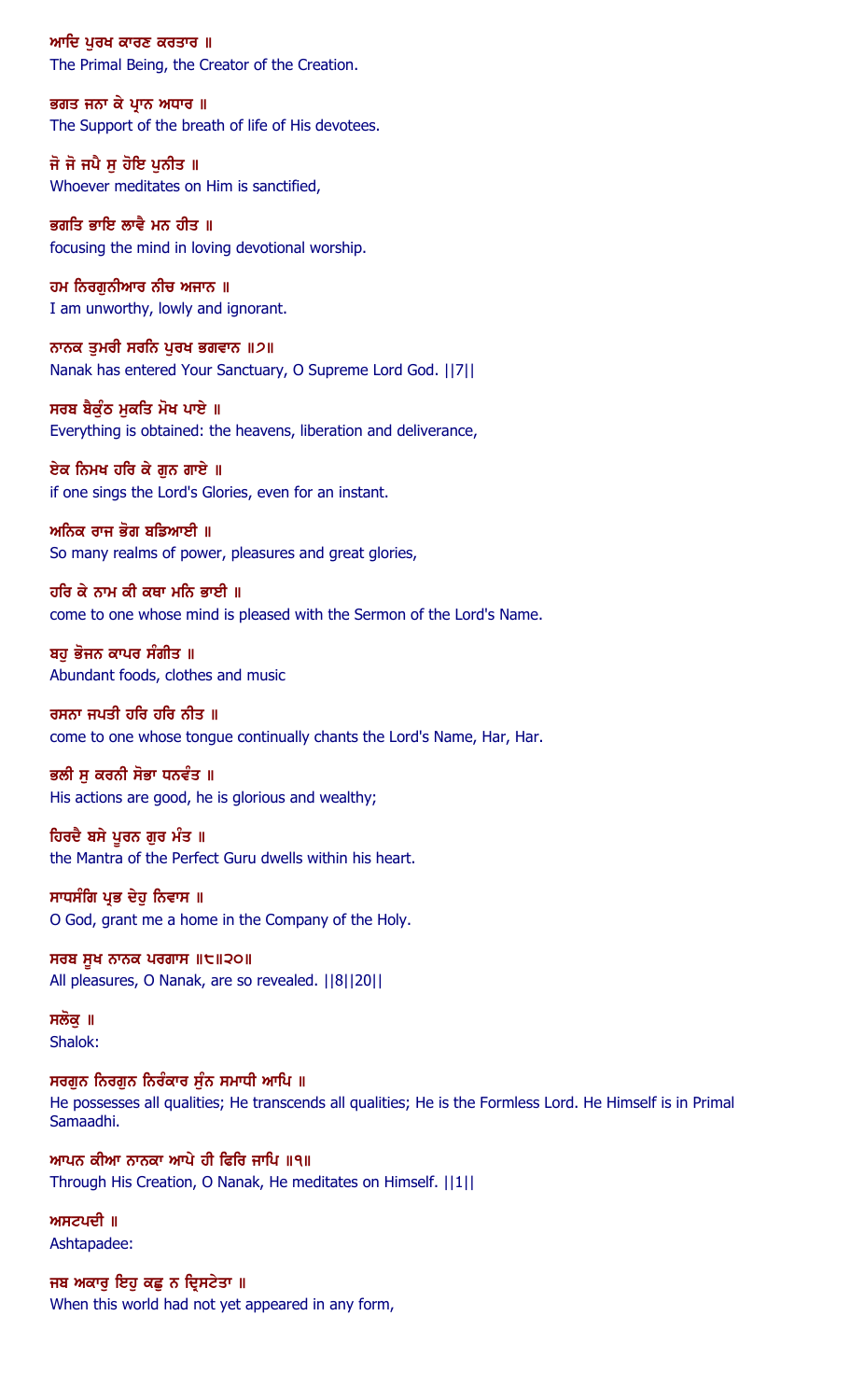ਪਾਪ ਪੁੰਨ ਤਬ ਕਹ ਤੇ ਹੋਤਾ ॥ who then committed sins and performed good deeds?

ਜਬ ਧਾਰੀ ਆਪਨ ਸੰਨ ਸਮਾਧਿ ॥ When the Lord Himself was in Profound Samaadhi,

ਤਬ ਬੈਰ ਬਿਰੋਧ ਕਿਸੂ ਸੰਗਿ ਕਮਾਤਿ ॥ then against whom were hate and jealousy directed?

ਜਬ ਇਸ ਕਾ ਬਰਨੂ ਚਿਹਨੂ ਨ ਜਾਪਤ ॥ When there was no color or shape to be seen,

ਤਬ ਹਰਖ ਸੋਗ ਕਹੁ ਕਿਸਹਿ ਬਿਆਪਤ ॥ then who experienced joy and sorrow?

ਜਬ ਆਪਨ ਆਪ ਆਪਿ ਪਾਰਬੁਹਮ ॥ When the Supreme Lord Himself was Himself All-in-all,

ਤਬ ਮੋਹ ਕਹਾ ਕਿਸ ਹੋਵਤ ਭਰਮ ॥ then where was emotional attachment, and who had doubts?

ਆਪਨ ਖੇਲੂ ਆਪਿ ਵਰਤੀਜਾ ॥ He Himself has staged His own drama;

ਨਾਨਕ ਕਰਨੈਹਾਰੂ ਨ ਦੂਜਾ ॥੧॥ O Nanak, there is no other Creator. ||1||

ਜਬ ਹੋਵਤ ਪ੍ਰਭ ਕੇਵਲ ਧਨੀ ॥ When there was only God the Master,

ਤਬ ਬੰਧ ਮੁਕਤਿ ਕਹੁ ਕਿਸ ਕਉ ਗਨੀ ॥ then who was called bound or liberated?

ਜਬ ਏਕਹਿ ਹਰਿ ਅਗਮ ਅਪਾਰ ॥ When there was only the Lord, Unfathomable and Infinite,

ਤਬ ਨਰਕ ਸੁਰਗ ਕਹੁ ਕਉਨ ਅਉਤਾਰ ॥ then who entered hell, and who entered heaven?

ਜਬ ਨਿਰਗੁਨ ਪ੍ਰਭ ਸਹਜ ਸੁਭਾਇ ॥ When God was without attributes, in absolute poise,

ਤਬ ਸਿਵ ਸਕਤਿ ਕਹਹੁ ਕਿਤੁ ਠਾਇ ॥ then where was mind and where was matter - where was Shiva and Shakti?

ਜਬ ਆਪਹਿ ਆਪਿ ਅਪਨੀ ਜੋਤਿ ਧਰੈ ॥ When He held His Own Light unto Himself,

ਤਬ ਕਵਨ ਨਿਡਰੂ ਕਵਨ ਕਤ ਡਰੈ ॥ then who was fearless, and who was afraid?

ਆਪਨ ਚਲਿਤ ਆਪਿ ਕਰਨੈਹਾਰ ॥ He Himself is the Performer in His own plays;

ਨਾਨਕ ਠਾਕੁਰ ਅਗਮ ਅਪਾਰ $\|Q\|$ O Nanak, the Lord Master is Unfathomable and Infinite. ||2||

ਅਬਿਨਾਸੀ ਸੁਖ ਆਪਨ ਆਸਨ ॥ When the Immortal Lord was seated at ease,

ਤਹ ਜਨਮ ਮਰਨ ਕਹ ਕਹਾ ਬਿਨਾਸਨ ॥ then where was birth, death and dissolution?

ਜਬ ਪੂਰਨ ਕਰਤਾ ਪ੍ਰਭੁ ਸੋਇ ॥ When there was only God, the Perfect Creator,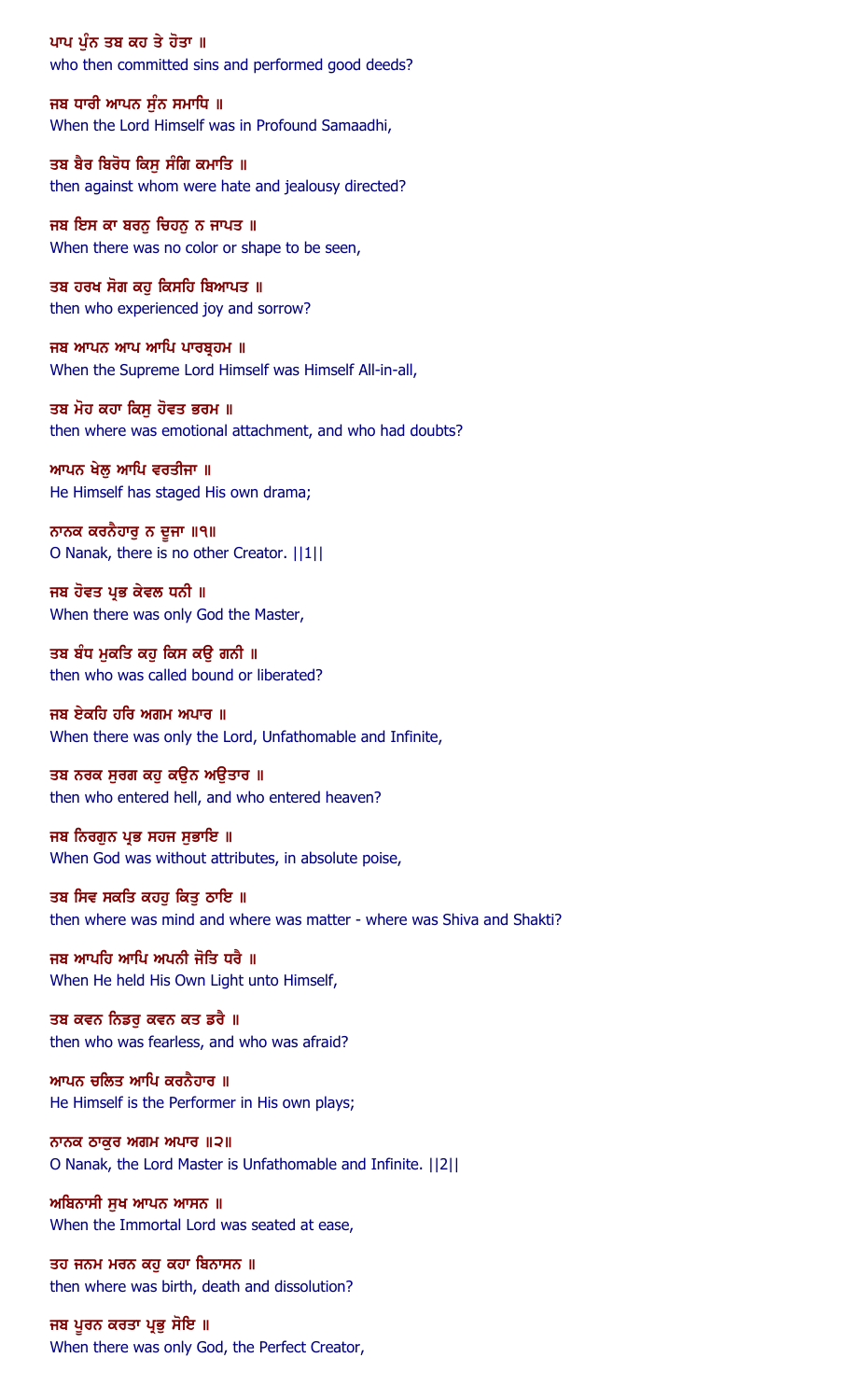ਤਬ ਜਮ ਕੀ ਤ੍ਰਾਸ ਕਹਹੁ ਕਿਸੁ ਹੋਇ ॥

then who was afraid of death?

ਜਬ ਅਬਿਗਤ ਅਗੋਚਰ ਪਭ ਏਕਾ ॥ When there was only the One Lord, unmanifest and incomprehensible,

ਤਬ ਚਿਤ੍ਰ ਗੁਪਤ ਕਿਸੁ ਪੁਛਤ ਲੇਖਾ ॥ then who was called to account by the recording scribes of the conscious and the subconscious?

ਜਬ ਨਾਥ ਨਿਰੰਜਨ ਅਗੋਚਰ ਅਗਾਧੇ ॥ When there was only the Immaculate, Incomprehensible, Unfathomable Master,

ਤਬ ਕਉਨ ਛੁਟੇ ਕਉਨ ਬੰਧਨ ਬਾਧੇ ॥ then who was emancipated, and who was held in bondage?

ਆਪਨ ਆਪ ਆਪ ਹੀ ਅਚਰਜਾ ॥ He Himself, in and of Himself, is the most wonderful.

ਨਾਨਕ ਆਪਨ ਰੂਪ ਆਪ ਹੀ ਉਪਰਜਾ ॥੩॥ O Nanak, He Himself created His Own Form. ||3||

ਜਹ ਨਿਰਮਲ ਪੂਰਖੂ ਪੂਰਖ ਪਤਿ ਹੋਤਾ ॥ When there was only the Immaculate Being, the Lord of beings,

ਤਹ ਬਿਨੂ ਮੈਲੂ ਕਹਹੁ ਕਿਆ ਧੋਤਾ ॥ there was no filth, so what was there to be washed clean?

ਜਹ ਨਿਰੰਜਨ ਨਿਰੰਕਾਰ ਨਿਰਬਾਨ ॥ When there was only the Pure, Formless Lord in Nirvaanaa,

ਤਹ ਕਉਨ ਕਉ ਮਾਨ ਕਉਨ ਅਭਿਮਾਨ ॥ then who was honored, and who was dishonored?

ਜਹ ਸਰੂਪ ਕੇਵਲ ਜਗਦੀਸ ॥ When there was only the Form of the Lord of the Universe,

ਤਹ ਛਲ ਛਿਦ੍ਰ ਲਗਤ ਕਹੁ ਕੀਸ ॥ then who was tainted by fraud and sin?

ਜਹ ਜੋਤਿ ਸਰੂਪੀ ਜੋਤਿ ਸੰਗਿ ਸਮਾਵੈ ॥ When the Embodiment of Light was immersed in His Own Light,

ਤਹ ਕਿਸਹਿ ਭੁਖ ਕਵਨੁ ਤ੍ਰਿਪਤਾਵੈ ॥ then who was hungry, and who was satisfied?

ਕਰਨ ਕਰਾਵਨ ਕਰਨੈਹਾਰੂ ॥ He is the Cause of causes, the Creator Lord.

ਨਾਨਕ ਕਰਤੇ ਕਾ ਨਾਹਿ ਸੁਮਾਰੂ ॥੪॥ O Nanak, the Creator is beyond calculation. ||4||

ਜਬ ਅਪਨੀ ਸੋਭਾ ਆਪਨ ਸੰਗਿ ਬਨਾਈ ॥ When His Glory was contained within Himself,

ਤਬ ਕਵਨ ਮਾਇ ਬਾਪ ਮਿਤ੍ਰ ਸੂਤ ਭਾਈ ॥ then who was mother, father, friend, child or sibling?

ਜਹ ਸਰਬ ਕਲਾ ਆਪਹਿ ਪਰਬੀਨ ॥ When all power and wisdom was latent within Him,

ਤਹ ਬੇਦ ਕਤੇਬ ਕਹਾ ਕੋਉ ਚੀਨ ॥ then where were the Vedas and the scriptures, and who was there to read them?

ਜਬ ਆਪਨ ਆਪੂ ਆਪਿ ਉਰਿ ਧਾਰੈ ॥ When He kept Himself, All-in-all, unto His Own Heart,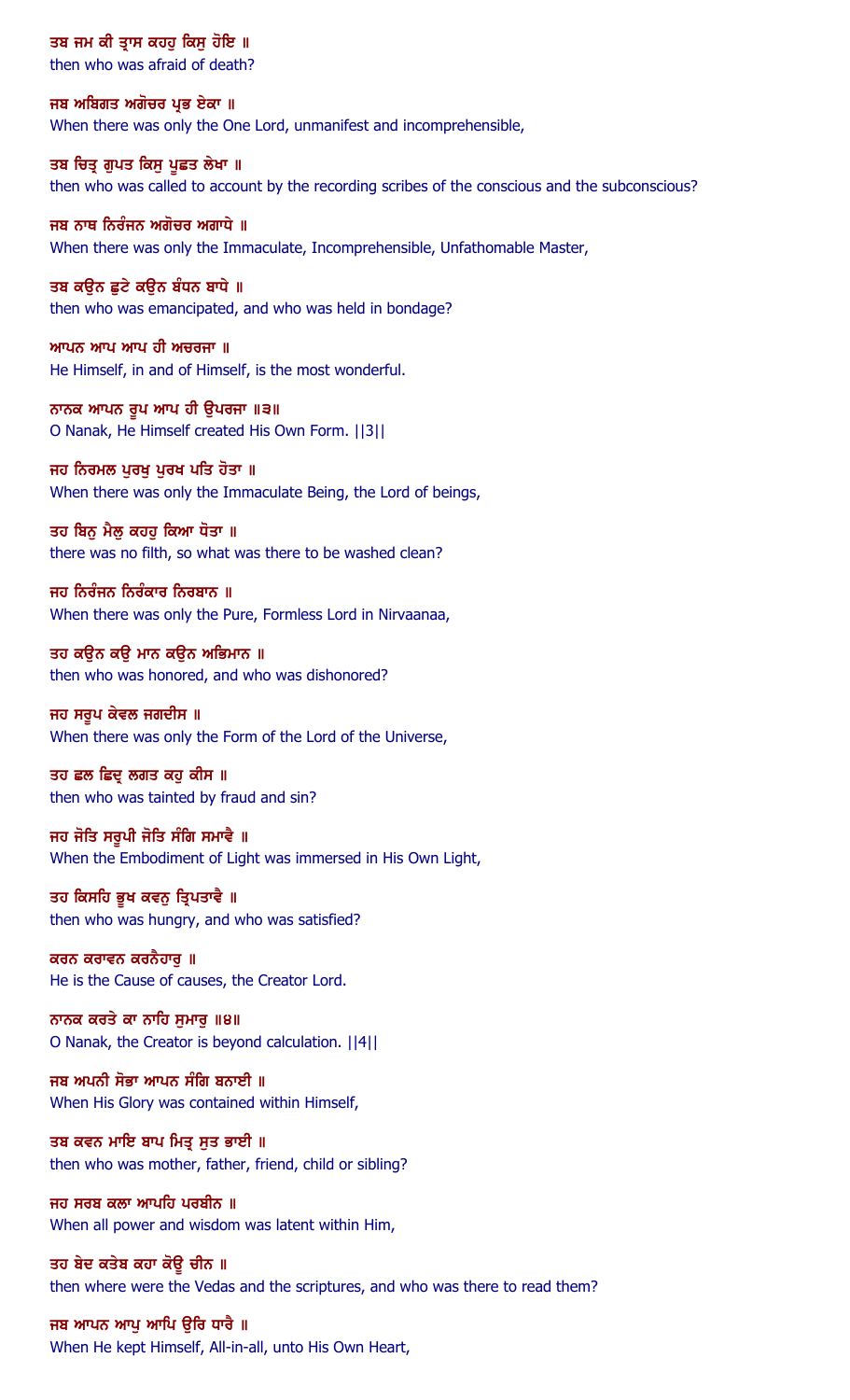ਤਉ ਸਗਨ ਅਪਸਗਨ ਕਹਾ ਬੀਚਾਰੈ ॥ then who considered omens to be good or bad?

ਜਹ ਆਪਨ ਉਚ ਆਪਨ ਆਪਿ ਨੇਰਾ ॥ When He Himself was lofty, and He Himself was near at hand,

ਤਹ ਕਉਨ ਠਾਕੁਰੂ ਕਉਨੂ ਕਹੀਐ ਚੇਰਾ ॥ then who was called master, and who was called disciple?

ਬਿਸਮਨ ਬਿਸਮ ਰਹੇ ਬਿਸਮਾਦ ॥ We are wonder-struck at the wondrous wonder of the Lord.

ਨਾਨਕ ਅਪਨੀ ਗਤਿ ਜਾਨਹੁ ਆਪਿ ॥੫॥ O Nanak, He alone knows His own state. ||5||

ਜਹ ਅਛਲ ਅਛੇਦ ਅਭੇਦ ਸਮਾਇਆ ॥ When the Undeceiveable, Impenetrable, Inscrutable One was self-absorbed,

ਉਹਾ ਕਿਸਹਿ ਬਿਆਪਤ ਮਾਇਆ ॥ then who was swayed by Maya?

ਆਪਸ ਕਉ ਆਪਹਿ ਆਦੇਸੁ ॥ When He paid homage to Himself,

ਤਿਹੁ ਗੁਣ ਕਾ ਨਾਹੀ ਪਰਵੇਸ਼ ॥ then the three qualities were not prevailing.

ਜਹ ਏਕਹਿ ਏਕ ਏਕ ਭਗਵੰਤਾ ॥ When there was only the One, the One and Only Lord God,

ਤਹ ਕਉਨੂ ਅਚਿੰਤੂ ਕਿਸੂ ਲਾਗੈ ਚਿੰਤਾ ॥ then who was not anxious, and who felt anxiety?

ਜਹ ਆਪਨ ਆਪ ਆਪਿ ਪਤੀਆਰਾ ॥ When He Himself was satisfied with Himself,

ਤਹ ਕਉਨੂ ਕਥੈ ਕਉਨੂ ਸੁਨਨੈਹਾਰਾ ॥ then who spoke and who listened?

ਬਹੁ ਬੇਅੰਤ ਉਚ ਤੇ ਊਚਾ ॥ He is vast and infinite, the highest of the high.

ਨਾਨਕ ਆਪਸ ਕਉ ਆਪਹਿ ਪਹੁਚਾ ॥੬॥ O Nanak, He alone can reach Himself. ||6||

ਜਹ ਆਪਿ ਰਚਿਓ ਪਰਪੰਚੂ ਅਕਾਰੂ ॥ When He Himself fashioned the visible world of the creation,

ਤਿਹੁ ਗੁਣ ਮਹਿ ਕੀਨੋ ਬਿਸਥਾਰੂ ॥ he made the world subject to the three dispositions.

ਪਾਪੁ ਪੁੰਨੂ ਤਹ ਭਈ ਕਹਾਵਤ ॥ Sin and virtue then began to be spoken of.

ਕੋਉ ਨਰਕ ਕੋਉ ਸੁਰਗ ਬੰਛਾਵਤ ॥ Some have gone to hell, and some yearn for paradise.

ਆਲ ਜਾਲ ਮਾਇਆ ਜੰਜਾਲ ॥ Worldly snares and entanglements of Maya,

ਹੳਮੈ ਮੋਹ ਭਰਮ ਭੈ ਭਾਰ ॥ egotism, attachment, doubt and loads of fear;

ਦੁਖ ਸੁਖ ਮਾਨ ਅਪਮਾਨ ॥ pain and pleasure, honor and dishonor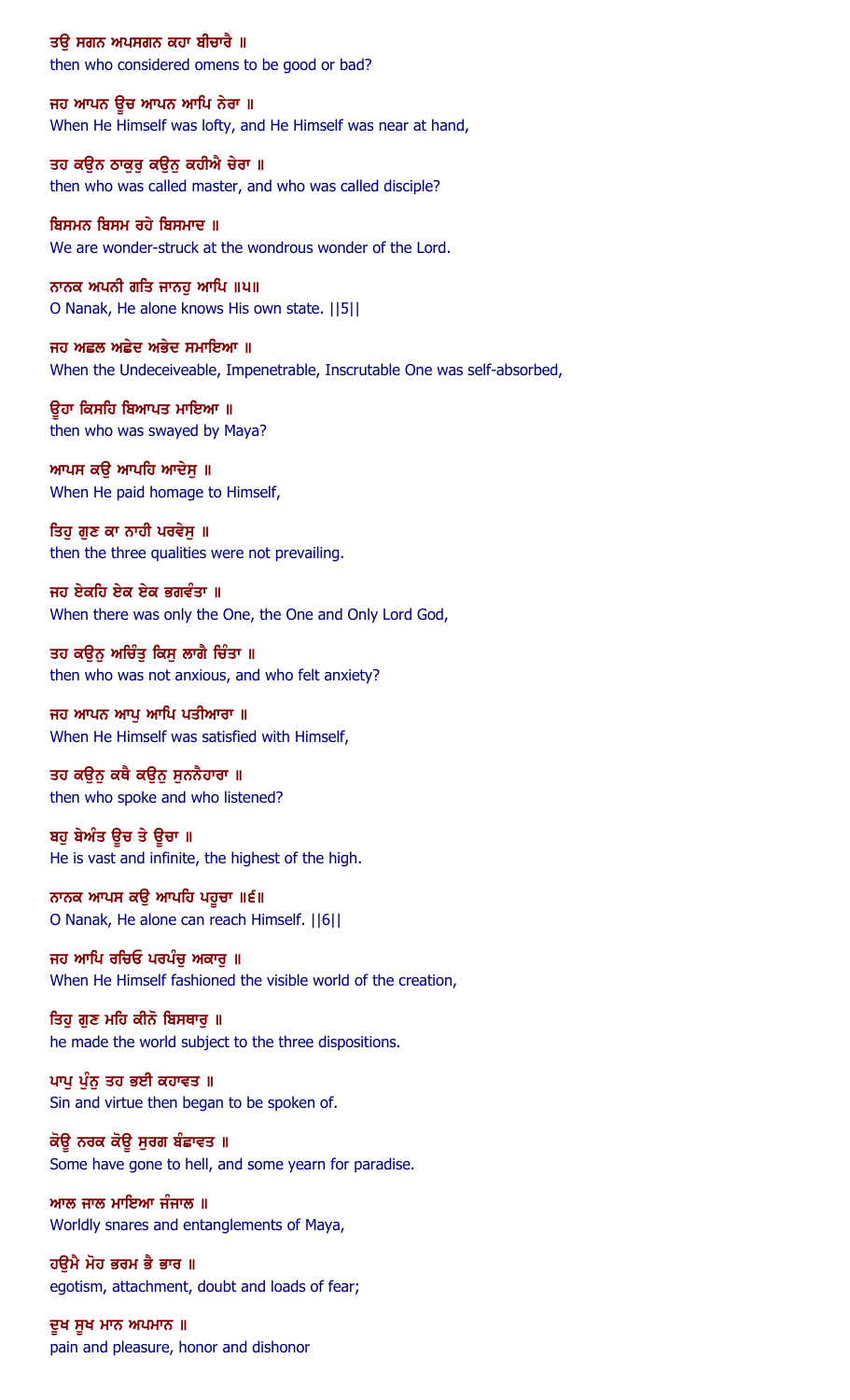ਅਨਿਕ ਪ੍ਰਕਾਰ ਕੀਓ ਬਖ਼ਾਨ ॥ - these came to be described in various ways.

ਆਪਨ ਖੇਲ ਆਪਿ ਕਰਿ ਦੇਖੈ ॥ He Himself creates and beholds His own drama.

ਖੇਲੂ ਸੰਕੋਚੈ ਤਉ ਨਾਨਕ ਏਕੈ ॥੭॥ He winds up the drama, and then, O Nanak, He alone remains. ||7||

ਜਹ ਅਬਿਗਤੁ ਭਗਤੁ ਤਹ ਆਪਿ ॥ Wherever the Eternal Lord's devotee is, He Himself is there.

ਜਹ ਪਸਰੈ ਪਾਸਾਰੂ ਸੰਤ ਪਰਤਾਪਿ ॥ He unfolds the expanse of His creation for the glory of His Saint.

ਦੁਹੁ ਪਾਖ ਕਾ ਆਪਹਿ ਧਨੀ ॥ He Himself is the Master of both worlds.

ਉਨ ਕੀ ਸੋਭਾ ਉਨਹੁ ਬਨੀ ॥ His Praise is to Himself alone.

ਆਪਹਿ ਕਉਤਕ ਕਰੈ ਅਨਦ ਚੋਜ ॥ He Himself performs and plays His amusements and games.

ਆਪਹਿ ਰਸ ਭੋਗਨ ਨਿਰਜੋਗ ॥ He Himself enjoys pleasures, and yet He is unaffected and untouched.

ਜਿਸ ਭਾਵੈ ਤਿਸ ਆਪਨ ਨਾਇ ਲਾਵੈ ॥ He attaches whomever He pleases to His Name.

ਜਿਸੁ ਭਾਵੈ ਤਿਸੁ ਖੇਲ ਖਿਲਾਵੈ ॥ He causes whomever He pleases to play in His play.

ਬੇਸਮਾਰ ਅਥਾਹ ਅਗਨਤ ਅਤੋਲੈ ॥ He is beyond calculation, beyond measure, uncountable and unfathomable.

ਜਿਉ ਬੁਲਾਵਹੁ ਤਿਉ ਨਾਨਕ ਦਾਸ ਬੋਲੈ ॥੮॥੨੧॥ As You inspire him to speak, O Lord, so does servant Nanak speak. ||8||21||

ਸਲੋਕ ॥ Shalok:

ਜੀਅ ਜੰਤ ਕੇ ਠਾਕੁਰਾ ਆਪੇ ਵਰਤਣਹਾਰ ॥ O Lord and Master of all beings and creatures, You Yourself are prevailing everywhere.

ਨਾਨਕ ਏਕੋ ਪਸਰਿਆ ਦੂਜਾ ਕਹ ਦ੍ਰਿਸਟਾਰ ॥੧॥ O Nanak, The One is All-pervading; where is any other to be seen? ||1||

ਅਸਟਪਦੀ $\parallel$   $\parallel$ Ashtapadee:

ਆਪਿ ਕਥੈ ਆਪਿ ਸਨਨੈਹਾਰ ॥ He Himself is the speaker, and He Himself is the listener.

ਆਪਹਿ ਏਕੁ ਆਪਿ ਬਿਸਥਾਰੁ ॥ He Himself is the One, and He Himself is the many.

ਜਾ ਤਿਸੁ ਭਾਵੈ ਤਾ ਸ੍ਰਿਸਟਿ ਉਪਾਏ ॥ When it pleases Him, He creates the world.

ਆਪਨੈ ਭਾਣੈ ਲਏ ਸਮਾਏ ॥ As He pleases, He absorbs it back into Himself.

ਤੁਮ ਤੇ ਭਿੰਨ ਨਹੀ ਕਿਛੂ ਹੋਇ ॥ Without You, nothing can be done.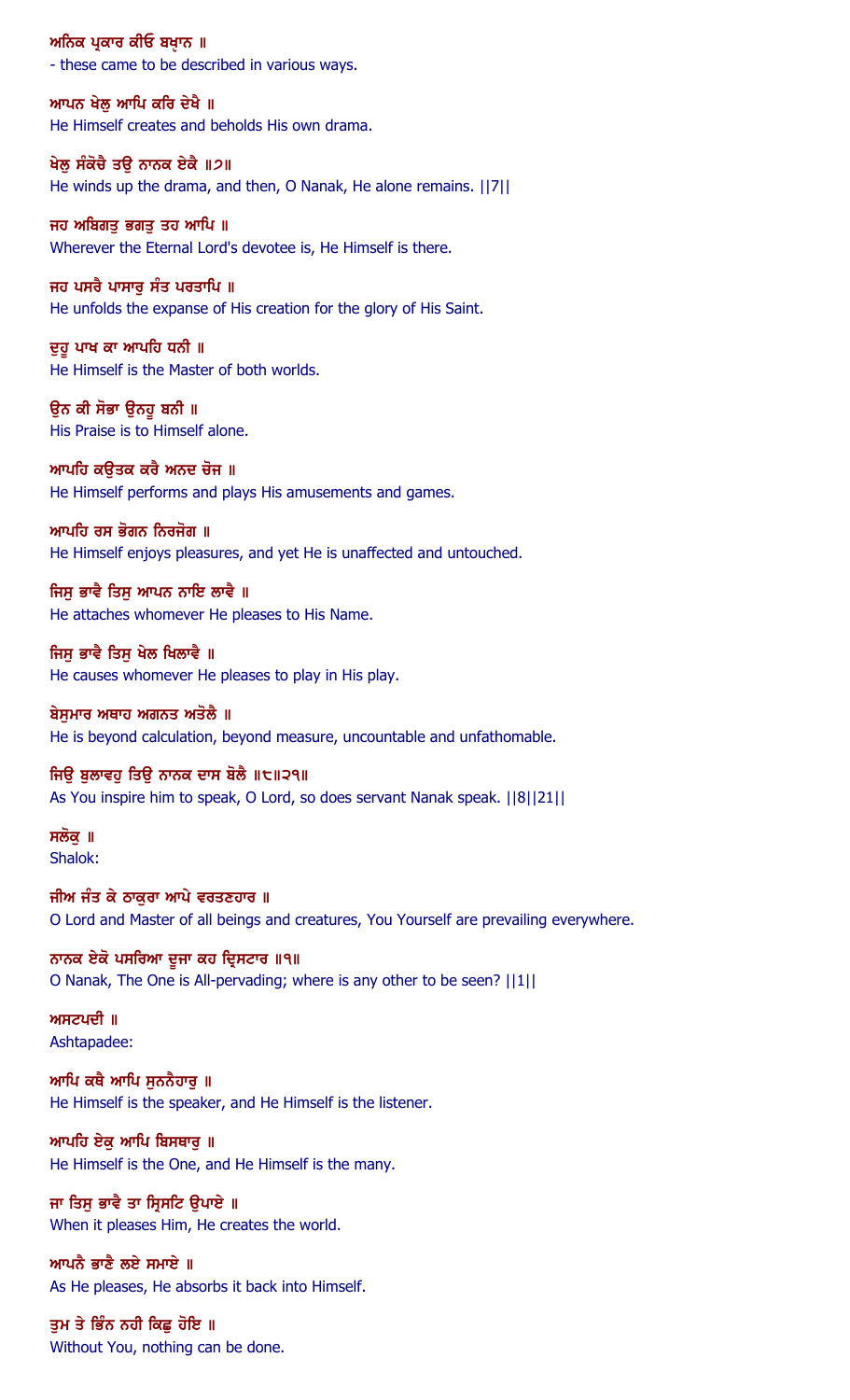ਆਪਨ ਸੁਤਿ ਸਭੁ ਜਗਤੁ ਪਰੋਇ ॥ Upon Your thread, You have strung the whole world.

ਜਾ ਕਉ ਪ੍ਰਭ ਜੀਉ ਆਪਿ ਬੁਝਾਏ ॥ One whom God Himself inspires to understand

ਸਚੁ ਨਾਮੁ ਸੋਈ ਜਨੁ ਪਾਏ ॥ - that person obtains the True Name.

ਸੋ ਸਮਦਰਸੀ ਤਤ ਕਾ ਬੇਤਾ ॥ He looks impartially upon all, and he knows the essential reality.

ਨਾਨਕ ਸਗਲ ਸ੍ਰਿਸਟਿ ਕਾ ਜੇਤਾ ॥੧॥ O Nanak, he conquers the whole world. ||1||

ਜੀਅ ਜੰਤ੍ਰ ਸਭ ਤਾ ਕੈ ਹਾਥ ॥ All beings and creatures are in His Hands.

ਦੀਨ ਦਇਆਲ ਅਨਾਥ ਕੋ ਨਾਥ ॥ He is Merciful to the meek, the Patron of the patronless.

ਜਿਸੂ ਰਾਖੈ ਤਿਸੂ ਕੋਇ ਨ ਮਾਰੈ ॥ No one can kill those who are protected by Him.

ਸੋ ਮੁਆ ਜਿਸ ਮਨਹੂ ਬਿਸਾਰੈ ॥ One who is forgotten by God, is already dead.

ਤਿਸ ਤਜਿ ਅਵਰ ਕਹਾ ਕੋ ਜਾਇ ॥ Leaving Him, where else could anyone go?

ਸਭ ਸਿਰਿ ਏਕੁ ਨਿਰੰਜਨ ਰਾਇ ॥ Over the heads of all is the One, the Immaculate King.

ਜੀਅ ਕੀ ਜੁਗਤਿ ਜਾ ਕੈ ਸਭ ਹਾਥਿ ॥ The ways and means of all beings are in His Hands.

 $w$ ੰਤਰਿ ਬਾਹਰਿ ਜਾਨਹ ਸਾਥਿ ॥ Inwardly and outwardly, know that He is with you.

ਗੁਨ ਨਿਧਾਨ ਬੇਅੰਤ ਅਪਾਰ ॥ He is the Ocean of excellence, infinite and endless.

ਨਾਨਕ ਦਾਸ ਸਦਾ ਬਲਿਹਾਰ ॥੨॥ Slave Nanak is forever a sacrifice to Him. ||2||

ਪੁਰਨ ਪੁਰਿ ਰਹੇ ਦਇਆਲ ॥ The Perfect, Merciful Lord is pervading everywhere.

ਸਭ ਉਪਰਿ ਹੋਵਤ ਕਿਰਪਾਲ ॥ His kindness extends to all.

ਅਪਨੇ ਕਰਤਬ ਜਾਨੈ ਆਪਿ ॥ He Himself knows His own ways.

 $w$ ਤਰਜਾਮੀ ਰਹਿਓ ਬਿਆਪਿ ॥ The Inner-knower, the Searcher of hearts, is present everywhere.

ਪ੍ਰਤਿਪਾਲੈ ਜੀਅਨ ਬਹੁ ਭਾਤਿ ॥ He cherishes His living beings in so many ways.

ਜੋ ਜੋ ਰਚਿਓ ਸ ਤਿਸਹਿ ਧਿਆਤਿ ॥ That which He has created meditates on Him.

ਜਿਸ ਭਾਵੈ ਤਿਸੂ ਲਏ ਮਿਲਾਇ ॥ Whoever pleases Him, He blends into Himself.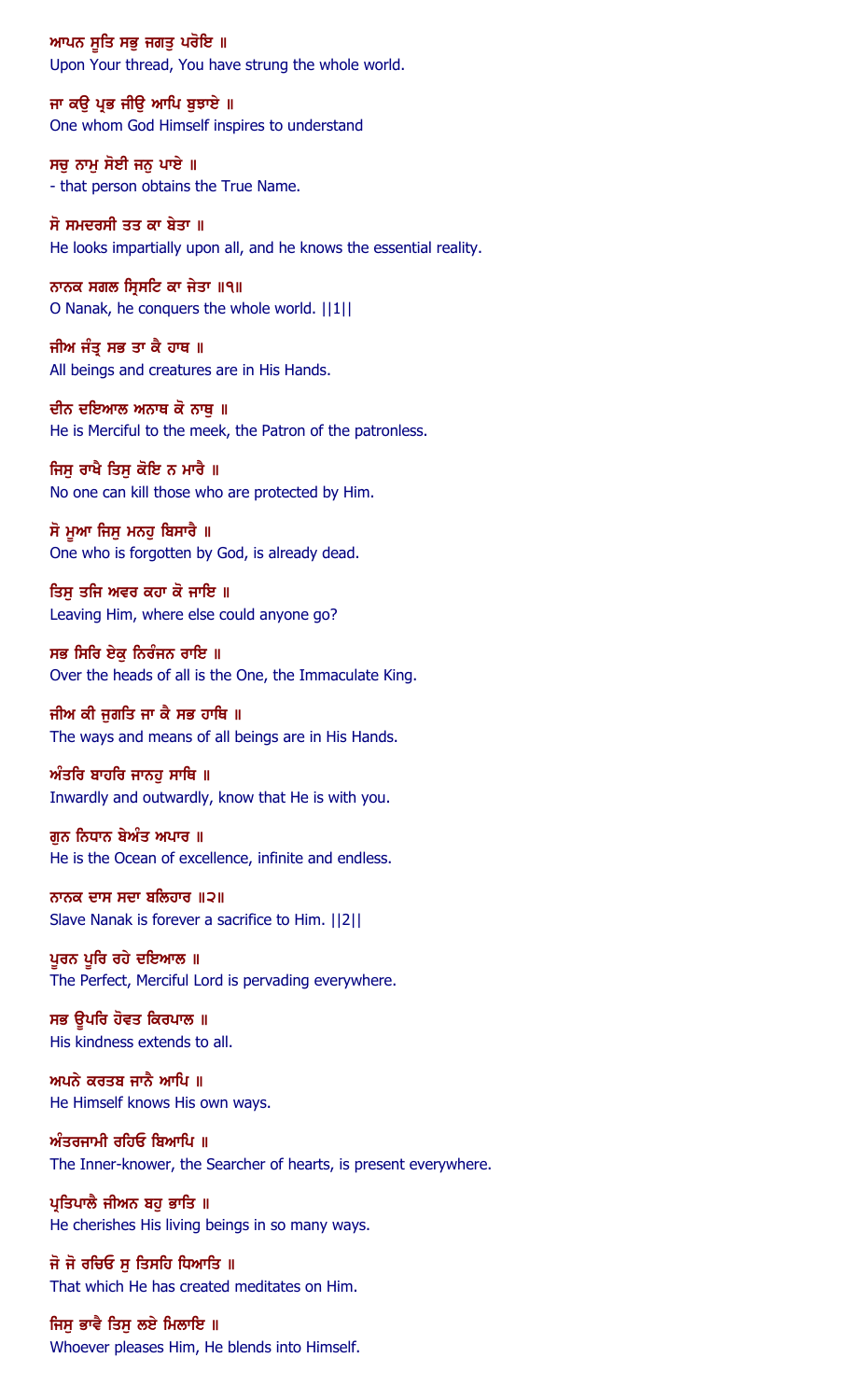ਭਗਤਿ ਕਰਹਿ ਹਰਿ ਕੇ ਗਣ ਗਾਇ ॥ They perform His devotional service and sing the Glorious Praises of the Lord.

ਮਨ ਅੰਤਰਿ ਬਿਸੁਾਸੁ ਕਰਿ ਮਾਨਿਆ ॥ With heart-felt faith, they believe in Him.

ਕਰਨਹਾਰੂ ਨਾਨਕ ਇਕੁ ਜਾਨਿਆ ॥੩॥ O Nanak, they realize the One, the Creator Lord. ||3||

ਜਨ ਲਾਗਾ ਹਰਿ ਏਕੈ ਨਾਇ ॥ The Lord's humble servant is committed to His Name.

ਤਿਸ ਕੀ ਆਸ ਨ ਬਿਰਥੀ ਜਾਇ ॥ His hopes do not go in vain.

ਸੇਵਕ ਕਉ ਸੇਵਾ ਬਨਿ ਆਈ ॥ The servant's purpose is to serve;

ਹੁਕਮੁ ਬੁਝਿ ਪਰਮ ਪਦੁ ਪਾਈ ॥ obeying the Lord's Command, the supreme status is obtained.

ਇਸ ਤੇ ਉਪਰਿ ਨਹੀ ਬੀਚਾਰੂ ॥ Beyond this, he has no other thought.

ਜਾ ਕੈ ਮਨਿ ਬਸਿਆ ਨਿਰੰਕਾਰੂ ॥ Within his mind, the Formless Lord abides.

ਬੰਧਨ ਤੋਰਿ ਭਏ ਨਿਰਵੈਰ ॥ His bonds are cut away, and he becomes free of hatred.

ਅਨਦਿਨੁ ਪੂਜਹਿ ਗੁਰ ਕੇ ਪੈਰ ॥ Night and day, he worships the Feet of the Guru.

ਇਹ ਲੋਕ ਸਖੀਏ ਪਰਲੋਕ ਸਹੇਲੇ ॥ He is at peace in this world, and happy in the next.

ਨਾਨਕ ਹਰਿ ਪ੍ਰਭਿ ਆਪਹਿ ਮੇਲੇ ॥੪॥ O Nanak, the Lord God unites him with Himself. ||4||

ਸਾਧਸੰਗਿ ਮਿਲਿ ਕਰਹੁ ਅਨੰਦ ॥ Join the Company of the Holy, and be happy.

ਗੁਨ ਗਾਵਹੁ ਪ੍ਰਭ ਪਰਮਾਨੰਦ ॥ Sing the Glories of God, the embodiment of supreme bliss.

ਰਾਮ ਨਾਮ ਤਤੁ ਕਰਹੁ ਬੀਚਾਰੁ ॥ Contemplate the essence of the Lord's Name.

ਦੁਲਭ ਦੇਹ ਕਾ ਕਰਹੁ ਉਧਾਰੁ ॥ Redeem this human body, so difficult to obtain.

ਅੰਮ੍ਰਿਤ ਬਚਨ ਹਰਿ ਕੇ ਗੁਨ ਗਾਉ ॥ Sing the Ambrosial Words of the Lord's Glorious Praises;

ਪ੍ਰਾਨ ਤਰਨ ਕਾ ਇਹੈ ਸੁਆਉ ॥ this is the way to save your mortal soul.

ਆਠ ਪਹਰ ਪ੍ਰਭ ਪੇਖਹੁ ਨੇਰਾ ॥ Behold God near at hand, twenty-four hours a day.

ਮਿਟੈ ਅਗਿਆਨ ਬਿਨਸੈ ਅੰਧੇਰਾ ॥ Ignorance shall depart, and darkness shall be dispelled.

ਸੁਨਿ ਉਪਦੇਸੁ ਹਿਰਦੈ ਬਸਾਵਹੁ ॥ Listen to the Teachings, and enshrine them in your heart.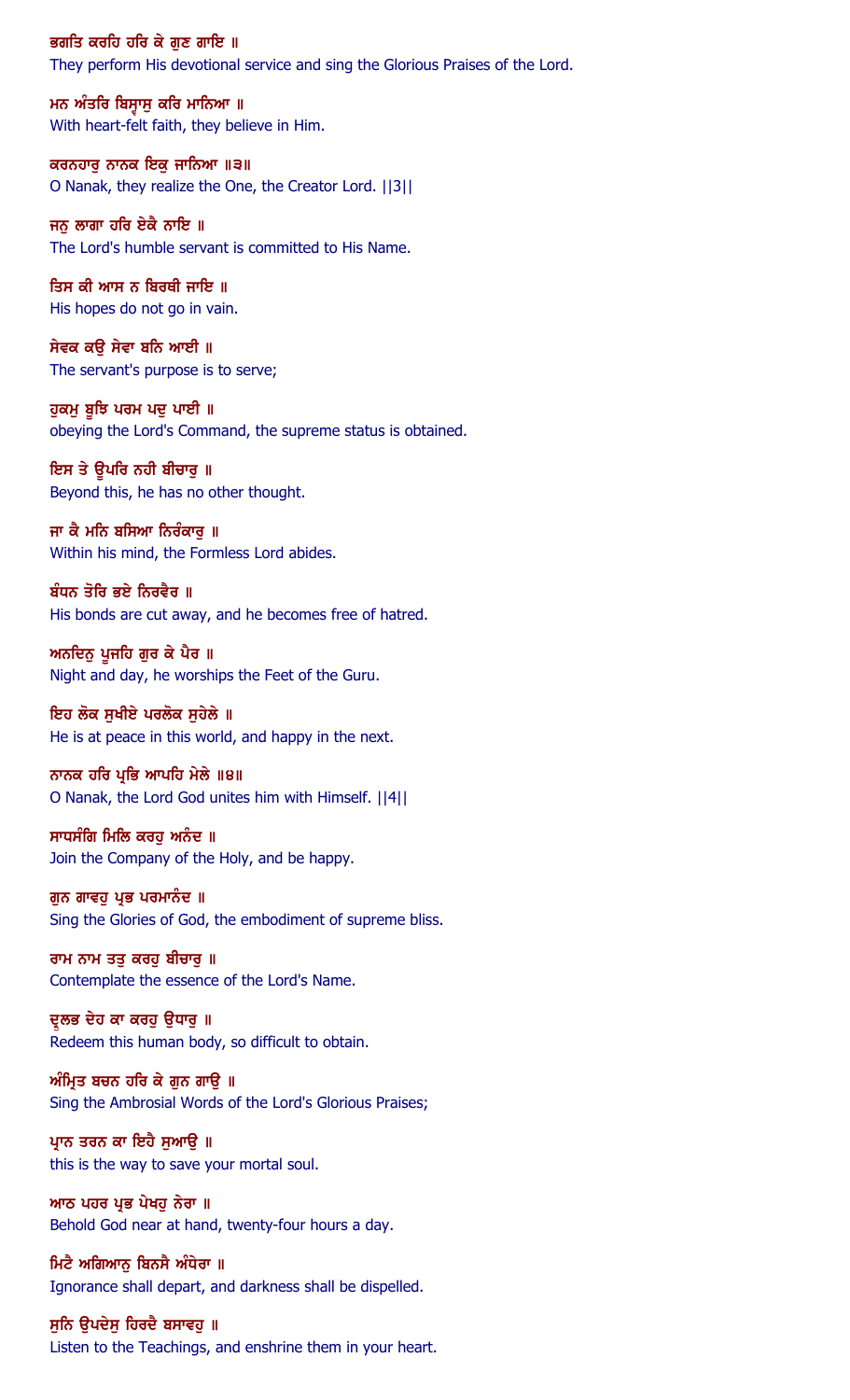ਮਨ ਇਛੇ ਨਾਨਕ ਫਲ ਪਾਵਹੁ ॥੫॥ O Nanak, you shall obtain the fruits of your mind's desires. ||5||

ਹਲਤੂ ਪਲਤੂ ਦੁਇ ਲੇਹੂ ਸਵਾਰਿ ॥ Embellish both this world and the next;

ਰਾਮ ਨਾਮੂ ਅੰਤਰਿ ਉਰਿ ਧਾਰਿ ॥ enshrine the Lord's Name deep within your heart.

ਪੁਰੇ ਗੁਰ ਕੀ ਪੁਰੀ ਦੀਖਿਆ ॥ Perfect are the Teachings of the Perfect Guru.

ਜਿਸੁ ਮਨਿ ਬਸੈ ਤਿਸੁ ਸਾਚੁ ਪਰੀਖਿਆ ॥ That person, within whose mind it abides, realizes the Truth.

ਮਨਿ ਤਨਿ ਨਾਮੂ ਜਪਹੁ ਲਿਵ ਲਾਇ ॥ With your mind and body, chant the Naam; lovingly attune yourself to it.

ਦੁਖੁ ਦਰਦੁ ਮਨ ਤੇ ਭਉ ਜਾਇ ॥ Sorrow, pain and fear shall depart from your mind.

ਸਚੁ ਵਾਪਾਰੁ ਕਰਹੁ ਵਾਪਾਰੀ ॥ Deal in the true trade, O trader,

ਦਰਗਹ ਨਿਬਹੈ ਖੇਪ ਤੁਮਾਰੀ ॥ and your merchandise shall be safe in the Court of the Lord.

ਏਕਾ ਟੇਕ ਰਖਹ ਮਨ ਮਾਹਿ ॥ Keep the Support of the One in your mind.

ਨਾਨਕ ਬਹੁਰਿ ਨ ਆਵਹਿ ਜਾਹਿ ॥੬॥ O Nanak, you shall not have to come and go in reincarnation again. ||6||

ਤਿਸ ਤੇ ਦੂਰਿ ਕਹਾ ਕੋ ਜਾਇ ॥ Where can anyone go, to get away from Him?

ੳਬਰੈ ਰਾਖਨਹਾਰ ਧਿਆਇ ॥ Meditating on the Protector Lord, you shall be saved.

ਨਿਰਭਉ ਜਪੈ ਸਗਲ ਭਉ ਮਿਟੈ ॥ Meditating on the Fearless Lord, all fear departs.

ਪ੍ਰਭ ਕਿਰਪਾ ਤੇ ਪ੍ਰਾਣੀ ਛੁਟੈ ॥ By God's Grace, mortals are released.

ਜਿਸੁ ਪ੍ਰਭੁ ਰਾਖੈ ਤਿਸੁ ਨਾਹੀ ਦੁਖ ॥ One who is protected by God never suffers in pain.

ਨਾਮੂ ਜਪਤ ਮਨਿ ਹੋਵਤ ਸੁਖ ॥ Chanting the Naam, the mind becomes peaceful.

ਚਿੰਤਾ ਜਾਇ ਮਿਟੈ ਅਹੰਕਾਰ ॥ Anxiety departs, and ego is eliminated.

ਤਿਸੂ ਜਨ ਕਉ ਕੋਇ ਨ ਪਹੁਚਨਹਾਰੂ ॥ No one can equal that humble servant.

ਸਿਰ ਉਪਰਿ ਠਾਢਾ ਗੁਰੂ ਸੂਰਾ ॥ The Brave and Powerful Guru stands over his head.

ਨਾਨਕ ਤਾ ਕੇ ਕਾਰਜ ਪੂਰਾ ॥੭॥ O Nanak, his efforts are fulfilled. ||7||

ਮਤਿ ਪੂਰੀ ਅੰਮ੍ਰਿਤੂ ਜਾ ਕੀ ਦ੍ਰਿਸਟਿ ॥ His wisdom is perfect, and His Glance is Ambrosial.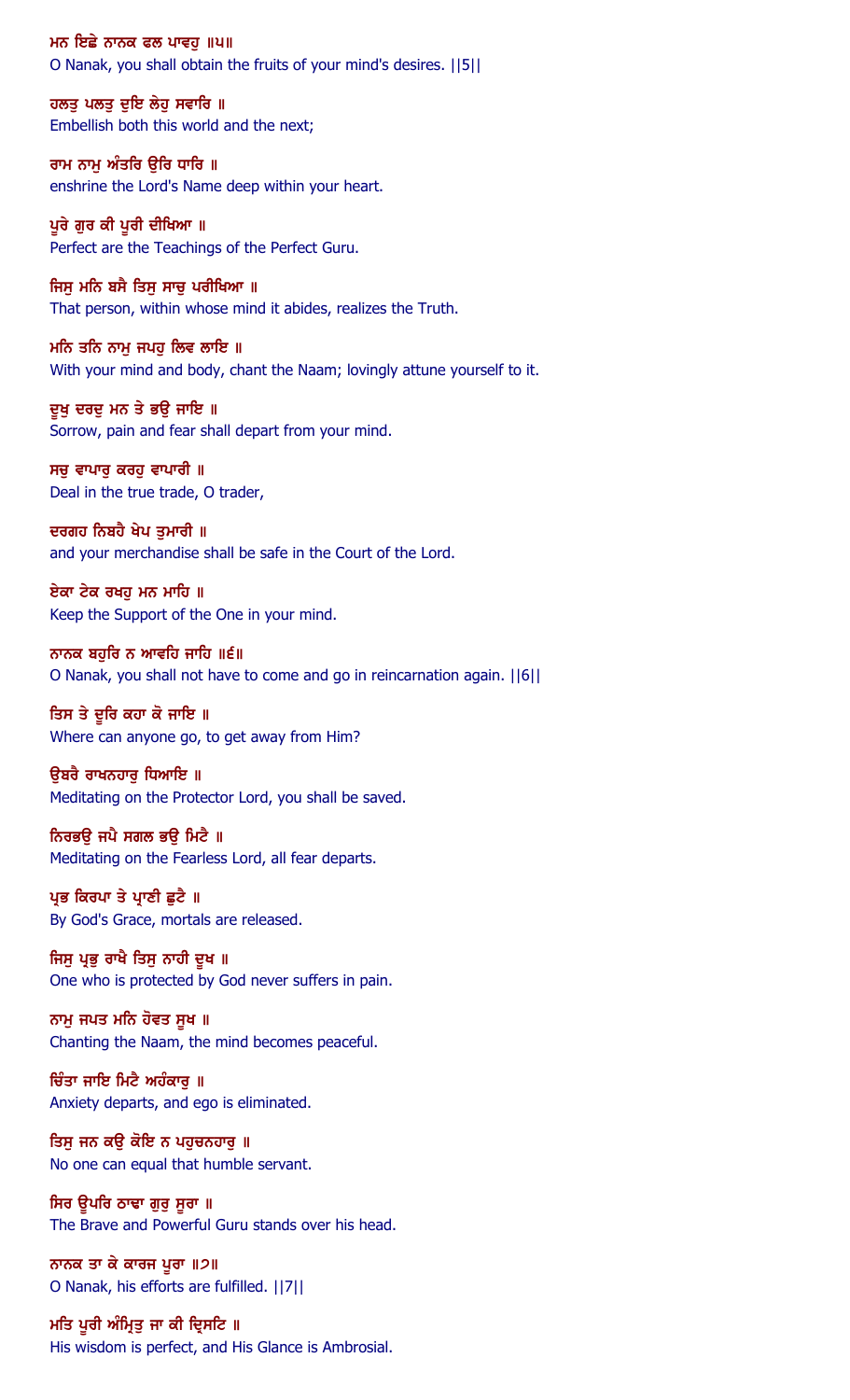ਦਰਸਨੂ ਪੇਖਤ ਉਧਰਤ ਸ੍ਰਿਸਟਿ ॥ Beholding His Vision, the universe is saved.

ਚਰਨ ਕਮਲ ਜਾ ਕੇ ਅਨੁਪ ॥ His Lotus Feet are incomparably beautiful.

ਸਫਲ ਦਰਸਨੂ ਸੁੰਦਰ ਹਰਿ ਰੂਪ ॥ The Blessed Vision of His Darshan is fruitful and rewarding; His Lordly Form is beautiful.

ਧੰਨੂ ਸੇਵਾ ਸੇਵਕੂ ਪਰਵਾਨੂ ॥ Blessed is His service; His servant is famous.

ਅੰਤਰਜਾਮੀ ਪੁਰਖੁ ਪ੍ਰਧਾਨੁ ॥ The Inner-knower, the Searcher of hearts, is the most exalted Supreme Being.

ਜਿਸੂ ਮਨਿ ਬਸੈ ਸੂ ਹੋਤ ਨਿਹਾਲੂ ॥ That one, within whose mind He abides, is blissfully happy.

ਤਾ ਕੈ ਨਿਕਟਿ ਨ ਆਵਤ ਕਾਲ ॥ Death does not draw near him.

ਅਮਰ ਭਏ ਅਮਰਾ ਪਦੁ ਪਾਇਆ ॥ One becomes immortal, and obtains the immortal status,

ਸਾਧਸੰਗਿ ਨਾਨਕ ਹਰਿ ਧਿਆਇਆ ॥੮॥੨੨॥ meditating on the Lord, O Nanak, in the Company of the Holy. ||8||22||

ਸਲੋਕ ॥ Shalok:

ਗਿਆਨ ਅੰਜਨੂ ਗੁਰਿ ਦੀਆ ਅਗਿਆਨ ਅੰਧੇਰ ਬਿਨਾਸੁ ॥ The Guru has given the healing ointment of spiritual wisdom, and dispelled the darkness of ignorance.

ਹਰਿ ਕਿਰਪਾ ਤੇ ਸੰਤ ਭੇਟਿਆ ਨਾਨਕ ਮਨਿ ਪਰਗਾਸ ॥੧॥ By the Lord's Grace, I have met the Saint; O Nanak, my mind is enlightened.  $||1||$ 

ਅਸਟਪਦੀ $\parallel$ Ashtapadee:

ਸੰਤਸੰਗਿ ਅੰਤਰਿ ਪ੍ਰਭੂ ਡੀਠਾ ॥ In the Society of the Saints, I see God deep within my being.

ਨਾਮੁ ਪ੍ਰਭੁ ਕਾ ਲਾਗਾ ਮੀਠਾ ॥ God's Name is sweet to me.

ਸਗਲ ਸਮਿਗ੍ਰੀ ਏਕਸੁ ਘਟ ਮਾਹਿ ॥ All things are contained in the Heart of the One,

ਅਨਿਕ ਰੰਗ ਨਾਨਾ ਦ੍ਰਿਸਟਾਹਿ ॥ although they appear in so many various colors.

ਨੳ ਨਿਧਿ ਅੰਮ੍ਰਿਤ ਪ੍ਰਭ ਕਾ ਨਾਮ ॥ The nine treasures are in the Ambrosial Name of God.

ਦੇਹੀ ਮਹਿ ਇਸ ਕਾ ਬਿਸ਼ਾਮੁ ॥ Within the human body is its place of rest.

ਸੁੰਨ ਸਮਾਧਿ ਅਨਹਤ ਤਹ ਨਾਦ ॥ The Deepest Samaadhi, and the unstruck sound current of the Naad are there.

ਕਹਨ ਨ ਜਾਈ ਅਚਰਜ ਬਿਸਮਾਦ ॥ The wonder and marvel of it cannot be described.

ਤਿਨਿ ਦੇਖਿਆ ਜਿਸ ਆਪਿ ਦਿਖਾਏ ॥ He alone sees it, unto whom God Himself reveals it.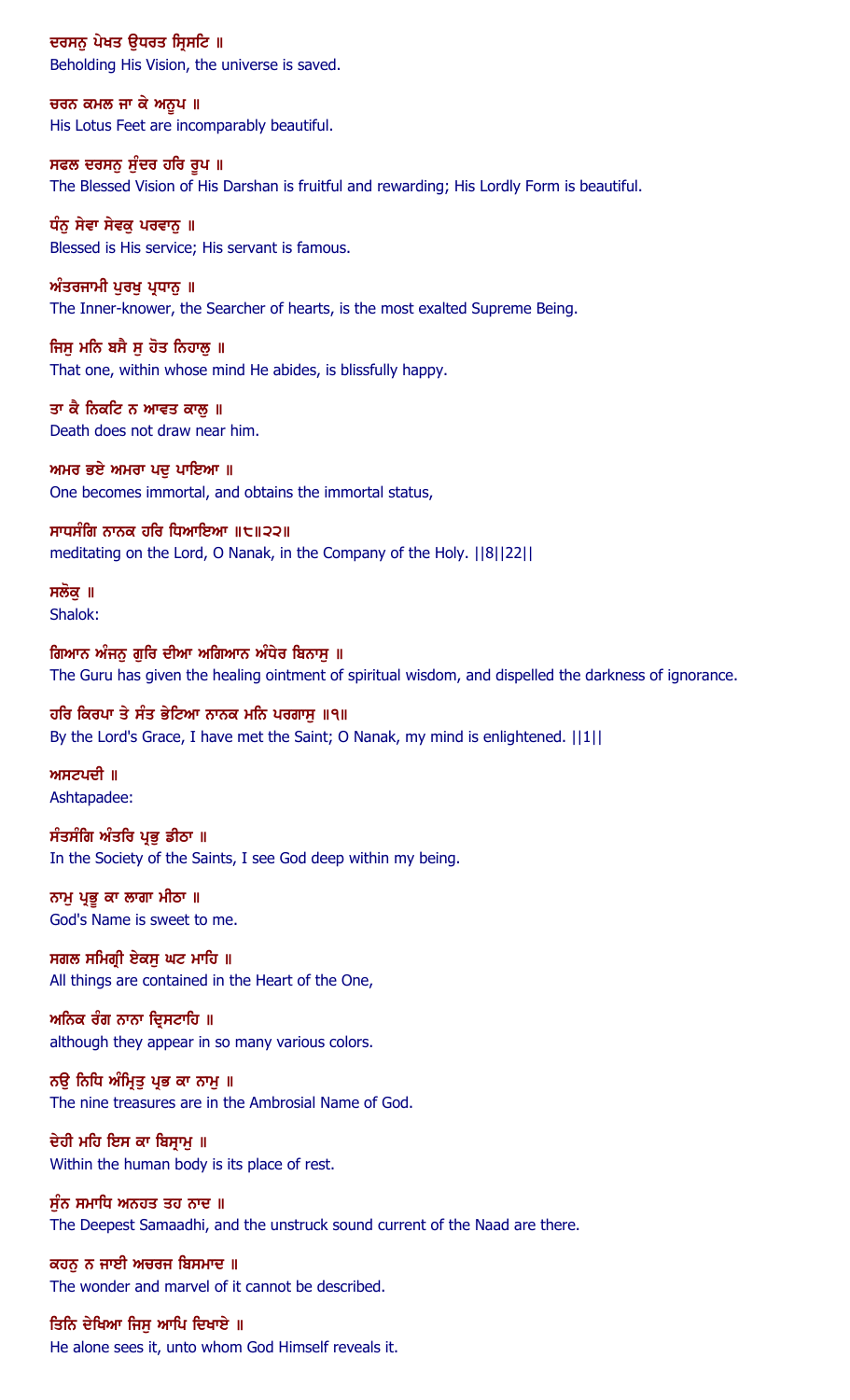ਨਾਨਕ ਤਿਸੁ ਜਨ ਸੋਝੀ ਪਾਏ ॥੧॥ O Nanak, that humble being understands. ||1||

ਸੋ ਅੰਤਰਿ ਸੋ ਬਾਹਰਿ ਅਨੰਤ ॥ The Infinite Lord is inside, and outside as well.

ਘਟਿ ਘਟਿ ਬਿਆਪਿ ਰਹਿਆ ਭਗਵੰਤ ॥ Deep within each and every heart, the Lord God is pervading.

ਧਰਨਿ ਮਾਹਿ ਆਕਾਸ ਪਇਆਲ ॥ In the earth, in the Akaashic ethers, and in the nether regions of the underworld

ਸਰਬ ਲੋਕ ਪੂਰਨ ਪ੍ਰਤਿਪਾਲ ॥ - in all worlds, He is the Perfect Cherisher.

ਬਨਿ ਤਿਨਿ ਪਰਬਤਿ ਹੈ ਪਾਰਬੁਹਮੁ ॥ In the forests, fields and mountains, He is the Supreme Lord God.

ਜੈਸੀ ਆਗਿਆ ਤੈਸਾ ਕਰਮ ॥ As He orders, so do His creatures act.

ਪਉਣ ਪਾਣੀ ਬੈਸੰਤਰ ਮਾਹਿ ॥ He permeates the winds and the waters.

ਚਾਰਿ ਕੰਟ ਦਹ ਦਿਸੇ ਸਮਾਹਿ ॥ He is pervading in the four corners and in the ten directions.

ਤਿਸ ਤੇ ਭਿੰਨ ਨਹੀ ਕੋ ਠਾੳ ॥ Without Him, there is no place at all.

ਗੁਰ ਪ੍ਰਸਾਦਿ ਨਾਨਕ ਸੁਖੁ ਪਾਉ ॥੨॥ By Guru's Grace, O Nanak, peace is obtained. ||2||

ਬੇਦ ਪੁਰਾਨ ਸਿੰਮ੍ਰਿਤਿ ਮਹਿ ਦੇਖੁ ॥ See Him in the Vedas, the Puraanas and the Simritees.

ਸਸੀਅਰ ਸੁਰ ਨਖ਼ਤ੍ਰ ਮਹਿ ਏਕੁ ॥ In the moon, the sun and the stars, He is the One.

ਬਾਣੀ ਪ੍ਰਭ ਕੀ ਸਭੁ ਕੋ ਬੋਲੈ ॥ The Bani of God's Word is spoken by everyone.

ਆਪਿ ਅਡੋਲੂ ਨ ਕਬਹੁ ਡੋਲੈ ॥ He Himself is unwavering - He never wavers.

ਸਰਬ ਕਲਾ ਕਰਿ ਖੇਲੈ ਖੇਲ ॥ With absolute power, He plays His play.

ਮੋਲਿ ਨ ਪਾਈਐ ਗਣਹ ਅਮੋਲ ॥ His value cannot be estimated; His virtues are invaluable.

ਸਰਬ ਜੋਤਿ ਮਹਿ ਜਾ ਕੀ ਜੋਤਿ ॥ In all light, is His Light.

ਧਾਰਿ ਰਹਿਓ ਸੁਆਮੀ ਓਤਿ ਪੋਤਿ ॥ The Lord and Master supports the weave of the fabric of the universe.

ਗੁਰ ਪਰਸਾਦਿ ਭਰਮ ਕਾ ਨਾਸੁ ॥ By Guru's Grace, doubt is dispelled.

ਨਾਨਕ ਤਿਨ ਮਹਿ ਏਹ ਬਿਸਾਸ ॥੩॥ O Nanak, this faith is firmly implanted within. ||3||

ਸੰਤ ਜਨਾ ਕਾ ਪੇਖਨੂ ਸਭੂ ਬ੍ਰਹਮ ॥ In the eye of the Saint, everything is God.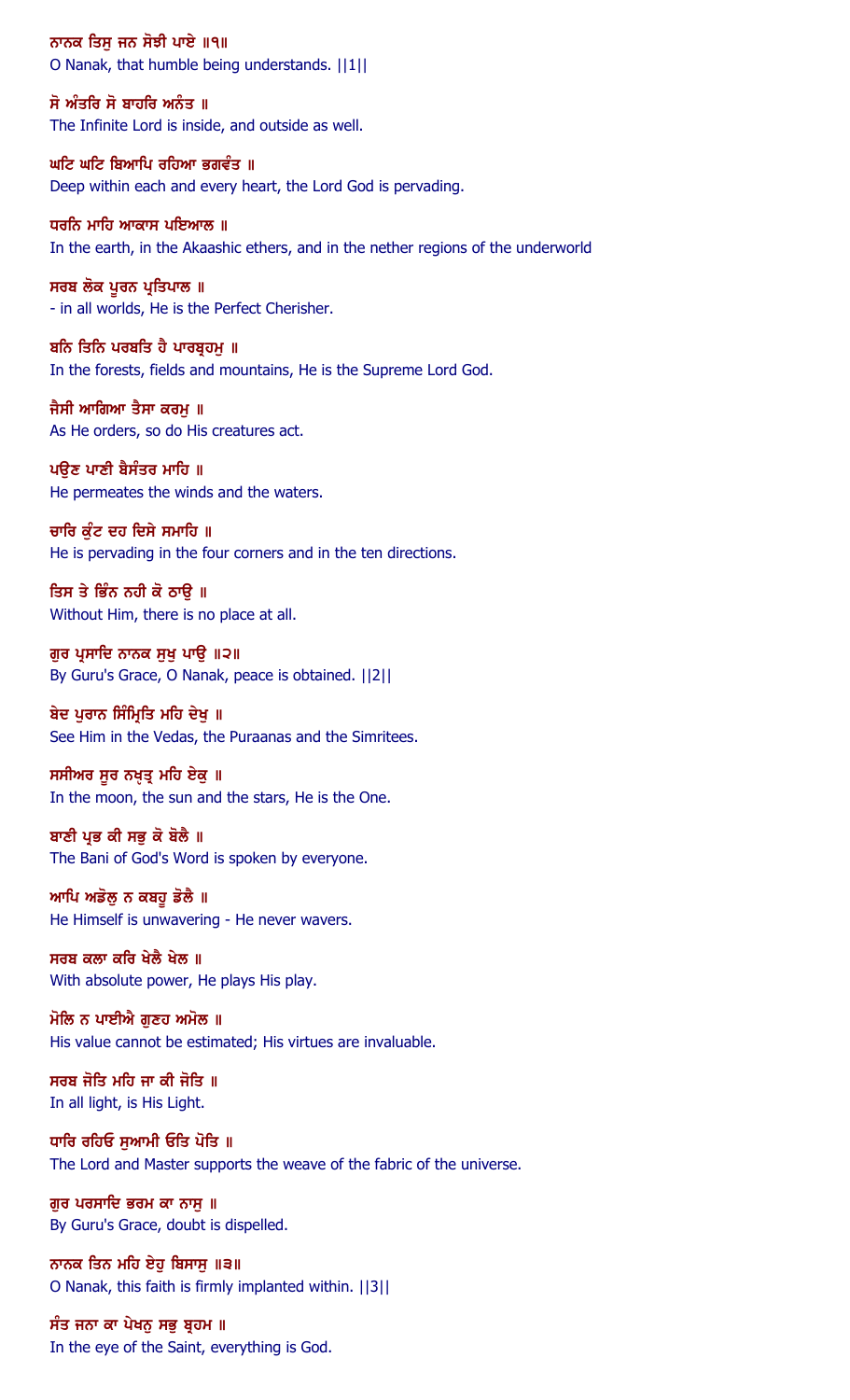ਸੰਤ ਜਨਾ ਕੈ ਹਿਰਦੈ ਸਭਿ ਧਰਮ ॥ In the heart of the Saint, everything is Dharma.

ਸੰਤ ਜਨਾ ਸੁਨਹਿ ਸੁਭ ਬਚਨ ॥ The Saint hears words of goodness.

ਸਰਬ ਬਿਆਪੀ ਰਾਮ ਸੰਗਿ ਰਚਨ ॥ He is absorbed in the All-pervading Lord.

ਜਿਨਿ ਜਾਤਾ ਤਿਸ ਕੀ ਇਹ ਰਹਤ ॥ This is the way of life of one who knows God.

ਸਤਿ ਬਚਨ ਸਾਧੁ ਸਭਿ ਕਹਤ ॥ True are all the words spoken by the Holy.

ਜੋ ਜੋ ਹੋਇ ਸੋਈ ਸੁਖ਼ ਮਾਨੈ ॥ Whatever happens, he peacefully accepts.

ਕਰਨ ਕਰਾਵਨਹਾਰੂ ਪ੍ਰਭੂ ਜਾਨੈ ॥ He knows God as the Doer, the Cause of causes.

ਅੰਤਰਿ ਬਸੇ ਬਾਹਰਿ ਭੀ ਓਹੀ ॥ He dwells inside, and outside as well.

ਨਾਨਕ ਦਰਸਨੂ ਦੇਖਿ ਸਭ ਮੋਹੀ ॥੪॥ O Nanak, beholding the Blessed Vision of His Darshan, all are fascinated. ||4||

ਆਪਿ ਸਤਿ ਕੀਆ ਸਭ ਸਤਿ ॥ He Himself is True, and all that He has made is True.

ਤਿਸੁ ਪ੍ਰਭ ਤੇ ਸਗਲੀ ਉਤਪਤਿ ॥ The entire creation came from God.

ਤਿਸ ਭਾਵੈ ਤਾ ਕਰੇ ਬਿਸਥਾਰ ॥ As it pleases Him, He creates the expanse.

ਤਿਸ ਭਾਵੈ ਤਾ ਏਕੰਕਾਰ ॥ As it pleases Him, He becomes the One and Only again.

ਅਨਿਕ ਕਲਾ ਲਖੀ ਨਹ ਜਾਇ ॥ His powers are so numerous, they cannot be known.

ਜਿਸੁ ਭਾਵੈ ਤਿਸੁ ਲਏ ਮਿਲਾਇ ॥ As it pleases Him, He merges us into Himself again.

ਕਵਨ ਨਿਕਟਿ ਕਵਨ ਕਹੀਐ ਦੁਰਿ ॥ Who is near, and who is far away?

ਆਪੇ ਆਪਿ ਆਪ ਭਰਪੁਰਿ **॥** He Himself is Himself pervading everywhere.

 $w$ ੰਤਰਗਤਿ ਜਿਸ ਆਪਿ ਜਨਾਏ ॥ One whom God causes to know that He is within the heart

ਨਾਨਕ ਤਿਸੁ ਜਨ ਆਪਿ ਬੁਝਾਏ ॥੫॥ - O Nanak, He causes that person to understand Him. ||5||

ਸਰਬ ਭੁਤ ਆਪਿ ਵਰਤਾਰਾ ॥ In all forms, He Himself is pervading.

ਸਰਬ ਨੈਨ ਆਪਿ ਪੇਖਨਹਾਰਾ ॥ Through all eyes, He Himself is watching.

ਸਗਲ ਸਮਗ੍ਰੀ ਜਾ ਕਾ ਤਨਾ ॥ All the creation is His Body.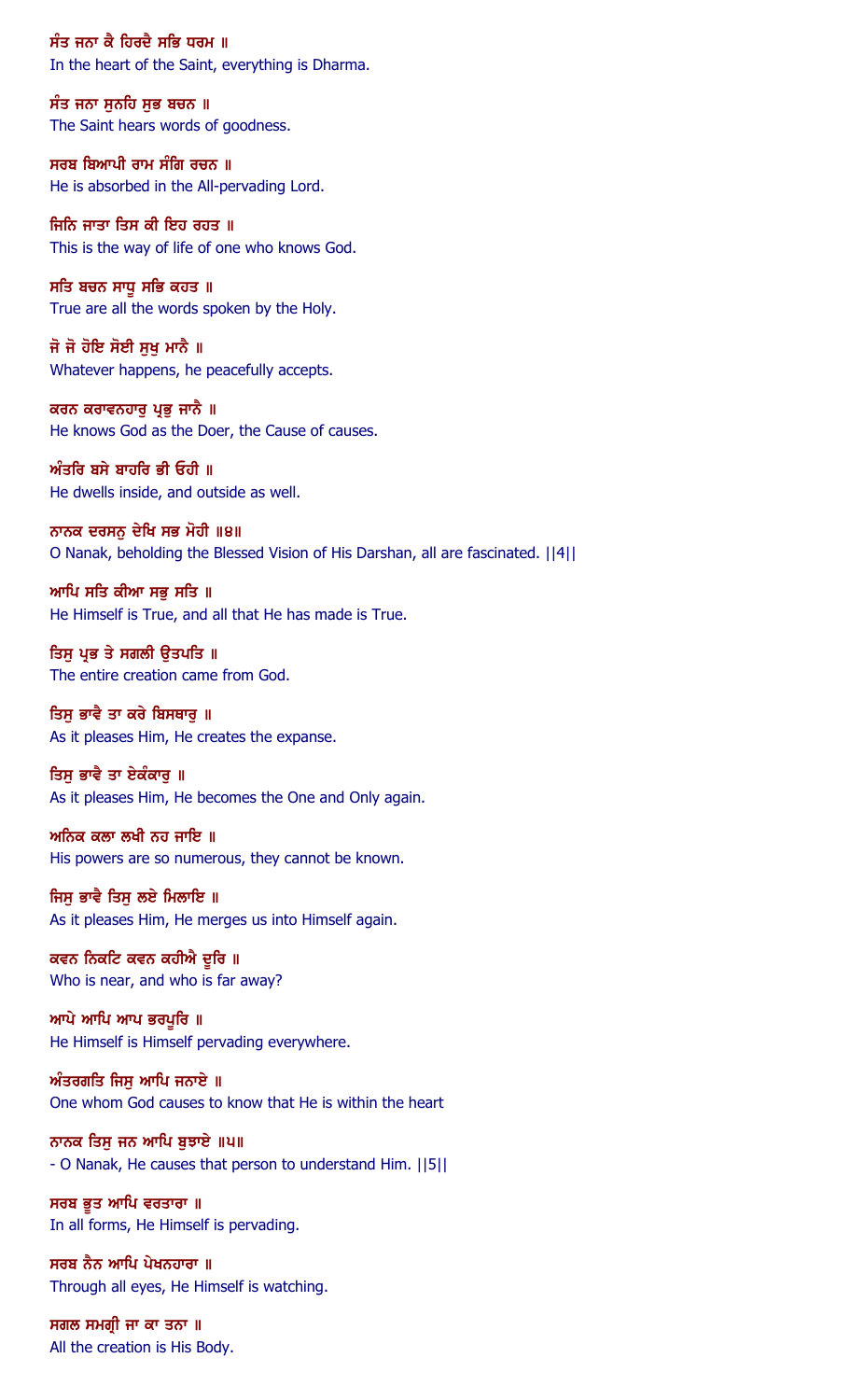ਆਪਨ ਜਸੁ ਆਪ ਹੀ ਸੁਨਾ ॥ He Himself listens to His Own Praise.

ਆਵਨ ਜਾਨ ਇਕ ਖੇਲ ਬਨਾਇਆ ॥ The One has created the drama of coming and going.

ਆਗਿਆਕਾਰੀ ਕੀਨੀ ਮਾਇਆ ॥ He made Maya subservient to His Will.

ਸਭ ਕੈ ਮਧਿ ਅਲਿਪਤੋ ਰਹੈ ॥ In the midst of all, He remains unattached.

ਜੋ ਕਿਛੂ ਕਹਣਾ ਸੁ ਆਪੇ ਕਹੈ ॥ Whatever is said, He Himself says.

ਆਗਿਆ ਆਵੈ ਆਗਿਆ ਜਾਇ ॥ By His Will we come, and by His Will we go.

ਨਾਨਕ ਜਾ ਭਾਵੈ ਤਾ ਲਏ ਸਮਾਇ ॥੬॥ O Nanak, when it pleases Him, then He absorbs us into Himself. ||6||

ਇਸ ਤੇ ਹੋਇ ਸੁ ਨਾਹੀ ਬੁਰਾ ॥ If it comes from Him, it cannot be bad.

ਓਰੈ ਕਹਹੁ ਕਿਨੈ ਕਛੁ ਕਰਾ ॥ Other than Him, who can do anything?

ਆਪਿ ਭਲਾ ਕਰਤੁਤਿ ਅਤਿ ਨੀਕੀ ॥ He Himself is good; His actions are the very best.

ਆਪੇ ਜਾਨੈ ਅਪਨੇ ਜੀ ਕੀ ॥ He Himself knows His Own Being.

ਆਪਿ ਸਾਚ ਧਾਰੀ ਸਭ ਸਾਚ ॥ He Himself is True, and all that He has established is True.

ਓਤਿ ਪੋਤਿ ਆਪਨ ਸੰਗਿ ਰਾਚ ॥ Through and through, He is blended with His creation.

ਤਾ ਕੀ ਗਤਿ ਮਿਤਿ ਕਹੀ ਨ ਜਾਇ ॥ His state and extent cannot be described.

ਦੁਸਰ ਹੋਇ ਤ ਸੋਝੀ ਪਾਇ ॥ If there were another like Him, then only he could understand Him.

ਤਿਸ ਕਾ ਕੀਆ ਸਭੁ ਪਰਵਾਨੁ ॥ His actions are all approved and accepted.

ਗੁਰ ਪ੍ਰਸਾਦਿ ਨਾਨਕ ਇਹੁ ਜਾਨੂ ॥੭॥ By Guru's Grace, O Nanak, this is known. ||7||

ਜੋ ਜਾਨੈ ਤਿਸ ਸਦਾ ਸਖ ਹੋਇ ॥ One who knows Him, obtains everlasting peace.

ਆਪਿ ਮਿਲਾਇ ਲਏ ਪ੍ਰਭੂ ਸੋਇ ॥ God blends that one into Himself.

ਓਹੁ ਧਨਵੰਤੂ ਕੁਲਵੰਤੂ ਪਤਿਵੰਤੂ **॥** He is wealth and prosperous, and of noble birth.

ਜੀਵਨ ਮਕਤਿ ਜਿਸ ਰਿਦੈ ਭਗਵੰਤ ॥ He is Jivan Mukta - liberated while yet alive; the Lord God abides in his heart.

ਧੰਨੂ ਧੰਨੂ ਧੰਨੂ ਜਨੂ ਆਇਆ ॥ Blessed, blessed, blessed is the coming of that humble being;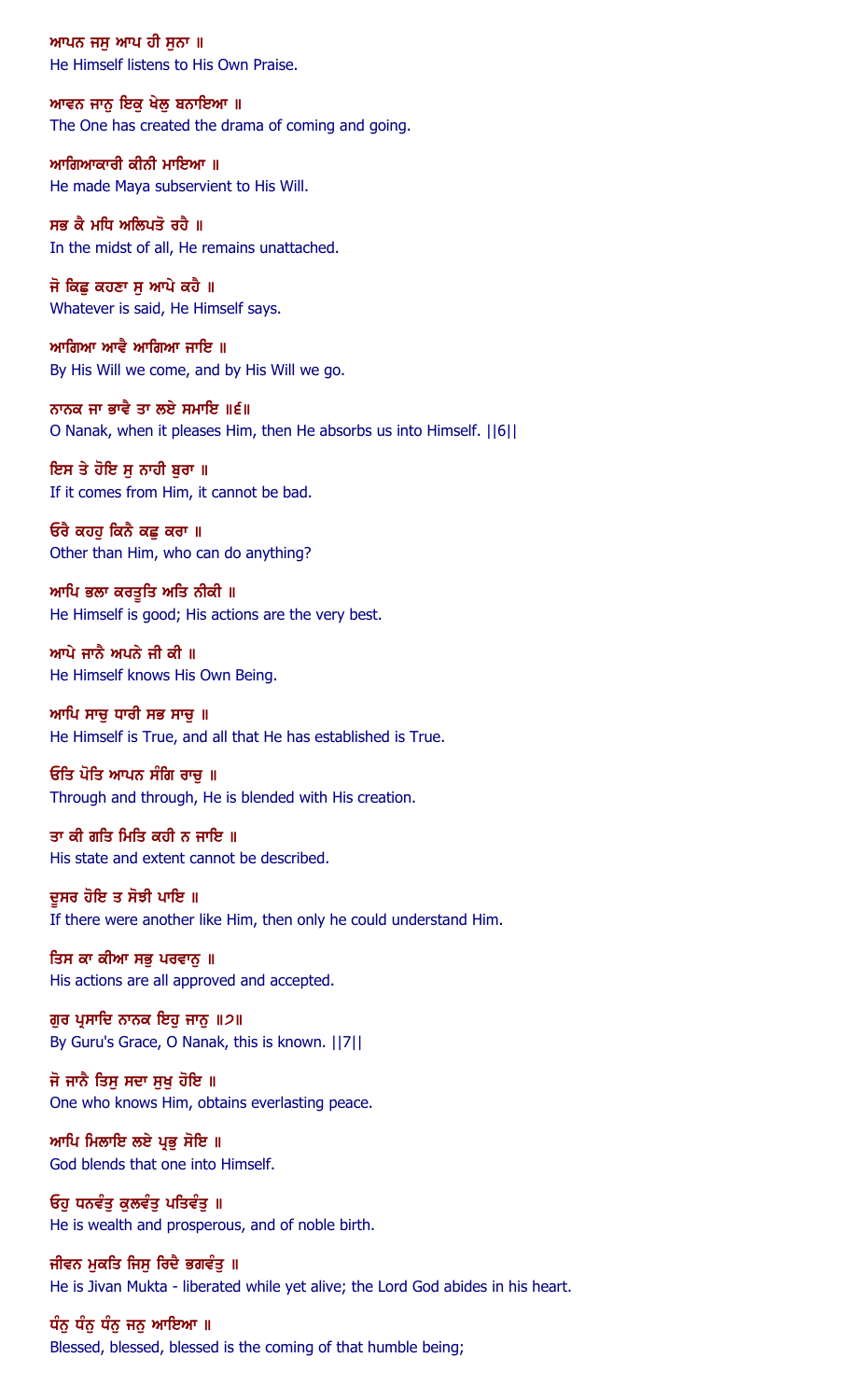ਜਿਸੂ ਪ੍ਰਸਾਦਿ ਸਭੂ ਜਗਤੂ ਤਰਾਇਆ ॥ by his grace, the whole world is saved.

ਜਨ ਆਵਨ ਕਾ ਇਹੈ ਸਆੳ ॥ This is his purpose in life;

ਜਨ ਕੈ ਸੰਗਿ ਚਿਤਿ ਆਵੈ ਨਾਉ ॥ in the Company of this humble servant, the Lord's Name comes to mind.

ਆਪਿ ਮੁਕਤੂ ਮੁਕਤੂ ਕਰੈ ਸੰਸਾਰੂ ॥ He Himself is liberated, and He liberates the universe.

ਨਾਨਕ ਤਿਸੁ ਜਨ ਕਉ ਸਦਾ ਨਮਸਕਾਰੁ ॥੮॥੨੩॥ O Nanak, to that humble servant, I bow in reverence forever. ||8||23||

ਸਲੋਕ ॥ Shalok:

ਪਰਾ ਪੁਭ ਆਰਾਧਿਆ ਪਰਾ ਜਾ ਕਾ ਨਾੳ ॥ I worship and adore the Perfect Lord God. Perfect is His Name.

ਨਾਨਕ ਪੂਰਾ ਪਾਇਆ ਪੂਰੇ ਕੇ ਗੁਨ ਗਾਉ ॥੧॥ O Nanak, I have obtained the Perfect One; I sing the Glorious Praises of the Perfect Lord. ||1||

 $m$ ਸਟਪਦੀ  $\parallel$ Ashtapadee:

ਪੁਰੇ ਗੁਰ ਕਾ ਸੁਨਿ ਉਪਦੇਸੁ ॥ Listen to the Teachings of the Perfect Guru;

ਪਾਰਬ੍ਰਹਮੁ ਨਿਕਟਿ ਕਰਿ ਪੇਖੁ ॥ see the Supreme Lord God near you.

ਸਾਸਿ ਸਾਸਿ ਸਿਮਰਹ ਗੋਬਿੰਦ ॥ With each and every breath, meditate in remembrance on the Lord of the Universe,

ਮਨ ਅੰਤਰ ਕੀ ੳਤਰੈ ਚਿੰਦ ॥ and the anxiety within your mind shall depart.

ਆਸ ਅਨਿਤ ਤਿਆਗਹੁ ਤਰੰਗ ॥ Abandon the waves of fleeting desire,

ਸੰਤ ਜਨਾ ਕੀ ਧੁਰਿ ਮਨ ਮੰਗ ॥ and pray for the dust of the feet of the Saints.

ਆਪ ਛੋਡਿ ਬੇਨਤੀ ਕਰਹ ॥ Renounce your selfishness and conceit and offer your prayers.

ਸਾਧਸੰਗਿ ਅਗਨਿ ਸਾਗਰੁ ਤਰਹੁ ॥ In the Saadh Sangat, the Company of the Holy, cross over the ocean of fire.

ਹਰਿ ਧਨ ਕੇ ਭਰਿ ਲੇਹ ਭੰਡਾਰ ॥ Fill your stores with the wealth of the Lord.

ਨਾਨਕ ਗੁਰ ਪੂਰੇ ਨਮਸਕਾਰ ॥੧॥ Nanak bows in humility and reverence to the Perfect Guru. ||1||

ਖੇਮ ਕਸਲ ਸਹਜ ਆਨੰਦ ॥ Happiness, intuitive peace, poise and bliss

ਸਾਧਸੰਗਿ ਭਜ ਪਰਮਾਨੰਦ ॥ - in the Company of the Holy, meditate on the Lord of supreme bliss.

ਨਰਕ ਨਿਵਾਰਿ ਉਧਾਰਹੁ ਜੀਉ ॥ You shall be spared from hell - save your soul!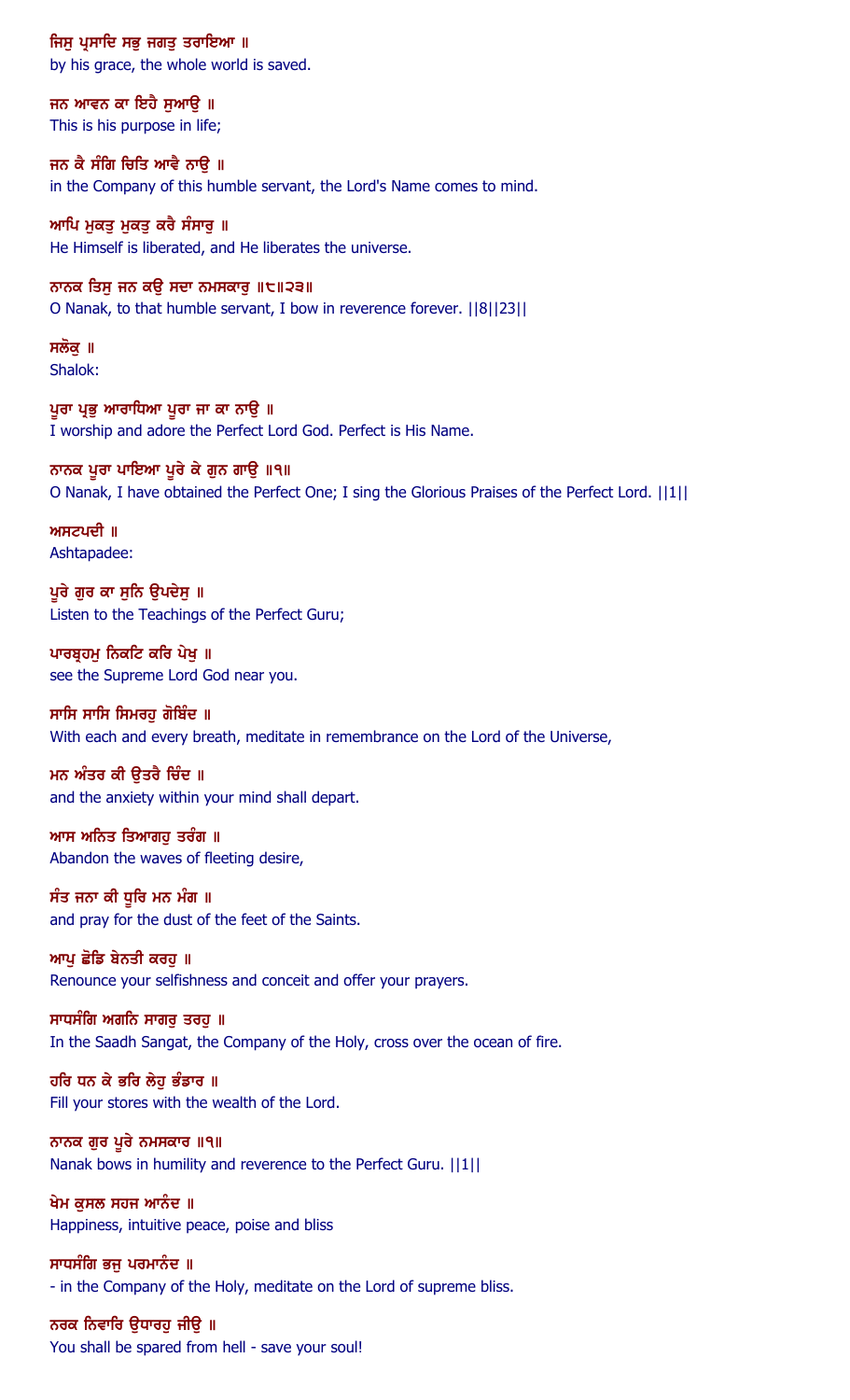ਗੁਨ ਗੋਬਿੰਦ ਅੰਮ੍ਰਿਤ ਰਸੁ ਪੀਉ ॥ Drink in the ambrosial essence of the Glorious Praises of the Lord of the Universe.

ਚਿਤਿ ਚਿਤਵਹ ਨਾਰਾਇਣ ਏਕ ॥ Focus your consciousness on the One, the All-pervading Lord

ਏਕ ਰੂਪ ਜਾ ਕੇ ਰੰਗ ਅਨੇਕ ॥ - He has One Form, but He has many manifestations.

ਗੋਪਾਲ ਦਾਮੋਦਰ ਦੀਨ ਦਇਆਲ ॥ Sustainer of the Universe, Lord of the world, Kind to the poor,

ਦੁਖ ਭੰਜਨ ਪੂਰਨ ਕਿਰਪਾਲ ॥ Destroyer of sorrow, perfectly Merciful.

ਸਿਮਰਿ ਸਿਮਰਿ ਨਾਮੂ ਬਾਰੰ ਬਾਰ ॥ Meditate, meditate in remembrance on the Naam, again and again.

ਨਾਨਕ ਜੀਅ ਕਾ ਇਹੈ ਅਧਾਰ ॥੨॥ O Nanak, it is the Support of the soul. ||2||

ਉਤਮ ਸਲੋਕ ਸਾਧ ਕੇ ਬਚਨ ॥ The most sublime hymns are the Words of the Holy.

ਅਮੁਲੀਕ ਲਾਲ ਏਹਿ ਰਤਨ ॥ These are priceless rubies and gems.

ਸਨਤ ਕਮਾਵਤ ਹੋਤ ੳਧਾਰ ॥ One who listens and acts on them is saved.

ਆਪਿ ਤਰੈ ਲੋਕਹ ਨਿਸਤਾਰ ॥ He himself swims across, and saves others as well.

ਸਫਲ ਜੀਵਨ ਸਫਲ ਤਾ ਕਾ ਸੰਗ ॥ His life is prosperous, and his company is fruitful;

ਜਾ ਕੈ ਮਨਿ ਲਾਗਾ ਹਰਿ ਰੰਗ ॥ his mind is imbued with the love of the Lord.

ਜੈ ਜੈ ਸਬਦੂ ਅਨਾਹਦੂ ਵਾਜੈ ॥ Hail, hail to him, for whom the sound current of the Shabad vibrates.

ਸੁਨਿ ਸੁਨਿ ਅਨਦ ਕਰੇ ਪ੍ਰਭੁ ਗਾਜੈ ॥ Hearing it again and again, he is in bliss, proclaiming God's Praises.

ਪ੍ਰਗਟੇ ਗੁਪਾਲ ਮਹਾਂਤ ਕੈ ਮਾਥੇ ॥ The Lord radiates from the foreheads of the Holy.

ਨਾਨਕ ਉਧਰੇ ਤਿਨ ਕੈ ਸਾਥੇ ॥੩॥ Nanak is saved in their company. ||3||

ਸਰਨਿ ਜੋਗ ਸਨਿ ਸਰਨੀ ਆਏ ॥ Hearing that He can give Sanctuary, I have come seeking His Sanctuary.

ਕਰਿ ਕਿਰਪਾ ਪ੍ਰਭ ਆਪ ਮਿਲਾਏ ॥ Bestowing His Mercy, God has blended me with Himself.

ਮਿਟਿ ਗਏ ਬੈਰ ਭਏ ਸਭ ਰੇਨ ॥ Hatred is gone, and I have become the dust of all.

ਅੰਮ੍ਰਿਤ ਨਾਮ ਸਾਧਸੰਗਿ ਲੈਨ ॥ I have received the Ambrosial Naam in the Company of the Holy.

ਸੁਪ੍ਰਸੰਨ ਭਏ ਗੁਰਦੇਵ ॥ The Divine Guru is perfectly pleased;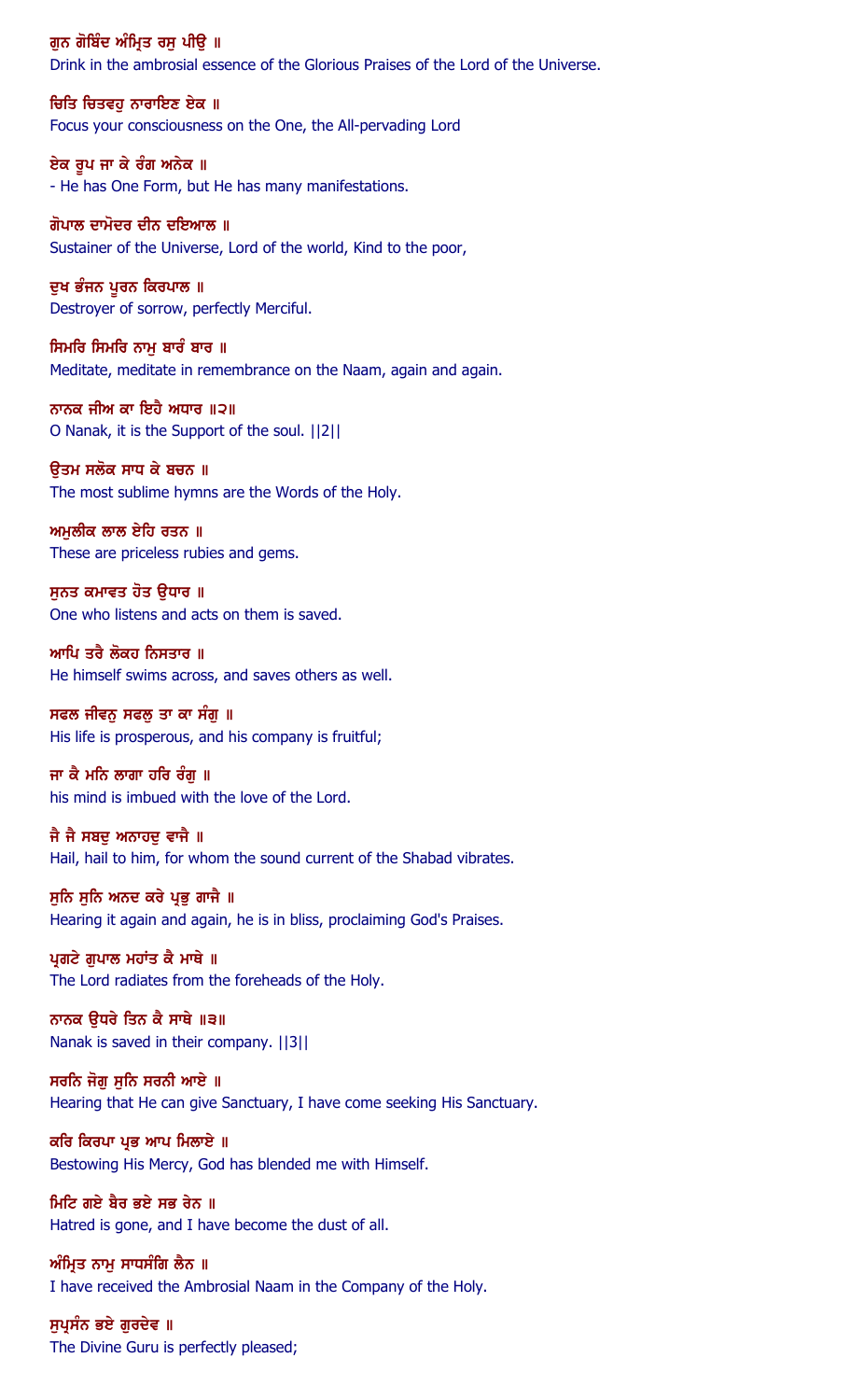ਪੁਰਨ ਹੋਈ ਸੇਵਕ ਕੀ ਸੇਵ ॥ the service of His servant has been rewarded.

ਆਲ ਜੰਜਾਲ ਬਿਕਾਰ ਤੇ ਰਹਤੇ ॥ I have been released from worldly entanglements and corruption,

ਰਾਮ ਨਾਮ ਸੁਨਿ ਰਸਨਾ ਕਹਤੇ ॥ hearing the Lord's Name and chanting it with my tongue.

ਕਰਿ ਪ੍ਰਸਾਦੂ ਦਇਆ ਪ੍ਰਭਿ ਧਾਰੀ ॥ By His Grace, God has bestowed His Mercy.

ਨਾਨਕ ਨਿਬਹੀ ਖੇਪ ਹਮਾਰੀ ॥੪॥ O Nanak, my merchandise has arrived save and sound. ||4||

ਪ੍ਰਭ ਕੀ ਉਸਤਤਿ ਕਰਹੁ ਸੰਤ ਮੀਤ ॥ Sing the Praises of God, O Saints, O friends,

ਸਾਵਧਾਨ ਏਕਾਗਰ ਚੀਤ ॥ with total concentration and one-pointedness of mind.

ਸੁਖਮਨੀ ਸਹਜ ਗੋਬਿੰਦ ਗੁਨ ਨਾਮ ॥ Sukhmani is the peaceful ease, the Glory of God, the Naam.

ਜਿਸੂ ਮਨਿ ਬਸੈ ਸੂ ਹੋਤ ਨਿਧਾਨ ॥ When it abides in the mind, one becomes wealthy.

ਸਰਬ ਇਛਾ ਤਾ ਕੀ ਪੂਰਨ ਹੋਇ ॥ All desires are fulfilled.

ਪ੍ਰਧਾਨ ਪੁਰਖੁ ਪ੍ਰਗਟੁ ਸਭ ਲੋਇ ॥ One becomes the most respected person, famous all over the world.

ਸਭ ਤੇ ਉਚ ਪਾਏ ਅਸਥਾਨੂ ॥ He obtains the highest place of all.

ਬਹੁਰਿ ਨ ਹੋਵੈ ਆਵਨ ਜਾਨੂ ॥ He does not come and go in reincarnation any longer.

ਹਰਿ ਧਨੂ ਖਾਟਿ ਚਲੈ ਜਨੂ ਸੋਇ ॥ One who departs, after earning the wealth of the Lord's Name,

ਨਾਨਕ ਜਿਸਹਿ ਪਰਾਪਤਿ ਹੋਇ ॥੫॥ O Nanak, realizes it. ||5||

ਖੇਮ ਸਾਂਤਿ ਰਿਧਿ ਨਵ ਨਿਧਿ ॥ Comfort, peace and tranquility, wealth and the nine treasures;

ਬੁਧਿ ਗਿਆਨੂ ਸਰਬ ਤਹ ਸਿਧਿ ॥ wisdom, knowledge, and all spiritual powers;

ਬਿਦਿਆ ਤਪ ਜੋਗ ਪ੍ਰਭ ਧਿਆਨ ॥ learning, penance, Yoga and meditation on God;

ਗਿਆਨੂ ਸ੍ਰੇਸਟ ਉਤਮ ਇਸਨਾਨੂ ॥ The most sublime wisdom and purifying baths;

ਚਾਰਿ ਪਦਾਰਥ ਕਮਲ ਪ੍ਰਗਾਸ ॥ the four cardinal blessings, the opening of the heart-lotus;

ਸਭ ਕੈ ਮਧਿ ਸਗਲ ਤੇ ੳਦਾਸ ॥ in the midst of all, and yet detached from all;

ਸੁੰਦਰੁ ਚਤੁਰੁ ਤਤ ਕਾ ਬੇਤਾ ॥ beauty, intelligence, and the realization of reality;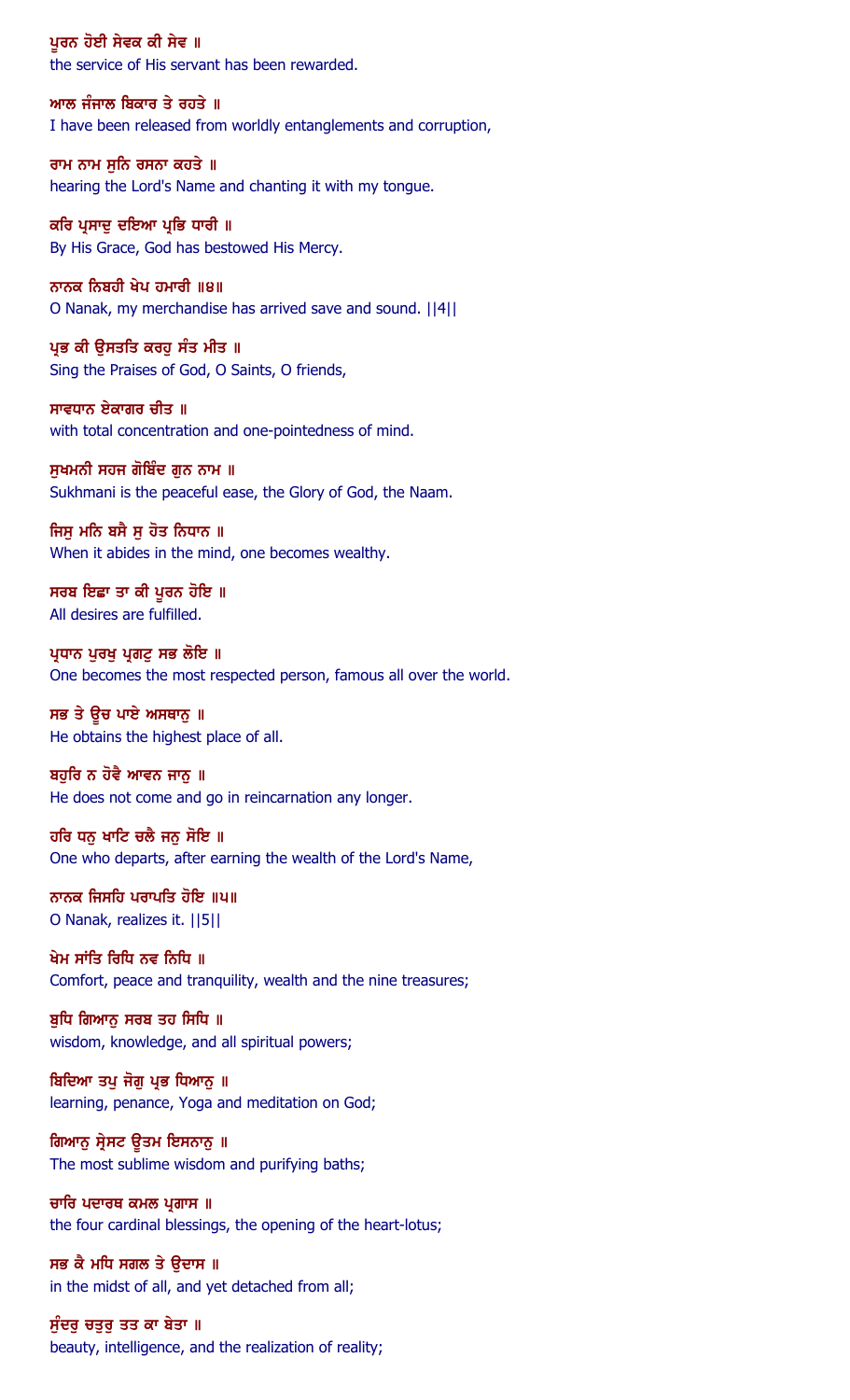## ਸਮਦਰਸੀ ਏਕ ਦ੍ਰਿਸਟੇਤਾ ॥

to look impartially upon all, and to see only the One

### ਇਹ ਫਲ ਤਿਸੁ ਜਨ ਕੈ ਮੁਖਿ ਭਨੇ ॥ ਗੁਰ ਨਾਨਕ ਨਾਮ ਬਚਨ ਮਨਿ ਸੁਨੇ ॥੬॥

- these blessings come to one who, through Guru Nanak, chants the Naam with his mouth, and hears the Word with his ears. ||6||

ਇਹ ਨਿਧਾਨ ਜਪੈ ਮਨਿ ਕੋਇ ॥ One who chants this treasure in his mind

ਸਭ ਜਗ ਮਹਿ ਤਾ ਕੀ ਗਤਿ ਹੋਇ ॥ - in every age, he attains salvation.

ਗੁਣ ਗੋਬਿੰਦ ਨਾਮ ਧੁਨਿ ਬਾਣੀ ॥ In it is the Glory of God, the Naam, the chanting of Gurbani.

ਸਿਮ੍ਰਿਤਿ ਸਾਸਤ੍ਰ ਬੇਦ ਬਖਾਣੀ ॥ The Simritees, the Shaastras and the Vedas speak of it.

ਸਗਲ ਮਤਾਂਤ ਕੇਵਲ ਹਰਿ ਨਾਮ ॥ The essence of all religion is the Lord's Name alone.

ਗੋਬਿੰਦ ਭਗਤ ਕੈ ਮਨਿ ਬਿਸ੍ਰਾਮ ॥ It abides in the minds of the devotees of God.

ਕੋਟਿ ਅਪ੍ਰਾਧ ਸਾਧਸੰਗਿ ਮਿਟੈ ॥ Millions of sins are erased, in the Company of the Holy.

ਸੰਤ ਕ੍ਰਿਪਾ ਤੇ ਜਮ ਤੇ ਛੁਟੈ ॥ By the Grace of the Saint, one escapes the Messenger of Death.

ਜਾ ਕੈ ਮਸਤਕਿ ਕਰਮ ਪਭਿ ਪਾਏ ॥ Those, who have such pre-ordained destiny on their foreheads,

ਸਾਧ ਸਰਣਿ ਨਾਨਕ ਤੇ ਆਏ ॥੭॥ O Nanak, enter the Sanctuary of the Saints. ||7||

ਜਿਸੂ ਮਨਿ ਬਸੈ ਸੁਨੈ ਲਾਇ ਪ੍ਰੀਤਿ ॥ One, within whose mind it abides, and who listens to it with love

ਤਿਸ ਜਨ ਆਵੈ ਹਰਿ ਪ੍ਰਭ ਚੀਤਿ ॥ - that humble person consciously remembers the Lord God.

ਜਨਮ ਮਰਨ ਤਾ ਕਾ ਦੁਖੁ ਨਿਵਾਰੈ ॥ The pains of birth and death are removed.

ਦੁਲਭ ਦੇਹ ਤਤਕਾਲ ਉਧਾਰੈ ॥ The human body, so difficult to obtain, is instantly redeemed.

ਨਿਰਮਲ ਸੋਭਾ ਅੰਮ੍ਰਿਤ ਤਾ ਕੀ ਬਾਨੀ ॥ Spotlessly pure is his reputation, and ambrosial is his speech.

ਏਕ ਨਾਮ ਮਨ ਮਾਹਿ ਸਮਾਨੀ ॥ The One Name permeates his mind.

ਦੁਖ ਰੋਗ ਬਿਨਸੇ ਭੈ ਭਰਮ ॥ Sorrow, sickness, fear and doubt depart.

ਸਾਧ ਨਾਮ ਨਿਰਮਲ ਤਾ ਕੇ ਕਰਮ ॥ He is called a Holy person; his actions are immaculate and pure.

ਸਭ ਤੇ ਉਚ ਤਾ ਕੀ ਸੋਭਾ ਬਨੀ ॥ His glory becomes the highest of all.